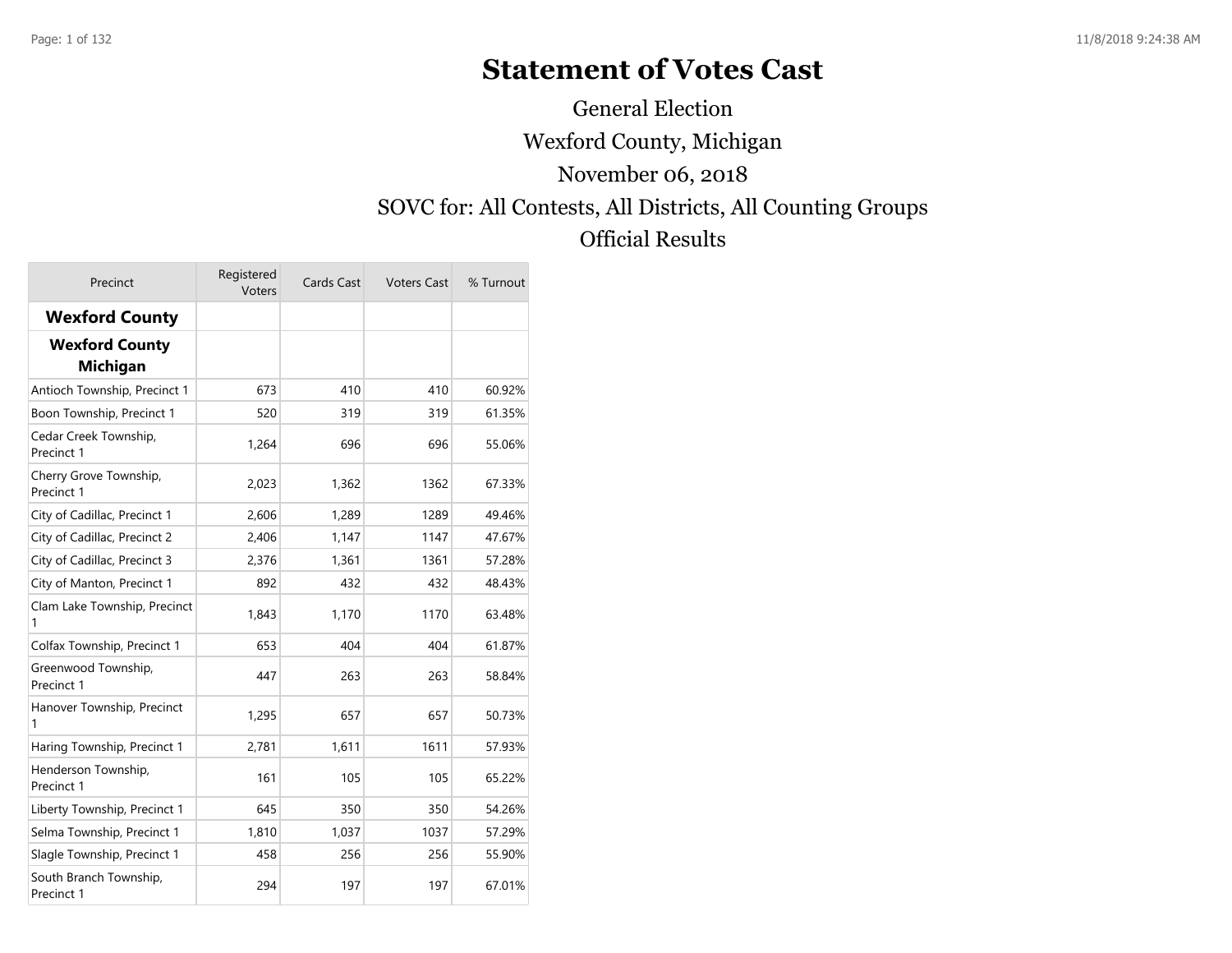| Precinct                                                 | Registered<br>Voters | Cards Cast | <b>Voters Cast</b> | % Turnout |
|----------------------------------------------------------|----------------------|------------|--------------------|-----------|
| Springville Township,<br>Precinct 1                      | 1,333                | 706        | 706                | 52.96%    |
| Wexford Township, Precinct<br>1                          | 859                  | 470        | 470                | 54.71%    |
| <b>GRAND TRAVERSE Fife Lake</b><br>Township, Precinct 1  | 12                   | 10         | 10                 | 83.33%    |
| <b>GRAND TRAVERSE Grant</b><br>Township, Precinct 1      | 585                  | 864        | 864                | 147.69%   |
| <b>GRAND TRAVERSE Green</b><br>Lake Township, Precinct 1 | 8                    | 10         | 10                 | 125.00%   |
| <b>GRAND TRAVERSE Mayfield</b><br>Township, Precinct 1   | 340                  | 480        | 480                | 141.18%   |
| LAKE Newkirk Township,<br>Precinct 1                     | $\overline{7}$       | 7          | $\overline{7}$     | 100.00%   |
| MANISTEE Cleon Township,<br>Precinct 1                   | 233                  | 133        | 133                | 57.08%    |
| MANISTEE Marilla Township,<br>Precinct 1                 | 169                  | 103        | 103                | 60.95%    |
| MISSAUKEE Bloomfield<br>Township, Precinct 1             | 272                  | 256        | 256                | 94.12%    |
| <b>MISSAUKEE Caldwell</b><br>Township, Precinct 1        | 284                  | 276        | 276                | 97.18%    |
| OSCEOLA Sherman<br>Township, Precinct 1                  | 32                   | 35         | 35                 | 109.38%   |
| Wexford County Michigan -<br>Total                       | 27,281               | 16,416     | 16,416             | 60.17%    |
| Wexford County - Total                                   | 27,281               | 16,416     | 16,416             | 60.17%    |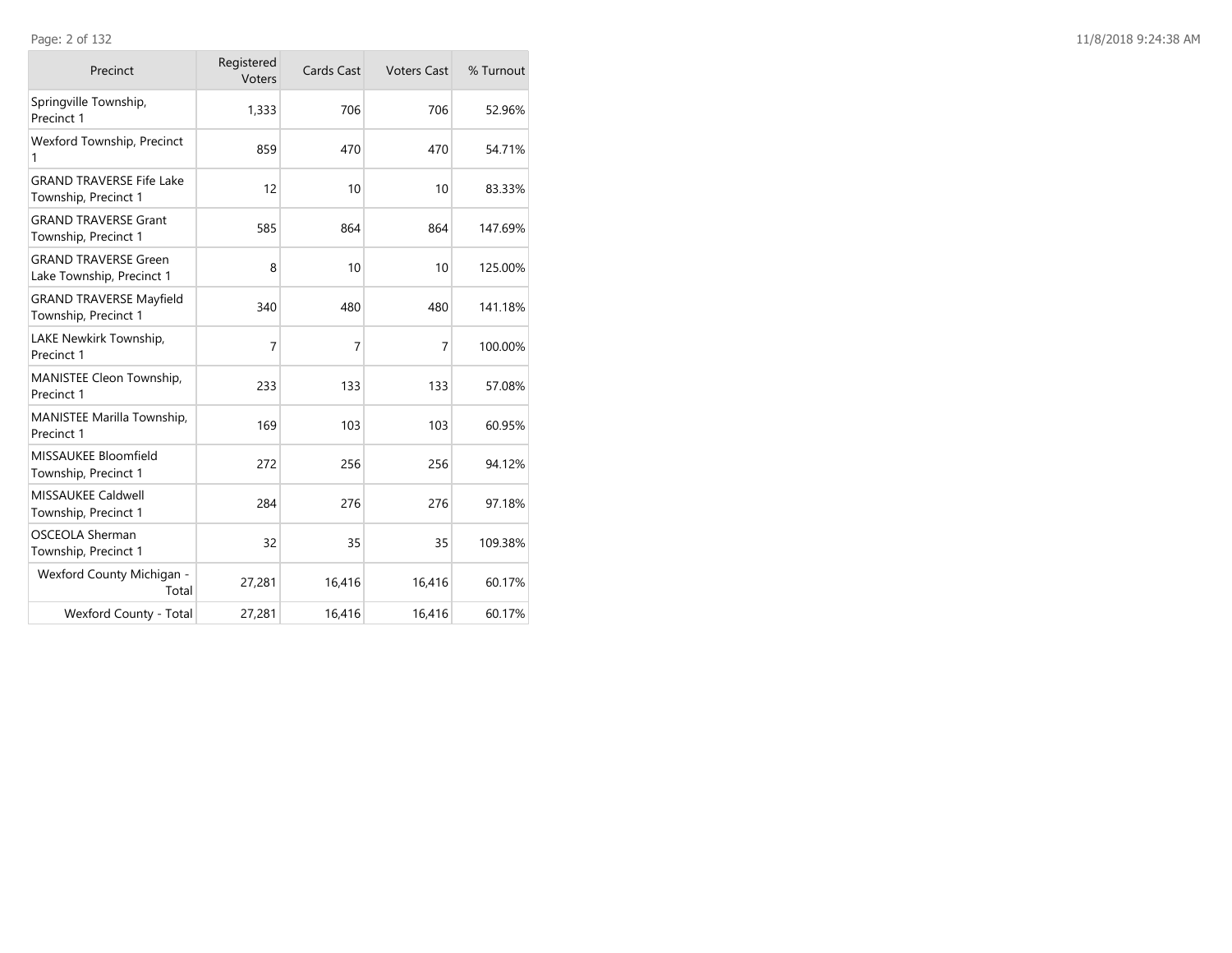## **Governor/Lieut Gov (Vote for 1)**

| Precinct                                                | imes Cast | eqistere |
|---------------------------------------------------------|-----------|----------|
|                                                         |           |          |
| <b>Wexford County</b><br><b>Wexford County Michigan</b> |           |          |
| Antioch Township, Precinct 1                            | 410       | 673      |
| Boon Township, Precinct 1                               | 319       | 520      |
| Cedar Creek Township,<br>Precinct 1                     | 696       | 1,264    |
| Cherry Grove Township,<br>Precinct 1                    | 1,362     | 2,023    |
| City of Cadillac, Precinct 1                            | 1,289     | 2,606    |
| City of Cadillac, Precinct 2                            | 1,147     | 2,406    |
| City of Cadillac, Precinct 3                            | 1,361     | 2,376    |
| City of Manton, Precinct 1                              | 432       | 892      |
| Clam Lake Township, Precinct<br>1                       | 1,170     | 1,843    |
| Colfax Township, Precinct 1                             | 404       | 653      |
| Greenwood Township,<br>Precinct 1                       | 263       | 447      |
| Hanover Township, Precinct<br>1                         | 657       | 1,295    |
| Haring Township, Precinct 1                             | 1,611     | 2,781    |
| Henderson Township,<br>Precinct 1                       | 105       | 161      |
| Liberty Township, Precinct 1                            | 350       | 645      |
| Selma Township, Precinct 1                              | 1,037     | 1,810    |
| Slagle Township, Precinct 1                             | 256       | 458      |
| South Branch Township,<br>Precinct 1                    | 197       | 294      |
| Springville Township,<br>Precinct 1                     | 706       | 1,333    |
| Wexford Township, Precinct<br>1                         | 470       | 859      |
| Wexford County Michigan -<br>Total                      | 14,242    | 25,339   |

| Precinct                             | Bill Schuette/Lisa<br>Posthumus Lyons<br>REP) | Whitmer/Garlin D.<br>Gretchen<br>Gilchrist<br>DEM) |
|--------------------------------------|-----------------------------------------------|----------------------------------------------------|
| <b>Wexford County</b>                |                                               |                                                    |
| <b>Wexford County Michigan</b>       |                                               |                                                    |
| Antioch Township, Precinct 1         | 248                                           | 134                                                |
| Boon Township, Precinct 1            | 185                                           | 105                                                |
| Cedar Creek Township,<br>Precinct 1  | 425                                           | 223                                                |
| Cherry Grove Township,<br>Precinct 1 | 847                                           | 471                                                |
| City of Cadillac, Precinct 1         | 650                                           | 524                                                |
| City of Cadillac, Precinct 2         | 576                                           | 510                                                |
| City of Cadillac, Precinct 3         | 727                                           | 550                                                |
| City of Manton, Precinct 1           | 246                                           | 162                                                |
| Clam Lake Township, Precinct<br>1    | 692                                           | 429                                                |
| Colfax Township, Precinct 1          | 267                                           | 117                                                |
| Greenwood Township,<br>Precinct 1    | 164                                           | 95                                                 |
| Hanover Township, Precinct<br>1      | 416                                           | 211                                                |
| Haring Township, Precinct 1          | 1,052                                         | 471                                                |
| Henderson Township,<br>Precinct 1    | 60                                            | 42                                                 |
| Liberty Township, Precinct 1         | 260                                           | 75                                                 |
| Selma Township, Precinct 1           | 603                                           | 364                                                |
| Slagle Township, Precinct 1          | 159                                           | 81                                                 |
| South Branch Township,<br>Precinct 1 | 123                                           | 69                                                 |
| Springville Township,<br>Precinct 1  | 422                                           | 222                                                |
| Wexford Township, Precinct<br>1      | 297                                           | 140                                                |
| Wexford County Michigan -<br>Total   | 8,419                                         | 4,995                                              |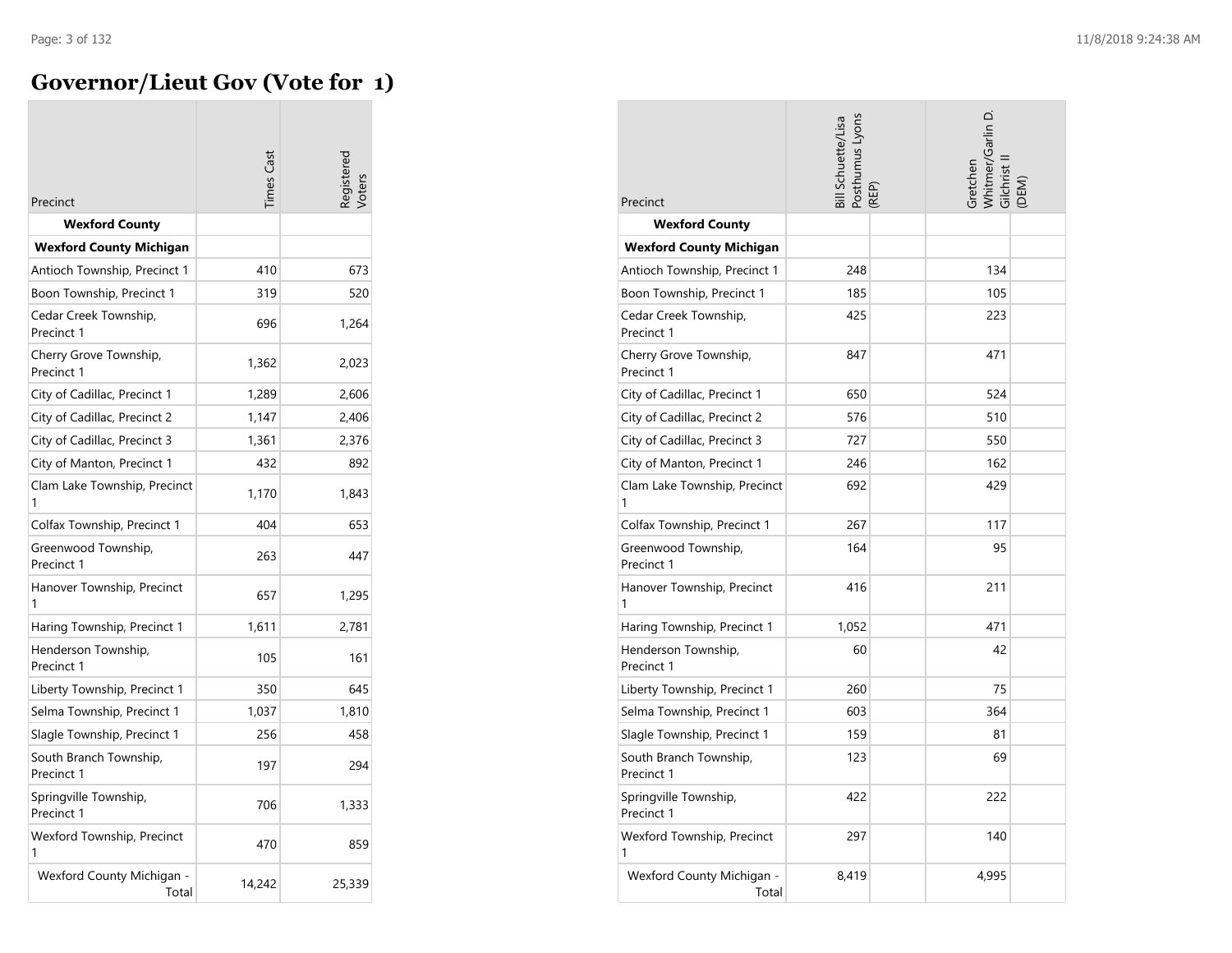| Precinct                                     | Gelineau/Angeliqu<br>e Chaiser Thomas<br>(11B)<br>$\overline{B}$ | ρ.<br>Schleiger/Earl<br>Lackie<br>Todd | Kurland/Charin H.<br>Jennifer V.<br>(UST) | Butkovich/Raymon<br>Davenport<br>(GRN)<br>Keith | <b>Total Votes</b><br>d Warner<br>(NLP) | Unresolved<br>Write-In   |
|----------------------------------------------|------------------------------------------------------------------|----------------------------------------|-------------------------------------------|-------------------------------------------------|-----------------------------------------|--------------------------|
| <b>Wexford County</b>                        |                                                                  |                                        |                                           |                                                 |                                         |                          |
| <b>Wexford County Michigan</b>               |                                                                  |                                        |                                           |                                                 |                                         |                          |
| Antioch Township, Precinct 1                 | 6                                                                | 5                                      | 3                                         | $\overline{c}$                                  | 398                                     | 3                        |
| Boon Township, Precinct 1                    | 10                                                               | 6                                      | $\overline{c}$                            | $\overline{4}$                                  | 312                                     | $\Omega$                 |
| Cedar Creek Township,<br>Precinct 1          | 17                                                               | 13                                     | $\mathbf{1}$                              | 4                                               | 683                                     | $\overline{c}$           |
| Cherry Grove Township,<br>Precinct 1         | 11                                                               | 6                                      | $\overline{4}$                            | $\mathbf 0$                                     | 1,339                                   | 4                        |
| City of Cadillac, Precinct 1                 | 21                                                               | 22                                     | 24                                        | 15                                              | 1,256                                   | 6                        |
| City of Cadillac, Precinct 2                 | 19                                                               | 5                                      | $\overline{7}$                            | 6                                               | 1,123                                   | 5                        |
| City of Cadillac, Precinct 3                 | 32                                                               | 12                                     | 4                                         | 7                                               | 1,332                                   | 4                        |
| City of Manton, Precinct 1                   | 10                                                               | $\overline{3}$                         | 5                                         | $\mathbf{1}$                                    | 427                                     | $\mathbf{1}$             |
| Clam Lake Township, Precinct<br>$\mathbf{1}$ | 17                                                               | $\overline{7}$                         | 6                                         | $\mathbf{0}$                                    | 1,151                                   | 3                        |
| Colfax Township, Precinct 1                  | $\overline{7}$                                                   | 4                                      | $\mathsf{2}\,$                            | $\overline{c}$                                  | 399                                     | $\overline{c}$           |
| Greenwood Township,<br>Precinct 1            | $\boldsymbol{0}$                                                 | $\mathbf{1}$                           | $\mathbf{1}$                              | $\Omega$                                        | 261                                     | $\Omega$                 |
| Hanover Township, Precinct<br>$\mathbf{1}$   | 10                                                               | $\boldsymbol{0}$                       | $\overline{7}$                            | $\mathsf 3$                                     | 647                                     | $\Omega$                 |
| Haring Township, Precinct 1                  | 31                                                               | 18                                     | $\boldsymbol{9}$                          | 9                                               | 1,590                                   | 5                        |
| Henderson Township,<br>Precinct 1            | $\boldsymbol{0}$                                                 | $\mathbf 0$                            | $\mathbf{0}$                              | $\overline{0}$                                  | 102                                     | $\mathbf{0}$             |
| Liberty Township, Precinct 1                 | $\mathsf{3}$                                                     | 3                                      | $\mathbf{1}$                              | 3                                               | 345                                     | $\mathbf{1}$             |
| Selma Township, Precinct 1                   | 21                                                               | 18                                     | 10                                        | 2                                               | 1,018                                   | $\mathbf{1}$             |
| Slagle Township, Precinct 1                  | $\boldsymbol{7}$                                                 | $\overline{c}$                         | $\mathbf{1}$                              | 4                                               | 254                                     | $\mathbf{0}$             |
| South Branch Township,<br>Precinct 1         | $\mathbf{1}$                                                     | $\overline{c}$                         | $\mathbf{1}$                              | 1                                               | 197                                     | $\Omega$                 |
| Springville Township,<br>Precinct 1          | 12                                                               | 11                                     | 14                                        | 1                                               | 682                                     | $\overline{\mathcal{A}}$ |
| Wexford Township, Precinct<br>$\mathbf{1}$   | 8                                                                | 5                                      | $\overline{7}$                            | 3                                               | 460                                     | $\Omega$                 |
| Wexford County Michigan -<br>Total           | 243                                                              | 143                                    | 109                                       | 67                                              | 13,976                                  | 41                       |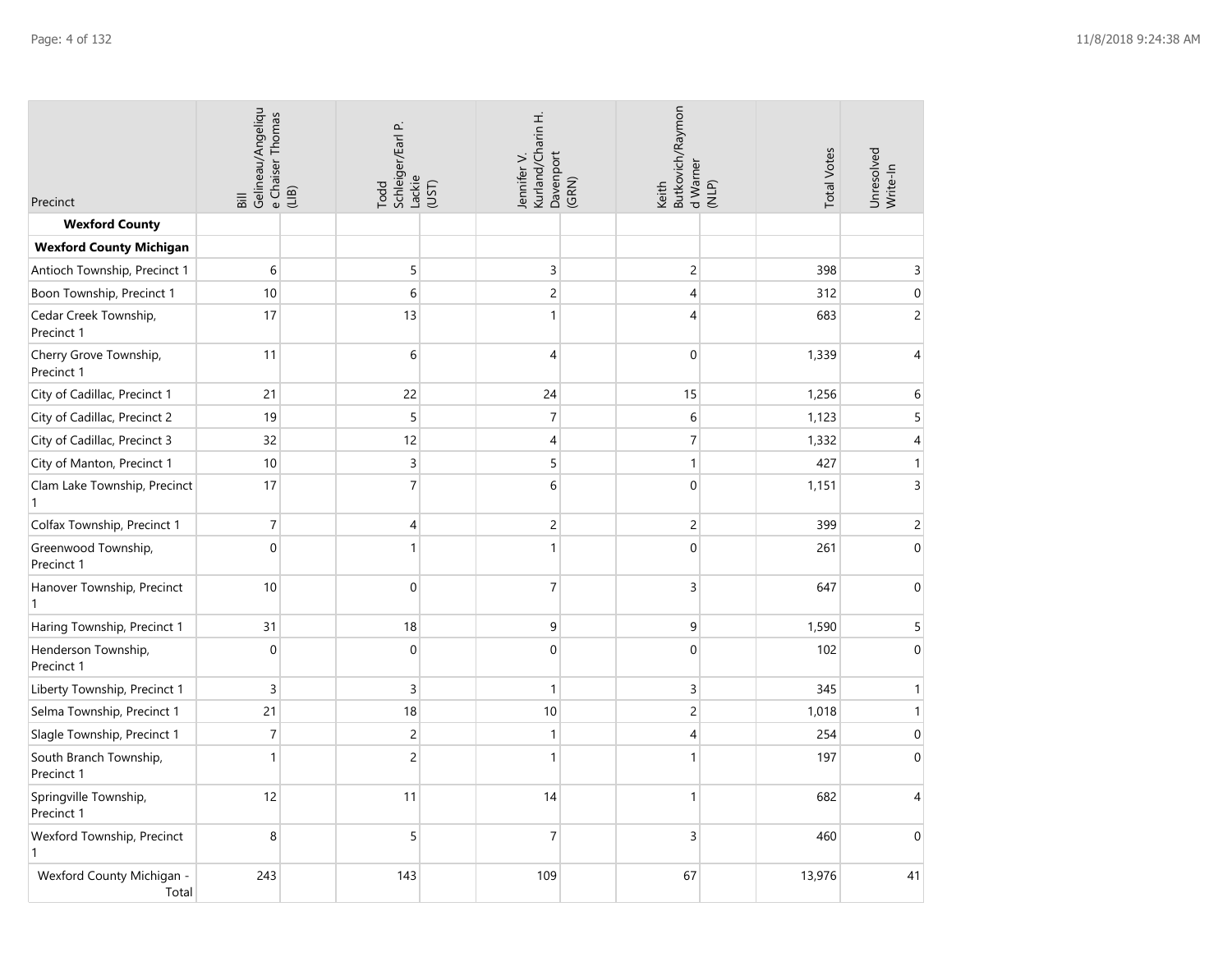Page: 5 of 132

| Precinct               | <b>Times Cast</b> | Registered<br>Voters |
|------------------------|-------------------|----------------------|
| <b>Cumulative</b>      |                   |                      |
| Cumulative             | O                 | 0                    |
| Cumulative - Total     | O                 | 0                    |
| Wexford County - Total | 14,242            | 25,339               |

| Precinct               | Bill Schuette/Lisa<br>Posthumus Lyons<br>(REP) | Garlin<br>Gretchen<br>Whitmer/<br>Gilchrist I<br>(DEM) |
|------------------------|------------------------------------------------|--------------------------------------------------------|
| <b>Cumulative</b>      |                                                |                                                        |
| Cumulative             |                                                |                                                        |
| Cumulative - Total     |                                                |                                                        |
| Wexford County - Total | 8,419                                          | 4,995                                                  |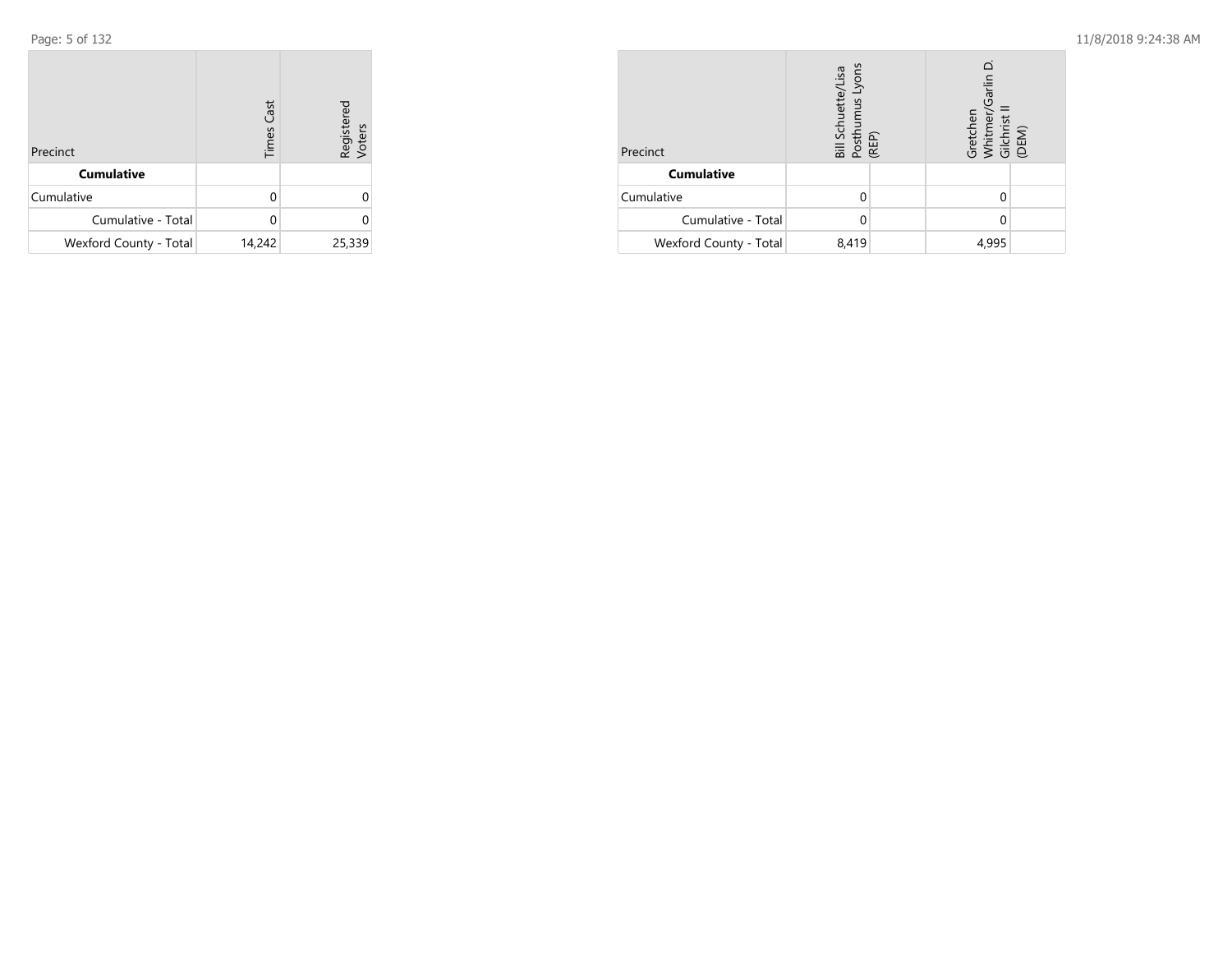| Precinct               | geliq<br>cel<br>$\overline{a}$ $\overline{b}$<br>$\omega$ | $\Omega$<br>$\omega$<br>≂<br>☎<br>Ō<br>pă<br>F<br>ヒ | SCI<br>Der<br>ది | ത<br>쏲<br>Keith<br>GR<br>മ്<br>$\overline{\sigma}$ | Votes<br>Total<br>൳<br>ξ | ℧<br>eso<br>$\supset$ $\ge$ |
|------------------------|-----------------------------------------------------------|-----------------------------------------------------|------------------|----------------------------------------------------|--------------------------|-----------------------------|
| <b>Cumulative</b>      |                                                           |                                                     |                  |                                                    |                          |                             |
| Cumulative             |                                                           |                                                     |                  |                                                    |                          | 0.                          |
| Cumulative - Total     | 0                                                         |                                                     |                  |                                                    |                          |                             |
| Wexford County - Total | 243                                                       | 143                                                 | 109              | 67                                                 | 13,976                   | 41                          |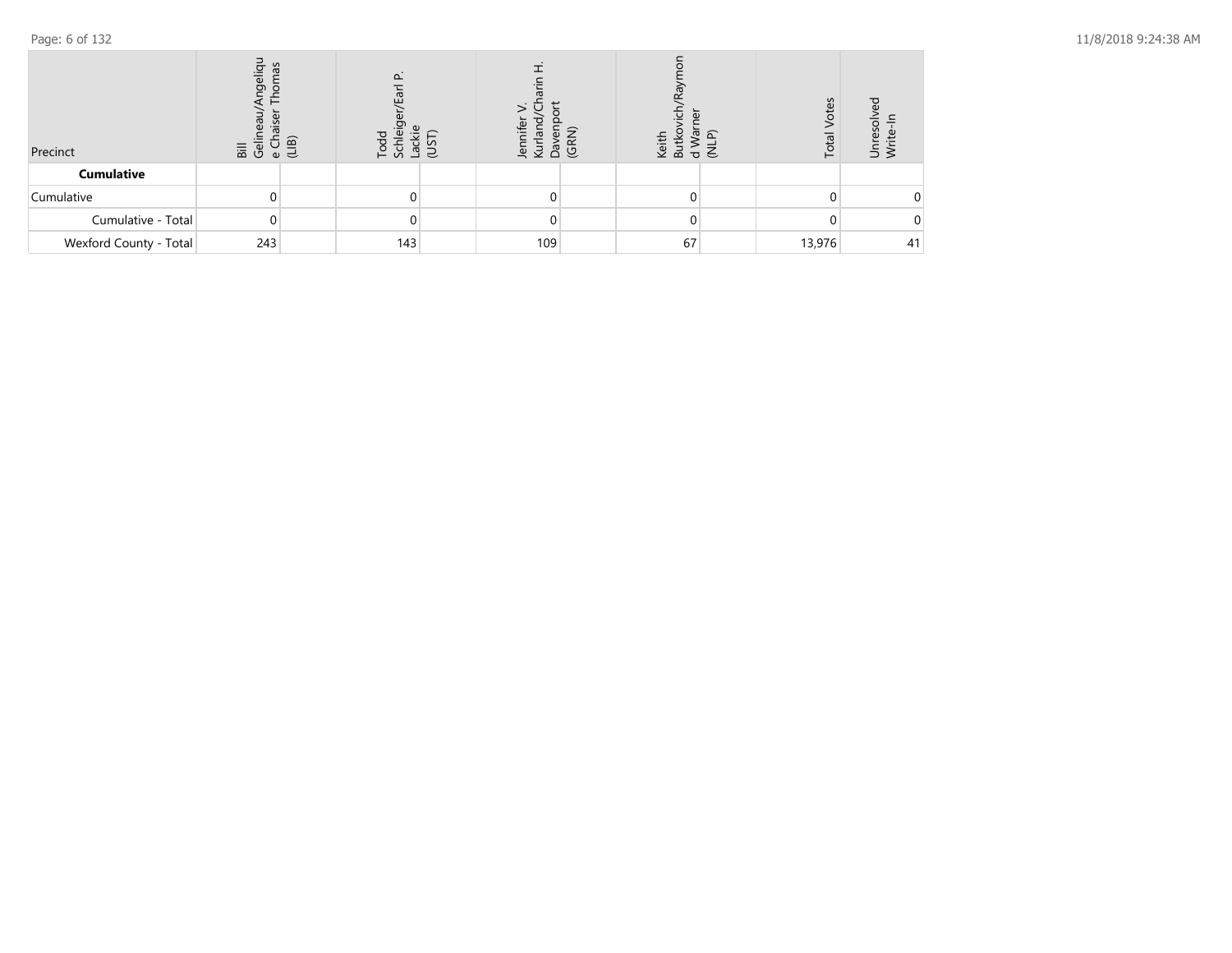## **Secretary of State (Vote for 1)**

| Precinct                             | imes Cas |        |
|--------------------------------------|----------|--------|
| <b>Wexford County</b>                |          |        |
| <b>Wexford County Michigan</b>       |          |        |
| Antioch Township, Precinct 1         | 410      | 673    |
| Boon Township, Precinct 1            | 319      | 520    |
| Cedar Creek Township,<br>Precinct 1  | 696      | 1,264  |
| Cherry Grove Township,<br>Precinct 1 | 1,362    | 2,023  |
| City of Cadillac, Precinct 1         | 1,289    | 2,606  |
| City of Cadillac, Precinct 2         | 1,147    | 2,406  |
| City of Cadillac, Precinct 3         | 1,361    | 2,376  |
| City of Manton, Precinct 1           | 432      | 892    |
| Clam Lake Township, Precinct<br>1    | 1,170    | 1,843  |
| Colfax Township, Precinct 1          | 404      | 653    |
| Greenwood Township,<br>Precinct 1    | 263      | 447    |
| Hanover Township, Precinct<br>1      | 657      | 1,295  |
| Haring Township, Precinct 1          | 1,611    | 2,781  |
| Henderson Township,<br>Precinct 1    | 105      | 161    |
| Liberty Township, Precinct 1         | 350      | 645    |
| Selma Township, Precinct 1           | 1,037    | 1,810  |
| Slagle Township, Precinct 1          | 256      | 458    |
| South Branch Township,<br>Precinct 1 | 197      | 294    |
| Springville Township,<br>Precinct 1  | 706      | 1,333  |
| Wexford Township, Precinct<br>1      | 470      | 859    |
| Wexford County Michigan -<br>Total   | 14,242   | 25,339 |

| Precinct                             | Mary Treder Lang<br>(REP) | Jocelyn Benson<br>(DEM) |
|--------------------------------------|---------------------------|-------------------------|
| <b>Wexford County</b>                |                           |                         |
| <b>Wexford County Michigan</b>       |                           |                         |
| Antioch Township, Precinct 1         | 246                       | 129                     |
| Boon Township, Precinct 1            | 179                       | 111                     |
| Cedar Creek Township,<br>Precinct 1  | 422                       | 211                     |
| Cherry Grove Township,<br>Precinct 1 | 846                       | 434                     |
| City of Cadillac, Precinct 1         | 660                       | 504                     |
| City of Cadillac, Precinct 2         | 594                       | 462                     |
| City of Cadillac, Precinct 3         | 737                       | 499                     |
| City of Manton, Precinct 1           | 233                       | 140                     |
| Clam Lake Township, Precinct<br>1    | 702                       | 398                     |
| Colfax Township, Precinct 1          | 270                       | 110                     |
| Greenwood Township,<br>Precinct 1    | 161                       | 77                      |
| Hanover Township, Precinct<br>1      | 402                       | 197                     |
| Haring Township, Precinct 1          | 1,071                     | 425                     |
| Henderson Township,<br>Precinct 1    | 64                        | 29                      |
| Liberty Township, Precinct 1         | 257                       | 76                      |
| Selma Township, Precinct 1           | 610                       | 324                     |
| Slagle Township, Precinct 1          | 158                       | 78                      |
| South Branch Township,<br>Precinct 1 | 120                       | 66                      |
| Springville Township,<br>Precinct 1  | 432                       | 206                     |
| Wexford Township, Precinct<br>1      | 300                       | 136                     |
| Wexford County Michigan -<br>Total   | 8,464                     | 4,612                   |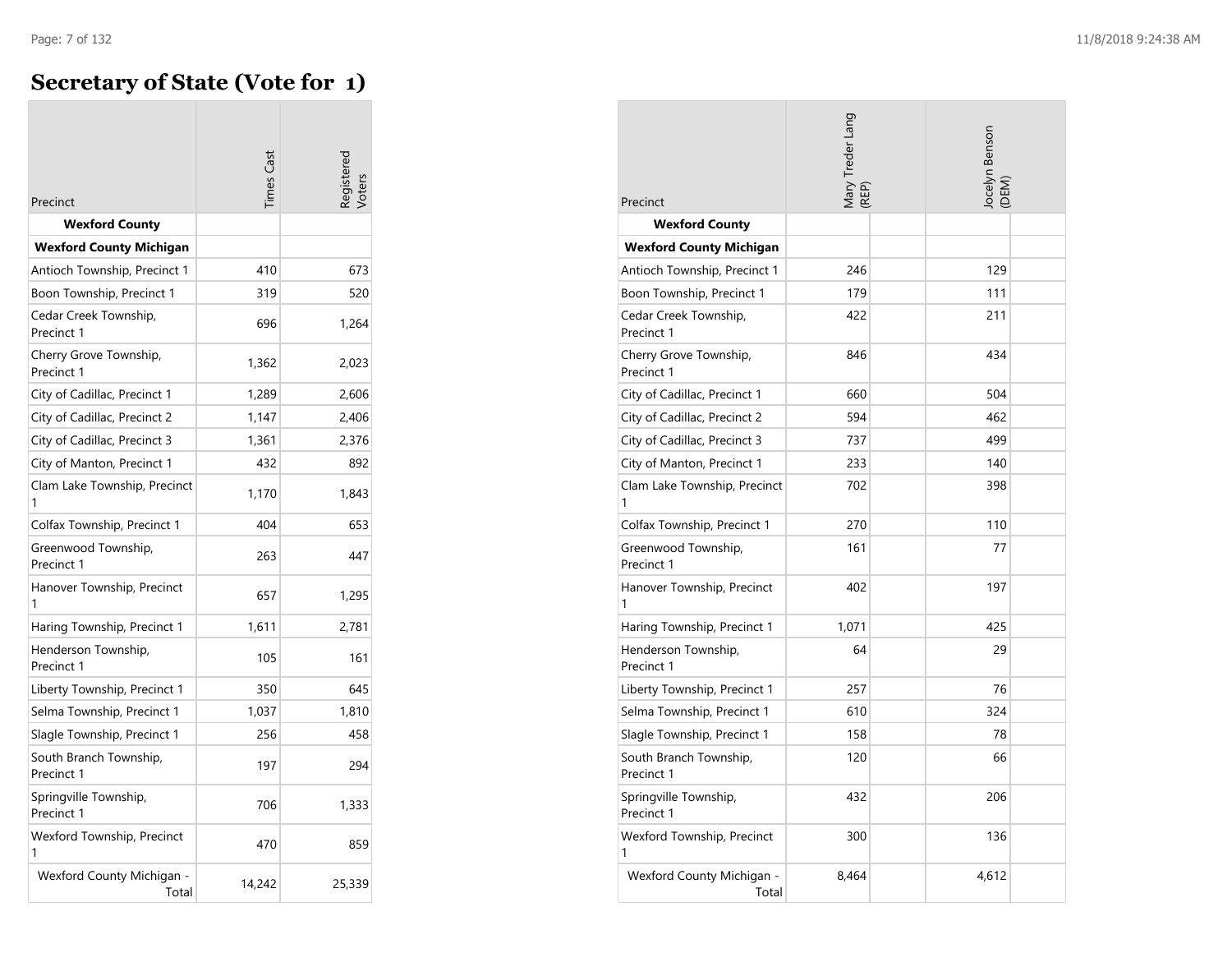| Precinct                             | Gregory Scott<br>Stempfle<br>(LIB) | Robert Gale<br>(UST) | <b>Total Votes</b> | Unresolved<br>Write-In |
|--------------------------------------|------------------------------------|----------------------|--------------------|------------------------|
| <b>Wexford County</b>                |                                    |                      |                    |                        |
| <b>Wexford County Michigan</b>       |                                    |                      |                    |                        |
| Antioch Township, Precinct 1         | $\overline{7}$                     | 12                   | 394                | $\overline{c}$         |
| Boon Township, Precinct 1            | 10                                 | 8                    | 308                | $\boldsymbol{0}$       |
| Cedar Creek Township,<br>Precinct 1  | 23                                 | 13                   | 669                | $\overline{4}$         |
| Cherry Grove Township,<br>Precinct 1 | 25                                 | 13                   | 1,318              | $\mathbf{1}$           |
| City of Cadillac, Precinct 1         | 26                                 | 46                   | 1,236              | 4                      |
| City of Cadillac, Precinct 2         | 27                                 | 26                   | 1,109              | $\overline{7}$         |
| City of Cadillac, Precinct 3         | 43                                 | 25                   | 1,304              | $\,$ 6 $\,$            |
| City of Manton, Precinct 1           | 24                                 | 15                   | 412                | $\boldsymbol{0}$       |
| Clam Lake Township, Precinct<br>1    | 22                                 | 13                   | 1,135              | 3                      |
| Colfax Township, Precinct 1          | 6                                  | 9                    | 395                | 1                      |
| Greenwood Township,<br>Precinct 1    | 8                                  | 6                    | 252                | $\mathbf 0$            |
| Hanover Township, Precinct<br>1      | 30                                 | 8                    | 637                | $\boldsymbol{0}$       |
| Haring Township, Precinct 1          | 40                                 | 33                   | 1,569              | $\overline{c}$         |
| Henderson Township,<br>Precinct 1    | $\mathbf{1}$                       | $\mathbf 0$          | 94                 | $\mathbf 0$            |
| Liberty Township, Precinct 1         | 4                                  | 9                    | 346                | $\mathbf{1}$           |
| Selma Township, Precinct 1           | 27                                 | 34                   | 995                | $\mathbf{1}$           |
| Slagle Township, Precinct 1          | 8                                  | 6                    | 250                | $\boldsymbol{0}$       |
| South Branch Township,<br>Precinct 1 | 4                                  | $\mathbf{1}$         | 191                | $\mathbf{1}$           |
| Springville Township,<br>Precinct 1  | 13                                 | 19                   | 670                | 9                      |
| Wexford Township, Precinct<br>1      | 15                                 | 6                    | 457                | $\mathbf{1}$           |
| Wexford County Michigan -<br>Total   | 363                                | 302                  | 13,741             | 43                     |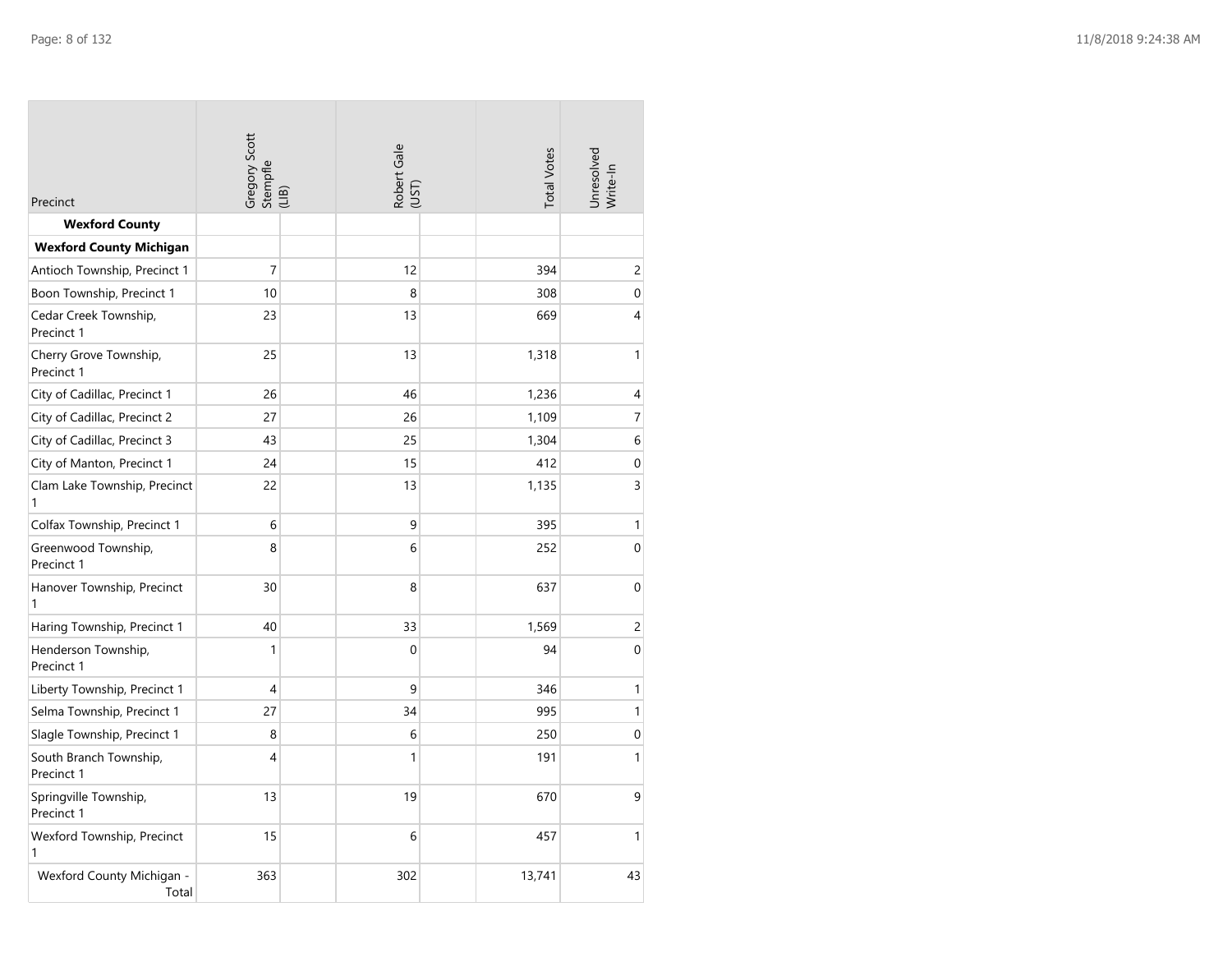Page: 9 of 132

| Precinct               | <b>Times Cast</b> | Registered<br>Voters |
|------------------------|-------------------|----------------------|
| <b>Cumulative</b>      |                   |                      |
| Cumulative             | U                 |                      |
| Cumulative - Total     |                   |                      |
| Wexford County - Total | 14,242            | 25,339               |

| Precinct               | Mary Treder Lang<br>(REP) |  | Benson<br>Jocelyr<br>(DEM) |  |
|------------------------|---------------------------|--|----------------------------|--|
| <b>Cumulative</b>      |                           |  |                            |  |
| Cumulative             |                           |  |                            |  |
| Cumulative - Total     |                           |  |                            |  |
| Wexford County - Total | 8,464                     |  | 4,612                      |  |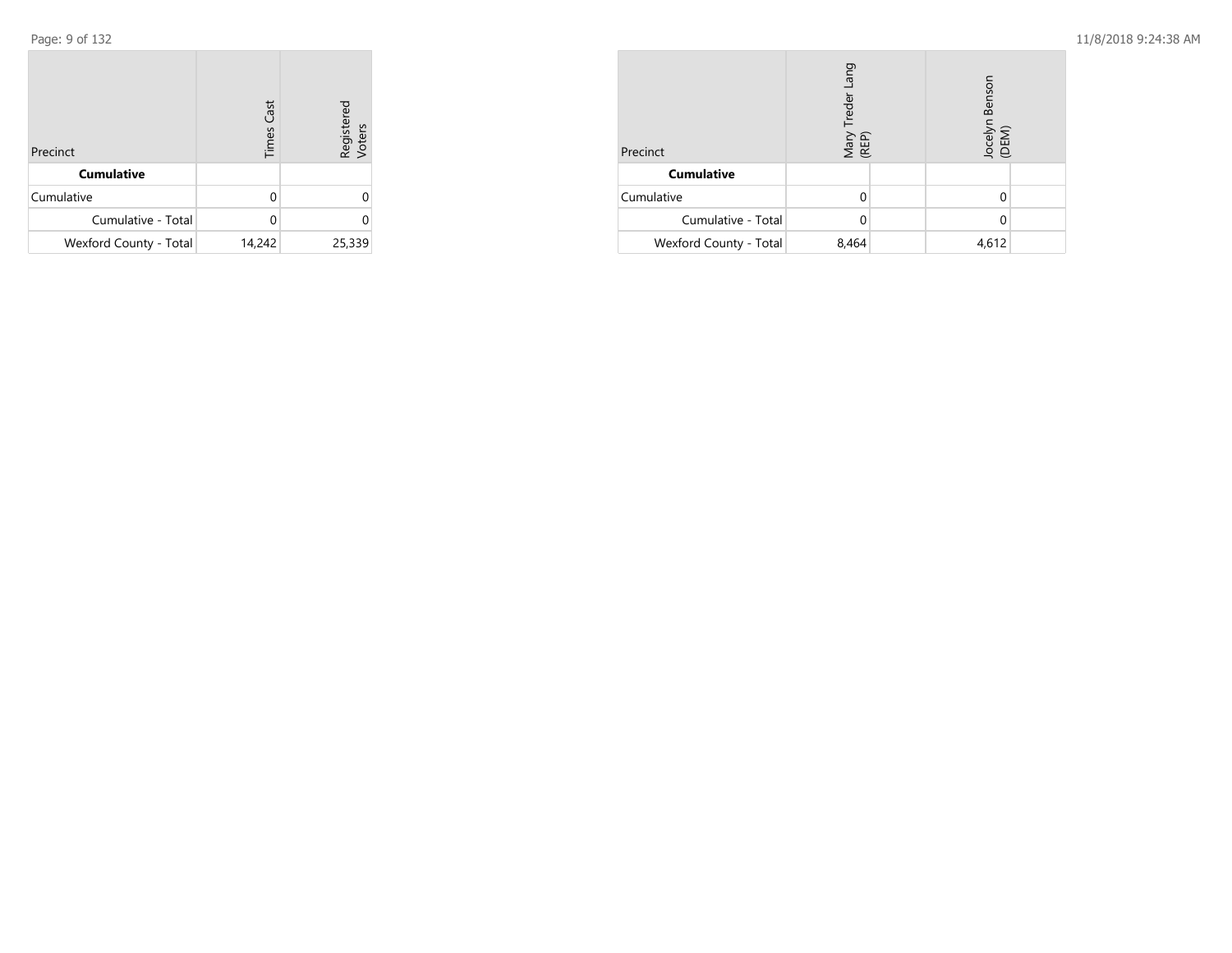| Precinct               | Scott<br>Grego<br>Stem<br>(LIB) | Gale<br>Rober<br>(UST) | <b>Total Votes</b> | Unresolved<br>Write-In |
|------------------------|---------------------------------|------------------------|--------------------|------------------------|
| <b>Cumulative</b>      |                                 |                        |                    |                        |
| Cumulative             |                                 |                        |                    |                        |
| Cumulative - Total     |                                 |                        | 0                  |                        |
| Wexford County - Total | 363                             | 302                    | 13,741             | 43                     |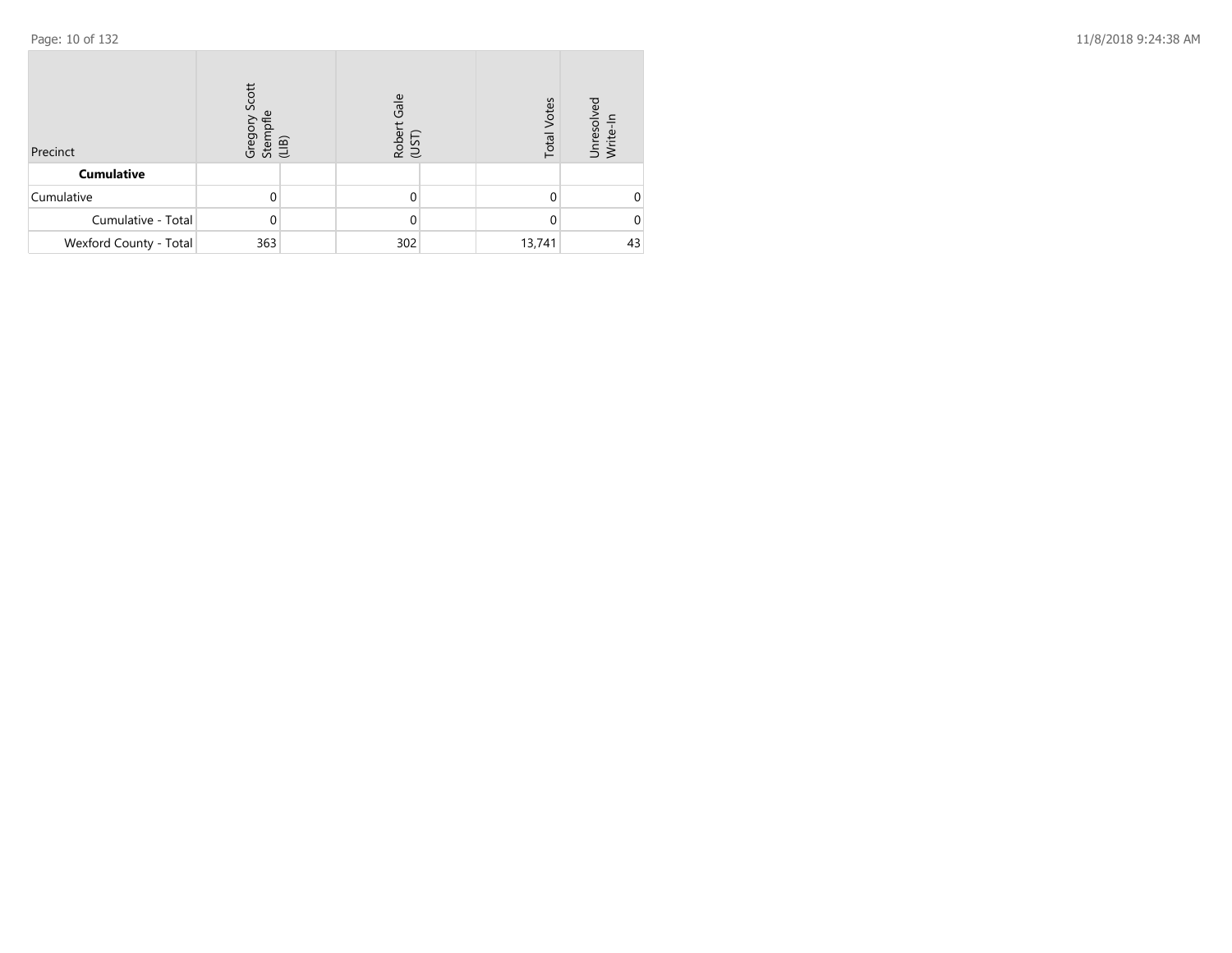$\sim$ 

## **Attorney General (Vote for 1)**

| Precinct                             | imes Cas |        |
|--------------------------------------|----------|--------|
| <b>Wexford County</b>                |          |        |
| <b>Wexford County Michigan</b>       |          |        |
| Antioch Township, Precinct 1         | 410      | 673    |
| Boon Township, Precinct 1            | 319      | 520    |
| Cedar Creek Township,<br>Precinct 1  | 696      | 1,264  |
| Cherry Grove Township,<br>Precinct 1 | 1,362    | 2,023  |
| City of Cadillac, Precinct 1         | 1,289    | 2,606  |
| City of Cadillac, Precinct 2         | 1,147    | 2,406  |
| City of Cadillac, Precinct 3         | 1,361    | 2,376  |
| City of Manton, Precinct 1           | 432      | 892    |
| Clam Lake Township, Precinct<br>1    | 1,170    | 1,843  |
| Colfax Township, Precinct 1          | 404      | 653    |
| Greenwood Township,<br>Precinct 1    | 263      | 447    |
| Hanover Township, Precinct           | 657      | 1,295  |
| Haring Township, Precinct 1          | 1,611    | 2,781  |
| Henderson Township,<br>Precinct 1    | 105      | 161    |
| Liberty Township, Precinct 1         | 350      | 645    |
| Selma Township, Precinct 1           | 1,037    | 1,810  |
| Slagle Township, Precinct 1          | 256      | 458    |
| South Branch Township,<br>Precinct 1 | 197      | 294    |
| Springville Township,<br>Precinct 1  | 706      | 1,333  |
| Wexford Township, Precinct<br>1      | 470      | 859    |
| Wexford County Michigan -<br>Total   | 14,242   | 25,339 |

| Precinct                             | Tom Leonard<br>REP) | Dana Nessel<br>(DEM) |
|--------------------------------------|---------------------|----------------------|
| <b>Wexford County</b>                |                     |                      |
| <b>Wexford County Michigan</b>       |                     |                      |
| Antioch Township, Precinct 1         | 260                 | 104                  |
| Boon Township, Precinct 1            | 191                 | 91                   |
| Cedar Creek Township,<br>Precinct 1  | 452                 | 166                  |
| Cherry Grove Township,<br>Precinct 1 | 889                 | 376                  |
| City of Cadillac, Precinct 1         | 686                 | 444                  |
| City of Cadillac, Precinct 2         | 610                 | 423                  |
| City of Cadillac, Precinct 3         | 771                 | 448                  |
| City of Manton, Precinct 1           | 245                 | 125                  |
| Clam Lake Township, Precinct<br>1    | 704                 | 364                  |
| Colfax Township, Precinct 1          | 278                 | 89                   |
| Greenwood Township,<br>Precinct 1    | 161                 | 70                   |
| Hanover Township, Precinct<br>1      | 406                 | 178                  |
| Haring Township, Precinct 1          | 1,097               | 377                  |
| Henderson Township,<br>Precinct 1    | 64                  | 29                   |
| Liberty Township, Precinct 1         | 272                 | 59                   |
| Selma Township, Precinct 1           | 637                 | 283                  |
| Slagle Township, Precinct 1          | 160                 | 72                   |
| South Branch Township,<br>Precinct 1 | 124                 | 57                   |
| Springville Township,<br>Precinct 1  | 441                 | 187                  |
| Wexford Township, Precinct<br>1      | 311                 | 117                  |
| Wexford County Michigan -<br>Total   | 8,759               | 4,059                |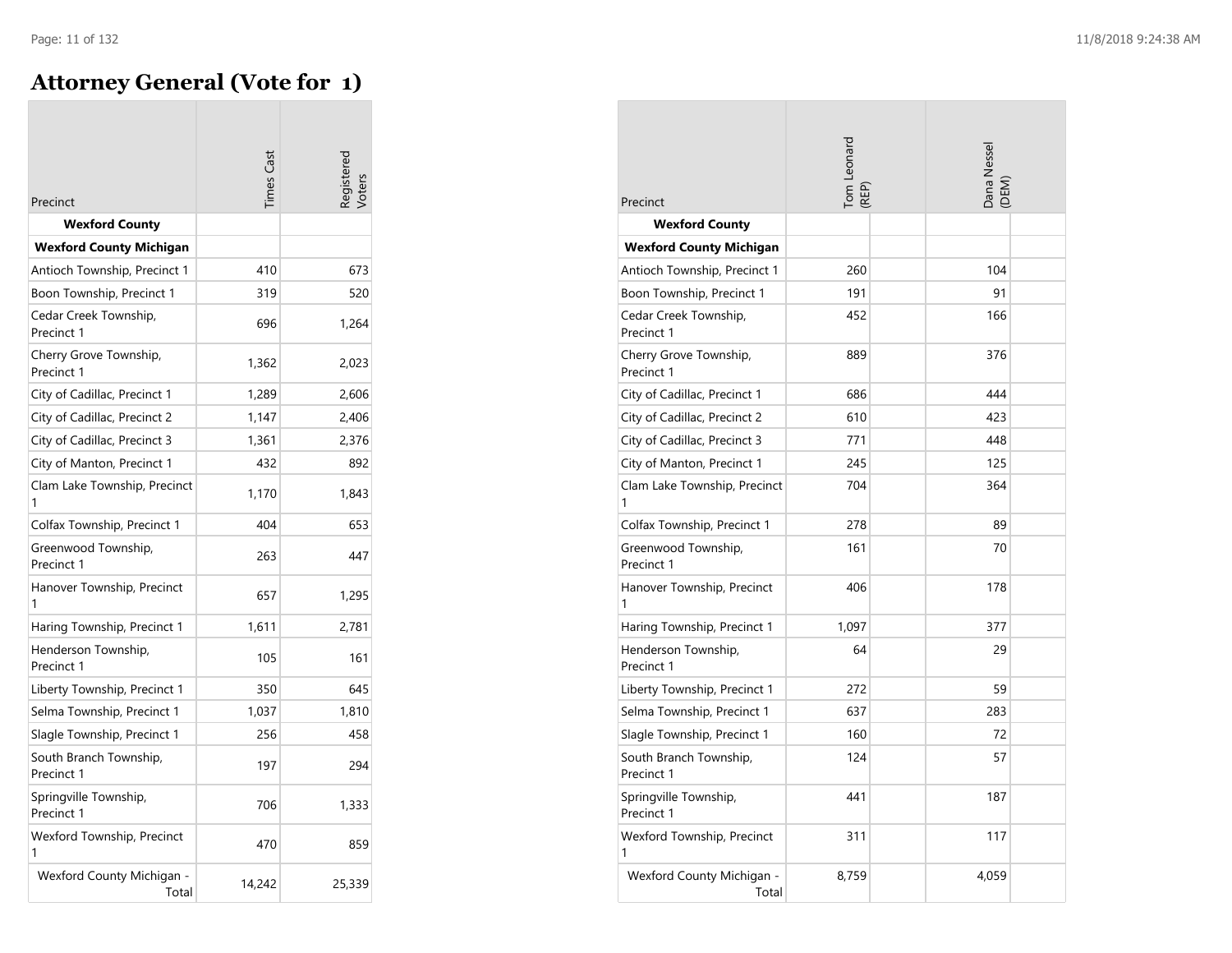| Precinct                             | Lisa Lane Gioia<br>(LIB) | Gerald T. Van<br>Sickle<br>(UST) | Chris Graveline<br>(NPA) | <b>Total Votes</b> | Unresolved<br>Write-In   |
|--------------------------------------|--------------------------|----------------------------------|--------------------------|--------------------|--------------------------|
| <b>Wexford County</b>                |                          |                                  |                          |                    |                          |
| <b>Wexford County Michigan</b>       |                          |                                  |                          |                    |                          |
| Antioch Township, Precinct 1         | 13                       | 4                                | 5                        | 386                | $\overline{c}$           |
| Boon Township, Precinct 1            | 9                        | 9                                | $\overline{7}$           | 307                | $\mathbf{1}$             |
| Cedar Creek Township,<br>Precinct 1  | 19                       | 14                               | 13                       | 664                | $\overline{4}$           |
| Cherry Grove Township,<br>Precinct 1 | 23                       | 10                               | 16                       | 1,314              | $\overline{4}$           |
| City of Cadillac, Precinct 1         | 34                       | 25                               | 40                       | 1,229              | 3                        |
| City of Cadillac, Precinct 2         | 36                       | 14                               | 25                       | 1,108              | $\overline{\mathcal{I}}$ |
| City of Cadillac, Precinct 3         | 42                       | 15                               | 20                       | 1,296              | 5                        |
| City of Manton, Precinct 1           | 20                       | 8                                | 13                       | 411                | $\pmb{0}$                |
| Clam Lake Township, Precinct<br>1    | 26                       | 12                               | 23                       | 1,129              | 5                        |
| Colfax Township, Precinct 1          | 7                        | 6                                | $\overline{7}$           | 387                | $\mathsf{2}\,$           |
| Greenwood Township,<br>Precinct 1    | $\overline{7}$           | 6                                | $\overline{4}$           | 248                | $\mathbf{0}$             |
| Hanover Township, Precinct<br>1      | 22                       | 11                               | 16                       | 633                | $\mathsf{2}\,$           |
| Haring Township, Precinct 1          | 43                       | 17                               | 27                       | 1,561              | $\mathsf 3$              |
| Henderson Township,<br>Precinct 1    | $\overline{c}$           | $\boldsymbol{0}$                 | $\mathbf{1}$             | 96                 | $\boldsymbol{0}$         |
| Liberty Township, Precinct 1         | $\mathsf 3$              | 5                                | 6                        | 345                | $\boldsymbol{0}$         |
| Selma Township, Precinct 1           | 31                       | 15                               | 28                       | 994                | $\mathsf{2}\,$           |
| Slagle Township, Precinct 1          | 9                        | $\overline{c}$                   | 5                        | 248                | $\boldsymbol{0}$         |
| South Branch Township,<br>Precinct 1 | 3                        | 3                                | $\overline{c}$           | 189                | $\mathbf{0}$             |
| Springville Township,<br>Precinct 1  | 9                        | 16                               | 15                       | 668                | 8                        |
| Wexford Township, Precinct<br>1      | 9                        | 5                                | 10                       | 452                | $\mathbf{1}$             |
| Wexford County Michigan -<br>Total   | 367                      | 197                              | 283                      | 13,665             | 49                       |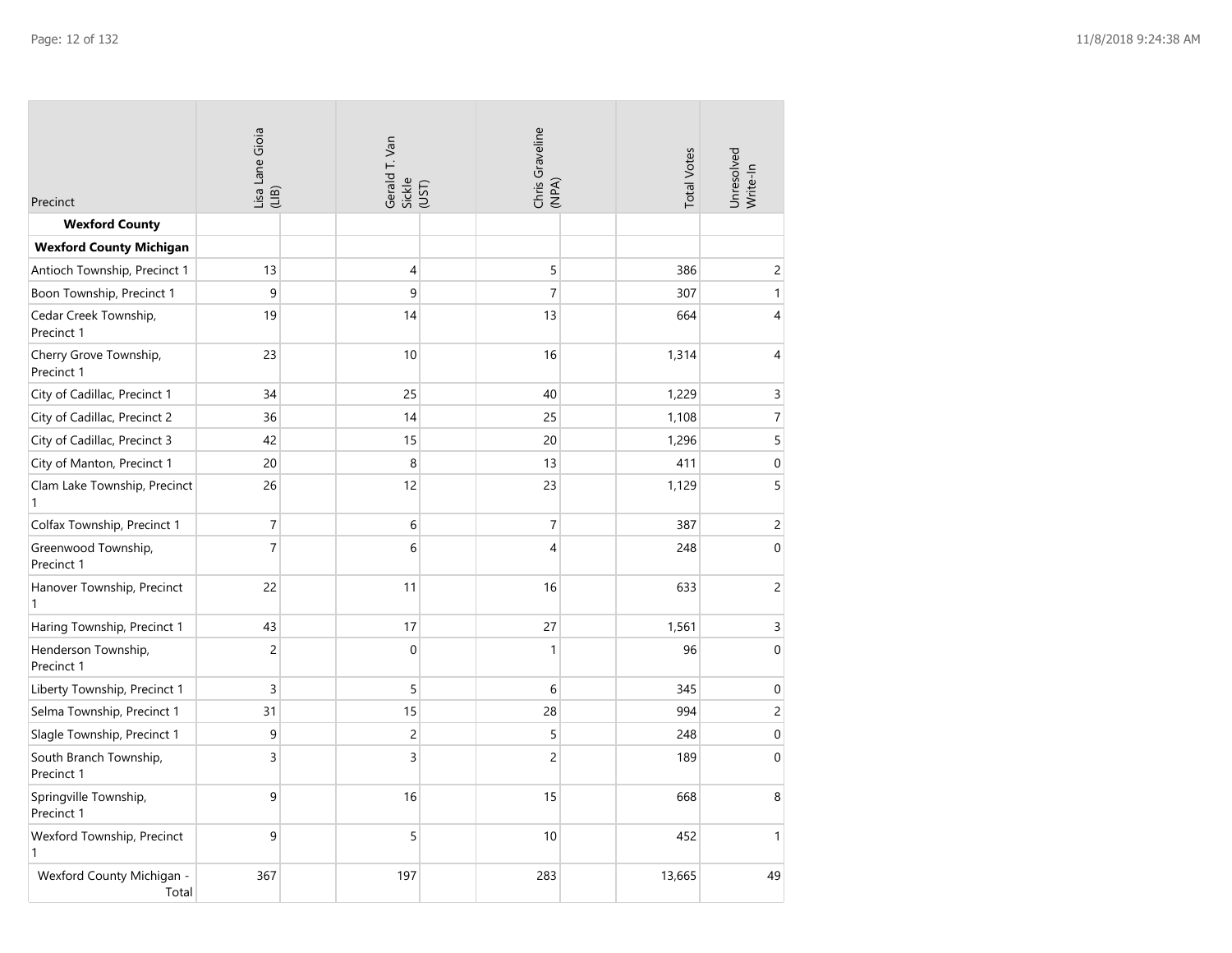| Precinct               | <b>Times Cast</b> | Registered<br>Voters |
|------------------------|-------------------|----------------------|
| <b>Cumulative</b>      |                   |                      |
| Cumulative             | U                 |                      |
| Cumulative - Total     | U                 | 0                    |
| Wexford County - Total | 14,242            | 25,339               |

| Precinct               | Tom Leonard<br>(REP) |  | Dana Nessel<br>(DEM) |  |
|------------------------|----------------------|--|----------------------|--|
| <b>Cumulative</b>      |                      |  |                      |  |
| Cumulative             |                      |  |                      |  |
| Cumulative - Total     |                      |  |                      |  |
| Wexford County - Total | 8,759                |  | 4,059                |  |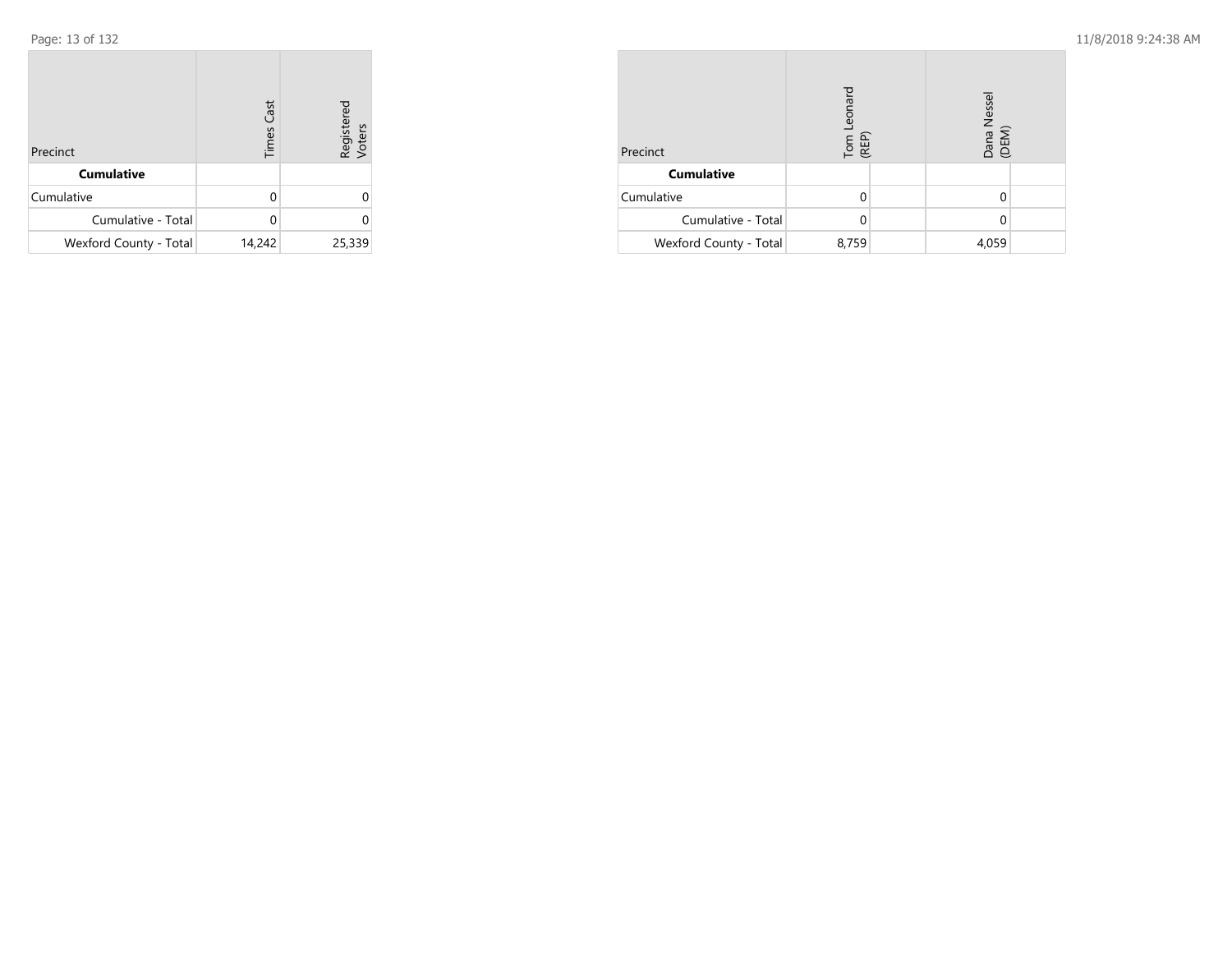| Precinct               | Gioia<br>Lisa<br>(LIB) | Tē/<br>ple<br>ns<br>이 있으 | eline<br>Grav<br>Chris<br>(NPA) | Votes<br>Total | 요<br>eso    |
|------------------------|------------------------|--------------------------|---------------------------------|----------------|-------------|
| <b>Cumulative</b>      |                        |                          |                                 |                |             |
| Cumulative             | 0                      | 0                        |                                 |                | $\mathbf 0$ |
| Cumulative - Total     | $\mathbf{0}$           | 0                        |                                 |                | $\mathbf 0$ |
| Wexford County - Total | 367                    | 197                      | 283                             | 13,665         | 49          |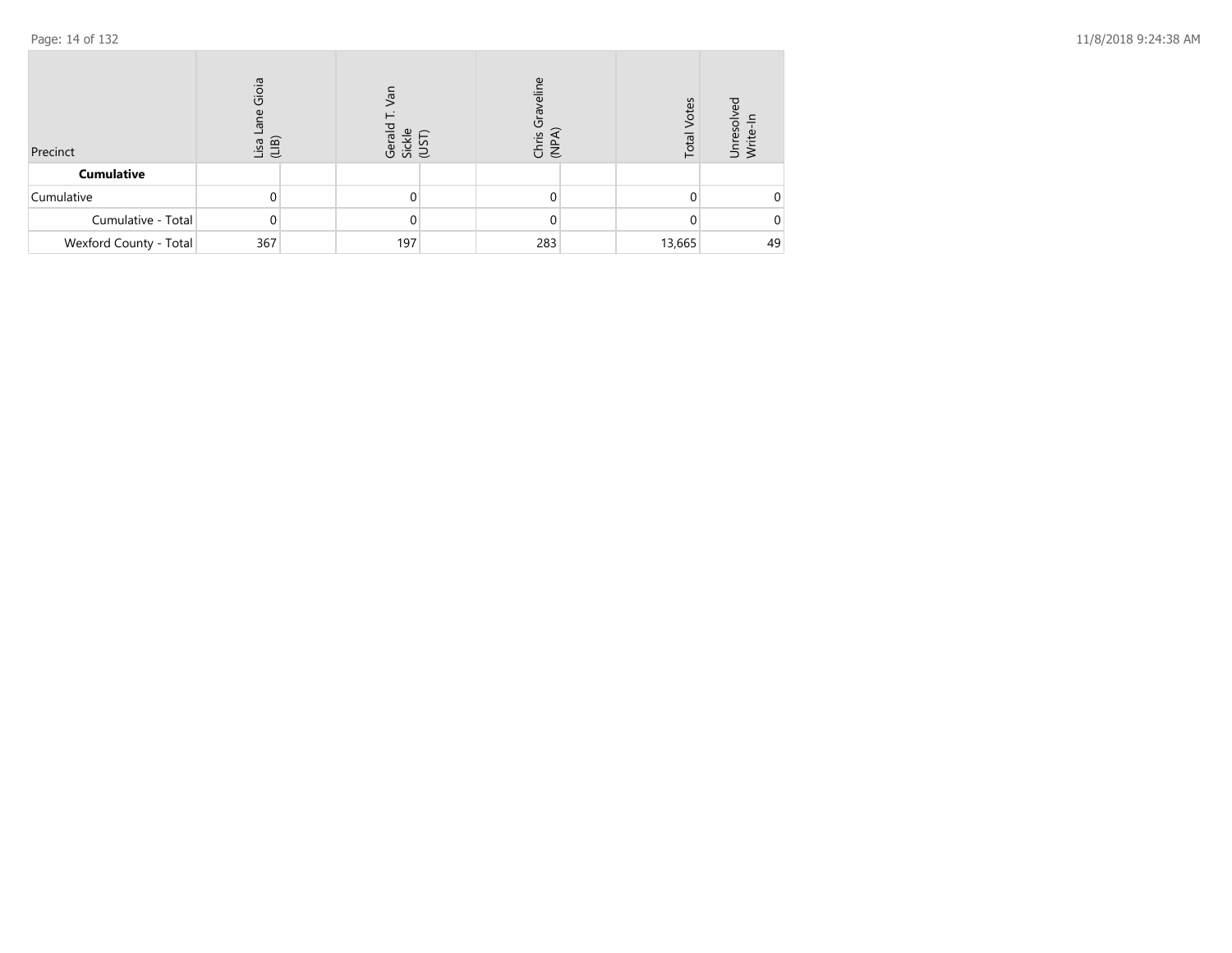**COL** 

## **US Senator (Vote for 1)**

| Precinct                             | imes Cast |        |
|--------------------------------------|-----------|--------|
| Wexford County                       |           |        |
| <b>Wexford County Michigan</b>       |           |        |
| Antioch Township, Precinct 1         | 410       | 673    |
| Boon Township, Precinct 1            | 319       | 520    |
| Cedar Creek Township,<br>Precinct 1  | 696       | 1,264  |
| Cherry Grove Township,<br>Precinct 1 | 1,362     | 2,023  |
| City of Cadillac, Precinct 1         | 1,289     | 2,606  |
| City of Cadillac, Precinct 2         | 1,147     | 2,406  |
| City of Cadillac, Precinct 3         | 1,361     | 2,376  |
| City of Manton, Precinct 1           | 432       | 892    |
| Clam Lake Township, Precinct         | 1,170     | 1,843  |
| Colfax Township, Precinct 1          | 404       | 653    |
| Greenwood Township,<br>Precinct 1    | 263       | 447    |
| Hanover Township, Precinct<br>1      | 657       | 1,295  |
| Haring Township, Precinct 1          | 1,611     | 2,781  |
| Henderson Township,<br>Precinct 1    | 105       | 161    |
| Liberty Township, Precinct 1         | 350       | 645    |
| Selma Township, Precinct 1           | 1,037     | 1,810  |
| Slagle Township, Precinct 1          | 256       | 458    |
| South Branch Township,<br>Precinct 1 | 197       | 294    |
| Springville Township,<br>Precinct 1  | 706       | 1,333  |
| Wexford Township, Precinct<br>1      | 470       | 859    |
| Wexford County Michigan -<br>Total   | 14,242    | 25,339 |

| Precinct                             | John James<br>(REP) | <b>Debbie Stabenow</b><br>DEM) |  |
|--------------------------------------|---------------------|--------------------------------|--|
| <b>Wexford County</b>                |                     |                                |  |
| <b>Wexford County Michigan</b>       |                     |                                |  |
| Antioch Township, Precinct 1         | 250                 | 137                            |  |
| Boon Township, Precinct 1            | 184                 | 114                            |  |
| Cedar Creek Township,<br>Precinct 1  | 459                 | 208                            |  |
| Cherry Grove Township,<br>Precinct 1 | 879                 | 441                            |  |
| City of Cadillac, Precinct 1         | 692                 | 521                            |  |
| City of Cadillac, Precinct 2         | 606                 | 478                            |  |
| City of Cadillac, Precinct 3         | 753                 | 541                            |  |
| City of Manton, Precinct 1           | 247                 | 155                            |  |
| Clam Lake Township, Precinct<br>1    | 714                 | 418                            |  |
| Colfax Township, Precinct 1          | 271                 | 119                            |  |
| Greenwood Township,<br>Precinct 1    | 164                 | 85                             |  |
| Hanover Township, Precinct<br>1      | 420                 | 208                            |  |
| Haring Township, Precinct 1          | 1,086               | 459                            |  |
| Henderson Township,<br>Precinct 1    | 67                  | 34                             |  |
| Liberty Township, Precinct 1         | 260                 | 79                             |  |
| Selma Township, Precinct 1           | 653                 | 332                            |  |
| Slagle Township, Precinct 1          | 159                 | 89                             |  |
| South Branch Township,<br>Precinct 1 | 123                 | 68                             |  |
| Springville Township,<br>Precinct 1  | 451                 | 205                            |  |
| Wexford Township, Precinct<br>1      | 307                 | 141                            |  |
| Wexford County Michigan -<br>Total   | 8,745               | 4,832                          |  |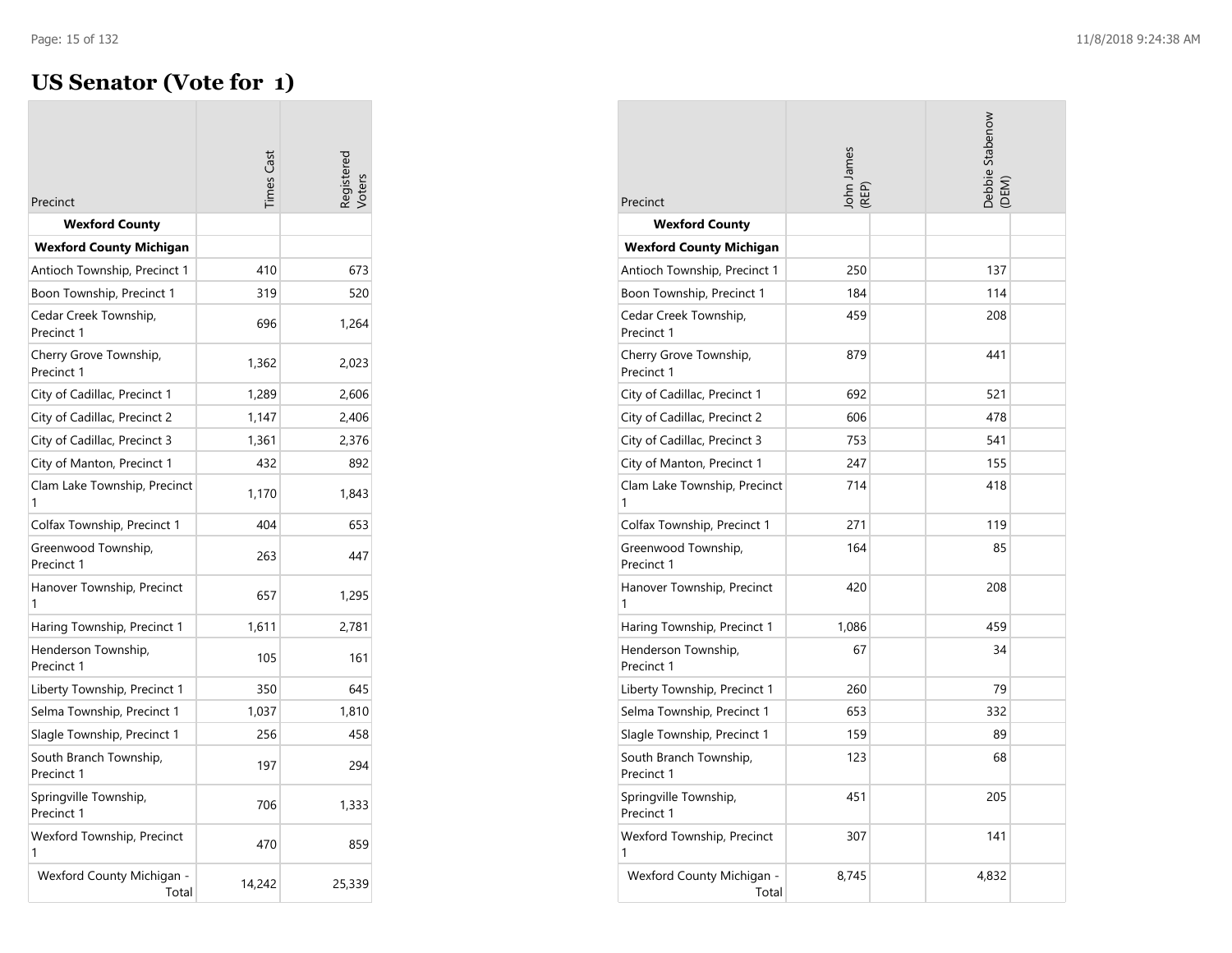| Precinct                                     | George E. Huffman<br>$\frac{1}{2}$ | Marcia Squier<br>(GRN) | John Howard<br>Wilhelm<br>(NLP) | <b>Total Votes</b> | Unresolved<br>Write-In |
|----------------------------------------------|------------------------------------|------------------------|---------------------------------|--------------------|------------------------|
| <b>Wexford County</b>                        |                                    |                        |                                 |                    |                        |
| <b>Wexford County Michigan</b>               |                                    |                        |                                 |                    |                        |
| Antioch Township, Precinct 1                 | 3                                  | 6                      | 5                               | 401                | 3                      |
| Boon Township, Precinct 1                    | 6                                  | 5                      | 6                               | 315                | $\mathbf{1}$           |
| Cedar Creek Township,<br>Precinct 1          | 10                                 | 5                      | $\overline{4}$                  | 686                | $\mathbf{1}$           |
| Cherry Grove Township,<br>Precinct 1         | 11                                 | 5                      | 5                               | 1,341              | 4                      |
| City of Cadillac, Precinct 1                 | 18                                 | 20                     | 14                              | 1,265              | 3                      |
| City of Cadillac, Precinct 2                 | 12                                 | 12                     | 11                              | 1,119              | 3                      |
| City of Cadillac, Precinct 3                 | 13                                 | 14                     | 10                              | 1,331              | 3                      |
| City of Manton, Precinct 1                   | 8                                  | $\overline{7}$         | 8                               | 425                | $\mathbf{1}$           |
| Clam Lake Township, Precinct<br>$\mathbf{1}$ | 7                                  | 10                     | 3                               | 1,152              | 4                      |
| Colfax Township, Precinct 1                  | 5                                  | 1                      | 3                               | 399                | $\boldsymbol{0}$       |
| Greenwood Township,<br>Precinct 1            | $\overline{c}$                     | 5                      | 1                               | 257                | $\mathbf 0$            |
| Hanover Township, Precinct<br>1              | $\overline{7}$                     | 9                      | 3                               | 647                | $\mathbf{1}$           |
| Haring Township, Precinct 1                  | 19                                 | 17                     | 9                               | 1,590              | $\mathsf 3$            |
| Henderson Township,<br>Precinct 1            | $\mathbf 0$                        | $\mathbf{1}$           | $\overline{0}$                  | 102                | $\boldsymbol{0}$       |
| Liberty Township, Precinct 1                 | $\overline{c}$                     | 4                      | $\overline{c}$                  | 347                | $\mathbf 0$            |
| Selma Township, Precinct 1                   | 14                                 | 9                      | 6                               | 1,014              | 4                      |
| Slagle Township, Precinct 1                  | $\mathbf 0$                        | $\mathbf{1}$           | 3                               | 252                | $\mathbf{1}$           |
| South Branch Township,<br>Precinct 1         | 2                                  | 1                      | 1                               | 195                | $\mathbf 0$            |
| Springville Township,<br>Precinct 1          | 11                                 | 12                     | $\overline{4}$                  | 683                | 5                      |
| Wexford Township, Precinct<br>$\mathbf{1}$   | 4                                  | 4                      | 6                               | 462                | $\mathbf{1}$           |
| Wexford County Michigan -<br>Total           | 154                                | 148                    | 104                             | 13,983             | 38                     |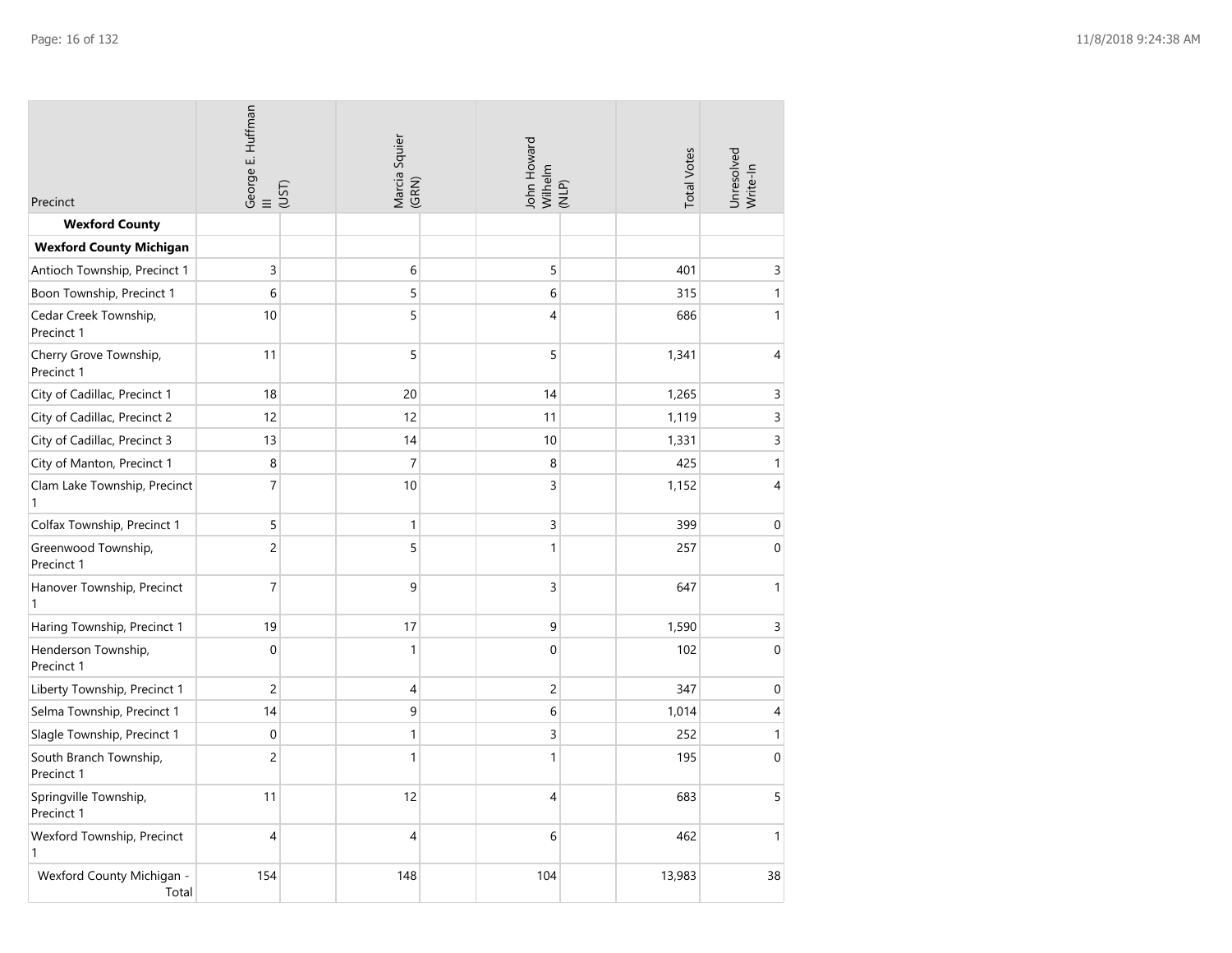| Precinct               | <b>Times Cast</b> | Registered<br>Voters |
|------------------------|-------------------|----------------------|
| <b>Cumulative</b>      |                   |                      |
| Cumulative             | U                 | U                    |
| Cumulative - Total     |                   |                      |
| Wexford County - Total | 14,242            | 25,339               |

| Precinct               | John James<br>(REP) | Debbie Stabenow<br>(DEM) |
|------------------------|---------------------|--------------------------|
| <b>Cumulative</b>      |                     |                          |
| Cumulative             |                     |                          |
| Cumulative - Total     |                     |                          |
| Wexford County - Total | 8,745               | 4,832                    |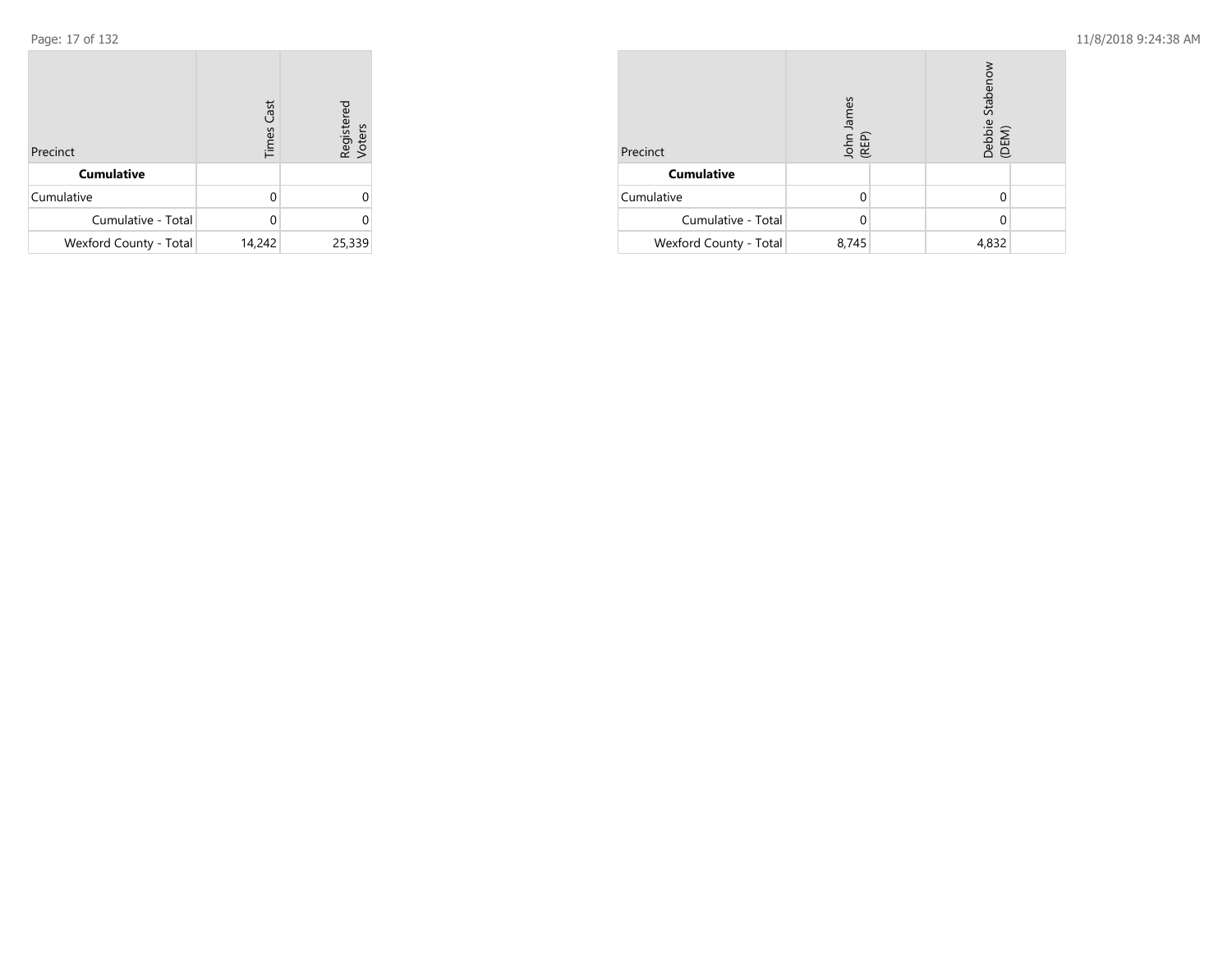| Precinct               | ⇆<br>ய<br>eorge<br>트 근<br>(7) | 5 | Squier<br>Marcia<br>(GRN) | 호 킹 | Votes<br>Total | ΒĐ<br>Unresol<br>Write-Ir |
|------------------------|-------------------------------|---|---------------------------|-----|----------------|---------------------------|
| <b>Cumulative</b>      |                               |   |                           |     |                |                           |
| Cumulative             | ი                             |   |                           |     |                | 0                         |
| Cumulative - Total     | $\mathbf 0$                   |   |                           |     |                | $\Omega$                  |
| Wexford County - Total | 154                           |   | 148                       | 104 | 13,983         | 38                        |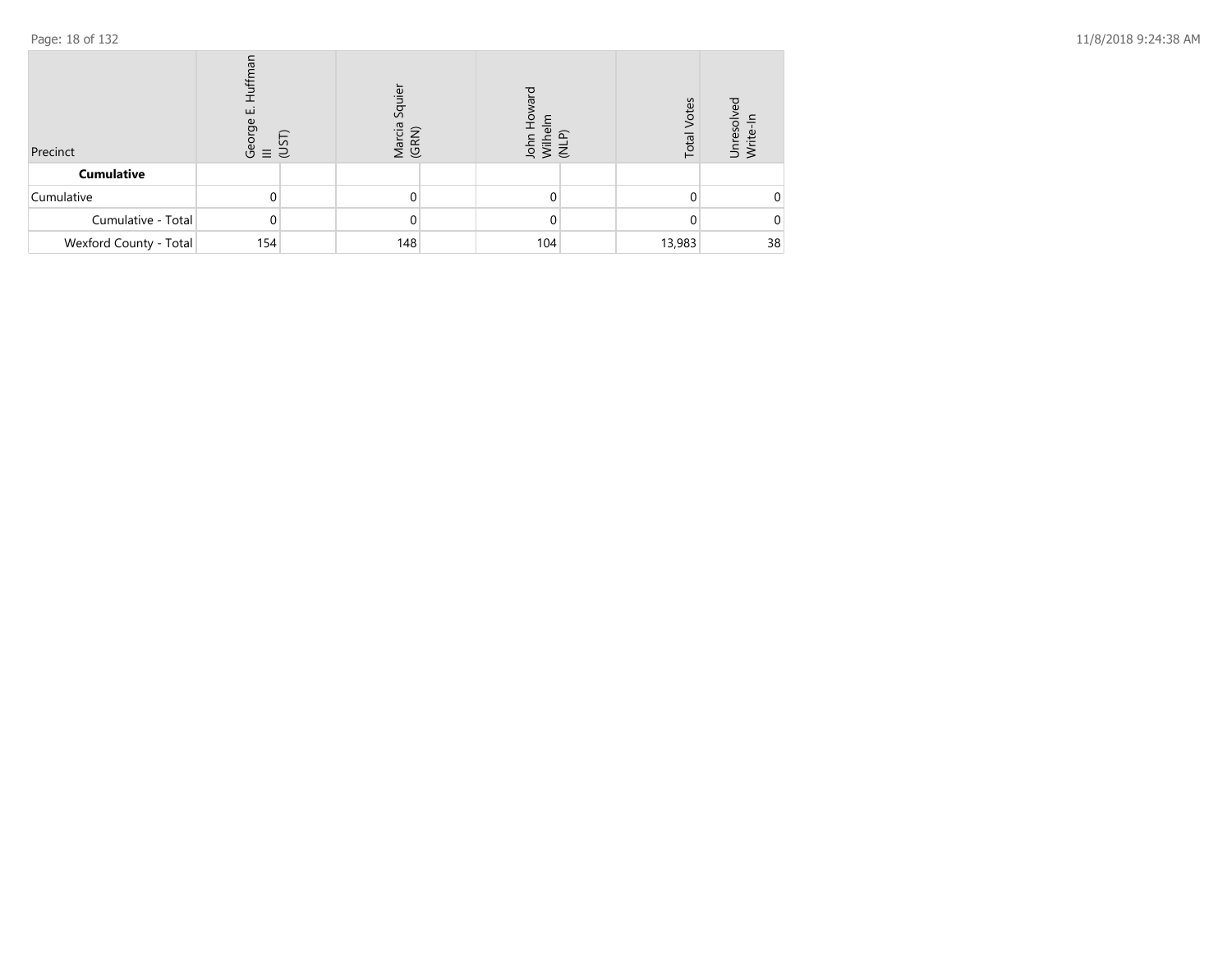## **Rep in Congress 4 (Vote for 1)**

| Precinct                             | imes Cast |        |
|--------------------------------------|-----------|--------|
| <b>Wexford County</b>                |           |        |
| <b>Wexford County Michigan</b>       |           |        |
| Antioch Township, Precinct 1         | 410       | 673    |
| Boon Township, Precinct 1            | 319       | 520    |
| Cedar Creek Township,<br>Precinct 1  | 696       | 1,264  |
| Cherry Grove Township,<br>Precinct 1 | 1,362     | 2,023  |
| City of Cadillac, Precinct 1         | 1,289     | 2,606  |
| City of Cadillac, Precinct 2         | 1,147     | 2,406  |
| City of Cadillac, Precinct 3         | 1,361     | 2,376  |
| City of Manton, Precinct 1           | 432       | 892    |
| Clam Lake Township, Precinct<br>1    | 1,170     | 1,843  |
| Colfax Township, Precinct 1          | 404       | 653    |
| Greenwood Township,<br>Precinct 1    | 263       | 447    |
| Hanover Township, Precinct<br>1      | 657       | 1,295  |
| Haring Township, Precinct 1          | 1,611     | 2,781  |
| Henderson Township,<br>Precinct 1    | 105       | 161    |
| Liberty Township, Precinct 1         | 350       | 645    |
| Selma Township, Precinct 1           | 1,037     | 1,810  |
| Slagle Township, Precinct 1          | 256       | 458    |
| South Branch Township,<br>Precinct 1 | 197       | 294    |
| Springville Township,<br>Precinct 1  | 706       | 1,333  |
| Wexford Township, Precinct<br>1      | 470       | 859    |
| Wexford County Michigan -<br>Total   | 14,242    | 25,339 |

| Precinct                             | John Moolenaar<br>(REP) | Jerry Hilliard<br>(DEM) | <b>Total Votes</b> |
|--------------------------------------|-------------------------|-------------------------|--------------------|
| <b>Wexford County</b>                |                         |                         |                    |
| <b>Wexford County Michigan</b>       |                         |                         |                    |
| Antioch Township, Precinct 1         | 266                     | 122                     | 388                |
| Boon Township, Precinct 1            | 200                     | 104                     | 304                |
| Cedar Creek Township,<br>Precinct 1  | 481                     | 187                     | 668                |
| Cherry Grove Township,<br>Precinct 1 | 935                     | 382                     | 1,317              |
| City of Cadillac, Precinct 1         | 758                     | 479                     | 1,237              |
| City of Cadillac, Precinct 2         | 647                     | 452                     | 1,099              |
| City of Cadillac, Precinct 3         | 807                     | 496                     | 1,303              |
| City of Manton, Precinct 1           | 270                     | 137                     | 407                |
| Clam Lake Township, Precinct<br>1    | 758                     | 371                     | 1,129              |
| Colfax Township, Precinct 1          | 282                     | 106                     | 388                |
| Greenwood Township,<br>Precinct 1    | 174                     | 77                      | 251                |
| Hanover Township, Precinct<br>1      | 421                     | 201                     | 622                |
| Haring Township, Precinct 1          | 1,168                   | 390                     | 1,558              |
| Henderson Township,<br>Precinct 1    | 71                      | 27                      | 98                 |
| Liberty Township, Precinct 1         | 266                     | 77                      | 343                |
| Selma Township, Precinct 1           | 672                     | 317                     | 989                |
| Slagle Township, Precinct 1          | 176                     | 72                      | 248                |
| South Branch Township,<br>Precinct 1 | 130                     | 63                      | 193                |
| Springville Township,<br>Precinct 1  | 459                     | 212                     | 671                |
| Wexford Township, Precinct<br>1      | 329                     | 125                     | 454                |
| Wexford County Michigan -<br>Total   | 9,270                   | 4,397                   | 13,667             |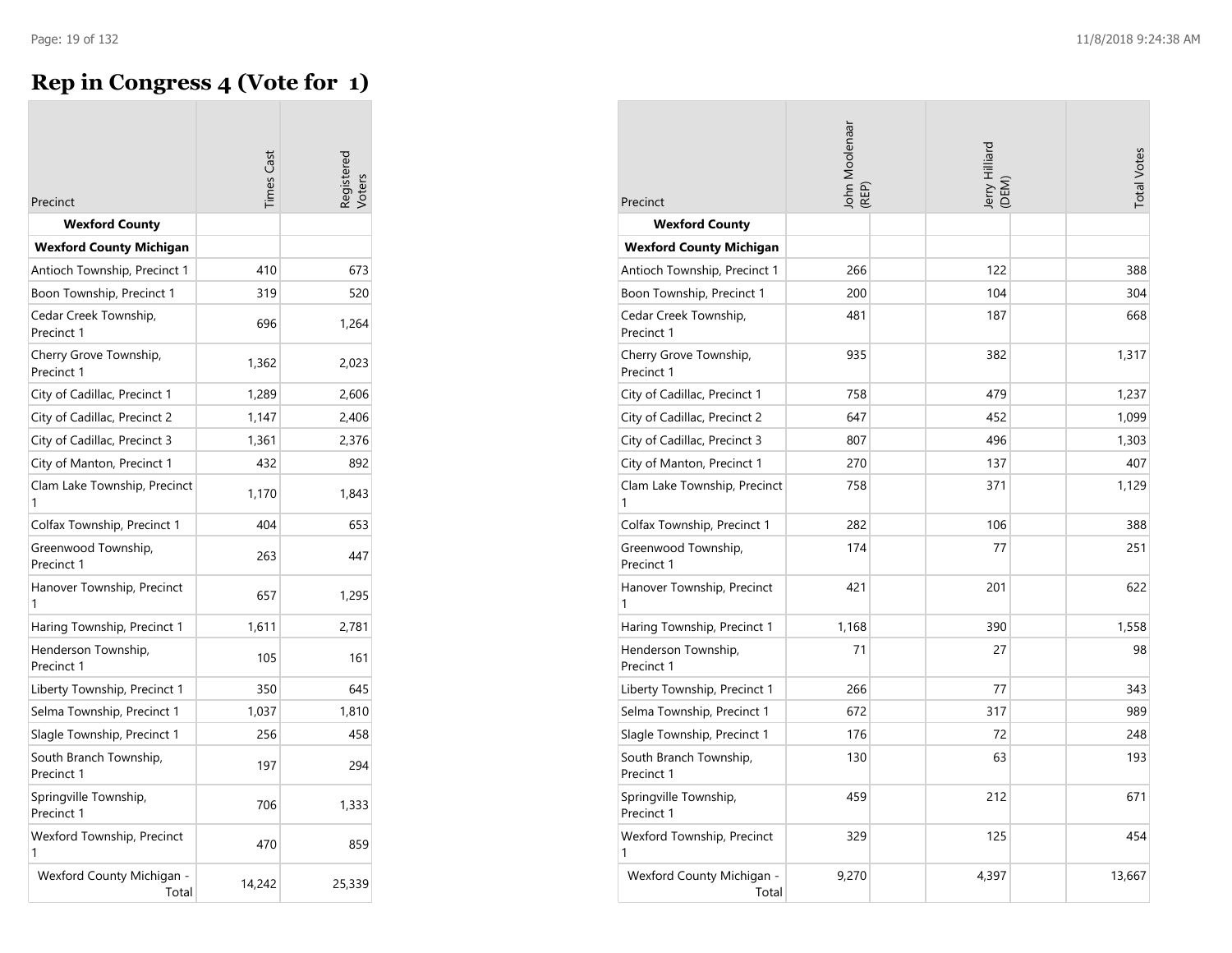**Tara** 

| Precinct                             |                |
|--------------------------------------|----------------|
| <b>Wexford County</b>                |                |
| <b>Wexford County Michigan</b>       |                |
| Antioch Township, Precinct 1         | 3              |
| Boon Township, Precinct 1            | 0              |
| Cedar Creek Township,<br>Precinct 1  | 5              |
| Cherry Grove Township,<br>Precinct 1 | 4              |
| City of Cadillac, Precinct 1         | 4              |
| City of Cadillac, Precinct 2         | 5              |
| City of Cadillac, Precinct 3         | 5              |
| City of Manton, Precinct 1           | 1              |
| Clam Lake Township, Precinct<br>1    | 6              |
| Colfax Township, Precinct 1          | 3              |
| Greenwood Township,<br>Precinct 1    | 0              |
| Hanover Township, Precinct<br>1      | 2              |
| Haring Township, Precinct 1          | 5              |
| Henderson Township,<br>Precinct 1    | 0              |
| Liberty Township, Precinct 1         | 0              |
| Selma Township, Precinct 1           | $\overline{c}$ |
| Slagle Township, Precinct 1          | 0              |
| South Branch Township,<br>Precinct 1 | 0              |
| Springville Township,<br>Precinct 1  | 8              |
| Wexford Township, Precinct<br>1      | $\overline{c}$ |
| Wexford County Michigan -<br>Total   | 55             |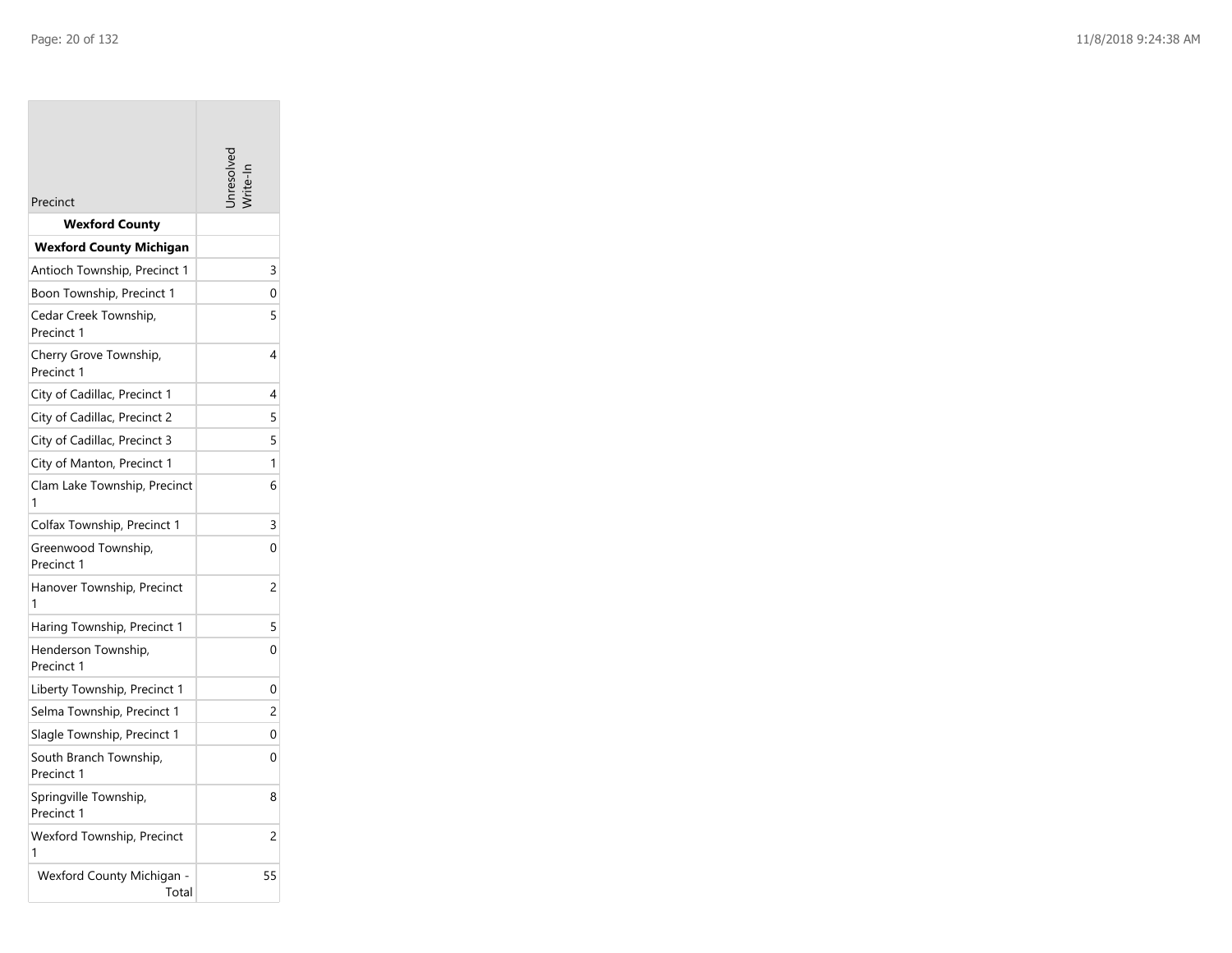| Precinct               | <b>Times Cast</b> | Registered<br>Voters |
|------------------------|-------------------|----------------------|
| <b>Cumulative</b>      |                   |                      |
| Cumulative             |                   |                      |
| Cumulative - Total     |                   |                      |
| Wexford County - Total | 14,242            | 25,339               |

| Precinct               | Moolenaar<br>John I<br>(REP) | Hilliard<br>.<br>GEN | Votes<br>Total |
|------------------------|------------------------------|----------------------|----------------|
| <b>Cumulative</b>      |                              |                      |                |
| Cumulative             |                              |                      |                |
| Cumulative - Total     |                              | 0                    |                |
| Wexford County - Total | 9,270                        | 4,397                | 13,667         |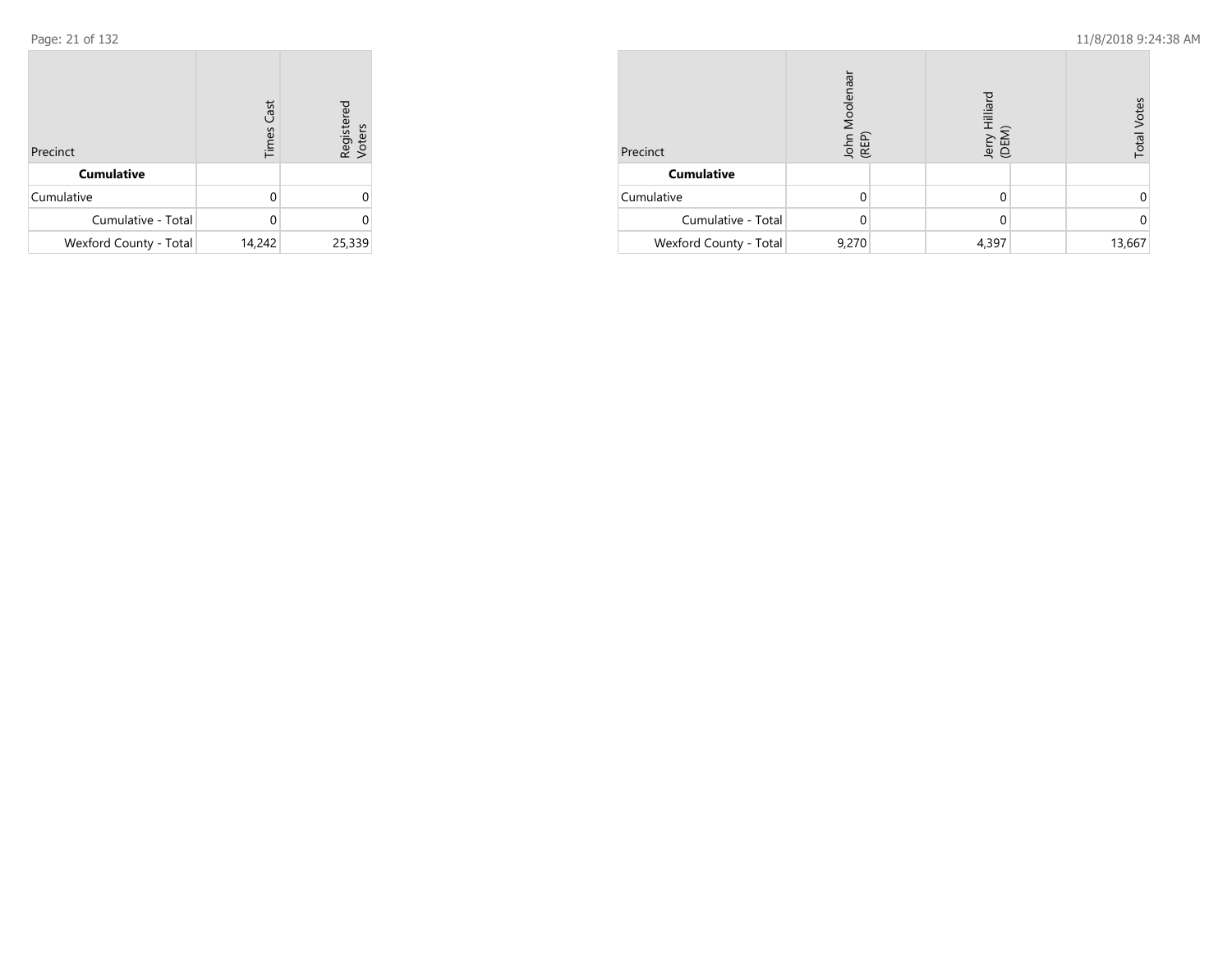**COL** 

Page: 22 of 132 11/8/2018 9:24:38 AM

| Precinct               | Unresolved<br>Write-In |
|------------------------|------------------------|
| <b>Cumulative</b>      |                        |
| Cumulative             | U                      |
| Cumulative - Total     | U                      |
| Wexford County - Total | 55                     |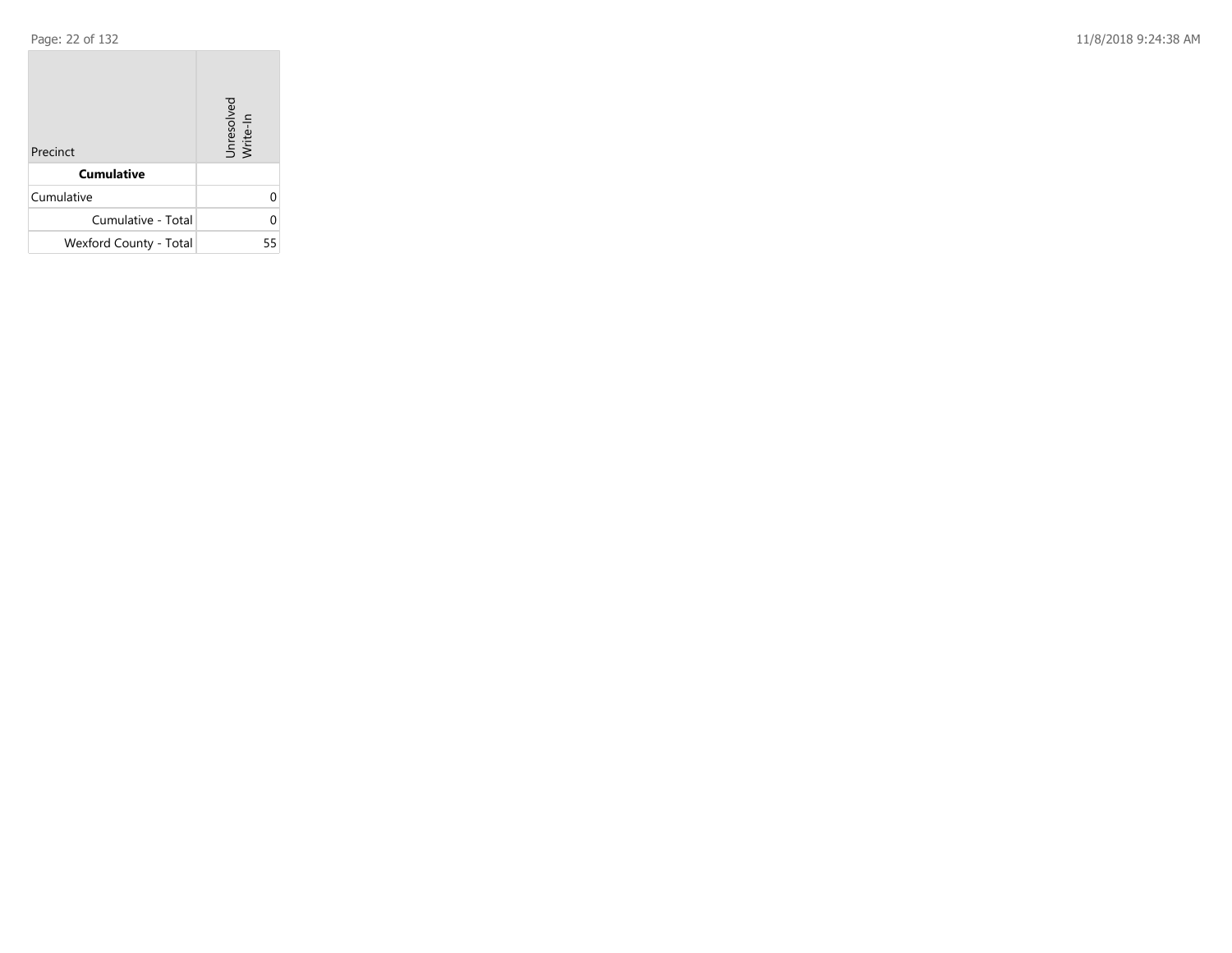$\overline{\phantom{a}}$ 

## **St Senator 35 (Vote for 1)**

| Precinct                             | imes Cast |        |
|--------------------------------------|-----------|--------|
| <b>Wexford County</b>                |           |        |
| <b>Wexford County Michigan</b>       |           |        |
| Antioch Township, Precinct 1         | 410       | 673    |
| Boon Township, Precinct 1            | 319       | 520    |
| Cedar Creek Township,<br>Precinct 1  | 696       | 1,264  |
| Cherry Grove Township,<br>Precinct 1 | 1,362     | 2,023  |
| City of Cadillac, Precinct 1         | 1,289     | 2,606  |
| City of Cadillac, Precinct 2         | 1,147     | 2,406  |
| City of Cadillac, Precinct 3         | 1,361     | 2,376  |
| City of Manton, Precinct 1           | 432       | 892    |
| Clam Lake Township, Precinct         | 1,170     | 1,843  |
| Colfax Township, Precinct 1          | 404       | 653    |
| Greenwood Township,<br>Precinct 1    | 263       | 447    |
| Hanover Township, Precinct<br>1      | 657       | 1,295  |
| Haring Township, Precinct 1          | 1,611     | 2,781  |
| Henderson Township,<br>Precinct 1    | 105       | 161    |
| Liberty Township, Precinct 1         | 350       | 645    |
| Selma Township, Precinct 1           | 1,037     | 1,810  |
| Slagle Township, Precinct 1          | 256       | 458    |
| South Branch Township,<br>Precinct 1 | 197       | 294    |
| Springville Township,<br>Precinct 1  | 706       | 1,333  |
| Wexford Township, Precinct<br>1      | 470       | 859    |
| Wexford County Michigan -<br>Total   | 14,242    | 25,339 |

| Precinct                             | Curt VanderWall<br>REP) |  | Mike Taillard<br>(DEM) |  |
|--------------------------------------|-------------------------|--|------------------------|--|
| <b>Wexford County</b>                |                         |  |                        |  |
| <b>Wexford County Michigan</b>       |                         |  |                        |  |
| Antioch Township, Precinct 1         | 265                     |  | 112                    |  |
| Boon Township, Precinct 1            | 205                     |  | 87                     |  |
| Cedar Creek Township,<br>Precinct 1  | 470                     |  | 177                    |  |
| Cherry Grove Township,<br>Precinct 1 | 921                     |  | 360                    |  |
| City of Cadillac, Precinct 1         | 744                     |  | 442                    |  |
| City of Cadillac, Precinct 2         | 634                     |  | 419                    |  |
| City of Cadillac, Precinct 3         | 827                     |  | 440                    |  |
| City of Manton, Precinct 1           | 266                     |  | 122                    |  |
| Clam Lake Township, Precinct<br>1    | 758                     |  | 343                    |  |
| Colfax Township, Precinct 1          | 284                     |  | 95                     |  |
| Greenwood Township,<br>Precinct 1    | 177                     |  | 67                     |  |
| Hanover Township, Precinct           | 423                     |  | 184                    |  |
| Haring Township, Precinct 1          | 1,142                   |  | 363                    |  |
| Henderson Township,<br>Precinct 1    | 70                      |  | 27                     |  |
| Liberty Township, Precinct 1         | 274                     |  | 63                     |  |
| Selma Township, Precinct 1           | 675                     |  | 289                    |  |
| Slagle Township, Precinct 1          | 167                     |  | 69                     |  |
| South Branch Township,<br>Precinct 1 | 130                     |  | 60                     |  |
| Springville Township,<br>Precinct 1  | 453                     |  | 194                    |  |
| Wexford Township, Precinct<br>1      | 320                     |  | 124                    |  |
| Wexford County Michigan -<br>Total   | 9,205                   |  | 4,037                  |  |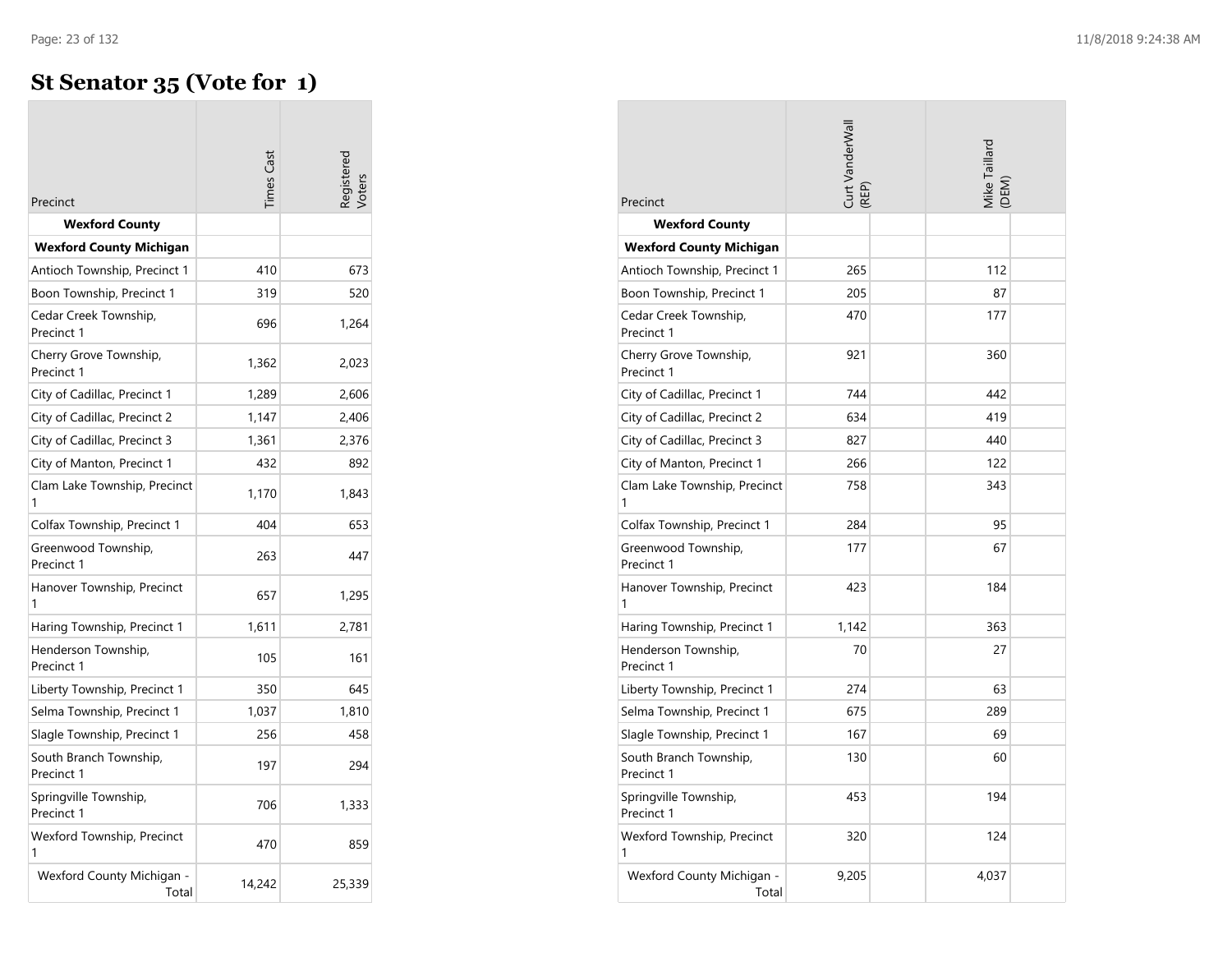| Precinct                             | Timothy Coon<br>(LIB) |  | <b>Total Votes</b> | Unresolved<br>Write-In |
|--------------------------------------|-----------------------|--|--------------------|------------------------|
| <b>Wexford County</b>                |                       |  |                    |                        |
| <b>Wexford County Michigan</b>       |                       |  |                    |                        |
| Antioch Township, Precinct 1         | 15                    |  | 392                | 3                      |
| Boon Township, Precinct 1            | 19                    |  | 311                | 1                      |
| Cedar Creek Township,<br>Precinct 1  | 19                    |  | 666                | 2                      |
| Cherry Grove Township,<br>Precinct 1 | 27                    |  | 1,308              | 4                      |
| City of Cadillac, Precinct 1         | 46                    |  | 1,232              | 9                      |
| City of Cadillac, Precinct 2         | 43                    |  | 1,096              | 8                      |
| City of Cadillac, Precinct 3         | 45                    |  | 1,312              | 5                      |
| City of Manton, Precinct 1           | 21                    |  | 409                | 2                      |
| Clam Lake Township, Precinct<br>1    | 26                    |  | 1,127              | 5                      |
| Colfax Township, Precinct 1          | 11                    |  | 390                | 2                      |
| Greenwood Township,<br>Precinct 1    | $\overline{7}$        |  | 251                | $\Omega$               |
| Hanover Township, Precinct<br>1      | 24                    |  | 631                | 2                      |
| Haring Township, Precinct 1          | 54                    |  | 1,559              | 3                      |
| Henderson Township,<br>Precinct 1    | 0                     |  | 97                 | 0                      |
| Liberty Township, Precinct 1         | 6                     |  | 343                | 1                      |
| Selma Township, Precinct 1           | 29                    |  | 993                | 3                      |
| Slagle Township, Precinct 1          | 11                    |  | 247                | 0                      |
| South Branch Township,<br>Precinct 1 | 1                     |  | 191                | 0                      |
| Springville Township,<br>Precinct 1  | 20                    |  | 667                | 8                      |
| Wexford Township, Precinct<br>1      | 10                    |  | 454                | 2                      |
| Wexford County Michigan -<br>Total   | 434                   |  | 13,676             | 60                     |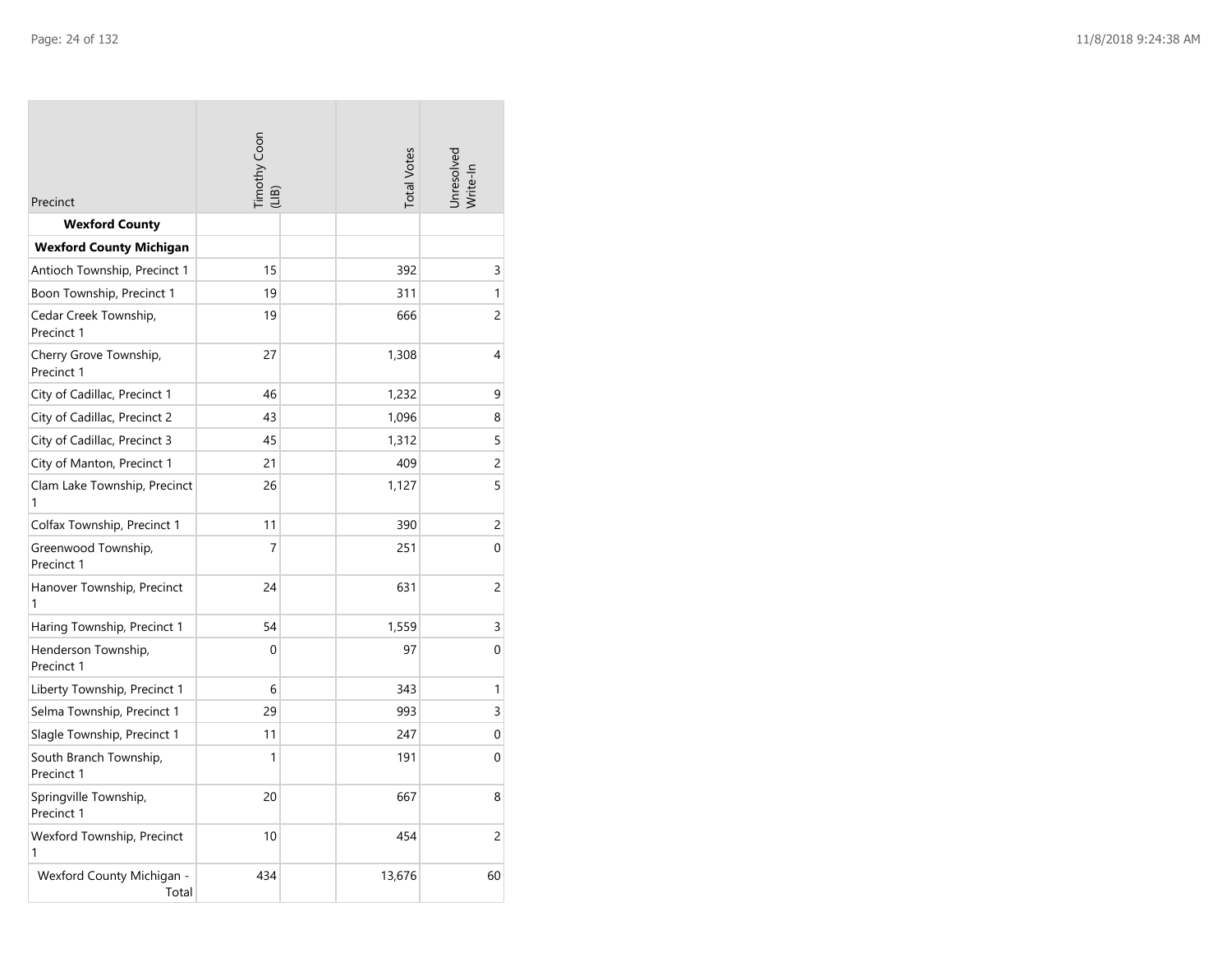| Precinct               | <b>Times Cast</b> | Registered<br>Voters |
|------------------------|-------------------|----------------------|
| <b>Cumulative</b>      |                   |                      |
| Cumulative             |                   |                      |
| Cumulative - Total     |                   |                      |
| Wexford County - Total | 14,242            | 25,339               |

| Precinct               | Curt VanderWall<br>(REP) |  | Mike Taillard<br>(DEM) |  |
|------------------------|--------------------------|--|------------------------|--|
| <b>Cumulative</b>      |                          |  |                        |  |
| Cumulative             |                          |  |                        |  |
| Cumulative - Total     |                          |  |                        |  |
| Wexford County - Total | 9,205                    |  | 4,037                  |  |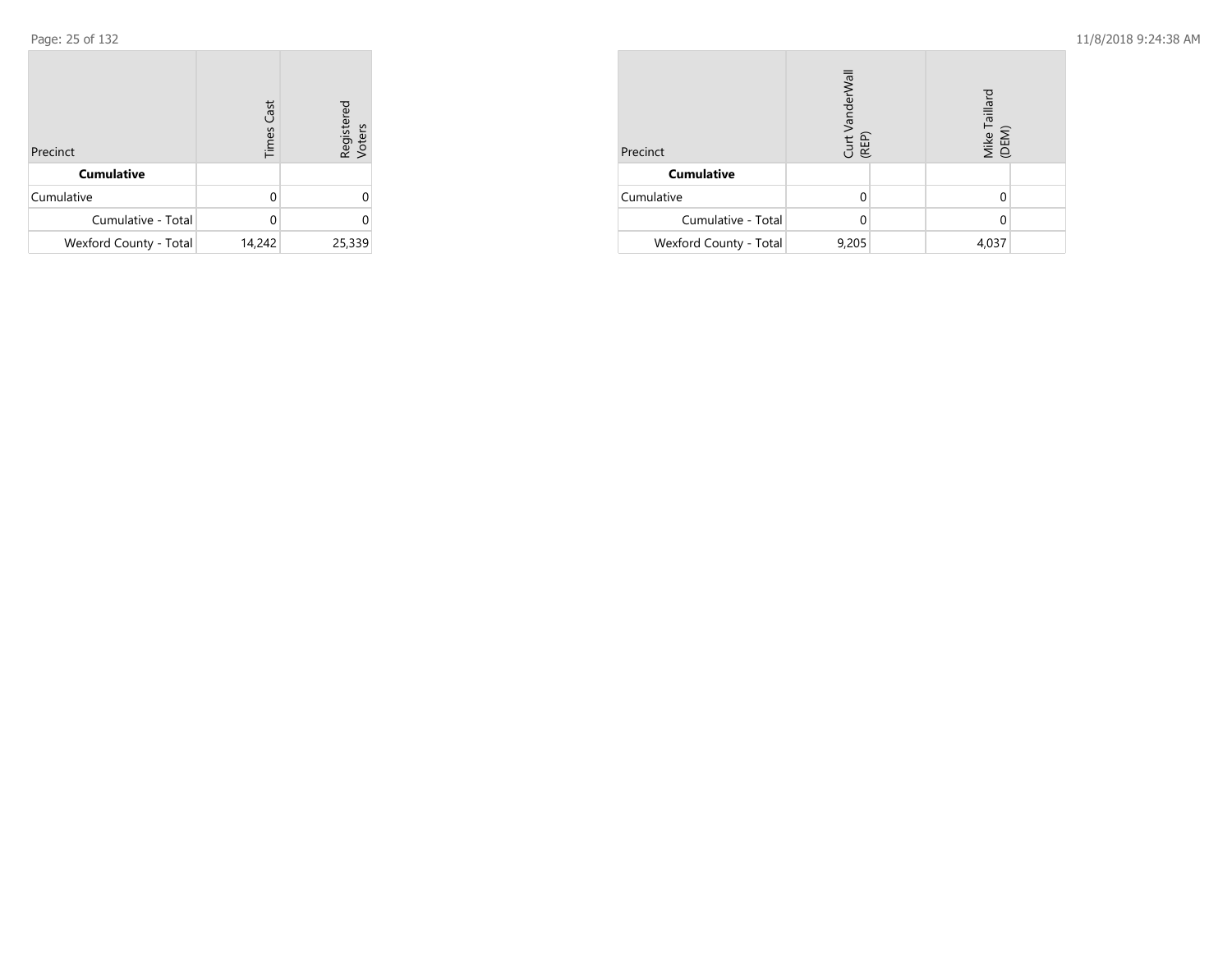| Precinct               | Timothy Coon<br>(LIB) | <b>Total Votes</b> | Unresolved<br>Write-In |
|------------------------|-----------------------|--------------------|------------------------|
| <b>Cumulative</b>      |                       |                    |                        |
| Cumulative             |                       |                    |                        |
| Cumulative - Total     |                       | 0                  |                        |
| Wexford County - Total | 434                   | 13,676             | 60                     |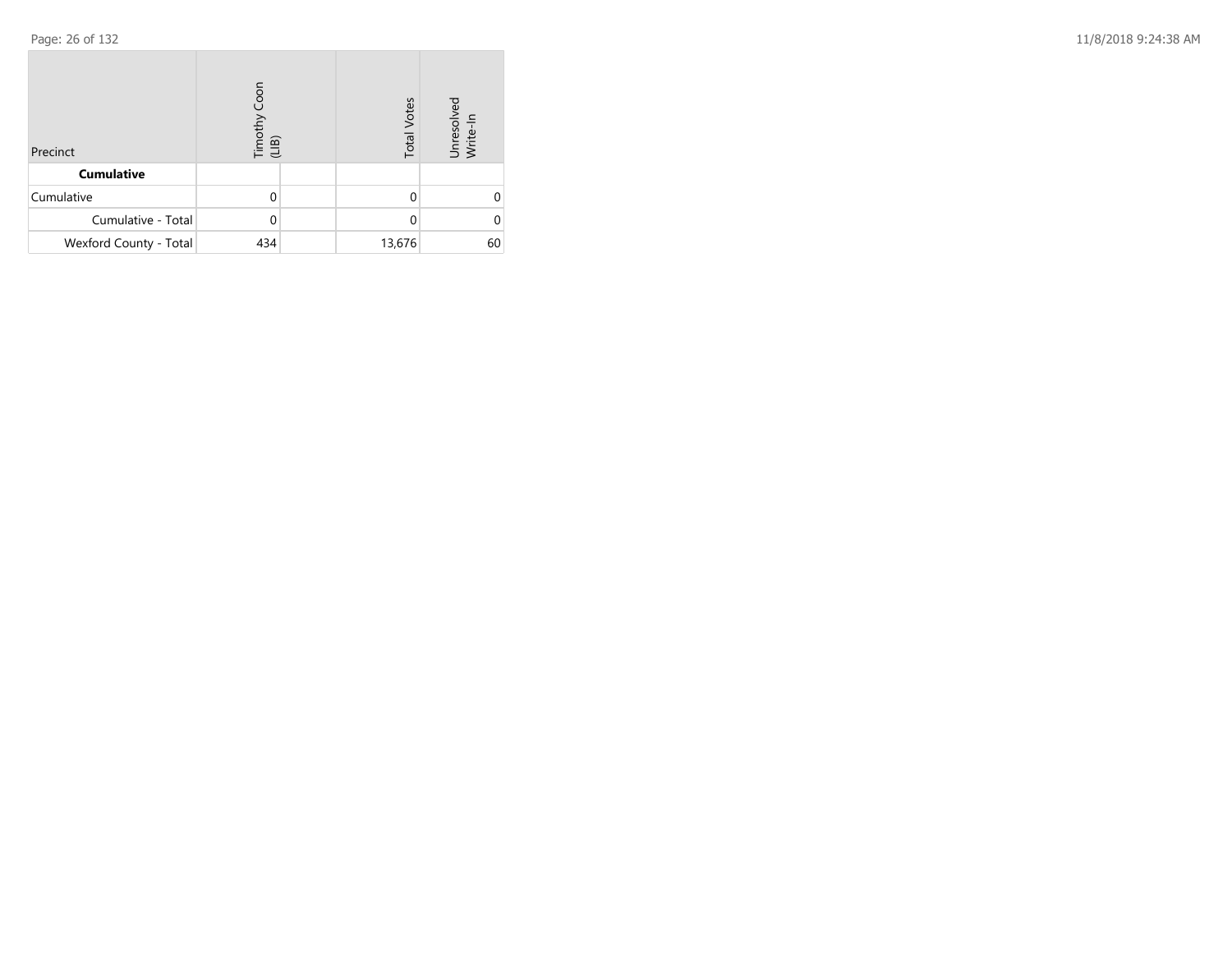## **Representative 102 (Vote for 1)**

| Precinct                             | imes Cast |        |
|--------------------------------------|-----------|--------|
| <b>Wexford County</b>                |           |        |
| <b>Wexford County Michigan</b>       |           |        |
| Antioch Township, Precinct 1         | 410       | 673    |
| Boon Township, Precinct 1            | 319       | 520    |
| Cedar Creek Township,<br>Precinct 1  | 696       | 1,264  |
| Cherry Grove Township,<br>Precinct 1 | 1,362     | 2,023  |
| City of Cadillac, Precinct 1         | 1,289     | 2,606  |
| City of Cadillac, Precinct 2         | 1,147     | 2,406  |
| City of Cadillac, Precinct 3         | 1,361     | 2,376  |
| City of Manton, Precinct 1           | 432       | 892    |
| Clam Lake Township, Precinct<br>1    | 1,170     | 1,843  |
| Colfax Township, Precinct 1          | 404       | 653    |
| Greenwood Township,<br>Precinct 1    | 263       | 447    |
| Hanover Township, Precinct<br>1      | 657       | 1,295  |
| Haring Township, Precinct 1          | 1,611     | 2,781  |
| Henderson Township,<br>Precinct 1    | 105       | 161    |
| Liberty Township, Precinct 1         | 350       | 645    |
| Selma Township, Precinct 1           | 1,037     | 1,810  |
| Slagle Township, Precinct 1          | 256       | 458    |
| South Branch Township,<br>Precinct 1 | 197       | 294    |
| Springville Township,<br>Precinct 1  | 706       | 1,333  |
| Wexford Township, Precinct<br>1      | 470       | 859    |
| Wexford County Michigan -<br>Total   | 14,242    | 25,339 |

| Precinct                             | Michele Hoitenga<br>(REP) |  | Dion Adams<br>(DEM) |  | <b>Total Votes</b> |
|--------------------------------------|---------------------------|--|---------------------|--|--------------------|
| <b>Wexford County</b>                |                           |  |                     |  |                    |
| <b>Wexford County Michigan</b>       |                           |  |                     |  |                    |
| Antioch Township, Precinct 1         | 271                       |  | 118                 |  | 389                |
| Boon Township, Precinct 1            | 216                       |  | 89                  |  | 305                |
| Cedar Creek Township,<br>Precinct 1  | 490                       |  | 168                 |  | 658                |
| Cherry Grove Township,<br>Precinct 1 | 956                       |  | 351                 |  | 1,307              |
| City of Cadillac, Precinct 1         | 769                       |  | 457                 |  | 1,226              |
| City of Cadillac, Precinct 2         | 667                       |  | 429                 |  | 1,096              |
| City of Cadillac, Precinct 3         | 847                       |  | 445                 |  | 1,292              |
| City of Manton, Precinct 1           | 309                       |  | 104                 |  | 413                |
| Clam Lake Township, Precinct<br>1    | 801                       |  | 334                 |  | 1,135              |
| Colfax Township, Precinct 1          | 282                       |  | 104                 |  | 386                |
| Greenwood Township,<br>Precinct 1    | 185                       |  | 67                  |  | 252                |
| Hanover Township, Precinct<br>1      | 441                       |  | 182                 |  | 623                |
| Haring Township, Precinct 1          | 1,184                     |  | 362                 |  | 1,546              |
| Henderson Township,<br>Precinct 1    | 71                        |  | 23                  |  | 94                 |
| Liberty Township, Precinct 1         | 286                       |  | 59                  |  | 345                |
| Selma Township, Precinct 1           | 709                       |  | 278                 |  | 987                |
| Slagle Township, Precinct 1          | 178                       |  | 72                  |  | 250                |
| South Branch Township,<br>Precinct 1 | 139                       |  | 56                  |  | 195                |
| Springville Township,<br>Precinct 1  | 487                       |  | 171                 |  | 658                |
| Wexford Township, Precinct<br>1      | 337                       |  | 121                 |  | 458                |
| Wexford County Michigan -<br>Total   | 9,625                     |  | 3,990               |  | 13,615             |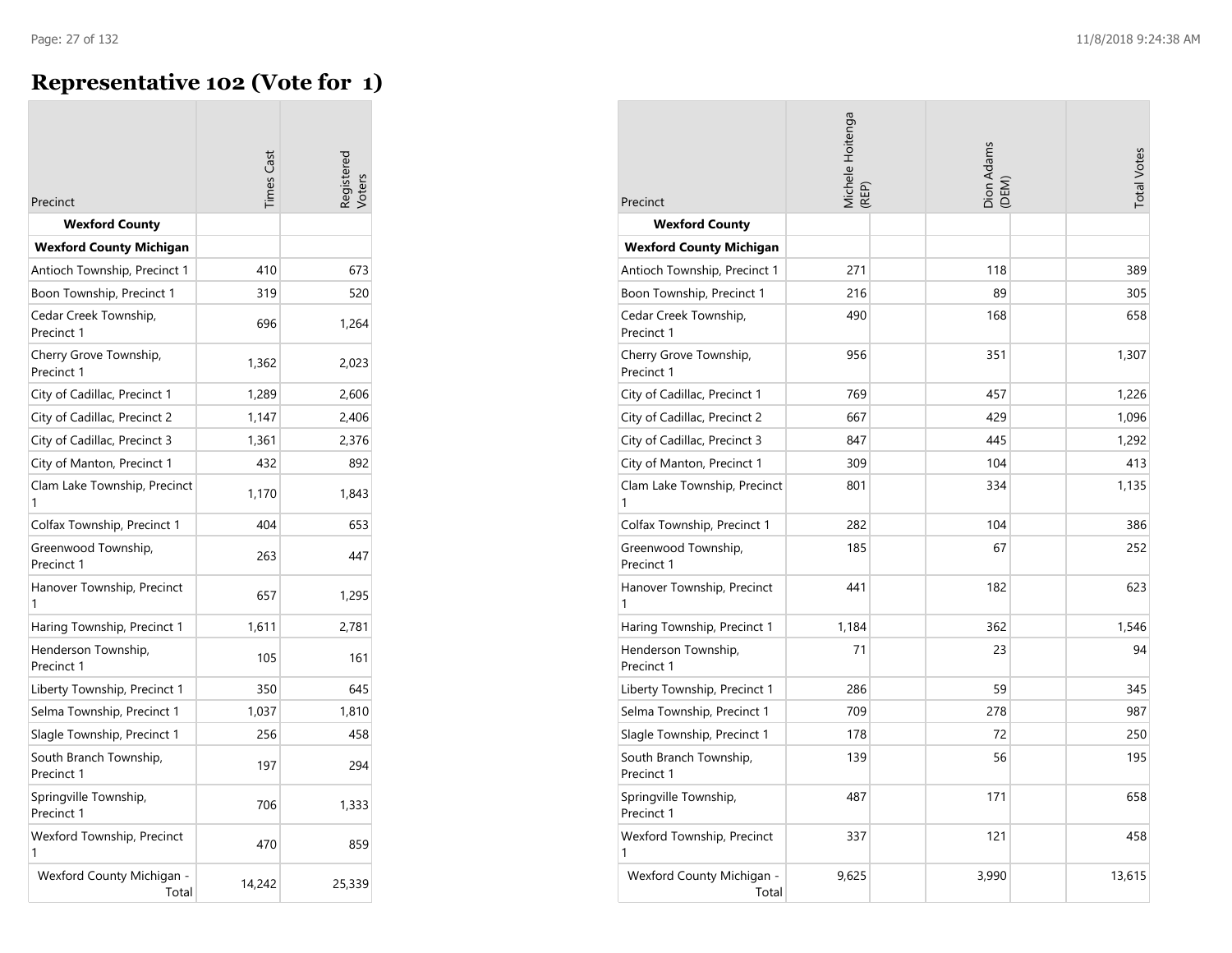**College** 

| Precinct                             |    |
|--------------------------------------|----|
| <b>Wexford County</b>                |    |
| <b>Wexford County Michigan</b>       |    |
| Antioch Township, Precinct 1         | 3  |
| Boon Township, Precinct 1            | 0  |
| Cedar Creek Township,<br>Precinct 1  | 6  |
| Cherry Grove Township,<br>Precinct 1 | 5  |
| City of Cadillac, Precinct 1         | 10 |
| City of Cadillac, Precinct 2         | 5  |
| City of Cadillac, Precinct 3         | 5  |
| City of Manton, Precinct 1           | 0  |
| Clam Lake Township, Precinct<br>1    | 3  |
| Colfax Township, Precinct 1          | 0  |
| Greenwood Township,<br>Precinct 1    | 0  |
| Hanover Township, Precinct<br>1      | 3  |
| Haring Township, Precinct 1          | 2  |
| Henderson Township,<br>Precinct 1    | 0  |
| Liberty Township, Precinct 1         | 1  |
| Selma Township, Precinct 1           | 3  |
| Slagle Township, Precinct 1          | 1  |
| South Branch Township,<br>Precinct 1 | 0  |
| Springville Township,<br>Precinct 1  | 7  |
| Wexford Township, Precinct<br>1      | 1  |
| Wexford County Michigan -<br>Total   | 55 |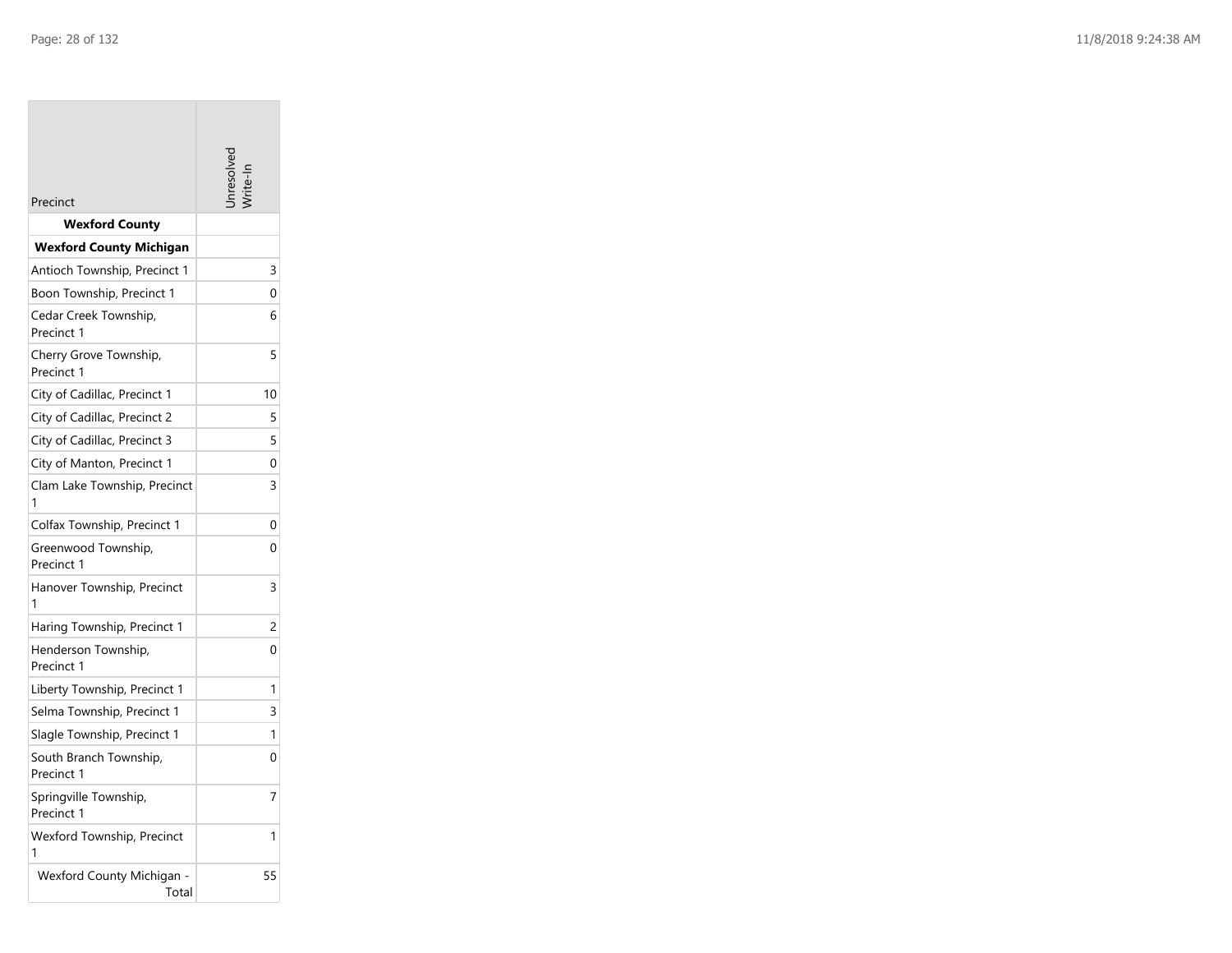| Precinct               | <b>Times Cast</b> | Registered<br>Voters |
|------------------------|-------------------|----------------------|
| <b>Cumulative</b>      |                   |                      |
| Cumulative             | U                 | U                    |
| Cumulative - Total     | U                 |                      |
| Wexford County - Total | 14,242            | 25,339               |

| Precinct               | Hoitenga<br>Michele<br>(REP) |  | Dion Adams<br>(DEM) |  | Votes<br>Total |
|------------------------|------------------------------|--|---------------------|--|----------------|
| <b>Cumulative</b>      |                              |  |                     |  |                |
| Cumulative             |                              |  |                     |  |                |
| Cumulative - Total     |                              |  |                     |  |                |
| Wexford County - Total | 9,625                        |  | 3,990               |  | 13,615         |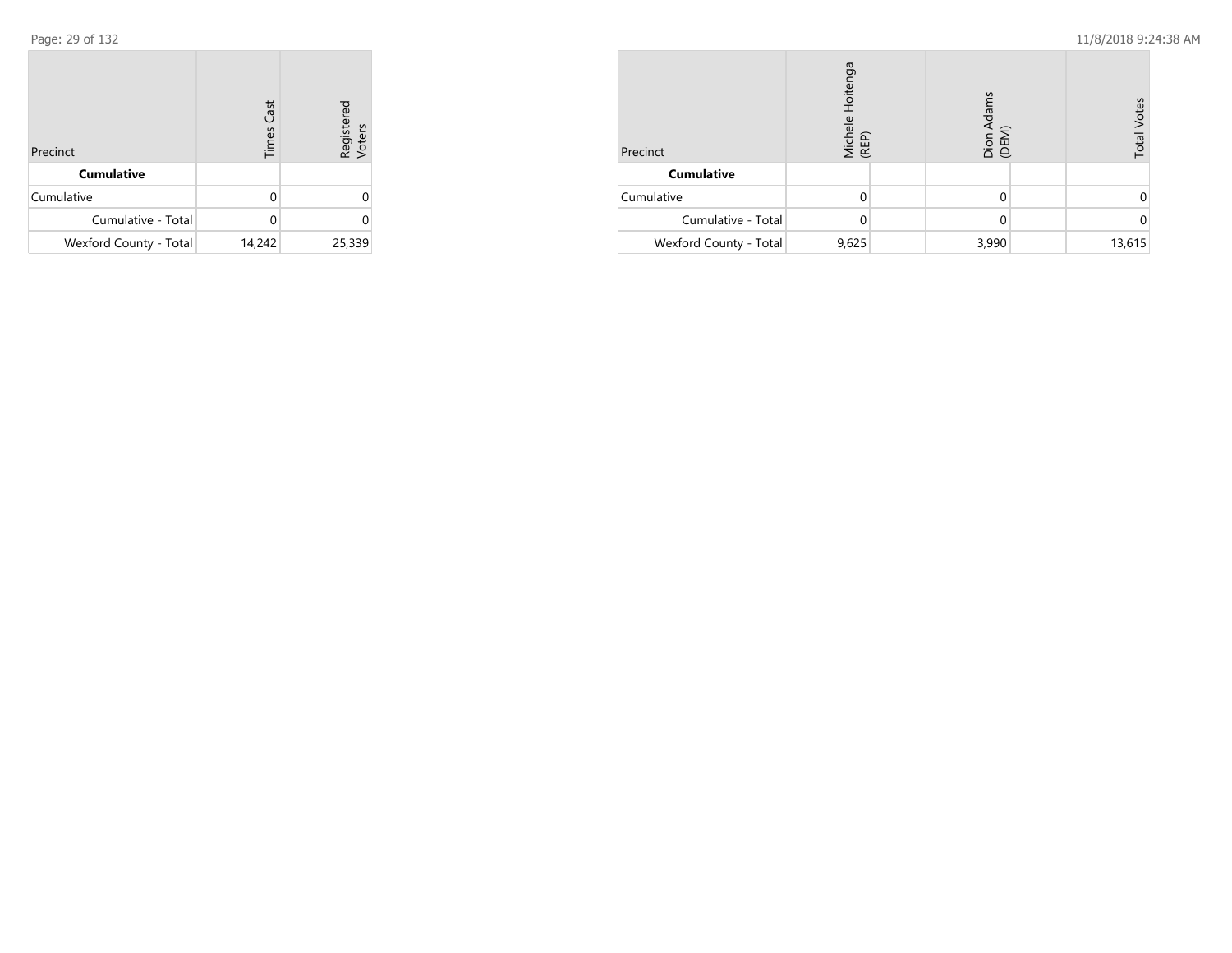**COL** 

Page: 30 of 132 11/8/2018 9:24:38 AM

| Precinct               | Unresolved<br>Write-In |
|------------------------|------------------------|
| <b>Cumulative</b>      |                        |
| Cumulative             | U                      |
| Cumulative - Total     | U                      |
| Wexford County - Total | 55                     |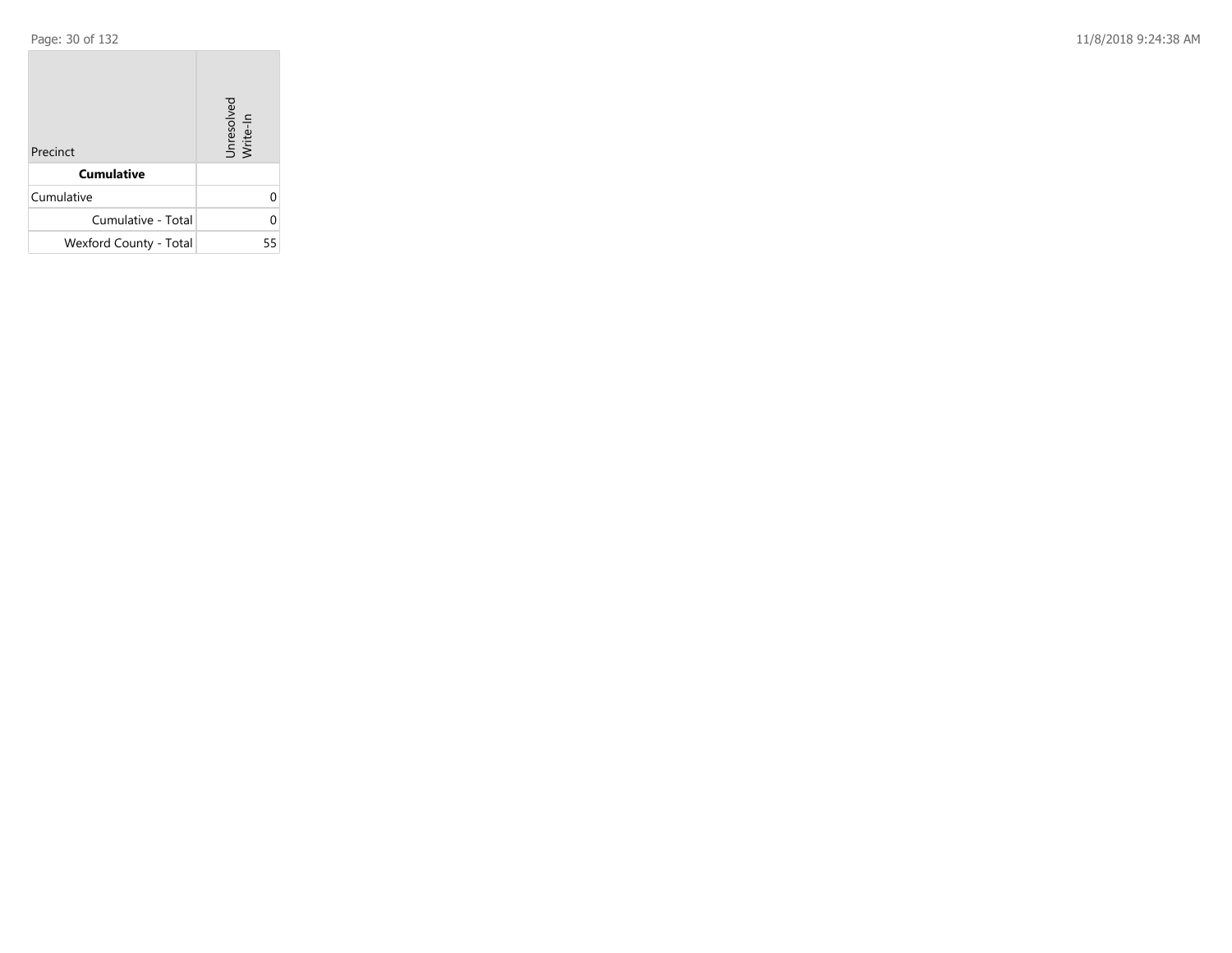## **State Brd of Ed (Vote for 2)**

| Precinct                             | imes Cast |        |
|--------------------------------------|-----------|--------|
| Wexford County                       |           |        |
| <b>Wexford County Michigan</b>       |           |        |
| Antioch Township, Precinct 1         | 410       | 673    |
| Boon Township, Precinct 1            | 319       | 520    |
| Cedar Creek Township,<br>Precinct 1  | 696       | 1,264  |
| Cherry Grove Township,<br>Precinct 1 | 1,362     | 2,023  |
| City of Cadillac, Precinct 1         | 1,289     | 2,606  |
| City of Cadillac, Precinct 2         | 1,147     | 2,406  |
| City of Cadillac, Precinct 3         | 1,361     | 2,376  |
| City of Manton, Precinct 1           | 432       | 892    |
| Clam Lake Township, Precinct         | 1,170     | 1,843  |
| Colfax Township, Precinct 1          | 404       | 653    |
| Greenwood Township,<br>Precinct 1    | 263       | 447    |
| Hanover Township, Precinct<br>1      | 657       | 1,295  |
| Haring Township, Precinct 1          | 1,611     | 2,781  |
| Henderson Township,<br>Precinct 1    | 105       | 161    |
| Liberty Township, Precinct 1         | 350       | 645    |
| Selma Township, Precinct 1           | 1,037     | 1,810  |
| Slagle Township, Precinct 1          | 256       | 458    |
| South Branch Township,<br>Precinct 1 | 197       | 294    |
| Springville Township,<br>Precinct 1  | 706       | 1,333  |
| Wexford Township, Precinct<br>1      | 470       | 859    |
| Wexford County Michigan -<br>Total   | 14,242    | 25,339 |

| Precinct                             | Tami Carlone<br>(REP) | Richard Zeile<br>(REP) |
|--------------------------------------|-----------------------|------------------------|
| <b>Wexford County</b>                |                       |                        |
| <b>Wexford County Michigan</b>       |                       |                        |
| Antioch Township, Precinct 1         | 201                   | 175                    |
| Boon Township, Precinct 1            | 156                   | 129                    |
| Cedar Creek Township,<br>Precinct 1  | 358                   | 324                    |
| Cherry Grove Township,<br>Precinct 1 | 748                   | 686                    |
| City of Cadillac, Precinct 1         | 525                   | 480                    |
| City of Cadillac, Precinct 2         | 512                   | 417                    |
| City of Cadillac, Precinct 3         | 608                   | 557                    |
| City of Manton, Precinct 1           | 197                   | 166                    |
| Clam Lake Township, Precinct<br>1    | 599                   | 548                    |
| Colfax Township, Precinct 1          | 234                   | 216                    |
| Greenwood Township,<br>Precinct 1    | 135                   | 127                    |
| Hanover Township, Precinct<br>1      | 351                   | 307                    |
| Haring Township, Precinct 1          | 919                   | 824                    |
| Henderson Township,<br>Precinct 1    | 49                    | 37                     |
| Liberty Township, Precinct 1         | 219                   | 193                    |
| Selma Township, Precinct 1           | 507                   | 471                    |
| Slagle Township, Precinct 1          | 142                   | 123                    |
| South Branch Township,<br>Precinct 1 | 99                    | 83                     |
| Springville Township,<br>Precinct 1  | 347                   | 296                    |
| Wexford Township, Precinct<br>1      | 270                   | 226                    |
| Wexford County Michigan -<br>Total   | 7,176                 | 6,385                  |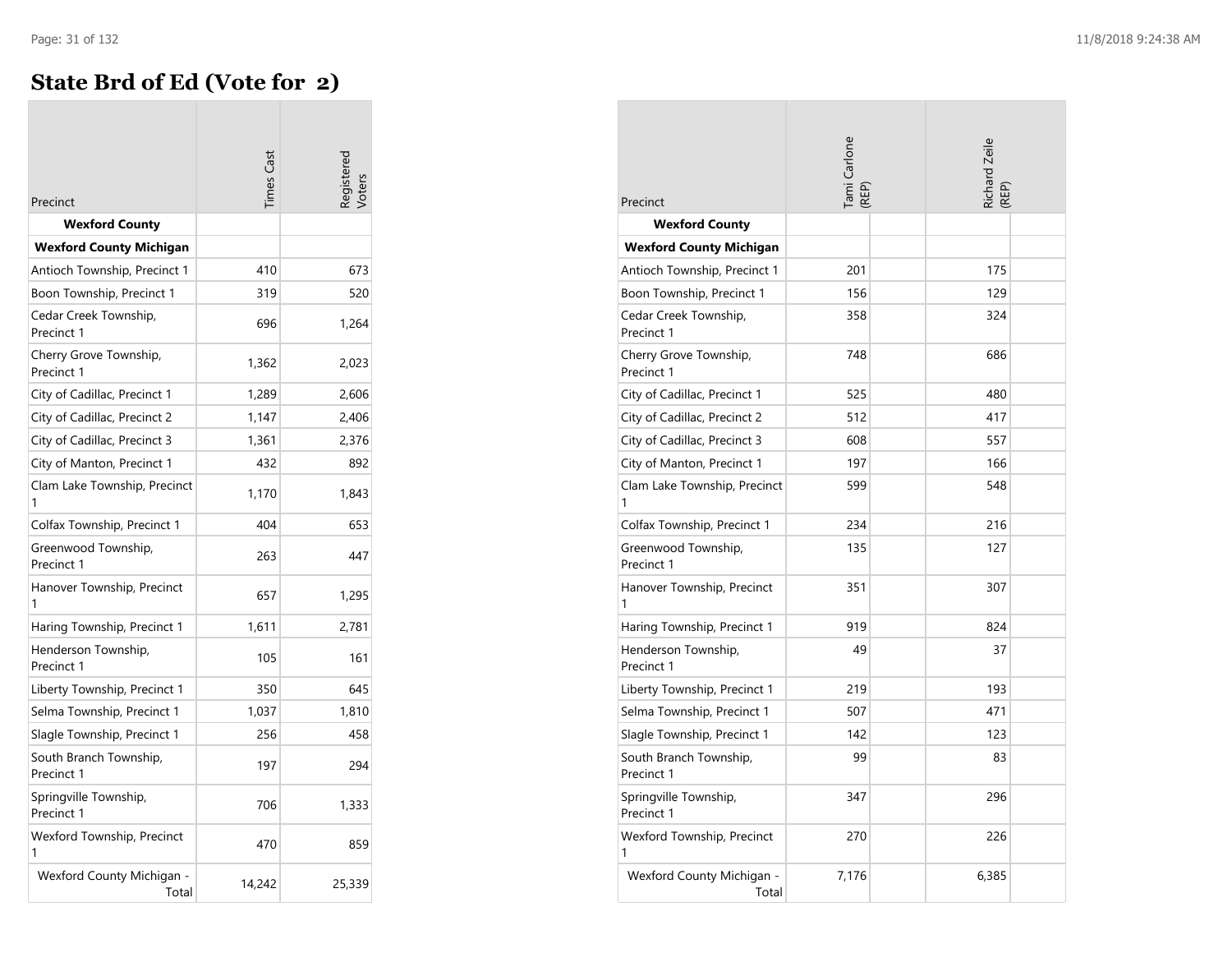| Precinct                             | Judith P. Pritchett<br>(DEM) | Tiffany Tilley<br>(DEM) | Scotty Boman<br>(LIB) | John J. Tatar<br>(LIB) | Karen Adams<br>(UST) | Douglas Levesque<br>(UST) | Sherry A. Wells<br>(GRN) |
|--------------------------------------|------------------------------|-------------------------|-----------------------|------------------------|----------------------|---------------------------|--------------------------|
| <b>Wexford County</b>                |                              |                         |                       |                        |                      |                           |                          |
| <b>Wexford County Michigan</b>       |                              |                         |                       |                        |                      |                           |                          |
| Antioch Township, Precinct 1         | 93                           | 85                      | 13                    | 9                      | 12                   | 4                         | 8                        |
| Boon Township, Precinct 1            | 86                           | 67                      | 11                    | 10                     | 10                   | 5                         | 6                        |
| Cedar Creek Township,<br>Precinct 1  | 156                          | 141                     | 21                    | 19                     | 10                   | $\overline{2}$            | 5                        |
| Cherry Grove Township,<br>Precinct 1 | 359                          | 342                     | 37                    | 22                     | 16                   | 9                         | 14                       |
| City of Cadillac, Precinct 1         | 394                          | 379                     | 39                    | 25                     | 44                   | 16                        | 23                       |
| City of Cadillac, Precinct 2         | 378                          | 341                     | 47                    | 30                     | 25                   | 11                        | 20                       |
| City of Cadillac, Precinct 3         | 431                          | 374                     | 35                    | 29                     | 25                   | 11                        | 24                       |
| City of Manton, Precinct 1           | 111                          | 106                     | 23                    | 14                     | 11                   | $\boldsymbol{0}$          | 12                       |
| Clam Lake Township, Precinct<br>1    | 336                          | 292                     | 34                    | 14                     | 21                   | 8                         | 9                        |
| Colfax Township, Precinct 1          | 86                           | 82                      | 14                    | 10                     | $\,$ 6 $\,$          | $\overline{c}$            | $\overline{c}$           |
| Greenwood Township,<br>Precinct 1    | 67                           | 65                      | 10                    | 6                      | 6                    | $\overline{3}$            | $\overline{c}$           |
| Hanover Township, Precinct<br>1      | 168                          | 150                     | 26                    | 15                     | 11                   | $10\,$                    | $9\,$                    |
| Haring Township, Precinct 1          | 358                          | 307                     | 48                    | 40                     | 28                   | 20                        | 20                       |
| Henderson Township,<br>Precinct 1    | 24                           | 21                      | $\overline{c}$        | $\overline{c}$         | $\mathbf{1}$         | $\overline{0}$            | $\mathbf{1}$             |
| Liberty Township, Precinct 1         | 60                           | 54                      | 18                    | 6                      | 13                   | 8                         | 2                        |
| Selma Township, Precinct 1           | 275                          | 241                     | 36                    | 19                     | 35                   | 15                        | 10                       |
| Slagle Township, Precinct 1          | 67                           | 58                      | 8                     | $\overline{7}$         | $\mathbf{1}$         | $\mathbf{1}$              | $\mathsf{3}$             |
| South Branch Township,<br>Precinct 1 | 58                           | 44                      | $\overline{4}$        | 5                      | $\mathbf{1}$         | 1                         | $\overline{c}$           |
| Springville Township,<br>Precinct 1  | 167                          | 153                     | 24                    | 10                     | 18                   | $\overline{7}$            | $\overline{7}$           |
| Wexford Township, Precinct           | 115                          | 98                      | 15                    | 9                      | $\overline{7}$       | 6                         | $\overline{7}$           |
| Wexford County Michigan -<br>Total   | 3,789                        | 3,400                   | 465                   | 301                    | 301                  | 139                       | 186                      |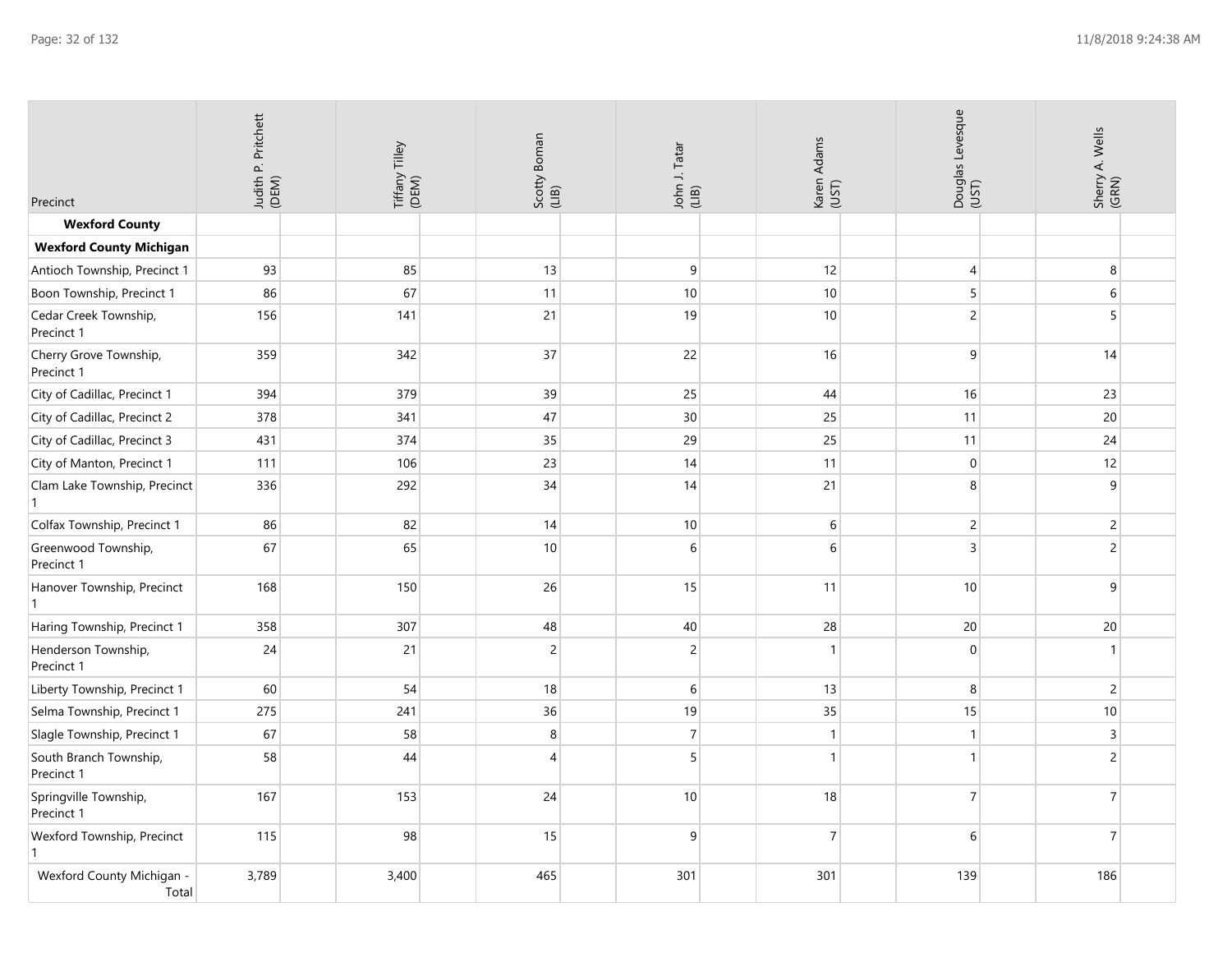| Precinct                             | Mary Anne Hering<br>(WCP) |  | Logan R. Smith<br>(WCP) |  | <b>Total Votes</b> | Unresolved<br>Write-In |
|--------------------------------------|---------------------------|--|-------------------------|--|--------------------|------------------------|
| <b>Wexford County</b>                |                           |  |                         |  |                    |                        |
| <b>Wexford County Michigan</b>       |                           |  |                         |  |                    |                        |
| Antioch Township, Precinct 1         | 20                        |  | 11                      |  | 631                | 4                      |
| Boon Township, Precinct 1            | 17                        |  | 10                      |  | 507                | 1                      |
| Cedar Creek Township,<br>Precinct 1  | 23                        |  | 23                      |  | 1,082              | 6                      |
| Cherry Grove Township,<br>Precinct 1 | 39                        |  | 22                      |  | 2,294              | $\overline{3}$         |
| City of Cadillac, Precinct 1         | 74                        |  | 49                      |  | 2,048              | 12                     |
| City of Cadillac, Precinct 2         | 46                        |  | 42                      |  | 1,869              | 5                      |
| City of Cadillac, Precinct 3         | 74                        |  | 48                      |  | 2,216              | 5                      |
| City of Manton, Precinct 1           | 25                        |  | 23                      |  | 688                | $\mathbf{1}$           |
| Clam Lake Township, Precinct<br>1    | 47                        |  | 40                      |  | 1,948              | $\overline{c}$         |
| Colfax Township, Precinct 1          | 14                        |  | 7                       |  | 673                | 4                      |
| Greenwood Township,<br>Precinct 1    | 9                         |  | 11                      |  | 441                | $\mathbf 0$            |
| Hanover Township, Precinct<br>1      | 27                        |  | 20                      |  | 1,094              | 3                      |
| Haring Township, Precinct 1          | 57                        |  | 51                      |  | 2,672              | 5                      |
| Henderson Township,<br>Precinct 1    | $\overline{4}$            |  | $\overline{4}$          |  | 145                | 0                      |
| Liberty Township, Precinct 1         | 12                        |  | 10                      |  | 595                | $\boldsymbol{0}$       |
| Selma Township, Precinct 1           | 42                        |  | 40                      |  | 1,691              | 5                      |
| Slagle Township, Precinct 1          | 9                         |  | $\overline{7}$          |  | 426                | 0                      |
| South Branch Township,<br>Precinct 1 | $\overline{c}$            |  | 5                       |  | 304                | $\overline{c}$         |
| Springville Township,<br>Precinct 1  | 29                        |  | 30                      |  | 1,088              | 13                     |
| Wexford Township, Precinct<br>1      | 11                        |  | 12                      |  | 776                | $\overline{c}$         |
| Wexford County Michigan -<br>Total   | 581                       |  | 465                     |  | 23,188             | 73                     |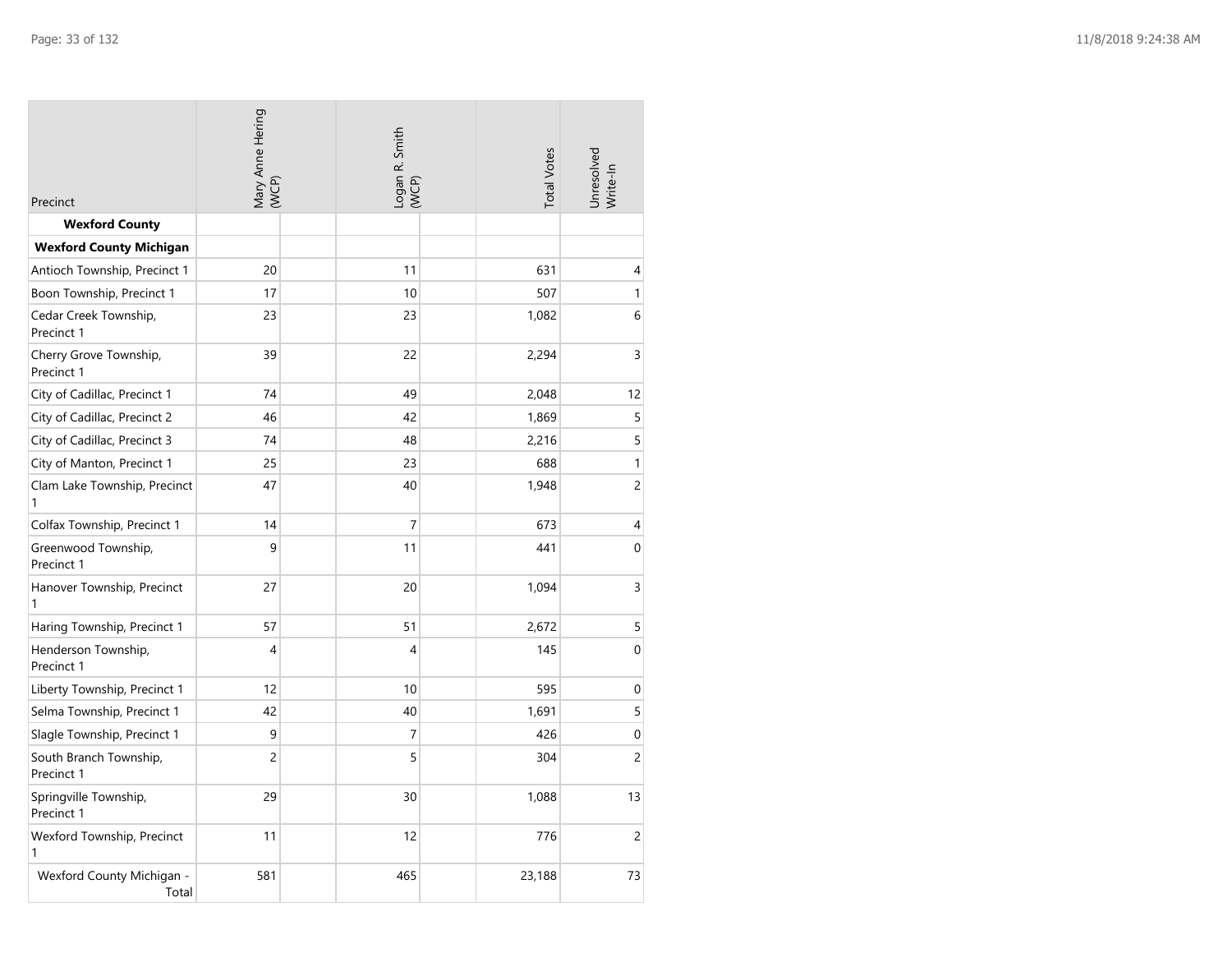| Precinct               | <b>Times Cast</b> | Registered<br>Voters |
|------------------------|-------------------|----------------------|
| <b>Cumulative</b>      |                   |                      |
| Cumulative             | U                 |                      |
| Cumulative - Total     |                   |                      |
| Wexford County - Total | 14,242            | 25,339               |

| Precinct               | Tami Carlone<br>(REP) | Richard Zeile<br>(REP) |  |  |
|------------------------|-----------------------|------------------------|--|--|
| <b>Cumulative</b>      |                       |                        |  |  |
| Cumulative             |                       |                        |  |  |
| Cumulative - Total     |                       |                        |  |  |
| Wexford County - Total | 7,176                 | 6,385                  |  |  |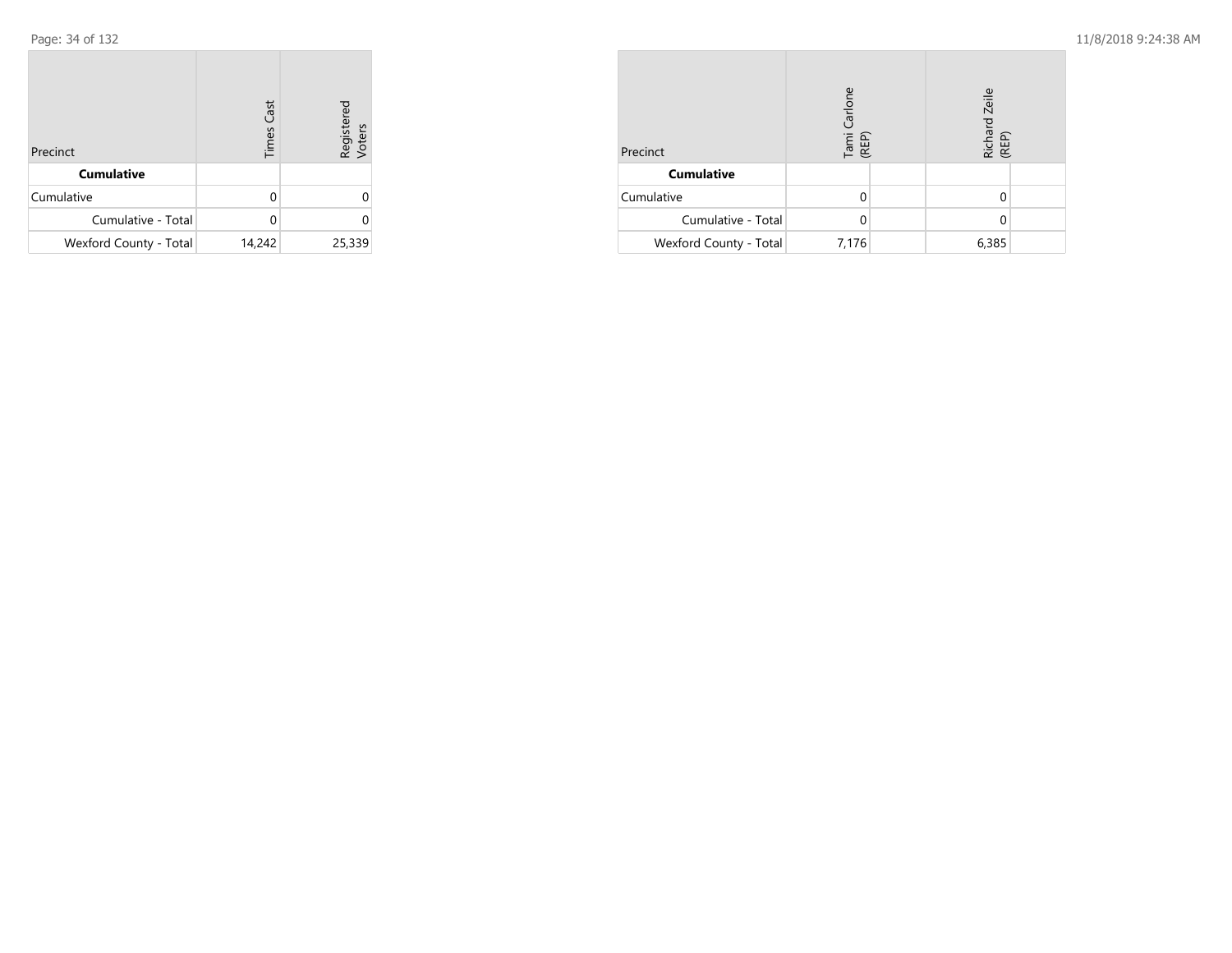| Precinct               | ᅙ<br>ш<br>日<br>$\tilde{\neg}$ |       | ine<br>G<br>いしんしゃ いちじょう しゃくいん しゃくしゃ しゃくしゃ しゃくしゃ しゃくしゃ |     | $\widehat{m}$<br>$\qquad \qquad \qquad$<br>유 크 |     | S S |     | Ğ<br>요 의 | $rac{5}{16}$<br>She<br>(GR |     |  |
|------------------------|-------------------------------|-------|-------------------------------------------------------|-----|------------------------------------------------|-----|-----|-----|----------|----------------------------|-----|--|
| <b>Cumulative</b>      |                               |       |                                                       |     |                                                |     |     |     |          |                            |     |  |
| Cumulative             |                               |       |                                                       |     |                                                |     |     |     |          |                            |     |  |
| Cumulative - Total     |                               |       |                                                       |     |                                                |     |     |     |          |                            |     |  |
| Wexford County - Total | 3,789                         | 3,400 |                                                       | 465 |                                                | 301 |     | 301 |          | 139                        | 186 |  |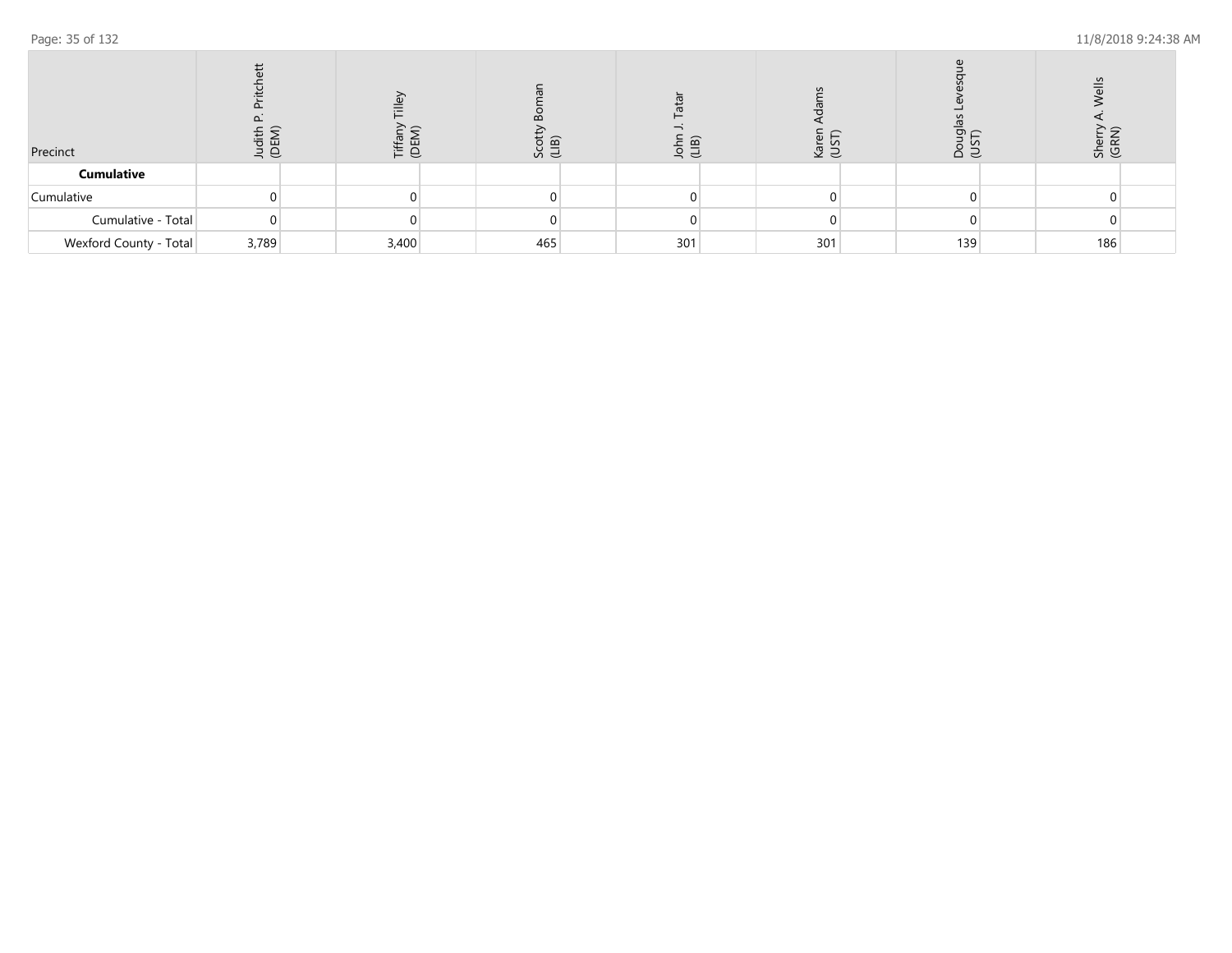| Precinct               | Hering<br>Mary<br>WCF |  | Smith<br>œ<br>nebo-<br>uebo- |  | <b>Total Votes</b> | δò<br>Unresolv<br>Write-In |  |
|------------------------|-----------------------|--|------------------------------|--|--------------------|----------------------------|--|
| <b>Cumulative</b>      |                       |  |                              |  |                    |                            |  |
| Cumulative             |                       |  | 0                            |  |                    |                            |  |
| Cumulative - Total     |                       |  | 0                            |  |                    |                            |  |
| Wexford County - Total | 581                   |  | 465                          |  | 23,188             | 73                         |  |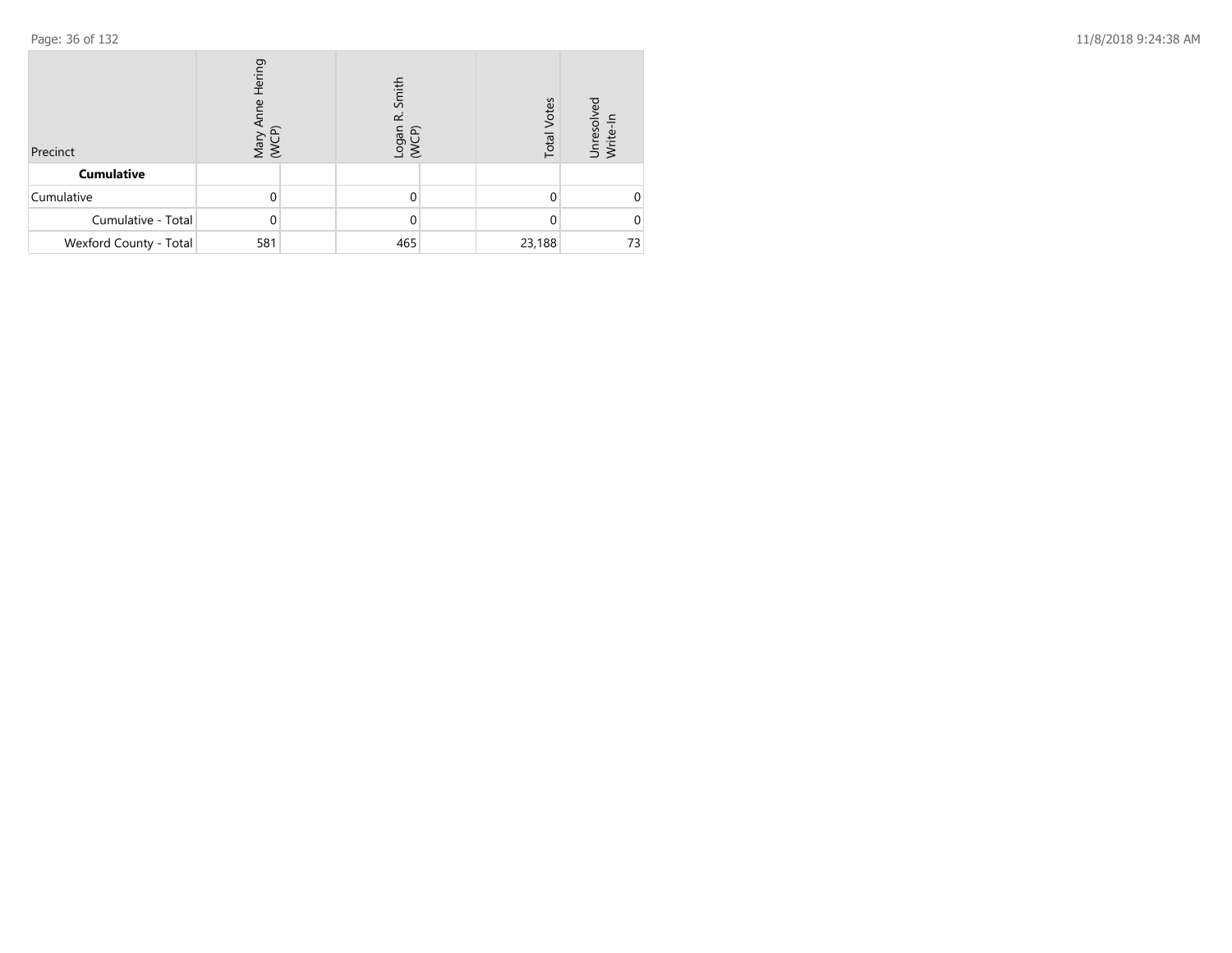# **U of M Regent (Vote for 2)**

|                                      | imes Cast |        |
|--------------------------------------|-----------|--------|
| Precinct                             |           |        |
| <b>Wexford County</b>                |           |        |
| <b>Wexford County Michigan</b>       | 410       |        |
| Antioch Township, Precinct 1         |           | 673    |
| Boon Township, Precinct 1            | 319       | 520    |
| Cedar Creek Township,<br>Precinct 1  | 696       | 1,264  |
| Cherry Grove Township,<br>Precinct 1 | 1,362     | 2,023  |
| City of Cadillac, Precinct 1         | 1,289     | 2,606  |
| City of Cadillac, Precinct 2         | 1,147     | 2,406  |
| City of Cadillac, Precinct 3         | 1,361     | 2,376  |
| City of Manton, Precinct 1           | 432       | 892    |
| Clam Lake Township, Precinct         | 1,170     | 1,843  |
| Colfax Township, Precinct 1          | 404       | 653    |
| Greenwood Township,<br>Precinct 1    | 263       | 447    |
| Hanover Township, Precinct<br>1      | 657       | 1,295  |
| Haring Township, Precinct 1          | 1,611     | 2,781  |
| Henderson Township,<br>Precinct 1    | 105       | 161    |
| Liberty Township, Precinct 1         | 350       | 645    |
| Selma Township, Precinct 1           | 1,037     | 1,810  |
| Slagle Township, Precinct 1          | 256       | 458    |
| South Branch Township,<br>Precinct 1 | 197       | 294    |
| Springville Township,<br>Precinct 1  | 706       | 1,333  |
| Wexford Township, Precinct<br>1      | 470       | 859    |
| Wexford County Michigan -<br>Total   | 14,242    | 25,339 |

| Precinct                             | Andrea Fischer<br>Newman<br>(REP) | Andrew Richner<br>(REP) |
|--------------------------------------|-----------------------------------|-------------------------|
| <b>Wexford County</b>                |                                   |                         |
| <b>Wexford County Michigan</b>       |                                   |                         |
| Antioch Township, Precinct 1         | 192                               | 181                     |
| Boon Township, Precinct 1            | 146                               | 127                     |
| Cedar Creek Township,<br>Precinct 1  | 377                               | 328                     |
| Cherry Grove Township,<br>Precinct 1 | 744                               | 683                     |
| City of Cadillac, Precinct 1         | 551                               | 491                     |
| City of Cadillac, Precinct 2         | 506                               | 432                     |
| City of Cadillac, Precinct 3         | 626                               | 556                     |
| City of Manton, Precinct 1           | 202                               | 177                     |
| Clam Lake Township, Precinct<br>1    | 595                               | 551                     |
| Colfax Township, Precinct 1          | 228                               | 215                     |
| Greenwood Township,<br>Precinct 1    | 135                               | 127                     |
| Hanover Township, Precinct<br>1      | 344                               | 300                     |
| Haring Township, Precinct 1          | 919                               | 839                     |
| Henderson Township,<br>Precinct 1    | 41                                | 38                      |
| Liberty Township, Precinct 1         | 202                               | 204                     |
| Selma Township, Precinct 1           | 519                               | 478                     |
| Slagle Township, Precinct 1          | 133                               | 130                     |
| South Branch Township,<br>Precinct 1 | 99                                | 86                      |
| Springville Township,<br>Precinct 1  | 351                               | 315                     |
| Wexford Township, Precinct<br>1      | 255                               | 236                     |
| Wexford County Michigan -<br>Total   | 7,165                             | 6,494                   |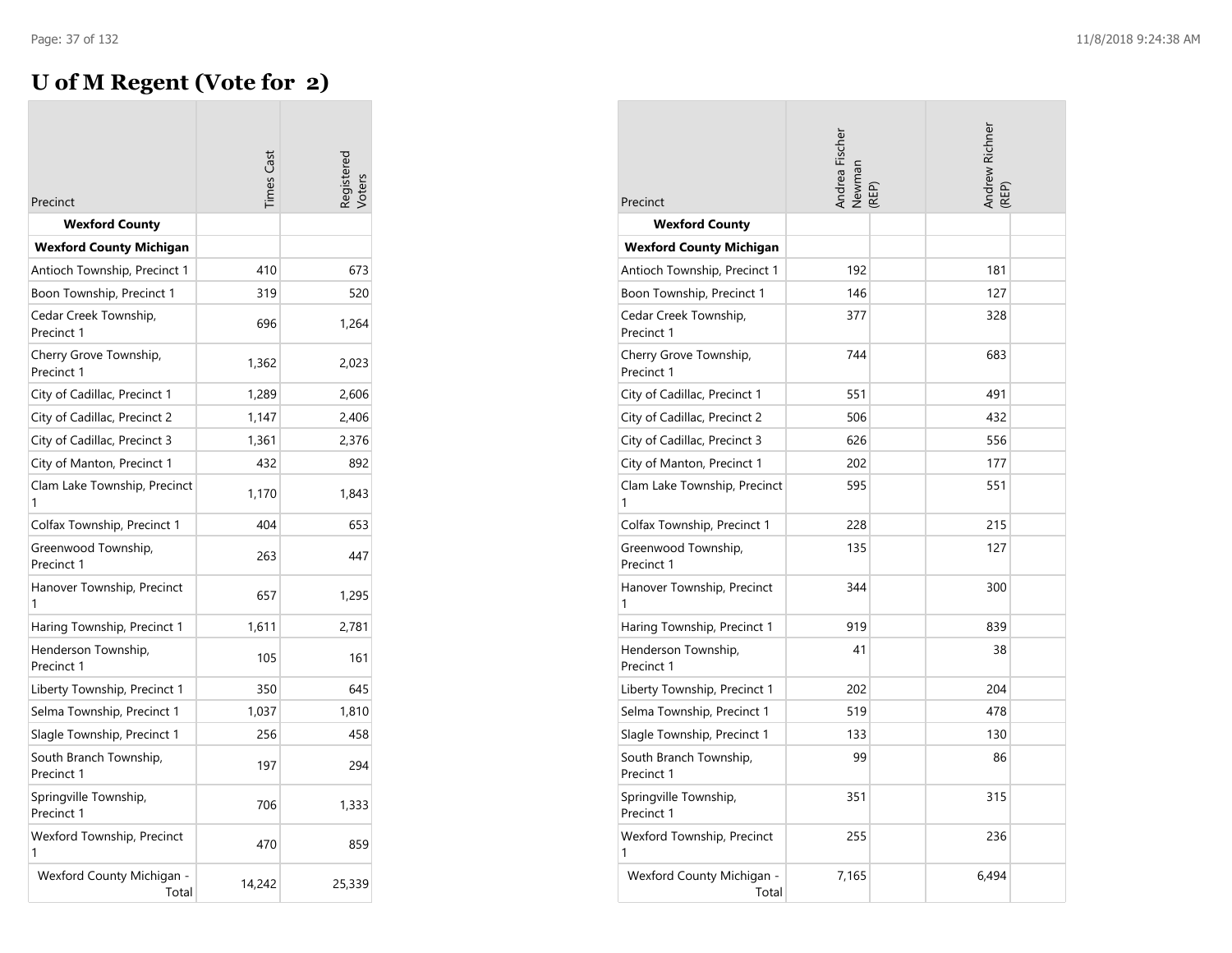| Precinct                             | Jordan Acker<br>(DEM) | Paul Brown<br>(DEM) | James Lewis<br>Hudler<br>(LIB) | John Jascob<br>(LIB) | Joe Sanger<br>(UST) | Crystal Van Sickle<br>(UST) | Kevin A. Graves<br>(GRN) |
|--------------------------------------|-----------------------|---------------------|--------------------------------|----------------------|---------------------|-----------------------------|--------------------------|
| <b>Wexford County</b>                |                       |                     |                                |                      |                     |                             |                          |
| <b>Wexford County Michigan</b>       |                       |                     |                                |                      |                     |                             |                          |
| Antioch Township, Precinct 1         | 97                    | 86                  | 8                              | 8                    | 10                  | 15                          | 9                        |
| Boon Township, Precinct 1            | 72                    | 76                  | 9                              | 8                    | 11                  | 12                          | 5 <sup>5</sup>           |
| Cedar Creek Township,<br>Precinct 1  | 140                   | 142                 | 16                             | 9                    | 12                  | 13                          | $\,6\,$                  |
| Cherry Grove Township,<br>Precinct 1 | 335                   | 327                 | 27                             | 26                   | 16                  | 22                          | 12                       |
| City of Cadillac, Precinct 1         | 383                   | 375                 | 24                             | 33                   | 31                  | 52                          | 38                       |
| City of Cadillac, Precinct 2         | 375                   | 346                 | 33                             | 33                   | 23                  | 38                          | 30                       |
| City of Cadillac, Precinct 3         | 403                   | 385                 | 25                             | 33                   | 24                  | 36                          | 26                       |
| City of Manton, Precinct 1           | 105                   | 106                 | 13                             | 20                   | $\overline{7}$      | 10                          | 13                       |
| Clam Lake Township, Precinct         | 311                   | 300                 | 24                             | 19                   | 22                  | 29                          | 14                       |
| Colfax Township, Precinct 1          | 79                    | 83                  | 9                              | 9                    | 11                  | 8                           | $\mathbf 0$              |
| Greenwood Township,<br>Precinct 1    | 64                    | 67                  | 5                              | 6                    | 6                   | 7                           | $\overline{4}$           |
| Hanover Township, Precinct<br>1      | 166                   | 149                 | 24                             | 17                   | 8                   | 19                          | 14                       |
| Haring Township, Precinct 1          | 326                   | 319                 | 42                             | 42                   | 32                  | 35                          | 25                       |
| Henderson Township,<br>Precinct 1    | 21                    | 25                  | $\overline{c}$                 | $\mathbf{1}$         | $\overline{3}$      | $\overline{4}$              | $\mathbf{0}$             |
| Liberty Township, Precinct 1         | 61                    | 54                  | $\overline{7}$                 | $\boldsymbol{9}$     | 13                  | 18                          | $\overline{3}$           |
| Selma Township, Precinct 1           | 243                   | 250                 | 20                             | 24                   | 25                  | 35                          | 16                       |
| Slagle Township, Precinct 1          | 60                    | 56                  | 8                              | $\,8\,$              | $\sqrt{5}$          | $\overline{7}$              | $\sqrt{2}$               |
| South Branch Township,<br>Precinct 1 | 51                    | 46                  | 4                              | $\overline{3}$       | $\mathbf{0}$        | $\boldsymbol{\Delta}$       | $\overline{4}$           |
| Springville Township,<br>Precinct 1  | 159                   | 147                 | 8                              | 12                   | 18                  | 25                          | 10                       |
| Wexford Township, Precinct<br>1      | 115                   | 96                  | 6                              | 9                    | 6                   | 10                          | 8                        |
| Wexford County Michigan -<br>Total   | 3,566                 | 3,435               | 314                            | 329                  | 283                 | 399                         | 239                      |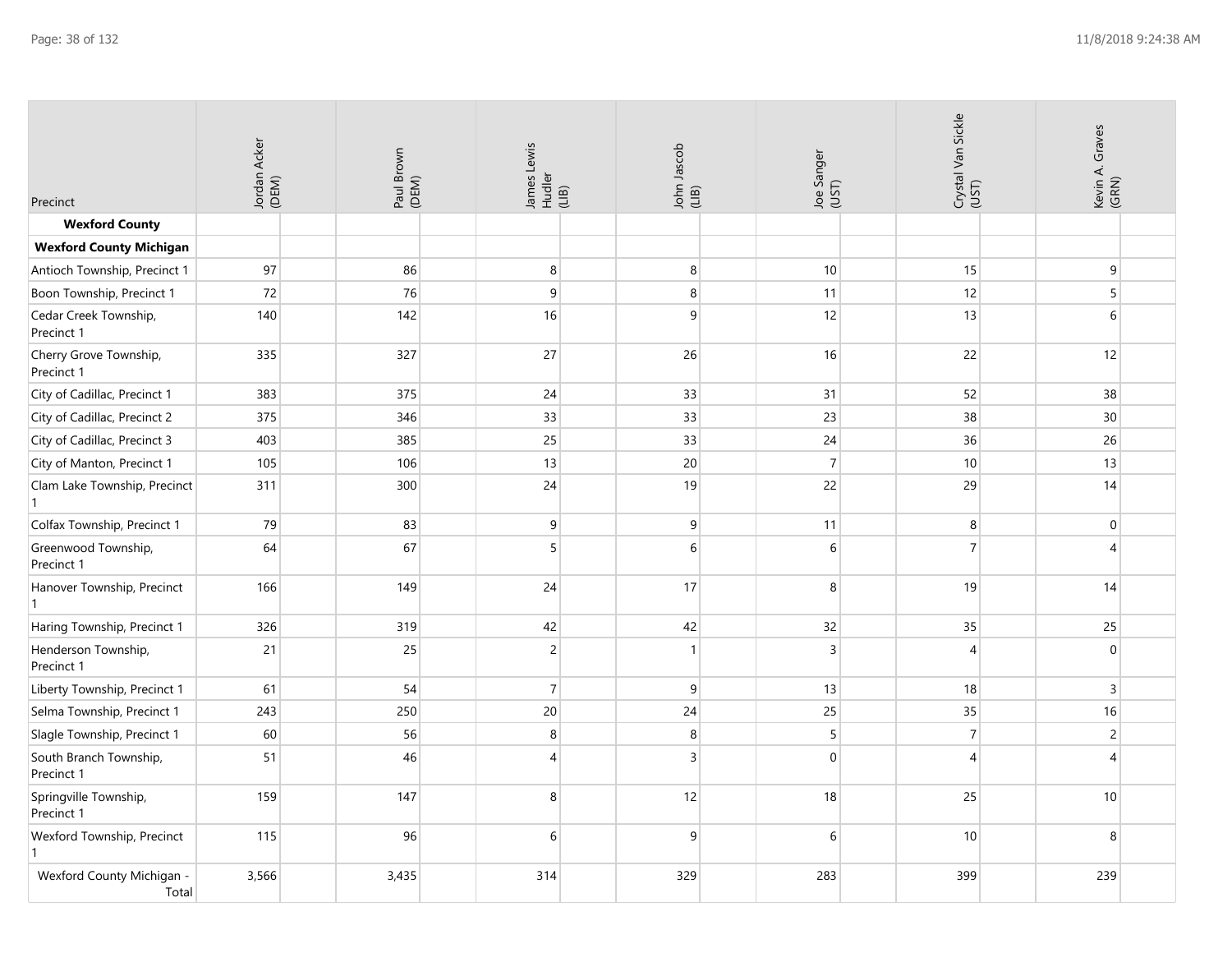| Precinct                             | Marge Katchmark<br>Sallows<br>(NLP) |  | <b>Total Votes</b> | Unresolved<br>Write-In |
|--------------------------------------|-------------------------------------|--|--------------------|------------------------|
| <b>Wexford County</b>                |                                     |  |                    |                        |
| <b>Wexford County Michigan</b>       |                                     |  |                    |                        |
| Antioch Township, Precinct 1         | 13                                  |  | 619                | 5                      |
| Boon Township, Precinct 1            | 6                                   |  | 472                | 1                      |
| Cedar Creek Township,<br>Precinct 1  | 6                                   |  | 1,049              | 8                      |
| Cherry Grove Township,<br>Precinct 1 | 15                                  |  | 2,207              | 6                      |
| City of Cadillac, Precinct 1         | 32                                  |  | 2,010              | 9                      |
| City of Cadillac, Precinct 2         | 16                                  |  | 1,832              | 8                      |
| City of Cadillac, Precinct 3         | 20                                  |  | 2,134              | 9                      |
| City of Manton, Precinct 1           | 8                                   |  | 661                | 2                      |
| Clam Lake Township, Precinct<br>1    | 20                                  |  | 1,885              | 9                      |
| Colfax Township, Precinct 1          | 3                                   |  | 645                | 4                      |
| Greenwood Township,<br>Precinct 1    | 5                                   |  | 426                | $\overline{c}$         |
| Hanover Township, Precinct<br>1      | 12                                  |  | 1,053              | 3                      |
| Haring Township, Precinct 1          | 19                                  |  | 2,598              | 8                      |
| Henderson Township,<br>Precinct 1    | $\Omega$                            |  | 135                | 0                      |
| Liberty Township, Precinct 1         | 4                                   |  | 575                | 2                      |
| Selma Township, Precinct 1           | 11                                  |  | 1,621              | 6                      |
| Slagle Township, Precinct 1          | 7                                   |  | 416                | 0                      |
| South Branch Township,<br>Precinct 1 | 3                                   |  | 300                | 0                      |
| Springville Township,<br>Precinct 1  | 12                                  |  | 1,057              | 17                     |
| Wexford Township, Precinct<br>1      | 6                                   |  | 747                | 4                      |
| Wexford County Michigan -<br>Total   | 218                                 |  | 22,442             | 103                    |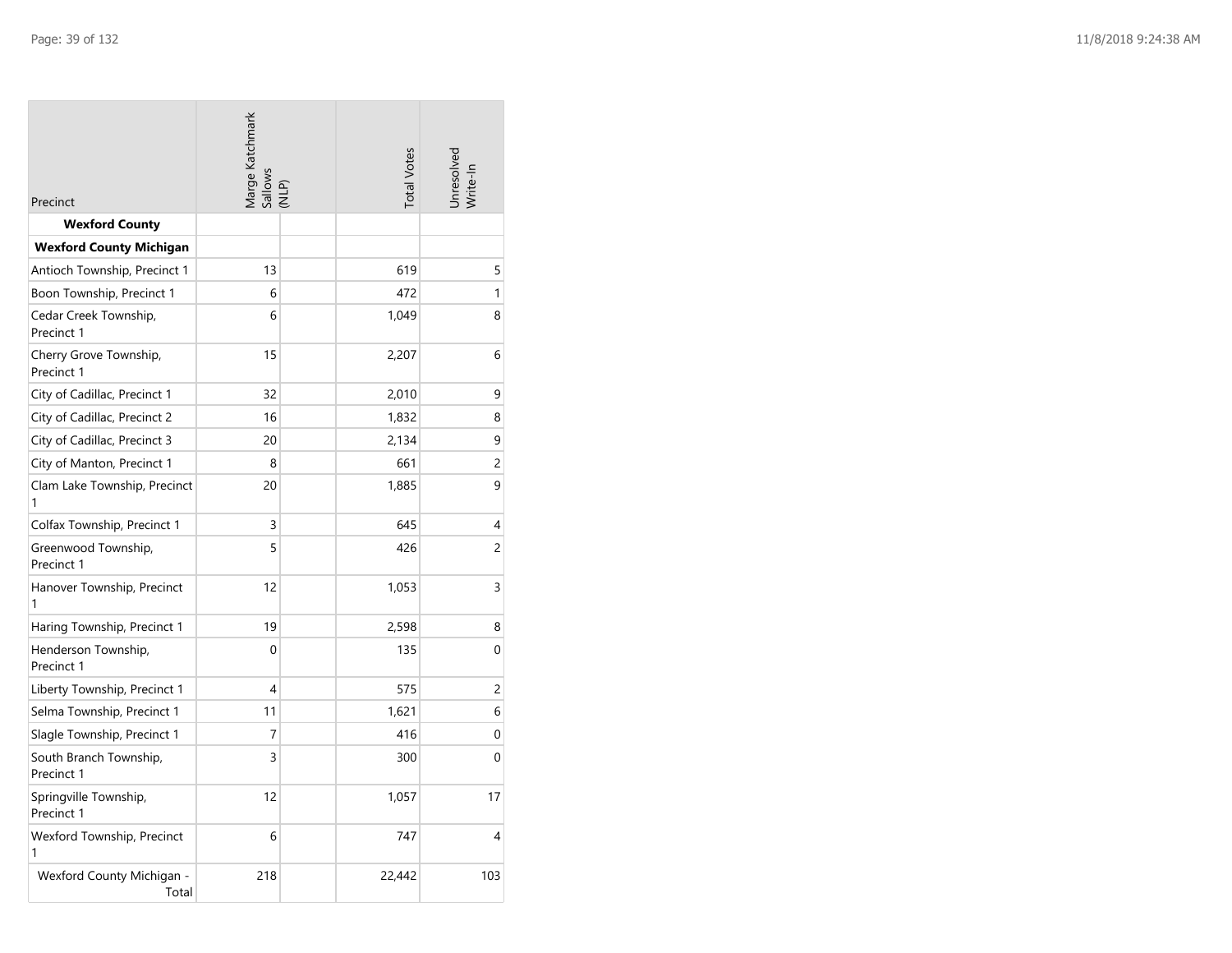| Precinct               | <b>Times Cast</b> | Registered<br>Voters |
|------------------------|-------------------|----------------------|
| <b>Cumulative</b>      |                   |                      |
| Cumulative             | U                 | 0                    |
| Cumulative - Total     |                   |                      |
| Wexford County - Total | 14,242            | 25,339               |

| Precinct               | Andrea Fischer<br>Newman<br>(REP) |  | Richner<br>Andrew<br>(REP) |  |
|------------------------|-----------------------------------|--|----------------------------|--|
| <b>Cumulative</b>      |                                   |  |                            |  |
| Cumulative             |                                   |  |                            |  |
| Cumulative - Total     |                                   |  |                            |  |
| Wexford County - Total | 7,165                             |  | 6,494                      |  |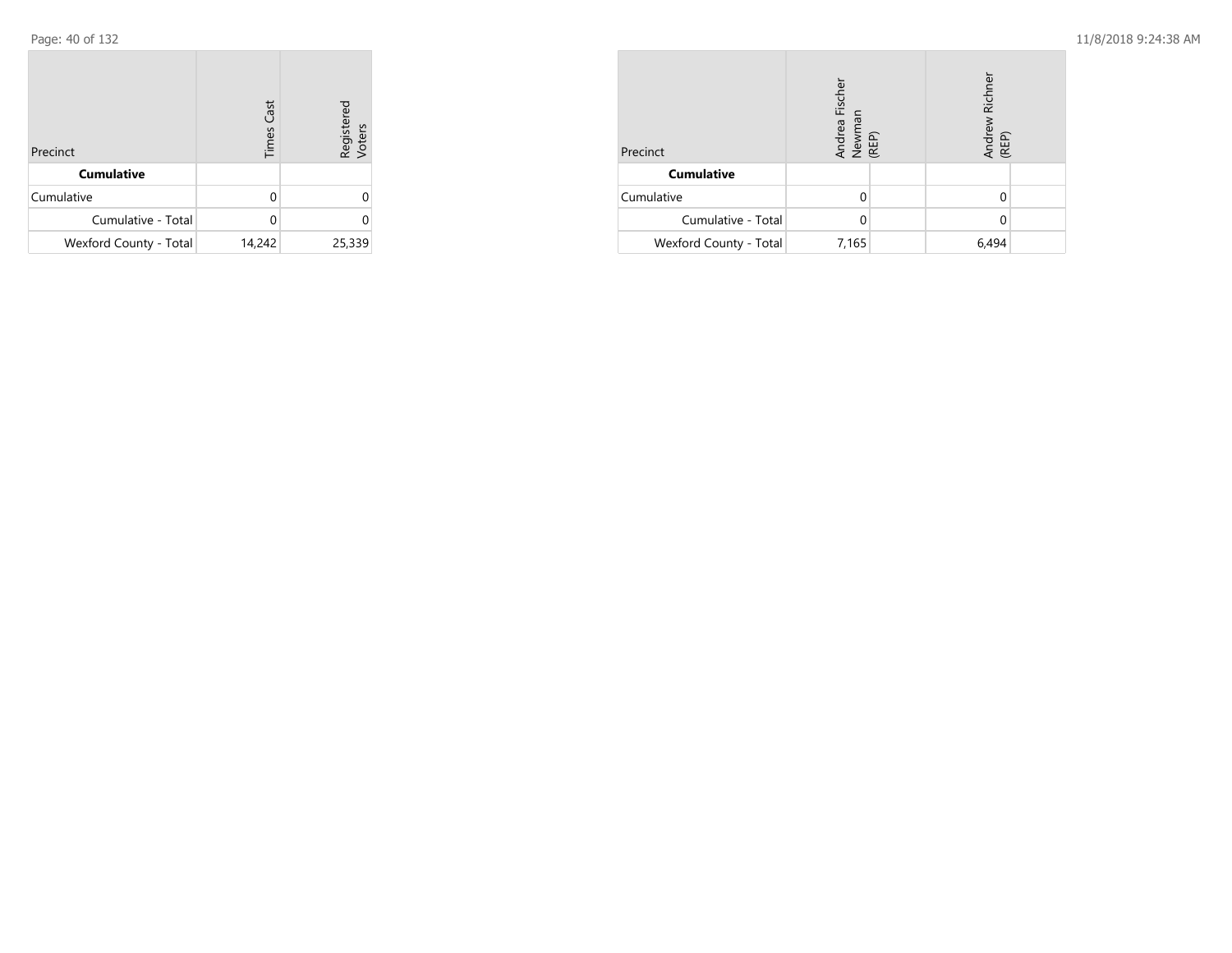| Precinct               | ng<br>G | ≃<br>nad<br>OEN | $\bar{a}$ | GE)<br>(비)<br>ഛ | Φ<br>さっ | $\mathcal{L}$<br>ここ | $\mathsf{S}$<br>ଟି ବି |  |
|------------------------|---------|-----------------|-----------|-----------------|---------|---------------------|-----------------------|--|
| <b>Cumulative</b>      |         |                 |           |                 |         |                     |                       |  |
| Cumulative             |         |                 |           |                 |         |                     |                       |  |
| Cumulative - Total     |         |                 |           |                 |         |                     |                       |  |
| Wexford County - Total | 3,566   | 3,435           | 314       | 329             | 283     | 399                 | 239                   |  |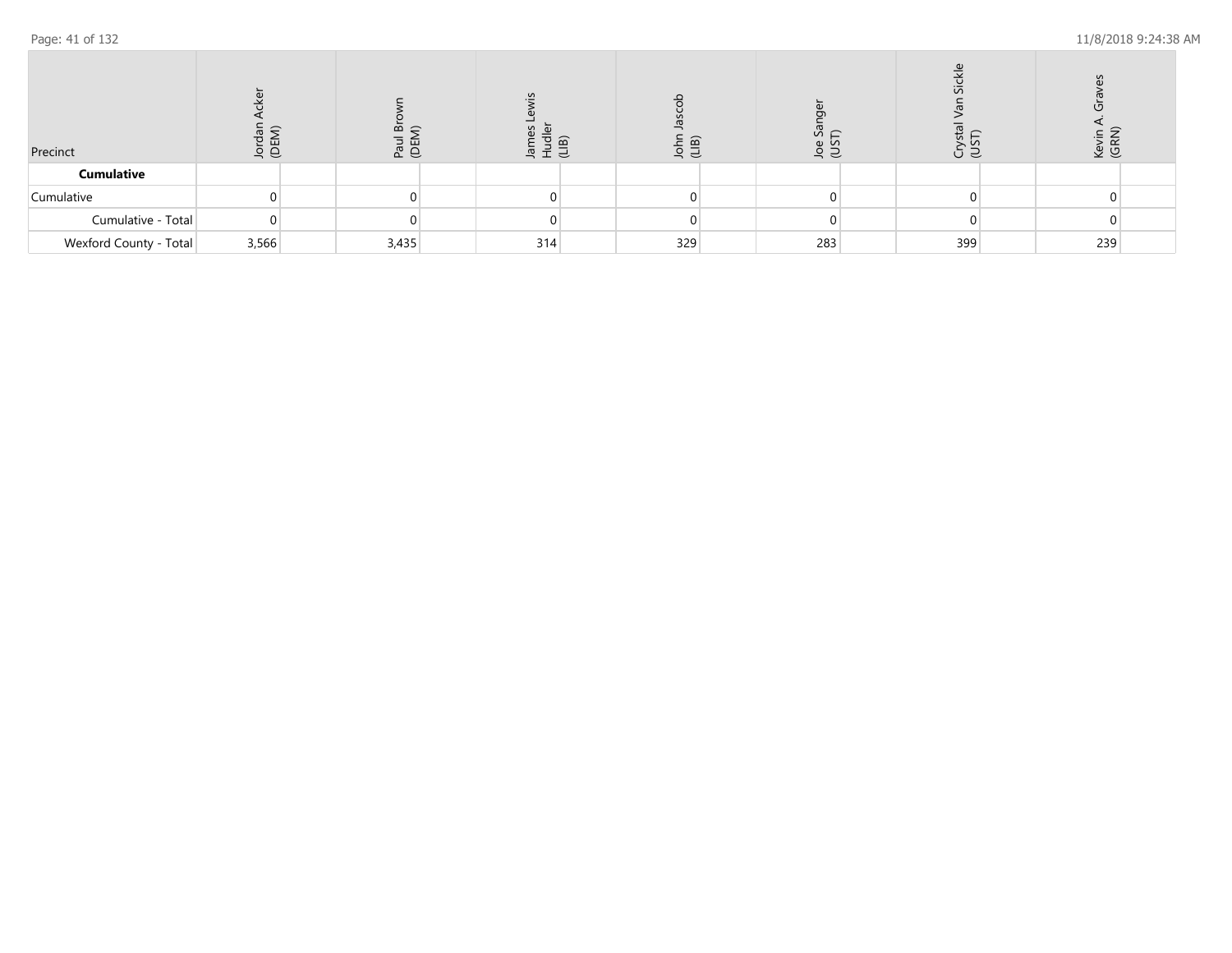| Precinct               | Marge Katchmark<br>Sallows<br>(NLP) | <b>Total Votes</b> | Unresolved<br>Write-In |
|------------------------|-------------------------------------|--------------------|------------------------|
| <b>Cumulative</b>      |                                     |                    |                        |
| Cumulative             | 0                                   |                    |                        |
| Cumulative - Total     | 0                                   |                    |                        |
| Wexford County - Total | 218                                 | 22,442             | 103                    |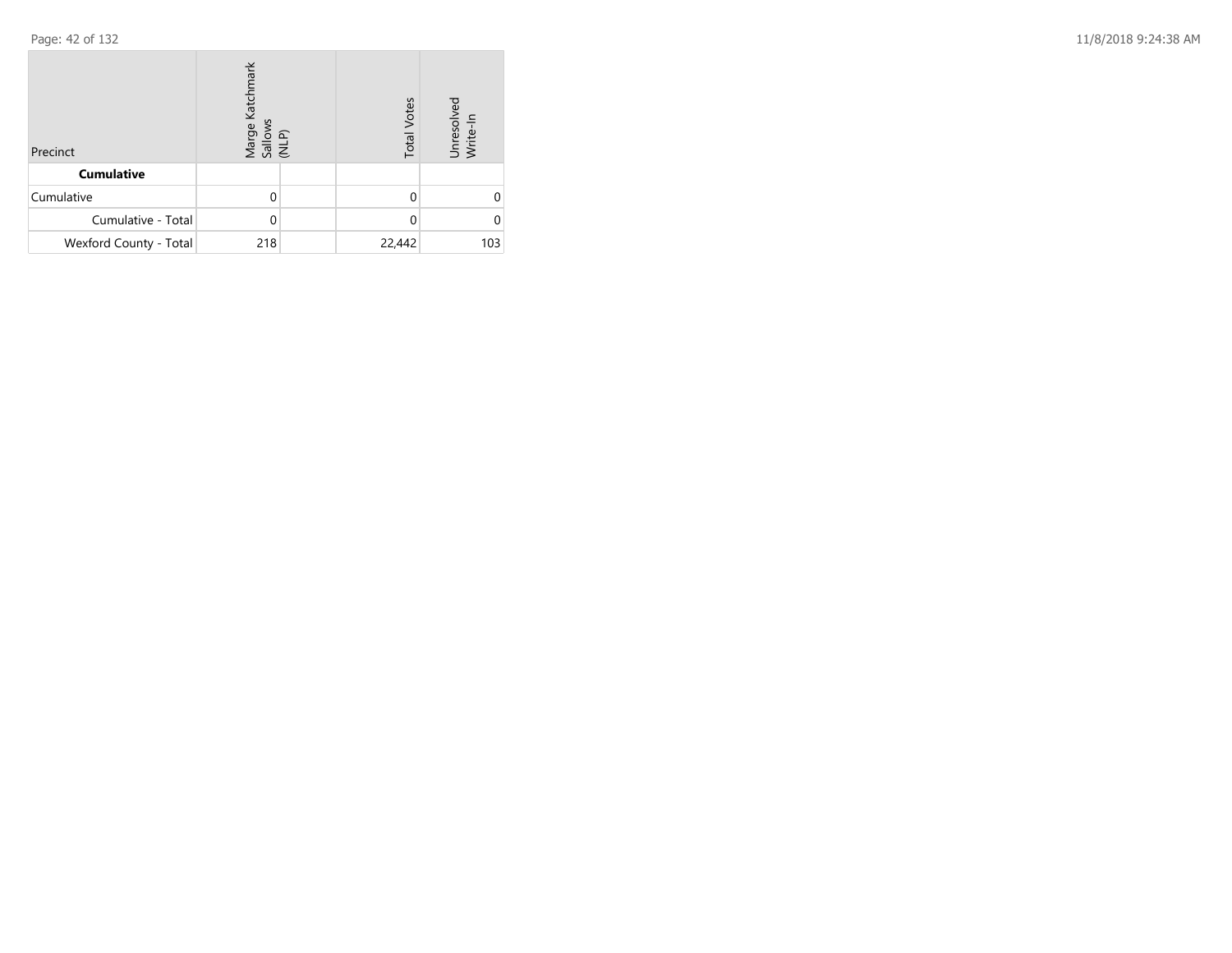$\sim$ 

## **MSU Trustee (Vote for 2)**

| Precinct                             | imes Cas |        |
|--------------------------------------|----------|--------|
| <b>Wexford County</b>                |          |        |
| <b>Wexford County Michigan</b>       |          |        |
| Antioch Township, Precinct 1         | 410      | 673    |
| Boon Township, Precinct 1            | 319      | 520    |
| Cedar Creek Township,<br>Precinct 1  | 696      | 1,264  |
| Cherry Grove Township,<br>Precinct 1 | 1,362    | 2,023  |
| City of Cadillac, Precinct 1         | 1,289    | 2,606  |
| City of Cadillac, Precinct 2         | 1,147    | 2,406  |
| City of Cadillac, Precinct 3         | 1,361    | 2,376  |
| City of Manton, Precinct 1           | 432      | 892    |
| Clam Lake Township, Precinct<br>1    | 1,170    | 1,843  |
| Colfax Township, Precinct 1          | 404      | 653    |
| Greenwood Township,<br>Precinct 1    | 263      | 447    |
| Hanover Township, Precinct           | 657      | 1,295  |
| Haring Township, Precinct 1          | 1,611    | 2,781  |
| Henderson Township,<br>Precinct 1    | 105      | 161    |
| Liberty Township, Precinct 1         | 350      | 645    |
| Selma Township, Precinct 1           | 1,037    | 1,810  |
| Slagle Township, Precinct 1          | 256      | 458    |
| South Branch Township,<br>Precinct 1 | 197      | 294    |
| Springville Township,<br>Precinct 1  | 706      | 1,333  |
| Wexford Township, Precinct<br>1      | 470      | 859    |
| Wexford County Michigan -<br>Total   | 14,242   | 25,339 |

| Precinct                             | Dave Dutch<br>(REP) |  | Mike Miller<br>(REP) |  |
|--------------------------------------|---------------------|--|----------------------|--|
| <b>Wexford County</b>                |                     |  |                      |  |
| <b>Wexford County Michigan</b>       |                     |  |                      |  |
| Antioch Township, Precinct 1         | 191                 |  | 181                  |  |
| Boon Township, Precinct 1            | 138                 |  | 133                  |  |
| Cedar Creek Township,<br>Precinct 1  | 352                 |  | 343                  |  |
| Cherry Grove Township,<br>Precinct 1 | 702                 |  | 693                  |  |
| City of Cadillac, Precinct 1         | 533                 |  | 517                  |  |
| City of Cadillac, Precinct 2         | 466                 |  | 453                  |  |
| City of Cadillac, Precinct 3         | 587                 |  | 565                  |  |
| City of Manton, Precinct 1           | 197                 |  | 188                  |  |
| Clam Lake Township, Precinct<br>1    | 573                 |  | 572                  |  |
| Colfax Township, Precinct 1          | 225                 |  | 217                  |  |
| Greenwood Township,<br>Precinct 1    | 135                 |  | 133                  |  |
| Hanover Township, Precinct<br>1      | 327                 |  | 314                  |  |
| Haring Township, Precinct 1          | 887                 |  | 852                  |  |
| Henderson Township,<br>Precinct 1    | 43                  |  | 41                   |  |
| Liberty Township, Precinct 1         | 196                 |  | 215                  |  |
| Selma Township, Precinct 1           | 489                 |  | 498                  |  |
| Slagle Township, Precinct 1          | 127                 |  | 123                  |  |
| South Branch Township,<br>Precinct 1 | 95                  |  | 87                   |  |
| Springville Township,<br>Precinct 1  | 329                 |  | 320                  |  |
| Wexford Township, Precinct<br>1      | 234                 |  | 245                  |  |
| Wexford County Michigan -<br>Total   | 6.826               |  | 6,690                |  |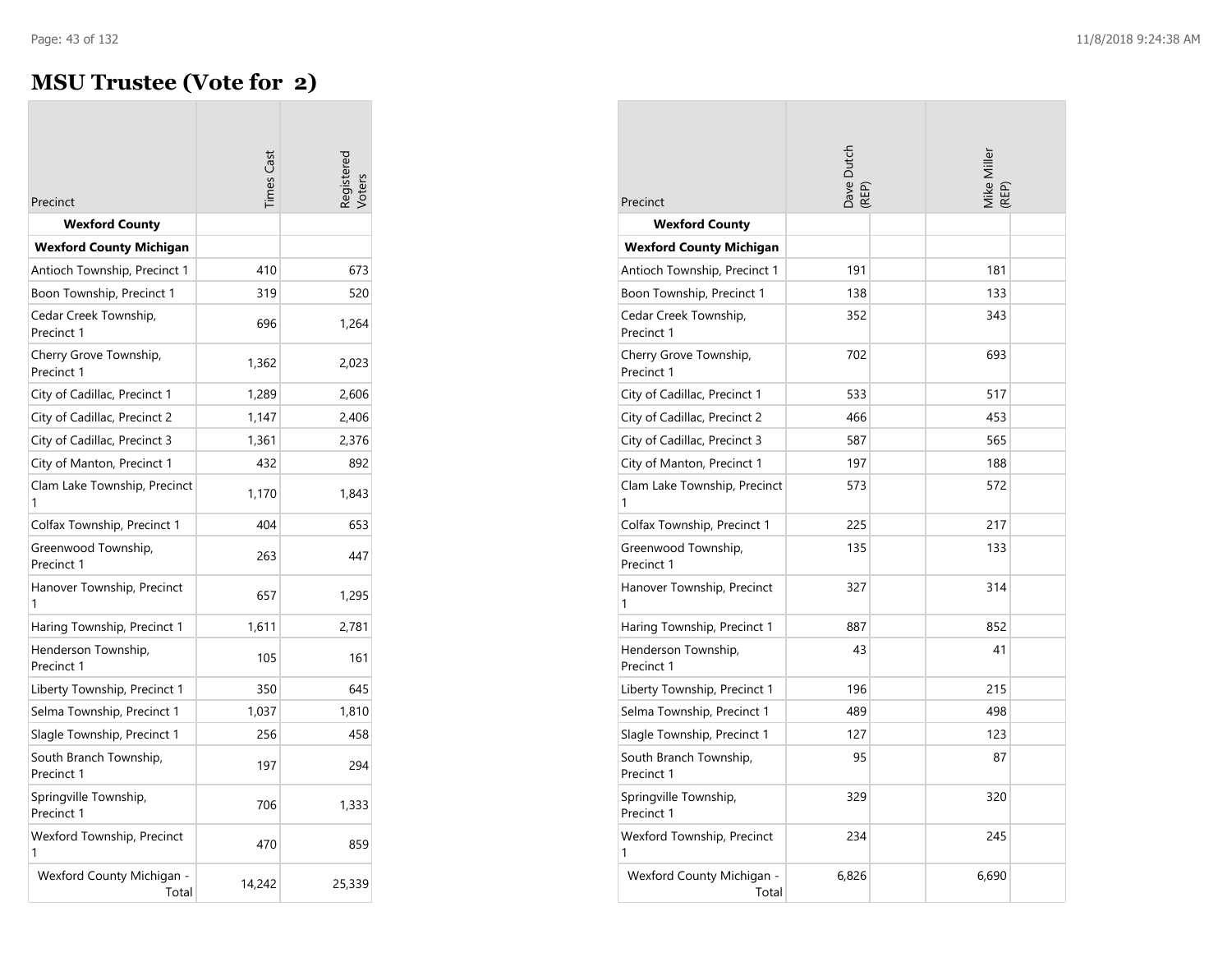| Precinct                             | Brianna T. Scott<br>(DEM) | Kelly Charron<br>Tebay<br>(DEM) | Bruce Campbell<br>(LIB) | Tim Orzechowski<br>(LIB) | Janet M. Sanger<br>(UST) | John Paul Sanger<br>(UST) | Aaron Mariasy<br>(GRN) |
|--------------------------------------|---------------------------|---------------------------------|-------------------------|--------------------------|--------------------------|---------------------------|------------------------|
| <b>Wexford County</b>                |                           |                                 |                         |                          |                          |                           |                        |
| <b>Wexford County Michigan</b>       |                           |                                 |                         |                          |                          |                           |                        |
| Antioch Township, Precinct 1         | 92                        | 87                              | 10                      | $\overline{7}$           | 12                       | 13                        | 8                      |
| Boon Township, Precinct 1            | 84                        | 73                              | 12                      | $\overline{3}$           | 8                        | 14                        | 9                      |
| Cedar Creek Township,<br>Precinct 1  | 146                       | 135                             | 20                      | 8                        | 15                       | 14                        | 5                      |
| Cherry Grove Township,<br>Precinct 1 | 354                       | 328                             | 37                      | 20                       | 19                       | 9                         | 8                      |
| City of Cadillac, Precinct 1         | 404                       | 353                             | 38                      | 22                       | 47                       | 31                        | 23                     |
| City of Cadillac, Precinct 2         | 400                       | 324                             | 45                      | 32                       | 32                       | 23                        | 19                     |
| City of Cadillac, Precinct 3         | 431                       | 369                             | 46                      | 31                       | 31                       | 24                        | 19                     |
| City of Manton, Precinct 1           | 106                       | 96                              | 17                      | 18                       | 13                       | $\overline{7}$            | 11                     |
| Clam Lake Township, Precinct         | 336                       | 293                             | 26                      | 20                       | 28                       | 14                        | 13                     |
| Colfax Township, Precinct 1          | 87                        | 77                              | 8                       | 6                        | 8                        | 8                         | $\boldsymbol{0}$       |
| Greenwood Township,<br>Precinct 1    | 66                        | 58                              | 5                       | 3                        | 10 <sup>1</sup>          | $\overline{\mathbf{A}}$   | $\overline{3}$         |
| Hanover Township, Precinct           | 168                       | 150                             | 18                      | 12                       | 16                       | 10                        | 12                     |
| Haring Township, Precinct 1          | 363                       | 278                             | 46                      | 37                       | 45                       | 33                        | 23                     |
| Henderson Township,<br>Precinct 1    | 24                        | 21                              | $\overline{3}$          | $\mathbf{0}$             | $\mathbf{0}$             | $\Omega$                  | $\mathbf{0}$           |
| Liberty Township, Precinct 1         | 59                        | 57                              | 14                      | 6                        | 17                       | 11                        | $\mathbf{1}$           |
| Selma Township, Precinct 1           | 267                       | 245                             | 30                      | 18                       | 32                       | 18                        | 13                     |
| Slagle Township, Precinct 1          | 65                        | 55                              | 10                      | 9                        | $\overline{4}$           | $\overline{7}$            | $\overline{c}$         |
| South Branch Township,<br>Precinct 1 | 54                        | 46                              | 6                       | $\sqrt{2}$               | $\boldsymbol{0}$         | $\overline{3}$            | 3                      |
| Springville Township,<br>Precinct 1  | 165                       | 146                             | 23                      | 12                       | 20                       | 19                        | $\overline{7}$         |
| Wexford Township, Precinct           | 114                       | 95                              | 15                      | 12                       | 11                       | 6                         | $\overline{7}$         |
| Wexford County Michigan -<br>Total   | 3,785                     | 3,286                           | 429                     | 278                      | 368                      | 268                       | 186                    |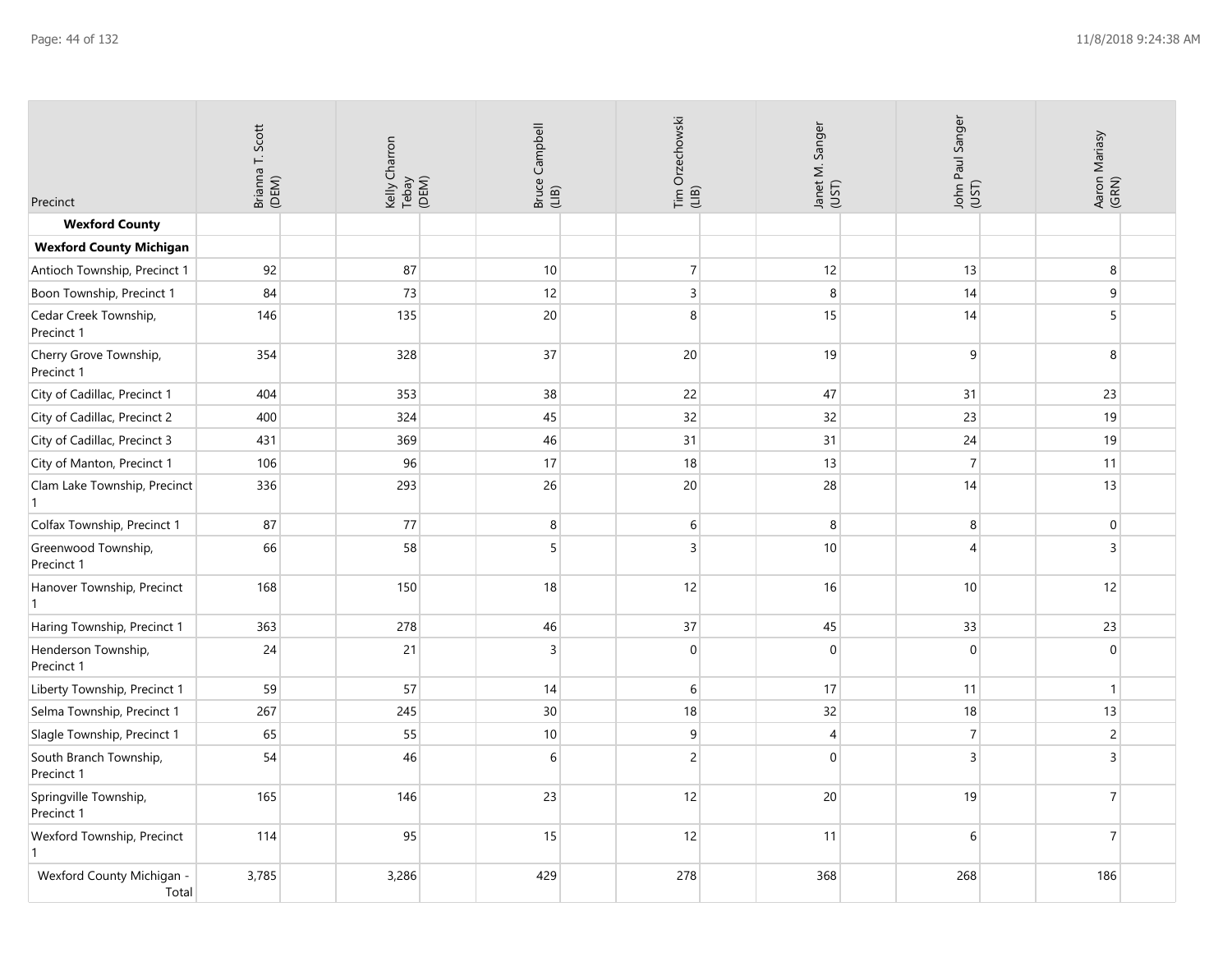| Precinct                             | Abraham-Guzman<br>(NLP)<br>3ridgette R. |  | <b>Total Votes</b> | Unresolved<br>Write-In |
|--------------------------------------|-----------------------------------------|--|--------------------|------------------------|
| <b>Wexford County</b>                |                                         |  |                    |                        |
| <b>Wexford County Michigan</b>       |                                         |  |                    |                        |
| Antioch Township, Precinct 1         | 11                                      |  | 612                | 5                      |
| Boon Township, Precinct 1            | 3                                       |  | 477                | 1                      |
| Cedar Creek Township,<br>Precinct 1  | 7                                       |  | 1,045              | 8                      |
| Cherry Grove Township,<br>Precinct 1 | 9                                       |  | 2,179              | 8                      |
| City of Cadillac, Precinct 1         | 27                                      |  | 1,995              | 6                      |
| City of Cadillac, Precinct 2         | 21                                      |  | 1,815              | 8                      |
| City of Cadillac, Precinct 3         | 21                                      |  | 2,124              | 11                     |
| City of Manton, Precinct 1           | 11                                      |  | 664                | 2                      |
| Clam Lake Township, Precinct<br>1    | 18                                      |  | 1,893              | 10                     |
| Colfax Township, Precinct 1          | 4                                       |  | 640                | 3                      |
| Greenwood Township,<br>Precinct 1    | 6                                       |  | 423                | $\overline{c}$         |
| Hanover Township, Precinct<br>1      | 15                                      |  | 1,042              | 5                      |
| Haring Township, Precinct 1          | 21                                      |  | 2,585              | 6                      |
| Henderson Township,<br>Precinct 1    | 1                                       |  | 133                | 0                      |
| Liberty Township, Precinct 1         | 4                                       |  | 580                | 2                      |
| Selma Township, Precinct 1           | 19                                      |  | 1,629              | 9                      |
| Slagle Township, Precinct 1          | 4                                       |  | 406                | $\mathbf{0}$           |
| South Branch Township,<br>Precinct 1 | $\overline{c}$                          |  | 298                | 0                      |
| Springville Township,<br>Precinct 1  | 11                                      |  | 1,052              | 14                     |
| Wexford Township, Precinct<br>1      | 5                                       |  | 744                | 4                      |
| Wexford County Michigan -<br>Total   | 220                                     |  | 22,336             | 104                    |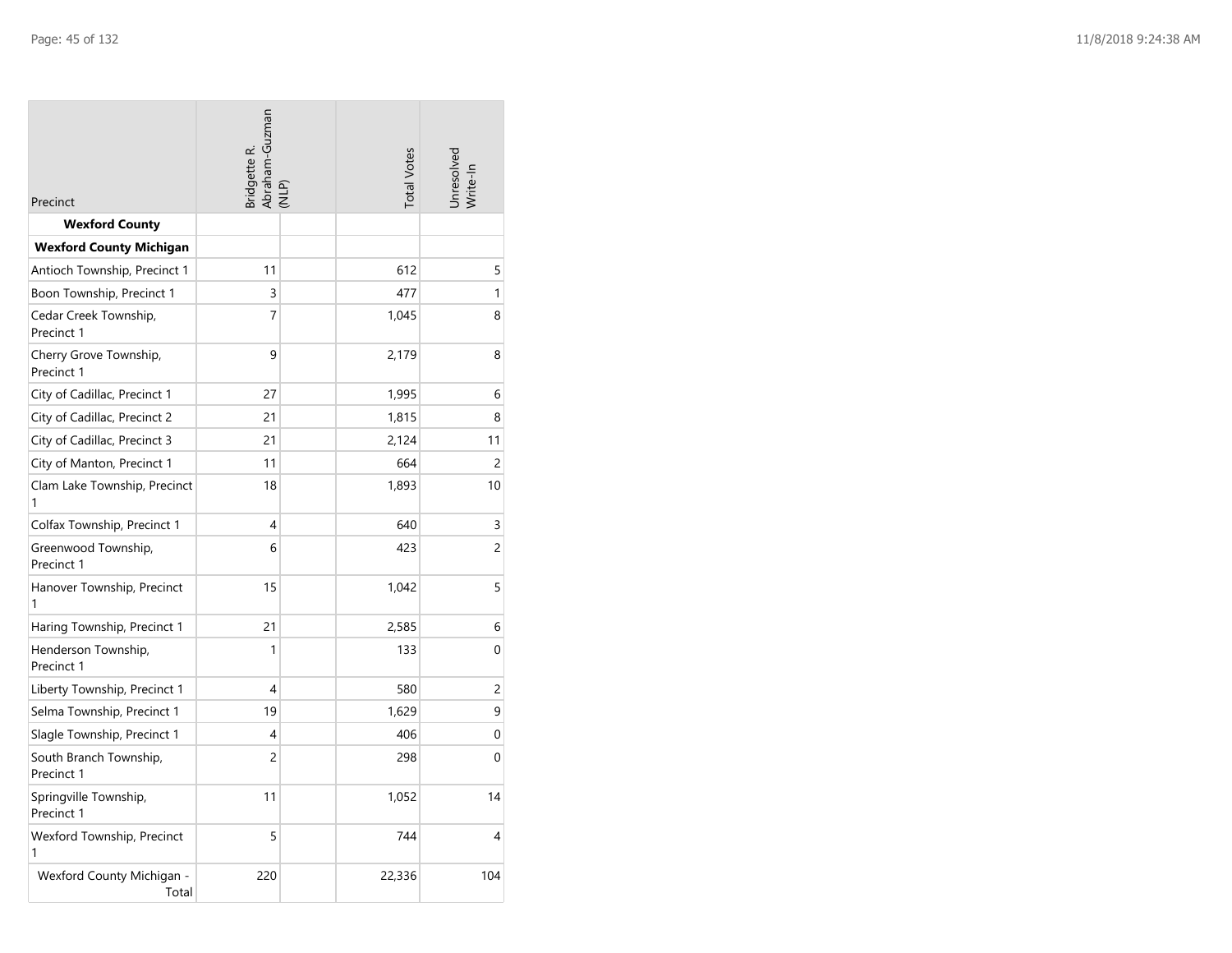| Precinct               | <b>Times Cast</b> | Registered<br>Voters |
|------------------------|-------------------|----------------------|
| <b>Cumulative</b>      |                   |                      |
| Cumulative             |                   |                      |
| Cumulative - Total     |                   |                      |
| Wexford County - Total | 14,242            | 25,339               |

| Precinct               | Dutch<br>Dave<br>(REP) | Mike Miller<br>(REP) |  |
|------------------------|------------------------|----------------------|--|
| <b>Cumulative</b>      |                        |                      |  |
| Cumulative             |                        |                      |  |
| Cumulative - Total     |                        |                      |  |
| Wexford County - Total | 6,826                  | 6,690                |  |

**COL**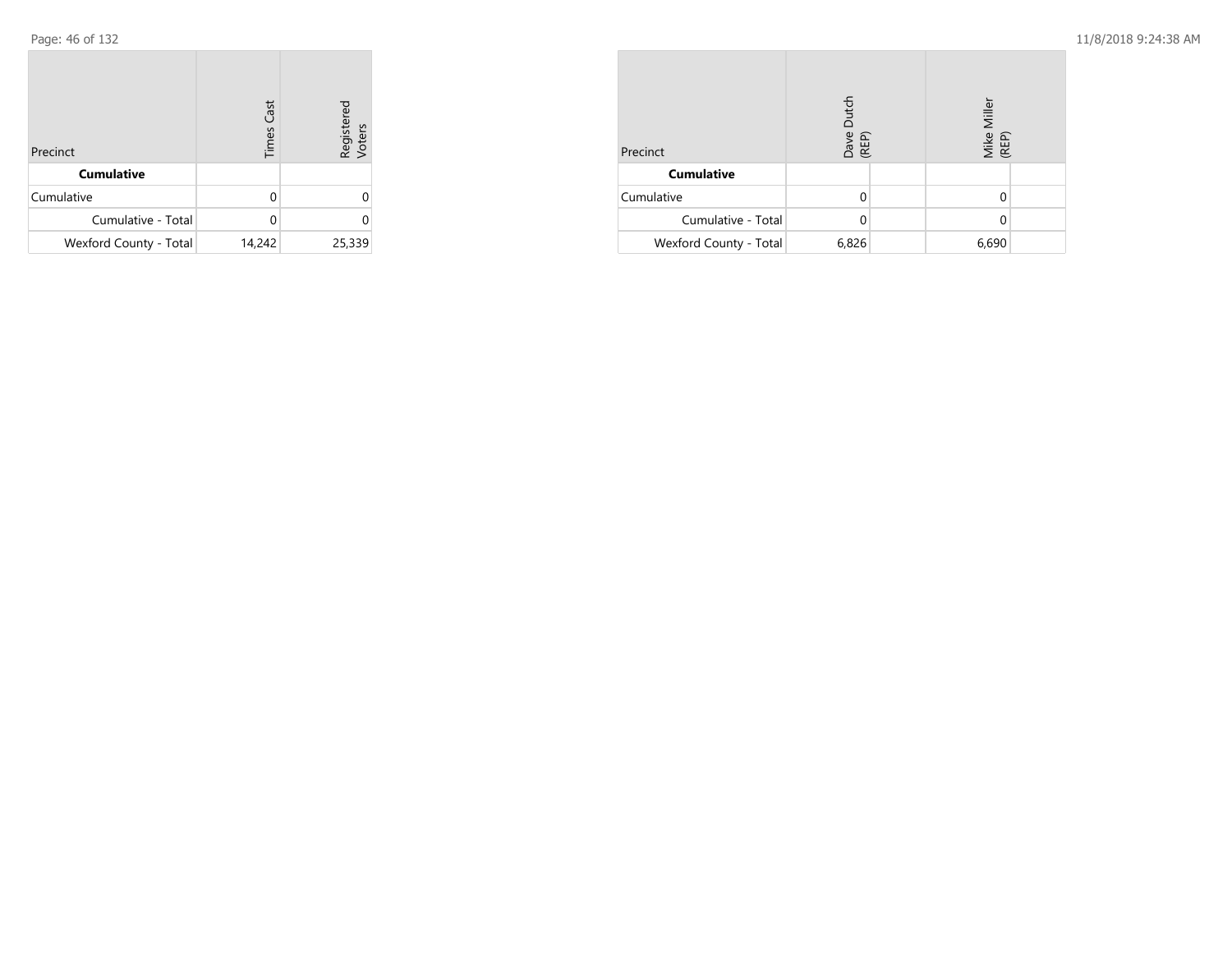| Precinct               | S<br>질 모 | veli<br>Tepa | മ ≓ | ⊏ `മ`<br>보 북 | ZU<br>S | रे इं | දී මි |  |
|------------------------|----------|--------------|-----|--------------|---------|-------|-------|--|
| <b>Cumulative</b>      |          |              |     |              |         |       |       |  |
| Cumulative             |          |              |     |              |         |       |       |  |
| Cumulative - Total     |          |              |     |              |         |       |       |  |
| Wexford County - Total | 3,785    | 3,286        | 429 | 278          | 368     | 268   | 186   |  |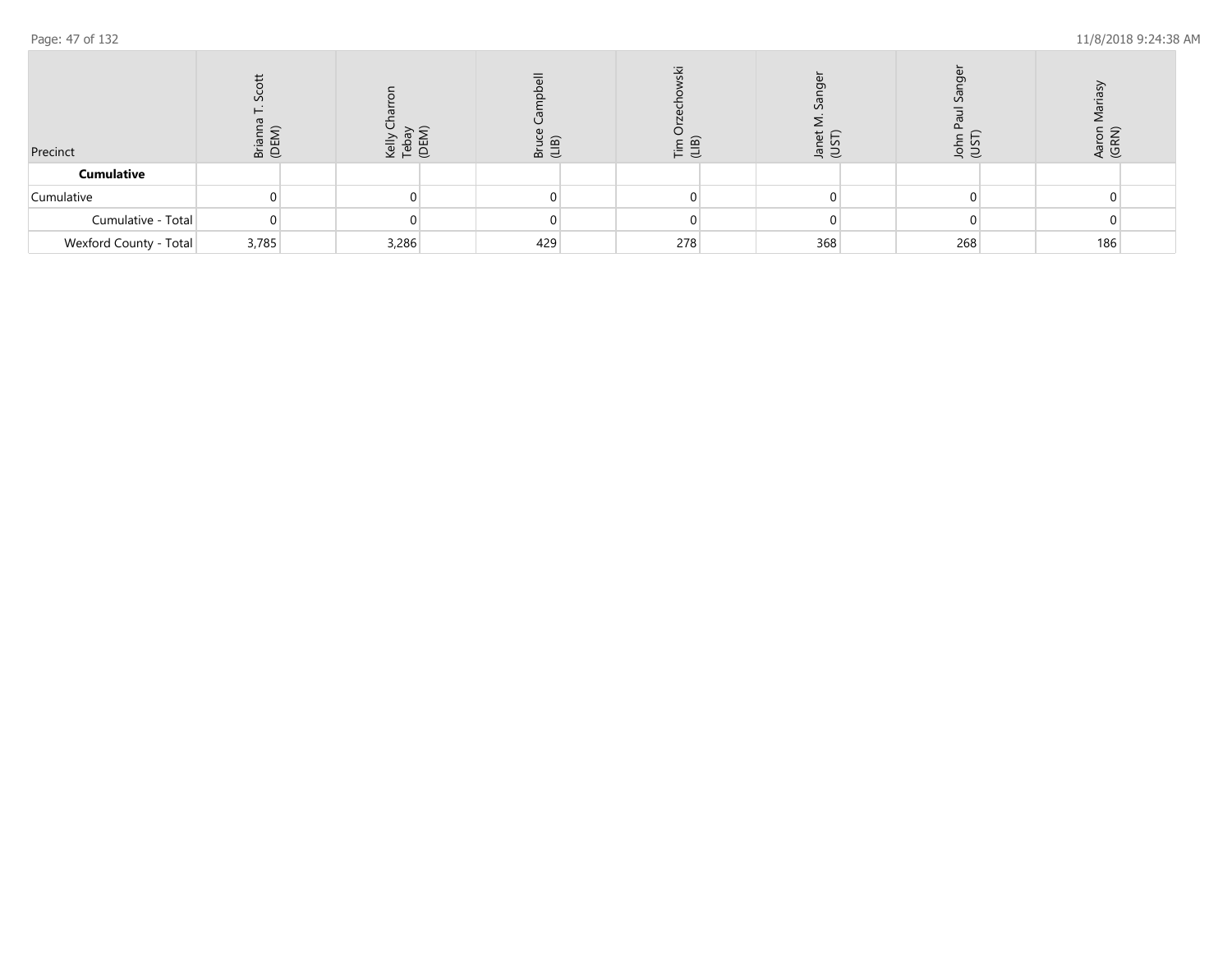| Precinct               | <b>IEWIZI</b><br>යි<br>œ<br>Bridgette<br>Abraham-<br>(NLP) |  | <b>Total Votes</b> | Unresolved<br>Write-In |
|------------------------|------------------------------------------------------------|--|--------------------|------------------------|
| <b>Cumulative</b>      |                                                            |  |                    |                        |
| Cumulative             |                                                            |  |                    |                        |
| Cumulative - Total     |                                                            |  |                    |                        |
| Wexford County - Total | 220                                                        |  | 22,336             | 104                    |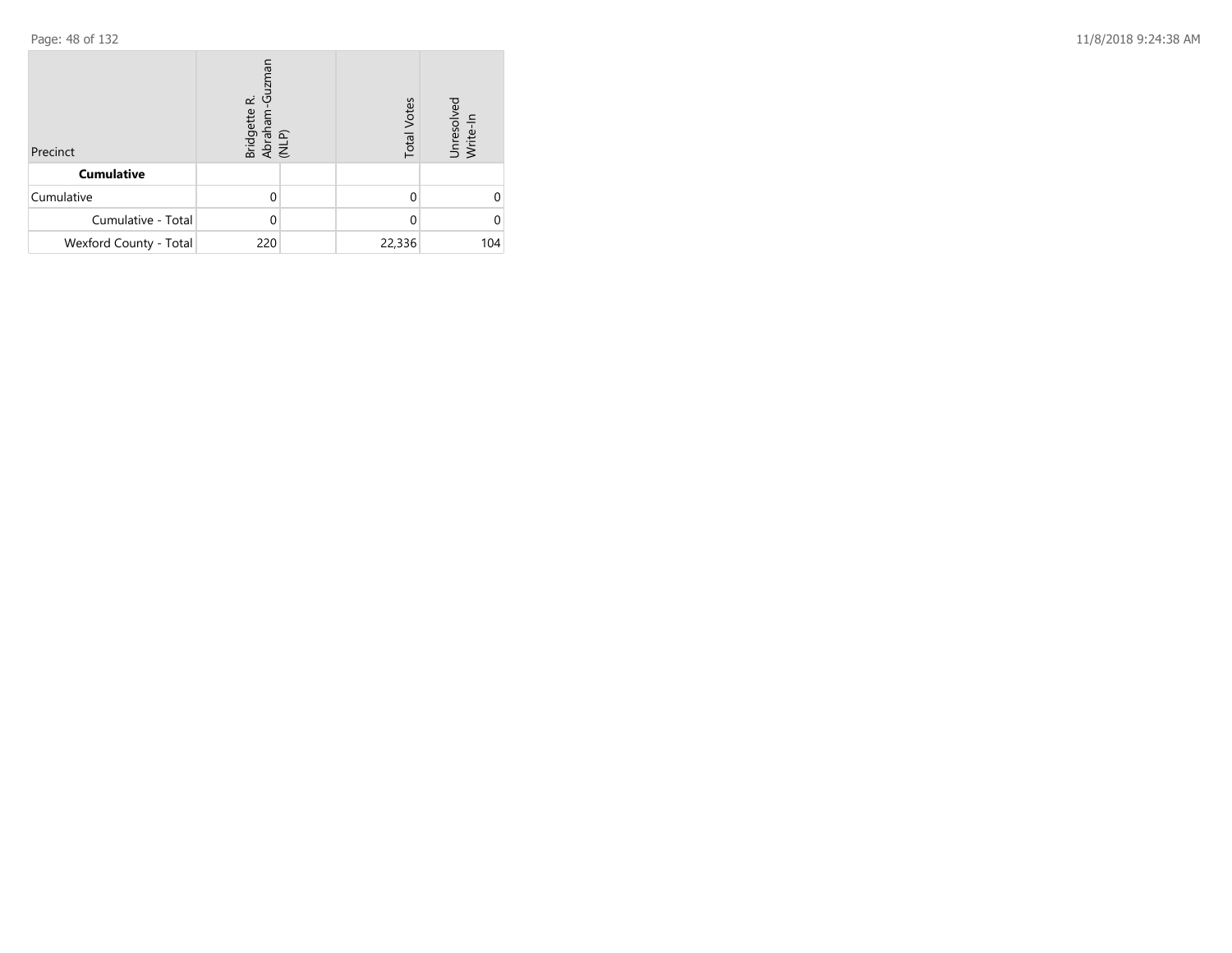$\sim$ 

# **Wayne State Gov (Vote for 2)**

| Precinct                             | imes Cas |        |
|--------------------------------------|----------|--------|
| <b>Wexford County</b>                |          |        |
| <b>Wexford County Michigan</b>       |          |        |
| Antioch Township, Precinct 1         | 410      | 673    |
| Boon Township, Precinct 1            | 319      | 520    |
| Cedar Creek Township,<br>Precinct 1  | 696      | 1,264  |
| Cherry Grove Township,<br>Precinct 1 | 1,362    | 2,023  |
| City of Cadillac, Precinct 1         | 1,289    | 2,606  |
| City of Cadillac, Precinct 2         | 1,147    | 2,406  |
| City of Cadillac, Precinct 3         | 1,361    | 2,376  |
| City of Manton, Precinct 1           | 432      | 892    |
| Clam Lake Township, Precinct<br>1    | 1,170    | 1,843  |
| Colfax Township, Precinct 1          | 404      | 653    |
| Greenwood Township,<br>Precinct 1    | 263      | 447    |
| Hanover Township, Precinct           | 657      | 1,295  |
| Haring Township, Precinct 1          | 1,611    | 2,781  |
| Henderson Township,<br>Precinct 1    | 105      | 161    |
| Liberty Township, Precinct 1         | 350      | 645    |
| Selma Township, Precinct 1           | 1,037    | 1,810  |
| Slagle Township, Precinct 1          | 256      | 458    |
| South Branch Township,<br>Precinct 1 | 197      | 294    |
| Springville Township,<br>Precinct 1  | 706      | 1,333  |
| Wexford Township, Precinct<br>1      | 470      | 859    |
| Wexford County Michigan -<br>Total   | 14,242   | 25,339 |

| Precinct                             | Diane Dunaskiss<br>(REP) | David Nicholson<br>(REP) |  |
|--------------------------------------|--------------------------|--------------------------|--|
| <b>Wexford County</b>                |                          |                          |  |
| <b>Wexford County Michigan</b>       |                          |                          |  |
| Antioch Township, Precinct 1         | 193                      | 180                      |  |
| Boon Township, Precinct 1            | 143                      | 135                      |  |
| Cedar Creek Township,<br>Precinct 1  | 353                      | 327                      |  |
| Cherry Grove Township,<br>Precinct 1 | 714                      | 673                      |  |
| City of Cadillac, Precinct 1         | 549                      | 493                      |  |
| City of Cadillac, Precinct 2         | 491                      | 424                      |  |
| City of Cadillac, Precinct 3         | 628                      | 565                      |  |
| City of Manton, Precinct 1           | 209                      | 181                      |  |
| Clam Lake Township, Precinct<br>1    | 580                      | 554                      |  |
| Colfax Township, Precinct 1          | 219                      | 222                      |  |
| Greenwood Township,<br>Precinct 1    | 139                      | 118                      |  |
| Hanover Township, Precinct           | 334                      | 310                      |  |
| Haring Township, Precinct 1          | 892                      | 837                      |  |
| Henderson Township,<br>Precinct 1    | 43                       | 43                       |  |
| Liberty Township, Precinct 1         | 210                      | 198                      |  |
| Selma Township, Precinct 1           | 499                      | 481                      |  |
| Slagle Township, Precinct 1          | 136                      | 116                      |  |
| South Branch Township,<br>Precinct 1 | 97                       | 85                       |  |
| Springville Township,<br>Precinct 1  | 340                      | 317                      |  |
| Wexford Township, Precinct<br>1      | 245                      | 232                      |  |
| Wexford County Michigan -<br>Total   | 7,014                    | 6,491                    |  |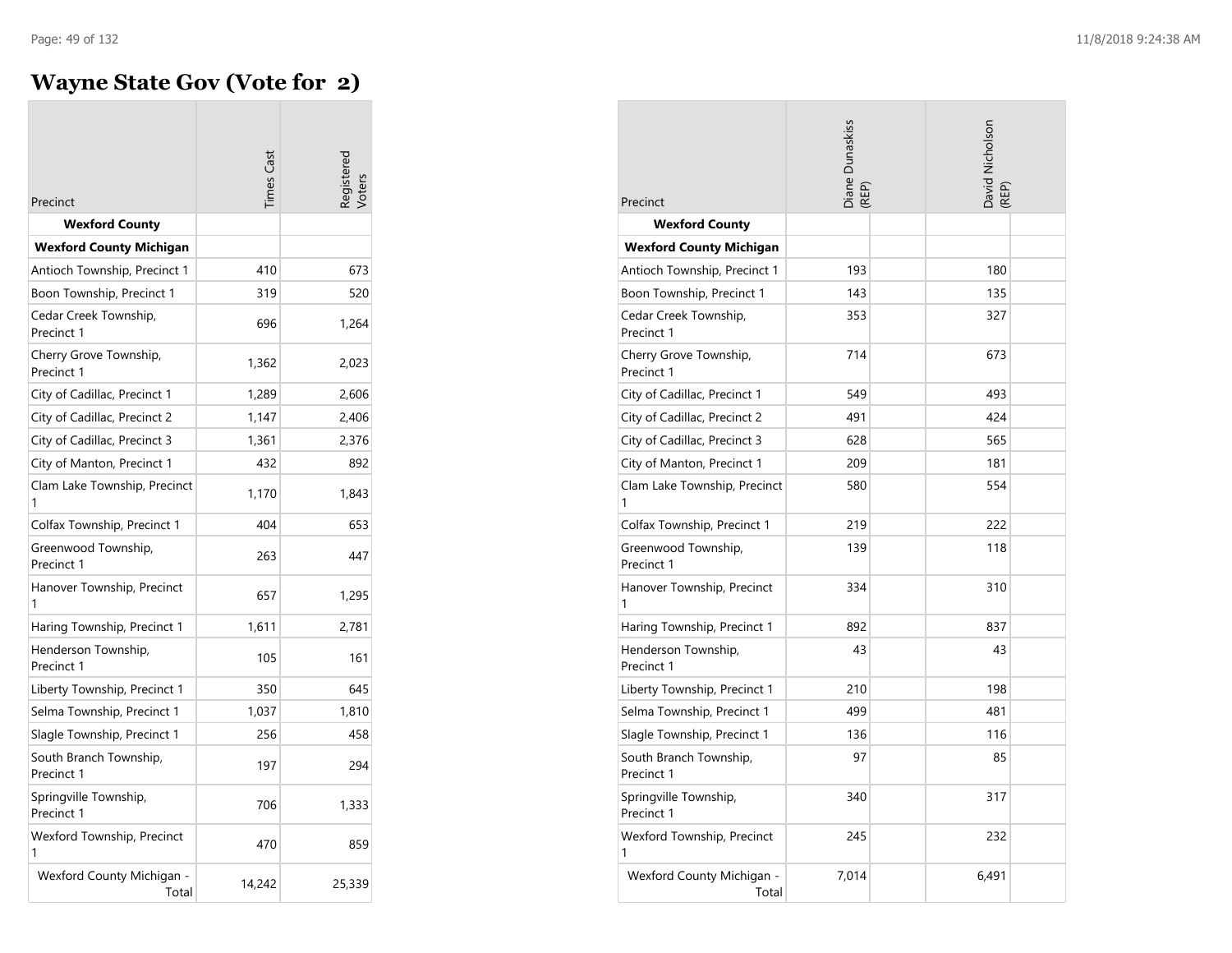| Precinct                             | Bryan C. Barnhill<br>(DEM) | Anil Kumar<br>(DEM) | Jon Elgas<br>(LIB) | John T.<br>Hargenrader<br>(LIB) | Christine C.<br>Schwartz<br>(UST) | Marc Joseph<br>Sosnowski<br>(UST) | <b>Total Votes</b> | Unresolved<br>Write-In |
|--------------------------------------|----------------------------|---------------------|--------------------|---------------------------------|-----------------------------------|-----------------------------------|--------------------|------------------------|
| <b>Wexford County</b>                |                            |                     |                    |                                 |                                   |                                   |                    |                        |
| <b>Wexford County Michigan</b>       |                            |                     |                    |                                 |                                   |                                   |                    |                        |
| Antioch Township, Precinct 1         | 93                         | 89                  | 14                 | $\overline{7}$                  | 17                                | 13                                | 606                | 5                      |
| Boon Township, Precinct 1            | 77                         | 64                  | 14                 | 8                               | 23                                | 11                                | 475                | $\overline{3}$         |
| Cedar Creek Township,<br>Precinct 1  | 145                        | 132                 | 16                 | 14                              | 26                                | 19                                | 1,032              | $5\overline{)}$        |
| Cherry Grove Township,<br>Precinct 1 | 323                        | 305                 | 35                 | 26                              | 33                                | 17                                | 2,126              | $10$                   |
| City of Cadillac, Precinct 1         | 399                        | 349                 | 36                 | 27                              | 60                                | 37                                | 1,950              | 17                     |
| City of Cadillac, Precinct 2         | 365                        | 332                 | 53                 | 29                              | 52                                | 25                                | 1,771              | 13                     |
| City of Cadillac, Precinct 3         | 412                        | 349                 | 50                 | 28                              | 52                                | 25                                | 2,109              | $\boldsymbol{9}$       |
| City of Manton, Precinct 1           | 114                        | 91                  | 23                 | 13                              | 21                                | 10                                | 662                | $\overline{3}$         |
| Clam Lake Township, Precinct         | 316                        | 283                 | 29                 | 19                              | 41                                | 23                                | 1,845              | $10$                   |
| Colfax Township, Precinct 1          | $77$                       | 82                  | 5 <sup>1</sup>     | $\overline{7}$                  | 13                                | $\mathbf{1}$                      | 626                | $\overline{c}$         |
| Greenwood Township,<br>Precinct 1    | 68                         | 57                  | 8                  | $\overline{4}$                  | 14                                | 10                                | 418                | $\overline{2}$         |
| Hanover Township, Precinct<br>1      | 162                        | 137                 | 28                 | 17                              | 26                                | 12                                | 1,026              | $\overline{4}$         |
| Haring Township, Precinct 1          | 353                        | 298                 | 56                 | 41                              | 51                                | 31                                | 2,559              | $\bf 8$                |
| Henderson Township,<br>Precinct 1    | 28                         | 20                  | 1                  | $\sqrt{2}$                      | $\mathbf{1}$                      | $\sqrt{2}$                        | 140                | $\boldsymbol{0}$       |
| Liberty Township, Precinct 1         | 61                         | 51                  | 13                 | $\overline{7}$                  | 21                                | 6                                 | 567                | $\overline{2}$         |
| Selma Township, Precinct 1           | 246                        | 225                 | 30                 | 16                              | 44                                | 27                                | 1,568              | $\bf 8$                |
| Slagle Township, Precinct 1          | 59                         | 55                  | 11                 | 6                               | 10                                | $\overline{4}$                    | 397                | $\overline{c}$         |
| South Branch Township,<br>Precinct 1 | 54                         | 42                  | 6                  | $\overline{3}$                  | $\sqrt{6}$                        | 3                                 | 296                | $\boldsymbol{0}$       |
| Springville Township,<br>Precinct 1  | 154                        | 137                 | 18                 | 10                              | 39                                | 14                                | 1,029              | 18                     |
| Wexford Township, Precinct           | 107                        | 89                  | 10 <sup>1</sup>    | 13                              | 15                                | 12                                | 723                | $\overline{4}$         |
| Wexford County Michigan -<br>Total   | 3,613                      | 3,187               | 456                | 297                             | 565                               | 302                               | 21,925             | 125                    |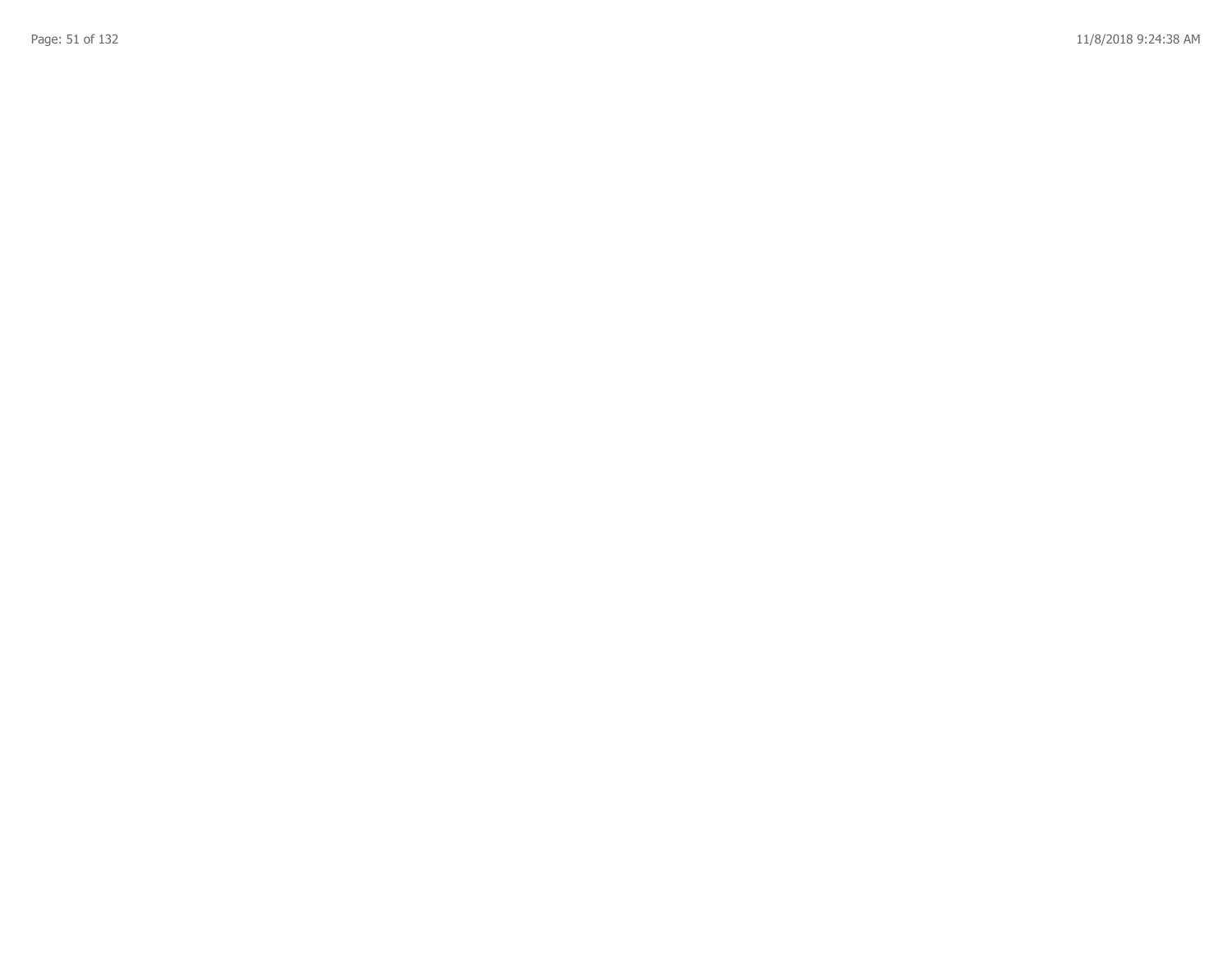| Precinct               | <b>Times Cast</b> | Registered<br>Voters |
|------------------------|-------------------|----------------------|
| <b>Cumulative</b>      |                   |                      |
| Cumulative             |                   |                      |
| Cumulative - Total     |                   |                      |
| Wexford County - Total | 14,242            | 25,339               |

| Precinct               | Dunaskiss<br>Diane<br>(REP) | Nicholson<br>David<br>(REP) |  |
|------------------------|-----------------------------|-----------------------------|--|
| <b>Cumulative</b>      |                             |                             |  |
| Cumulative             |                             |                             |  |
| Cumulative - Total     |                             |                             |  |
| Wexford County - Total | 7,014                       | 6,491                       |  |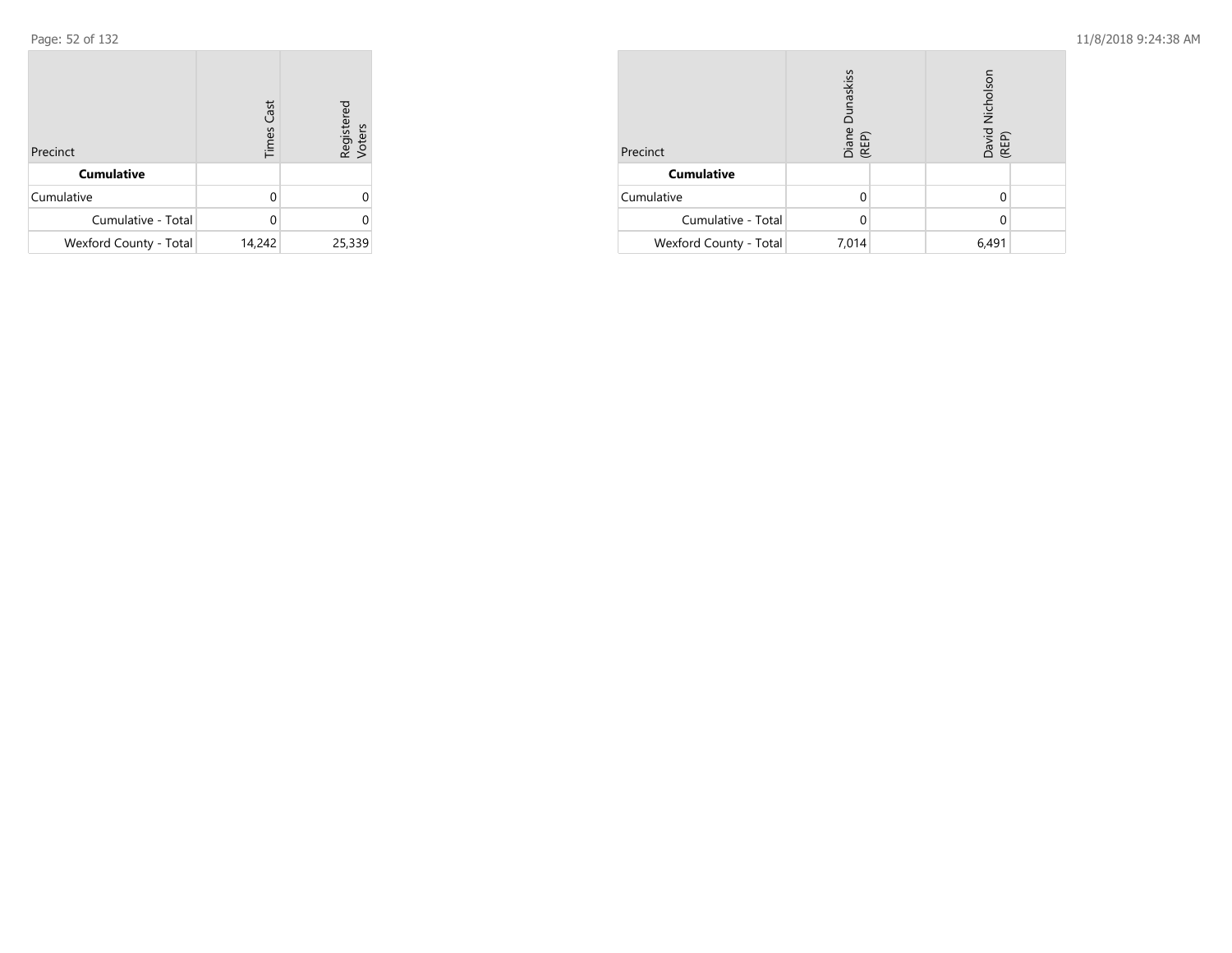| Precinct               | ₹<br>고 호 | Ē<br>Ü | $\overline{\mathbf{Q}}$<br>ш<br>lon<br>(LIB) | ᄒ<br>으 | ħ<br>ᡴᠦ<br>(LIB)<br>s s s | TSI<br>IST<br>585 |        | ⊃<br>⋝ |
|------------------------|----------|--------|----------------------------------------------|--------|---------------------------|-------------------|--------|--------|
| <b>Cumulative</b>      |          |        |                                              |        |                           |                   |        |        |
| Cumulative             |          |        |                                              |        |                           |                   |        |        |
| Cumulative - Total     |          |        |                                              |        |                           |                   |        |        |
| Wexford County - Total | 3,613    | 3,187  | 456                                          | 297    | 565                       | 302               | 21,925 | 125    |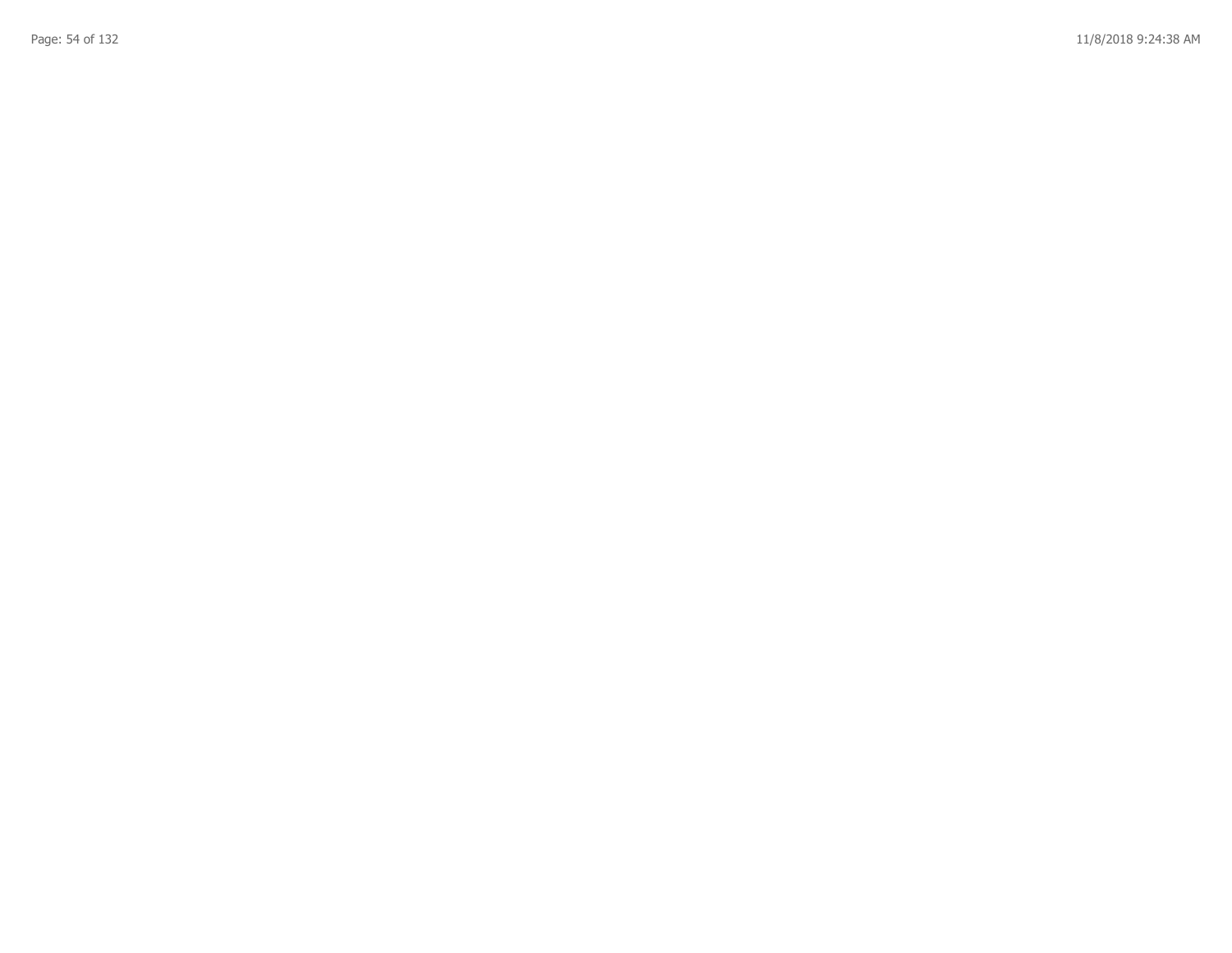## **County Comm 1 (Vote for 1)**

| Precinct                            | <b>Times Cast</b> | Registered<br>Voters |
|-------------------------------------|-------------------|----------------------|
| <b>Wexford County</b>               |                   |                      |
| <b>Wexford County Michigan</b>      |                   |                      |
| Cedar Creek Township,<br>Precinct 1 | 414               | 763                  |
| City of Manton, Precinct 1          | 432               | 892                  |
| Greenwood Township,<br>Precinct 1   | 263               | 447                  |
| Liberty Township, Precinct 1        | 350               | 645                  |
| Wexford County Michigan -<br>Total  | 1,459             | 2,747                |
| <b>Cumulative</b>                   |                   |                      |
| Cumulative                          | 0                 | 0                    |
| Cumulative - Total                  | 0                 | 0                    |
| Wexford County - Total              | 1,459             | 2,747                |

| Precinct<br><b>Wexford County</b>   | Joseph Hurlburt<br>(REP) |  | <b>Total Votes</b> | Unresolved<br>Write-In |
|-------------------------------------|--------------------------|--|--------------------|------------------------|
| <b>Wexford County Michigan</b>      |                          |  |                    |                        |
| Cedar Creek Township,<br>Precinct 1 | 332                      |  | 332                | 9                      |
| City of Manton, Precinct 1          | 351                      |  | 351                | 16                     |
| Greenwood Township,<br>Precinct 1   | 211                      |  | 211                | 6                      |
| Liberty Township, Precinct 1        | 313                      |  | 313                | 7                      |
| Wexford County Michigan -<br>Total  | 1,207                    |  | 1,207              | 38                     |
| <b>Cumulative</b>                   |                          |  |                    |                        |
| Cumulative                          | $\Omega$                 |  | $\Omega$           | $\mathbf 0$            |
| Cumulative - Total                  | 0                        |  | $\Omega$           | $\Omega$               |
| Wexford County - Total              | 1,207                    |  | 1,207              | 38                     |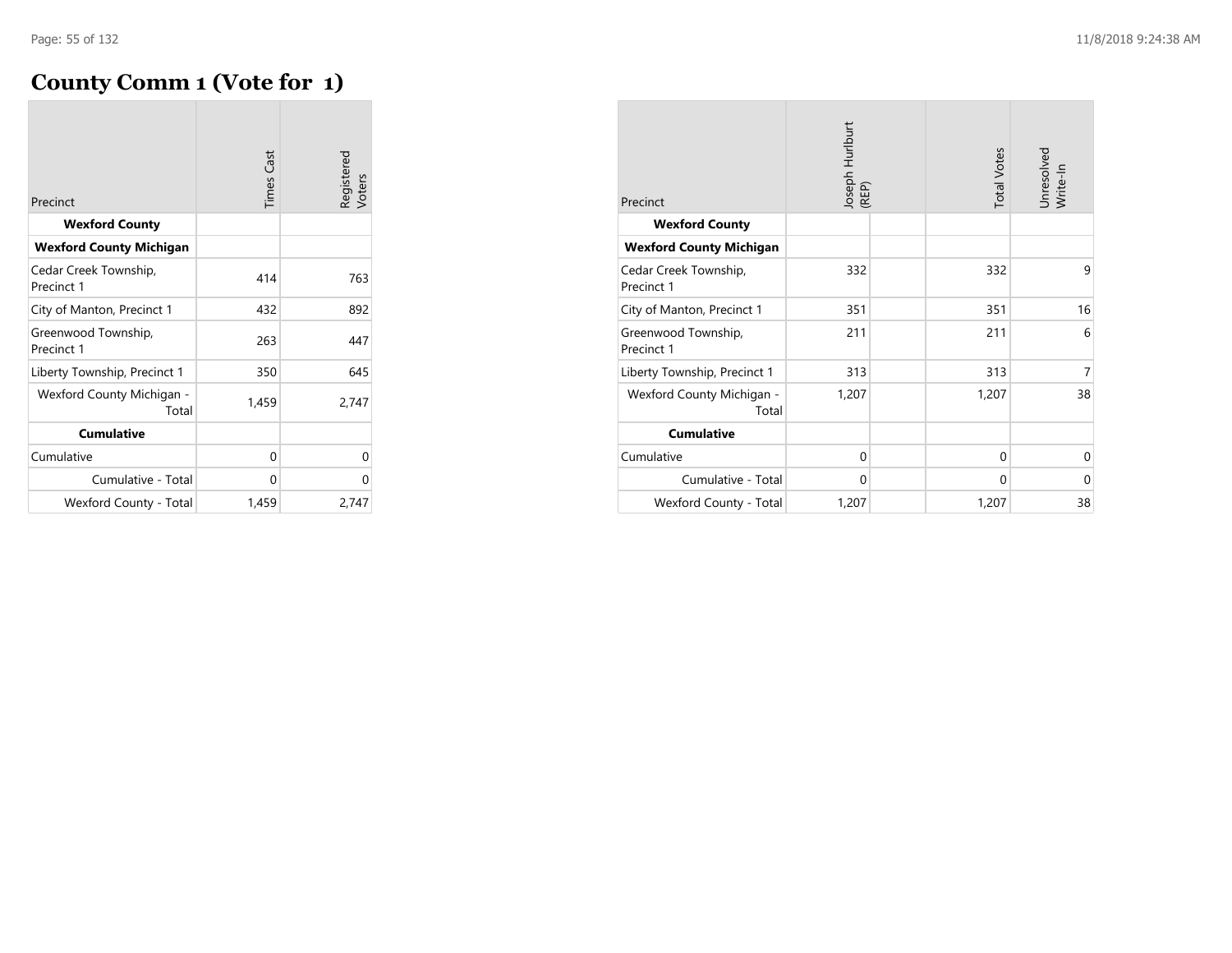# **County Comm 2 (Vote for 1)**

| Precinct                           | <b>Times Cast</b> | Registered<br>Voters |
|------------------------------------|-------------------|----------------------|
| <b>Wexford County</b>              |                   |                      |
| <b>Wexford County Michigan</b>     |                   |                      |
| Antioch Township, Precinct 1       | 410               | 673                  |
| Boon Township, Precinct 1          | 264               | 424                  |
| Colfax Township, Precinct 1        | 404               | 653                  |
| Hanover Township, Precinct<br>1    | 657               | 1,295                |
| Wexford County Michigan -<br>Total | 1,735             | 3,045                |
| <b>Cumulative</b>                  |                   |                      |
| Cumulative                         | 0                 | 0                    |
| Cumulative - Total                 | 0                 | ∩                    |
| Wexford County - Total             | 1,735             | 3,045                |

| Precinct                           | <b>Vichael Musta</b><br>(REP) | <b>Total Votes</b> | Unresolved<br>Write-In |
|------------------------------------|-------------------------------|--------------------|------------------------|
| <b>Wexford County</b>              |                               |                    |                        |
| <b>Wexford County Michigan</b>     |                               |                    |                        |
| Antioch Township, Precinct 1       | 320                           | 320                | 8                      |
| Boon Township, Precinct 1          | 200                           | 200                | $\overline{4}$         |
| Colfax Township, Precinct 1        | 314                           | 314                | 7                      |
| Hanover Township, Precinct<br>1    | 502                           | 502                | 23                     |
| Wexford County Michigan -<br>Total | 1,336                         | 1,336              | 42                     |
| <b>Cumulative</b>                  |                               |                    |                        |
| Cumulative                         | $\mathbf 0$                   | $\Omega$           | $\mathbf 0$            |
| Cumulative - Total                 | $\Omega$                      | $\Omega$           | $\Omega$               |
| Wexford County - Total             | 1,336                         | 1,336              | 42                     |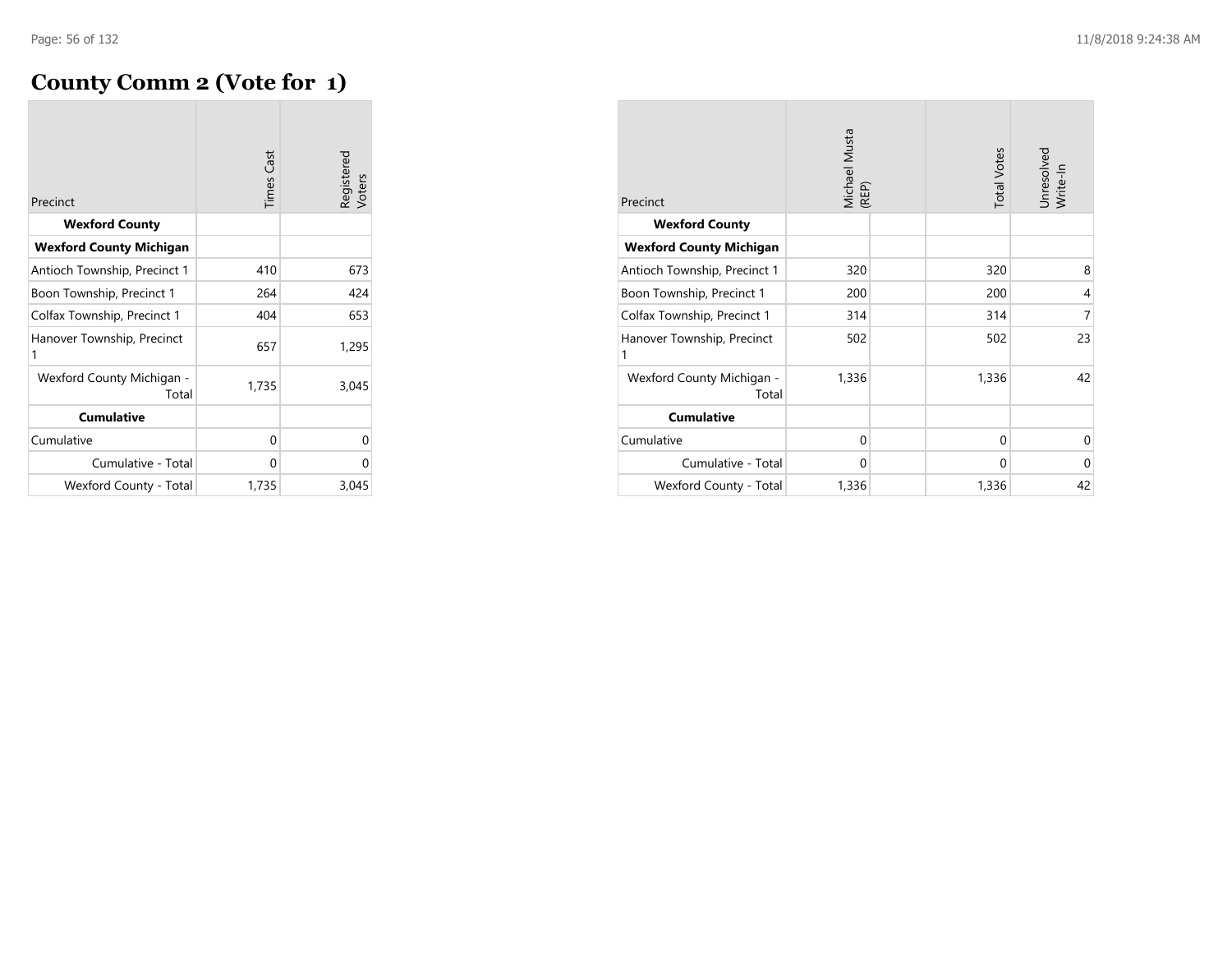# **County Comm 3 (Vote for 1)**

| Precinct                             | <b>Times Cast</b> | Registered<br>Voters |
|--------------------------------------|-------------------|----------------------|
| <b>Wexford County</b>                |                   |                      |
| <b>Wexford County Michigan</b>       |                   |                      |
| Boon Township, Precinct 1            | 55                | 96                   |
| Slagle Township, Precinct 1          | 256               | 458                  |
| South Branch Township,<br>Precinct 1 | 197               | 294                  |
| Springville Township,<br>Precinct 1  | 706               | 1,333                |
| Wexford Township, Precinct<br>1      | 470               | 859                  |
| Wexford County Michigan -<br>Total   | 1,684             | 3,040                |
| <b>Cumulative</b>                    |                   |                      |
| Cumulative                           | 0                 | 0                    |
| Cumulative - Total                   | 0                 | 0                    |
| Wexford County - Total               | 1,684             | 3,040                |

| Precinct                             | Ben Townsend<br>(REP) | <b>Total Votes</b> | Unresolved<br>Write-In |
|--------------------------------------|-----------------------|--------------------|------------------------|
| <b>Wexford County</b>                |                       |                    |                        |
| <b>Wexford County Michigan</b>       |                       |                    |                        |
| Boon Township, Precinct 1            | 45                    | 45                 | $\mathbf 0$            |
| Slagle Township, Precinct 1          | 205                   | 205                | 8                      |
| South Branch Township,<br>Precinct 1 | 153                   | 153                | 5                      |
| Springville Township,<br>Precinct 1  | 549                   | 549                | 23                     |
| Wexford Township, Precinct<br>1      | 373                   | 373                | 12                     |
| Wexford County Michigan -<br>Total   | 1,325                 | 1,325              | 48                     |
| <b>Cumulative</b>                    |                       |                    |                        |
| Cumulative                           | $\Omega$              | $\Omega$           | $\Omega$               |
| Cumulative - Total                   | $\Omega$              | $\Omega$           | $\Omega$               |
| Wexford County - Total               | 1,325                 | 1,325              | 48                     |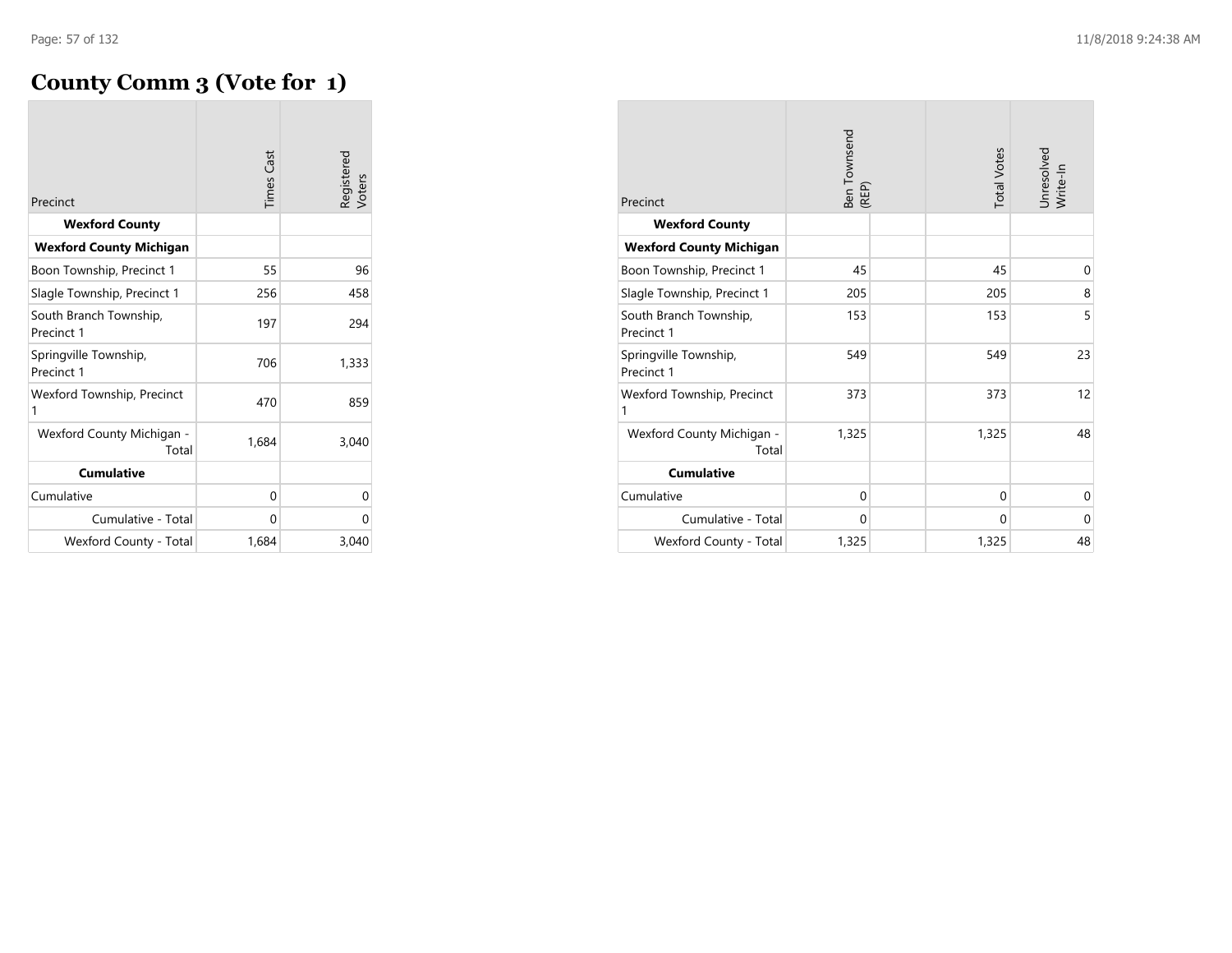## **County Comm 4 (Vote for 1)**

| Precinct                             | <b>Times Cast</b> | Registered<br>Voters |
|--------------------------------------|-------------------|----------------------|
| <b>Wexford County</b>                |                   |                      |
| <b>Wexford County Michigan</b>       |                   |                      |
| Cherry Grove Township,<br>Precinct 1 | 750               | 1,104                |
| Henderson Township,<br>Precinct 1    | 105               | 161                  |
| Selma Township, Precinct 1           | 1,037             | 1,810                |
| Wexford County Michigan -<br>Total   | 1,892             | 3,075                |
| <b>Cumulative</b>                    |                   |                      |
| Cumulative                           | 0                 | 0                    |
| Cumulative - Total                   | 0                 | 0                    |
| Wexford County - Total               | 1,892             | 3,075                |

| Precinct                             | Mike Bengelink<br>(REP) | <b>Total Votes</b> | Unresolved<br>Write-In |
|--------------------------------------|-------------------------|--------------------|------------------------|
| <b>Wexford County</b>                |                         |                    |                        |
| <b>Wexford County Michigan</b>       |                         |                    |                        |
| Cherry Grove Township,<br>Precinct 1 | 604                     | 604                | 23                     |
| Henderson Township,<br>Precinct 1    | 79                      | 79                 | $\Omega$               |
| Selma Township, Precinct 1           | 789                     | 789                | 33                     |
| Wexford County Michigan -<br>Total   | 1,472                   | 1,472              | 56                     |
| <b>Cumulative</b>                    |                         |                    |                        |
| Cumulative                           | $\mathbf 0$             | $\Omega$           | $\Omega$               |
| Cumulative - Total                   | $\mathbf 0$             | $\Omega$           | $\Omega$               |
| Wexford County - Total               | 1,472                   | 1,472              | 56                     |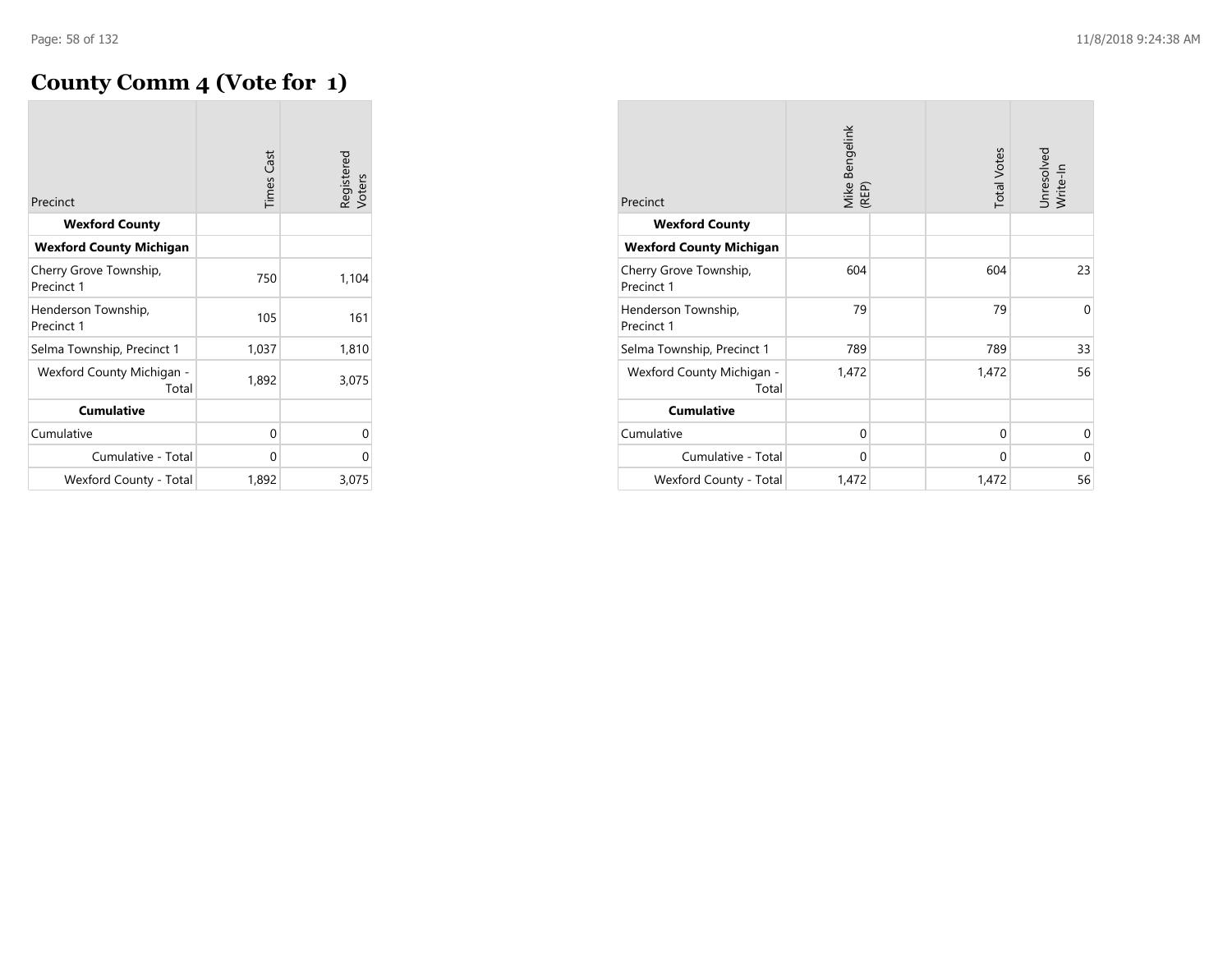## **County Comm 5 (Vote for 1)**

|                                    | <b>Times Cast</b> | Registered<br>Voters |
|------------------------------------|-------------------|----------------------|
| Precinct                           |                   |                      |
| <b>Wexford County</b>              |                   |                      |
| <b>Wexford County Michigan</b>     |                   |                      |
| City of Cadillac, Precinct 1       | 1,289             | 2,606                |
| Wexford County Michigan -<br>Total | 1,289             | 2,606                |
| <b>Cumulative</b>                  |                   |                      |
| Cumulative                         | 0                 | 0                    |
| Cumulative - Total                 | 0                 | $\Omega$             |
| Wexford County - Total             | 1,289             | 2,606                |

| Precinct                           | Bush<br>Michael C.<br>(REP) | Kathleen M. Cline | <b>Total Votes</b> |
|------------------------------------|-----------------------------|-------------------|--------------------|
| <b>Wexford County</b>              |                             |                   |                    |
| <b>Wexford County Michigan</b>     |                             |                   |                    |
| City of Cadillac, Precinct 1       | 677                         | 521               | 1,198              |
| Wexford County Michigan -<br>Total | 677                         | 521               | 1,198              |
| <b>Cumulative</b>                  |                             |                   |                    |
| Cumulative                         | $\Omega$                    | $\mathbf 0$       | 0                  |
| Cumulative - Total                 | $\mathbf{0}$                | $\mathbf{0}$      | $\mathbf{0}$       |
| Wexford County - Total             | 677                         | 521               | 1,198              |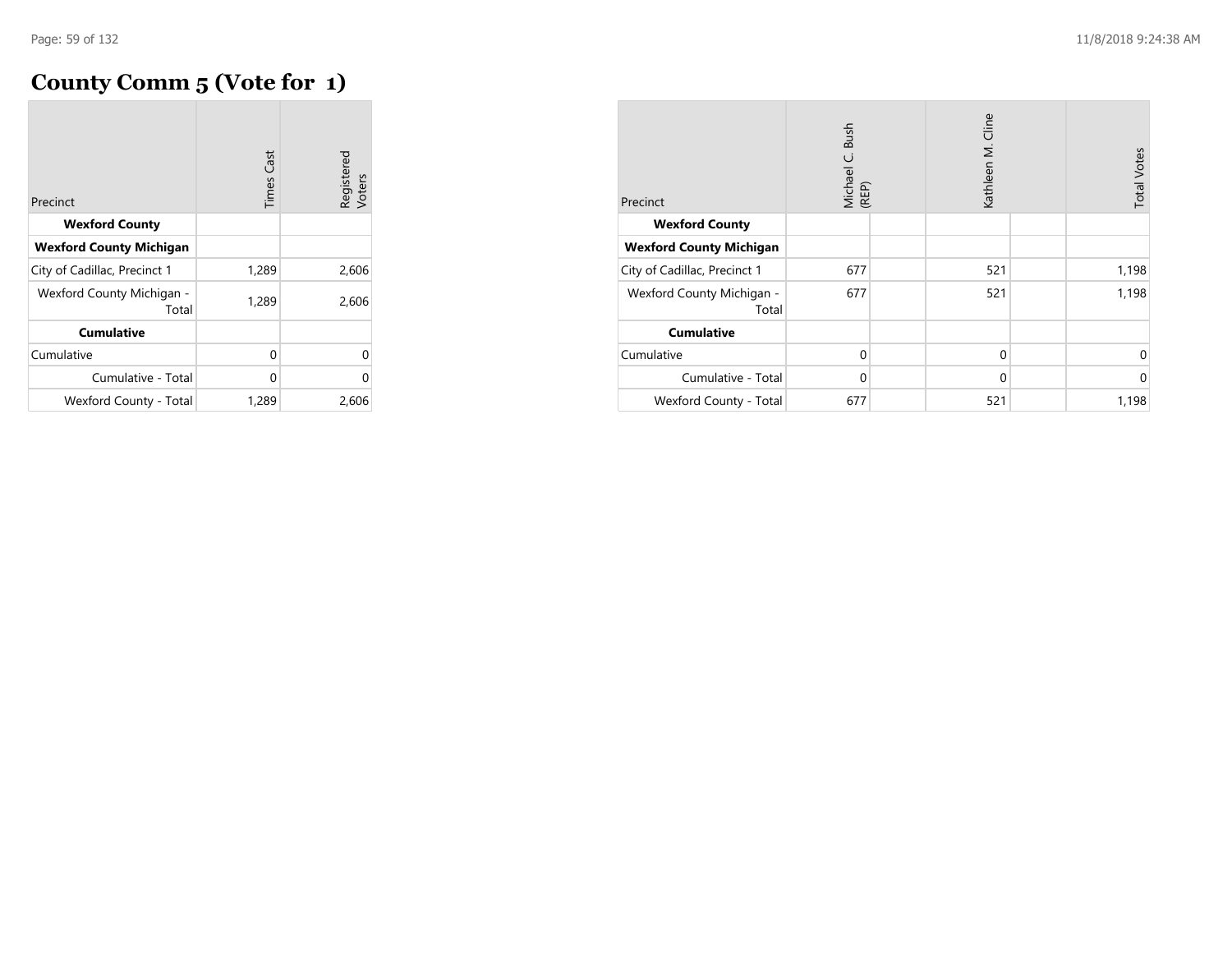**College** 

| Precinct                           | Unresolved<br>Write-In |
|------------------------------------|------------------------|
| <b>Wexford County</b>              |                        |
| <b>Wexford County Michigan</b>     |                        |
| City of Cadillac, Precinct 1       | 9                      |
| Wexford County Michigan -<br>Total | 9                      |
| <b>Cumulative</b>                  |                        |
| Cumulative                         | U                      |
| Cumulative - Total                 | 0                      |
| Wexford County - Total             | 9                      |

the control of the control of the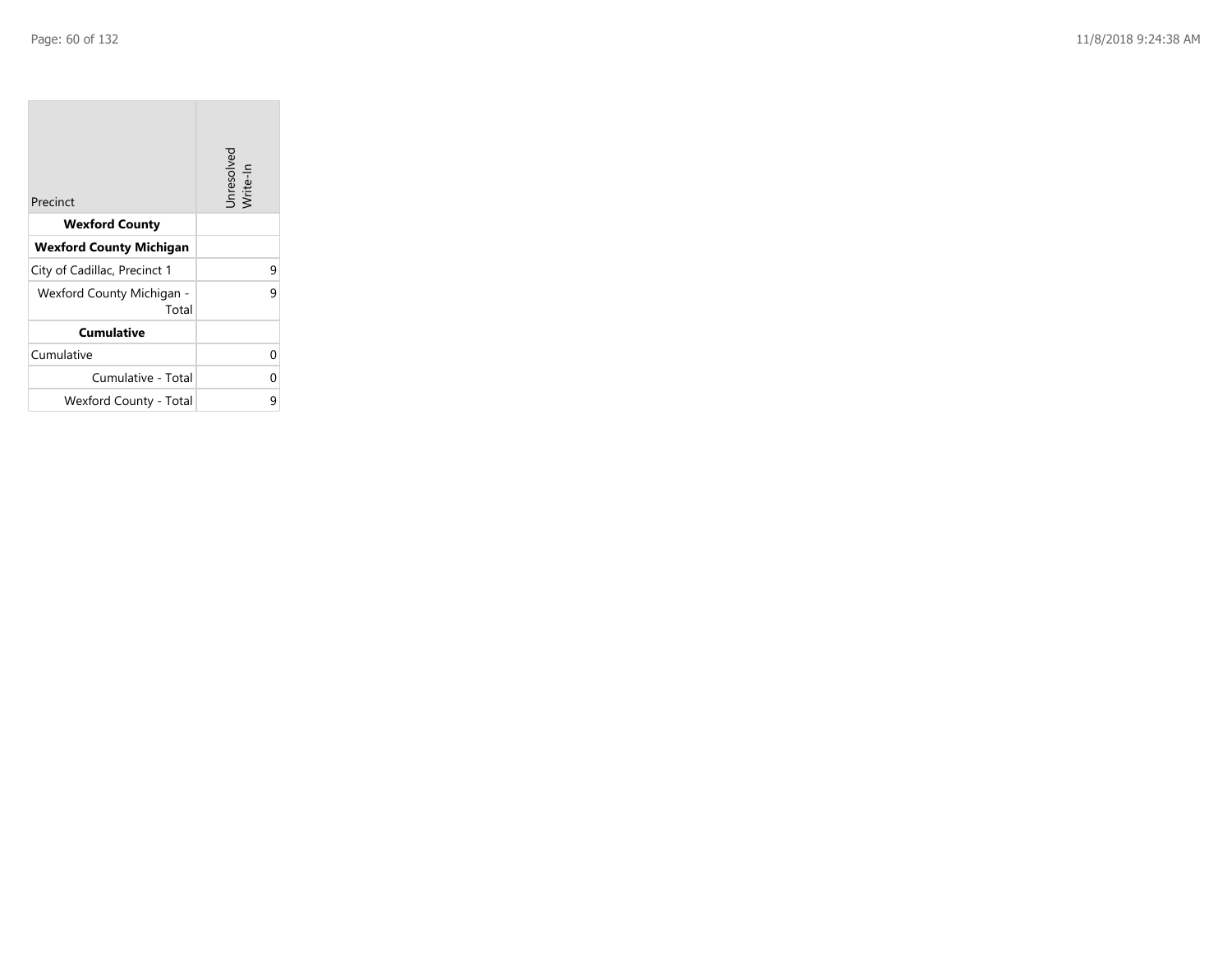## **County Comm 6 (Vote for 1)**

| Precinct                           | <b>Times Cast</b> | Registered<br>Voters |
|------------------------------------|-------------------|----------------------|
| <b>Wexford County</b>              |                   |                      |
| <b>Wexford County Michigan</b>     |                   |                      |
| City of Cadillac, Precinct 2       | 1,147             | 2,406                |
| Wexford County Michigan -<br>Total | 1,147             | 2,406                |
| <b>Cumulative</b>                  |                   |                      |
| Cumulative                         | 0                 | U                    |
| Cumulative - Total                 | 0                 | 0                    |
| Wexford County - Total             | 1,147             | 2,406                |

| Precinct                           | Julie Anne<br>Theobald<br>(REP) | <b>Total Votes</b> | Unresolved<br>Write-In |
|------------------------------------|---------------------------------|--------------------|------------------------|
| <b>Wexford County</b>              |                                 |                    |                        |
| <b>Wexford County Michigan</b>     |                                 |                    |                        |
| City of Cadillac, Precinct 2       | 841                             | 841                | 58                     |
| Wexford County Michigan -<br>Total | 841                             | 841                | 58                     |
| <b>Cumulative</b>                  |                                 |                    |                        |
| Cumulative                         | $\mathbf{0}$                    | $\mathbf 0$        | $\Omega$               |
| Cumulative - Total                 | $\mathbf 0$                     | $\mathbf 0$        | $\Omega$               |
| Wexford County - Total             | 841                             | 841                | 58                     |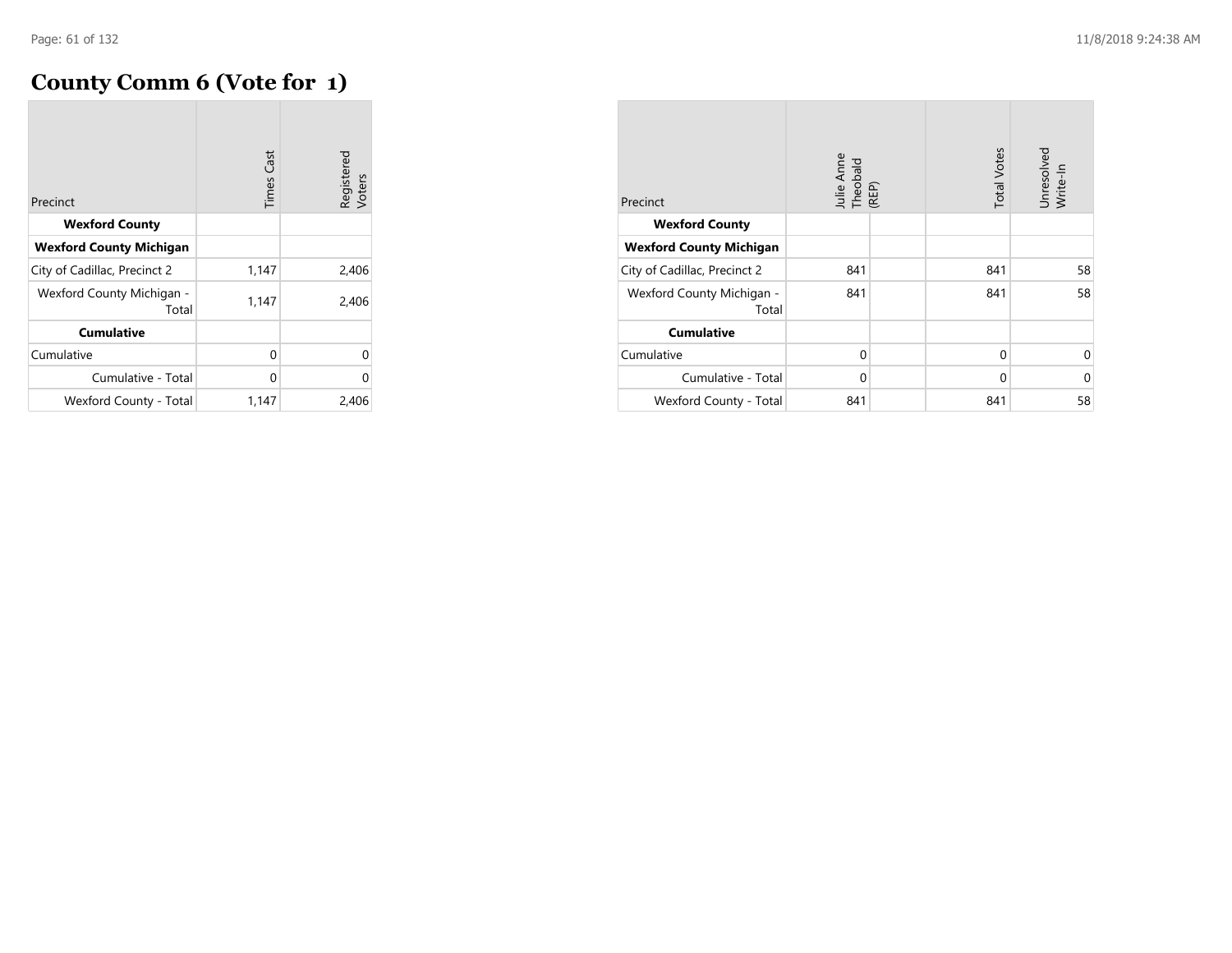## **County Comm 7 (Vote for 1)**

| Precinct                           | Cast<br>Times | Registered<br>Voters |
|------------------------------------|---------------|----------------------|
| <b>Wexford County</b>              |               |                      |
| <b>Wexford County Michigan</b>     |               |                      |
| City of Cadillac, Precinct 3       | 1,361         | 2,376                |
| Wexford County Michigan -<br>Total | 1,361         | 2,376                |
| <b>Cumulative</b>                  |               |                      |
| Cumulative                         | 0             | U                    |
| Cumulative - Total                 | 0             | 0                    |
| Wexford County - Total             | 1,361         | 2,376                |

| Precinct                           | Gary L. Taylor<br>(REP) | <b>Total Votes</b> | Unresolved<br>Write-In |
|------------------------------------|-------------------------|--------------------|------------------------|
| <b>Wexford County</b>              |                         |                    |                        |
| <b>Wexford County Michigan</b>     |                         |                    |                        |
| City of Cadillac, Precinct 3       | 1,017                   | 1,017              | 47                     |
| Wexford County Michigan -<br>Total | 1,017                   | 1,017              | 47                     |
| <b>Cumulative</b>                  |                         |                    |                        |
| Cumulative                         | $\Omega$                | $\mathbf 0$        | 0                      |
| Cumulative - Total                 | $\mathbf 0$             | $\mathbf 0$        | $\Omega$               |
| Wexford County - Total             | 1,017                   | 1,017              | 47                     |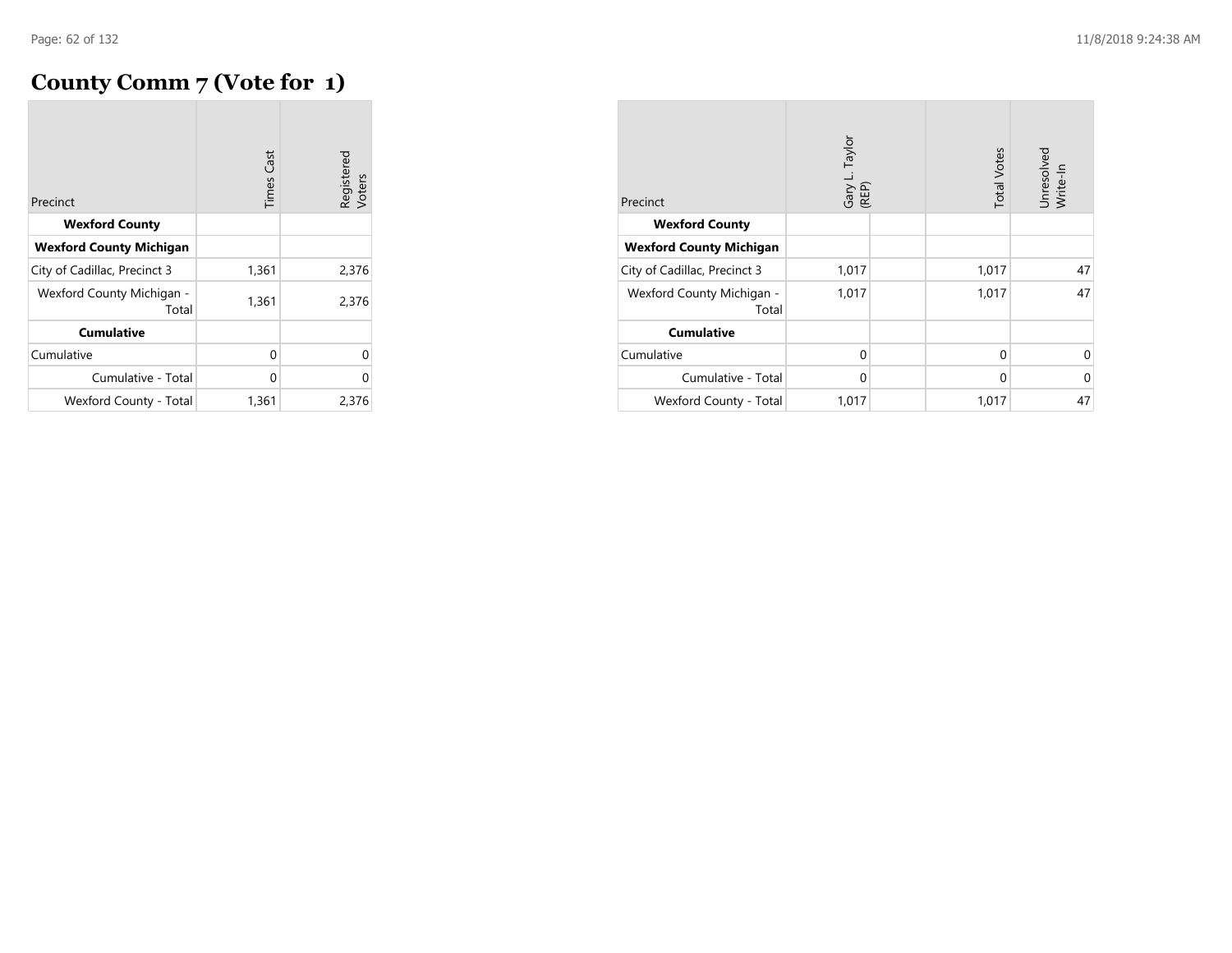## **County Comm 8 (Vote for 1)**

| Precinct                            | <b>Times Cast</b> | Registered<br>Voters |
|-------------------------------------|-------------------|----------------------|
| <b>Wexford County</b>               |                   |                      |
| <b>Wexford County Michigan</b>      |                   |                      |
| Cedar Creek Township,<br>Precinct 1 | 282               | 501                  |
| Haring Township, Precinct 1         | 1,611             | 2,781                |
| Wexford County Michigan -<br>Total  | 1,893             | 3,282                |
| <b>Cumulative</b>                   |                   |                      |
| Cumulative                          | 0                 | O                    |
| Cumulative - Total                  | 0                 | 0                    |
| Wexford County - Total              | 1,893             | 3,282                |

| Precinct                            | Judy A. Nichols<br>(REP) |  | <b>Total Votes</b> | Unresolved<br>Write-In |
|-------------------------------------|--------------------------|--|--------------------|------------------------|
| <b>Wexford County</b>               |                          |  |                    |                        |
| <b>Wexford County Michigan</b>      |                          |  |                    |                        |
| Cedar Creek Township,<br>Precinct 1 | 225                      |  | 225                | 8                      |
| Haring Township, Precinct 1         | 1,376                    |  | 1,376              | 31                     |
| Wexford County Michigan -<br>Total  | 1,601                    |  | 1,601              | 39                     |
| <b>Cumulative</b>                   |                          |  |                    |                        |
| Cumulative                          | $\mathbf 0$              |  | $\mathbf 0$        | $\Omega$               |
| Cumulative - Total                  | $\Omega$                 |  | $\Omega$           | 0                      |
| Wexford County - Total              | 1,601                    |  | 1,601              | 39                     |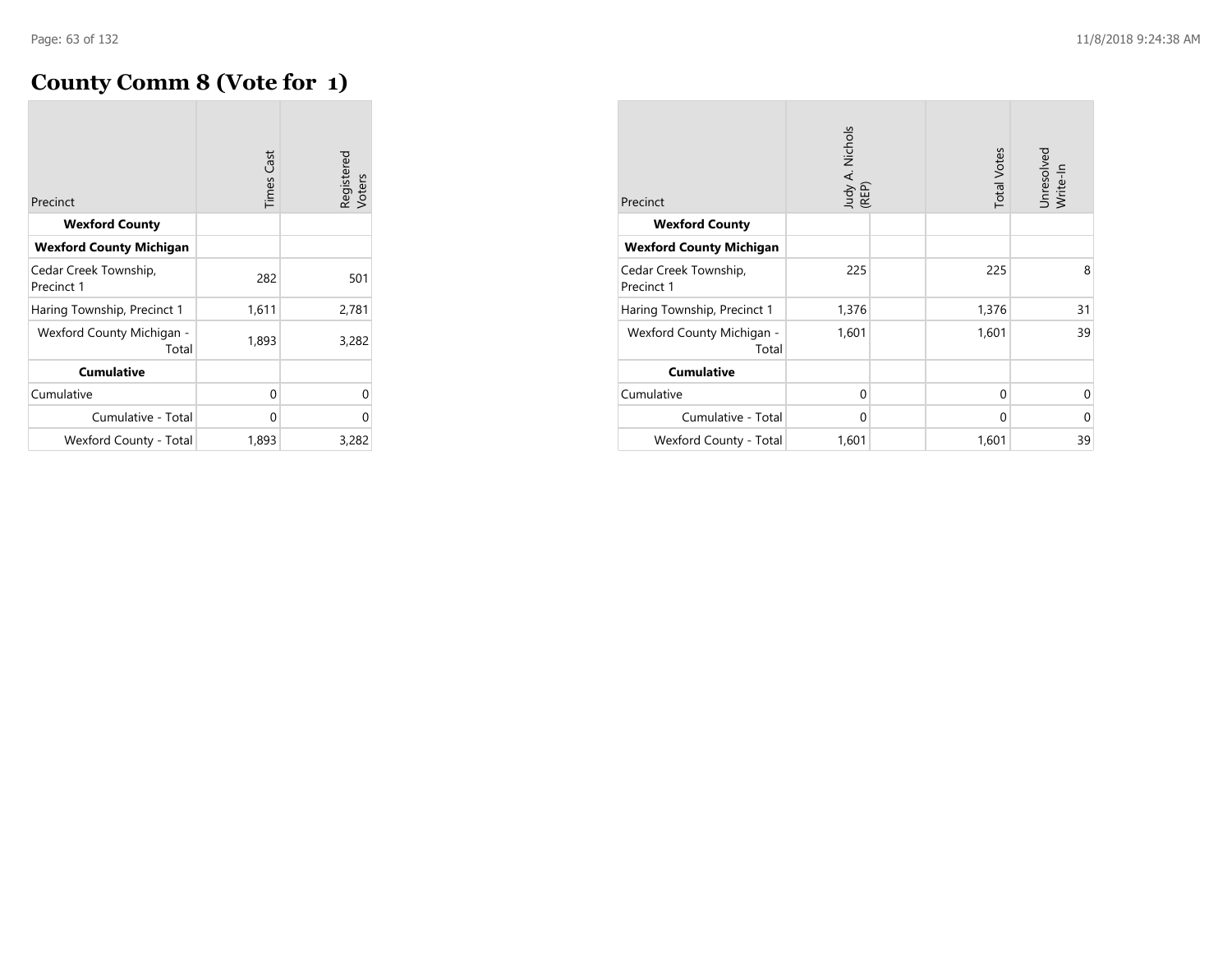# **County Comm 9 (Vote for 1)**

| Precinct                             | <b>Times Cast</b> | Registered<br>Voters |
|--------------------------------------|-------------------|----------------------|
| <b>Wexford County</b>                |                   |                      |
| <b>Wexford County Michigan</b>       |                   |                      |
| Cherry Grove Township,<br>Precinct 1 | 612               | 919                  |
| Clam Lake Township, Precinct<br>1    | 1,170             | 1,843                |
| Wexford County Michigan -<br>Total   | 1,782             | 2,762                |
| <b>Cumulative</b>                    |                   |                      |
| Cumulative                           | 0                 | 0                    |
| Cumulative - Total                   | 0                 | U                    |
| Wexford County - Total               | 1,782             | 2,762                |

| Precinct                             | Brian D. Potter<br>(REP) |  | <b>Total Votes</b> | Unresolved<br>Write-In |
|--------------------------------------|--------------------------|--|--------------------|------------------------|
| <b>Wexford County</b>                |                          |  |                    |                        |
| <b>Wexford County Michigan</b>       |                          |  |                    |                        |
| Cherry Grove Township,<br>Precinct 1 | 465                      |  | 465                | 7                      |
| Clam Lake Township, Precinct<br>1    | 901                      |  | 901                | 31                     |
| Wexford County Michigan -<br>Total   | 1,366                    |  | 1,366              | 38                     |
| <b>Cumulative</b>                    |                          |  |                    |                        |
| Cumulative                           | $\mathbf 0$              |  | $\mathbf 0$        | $\Omega$               |
| Cumulative - Total                   | $\Omega$                 |  | 0                  | 0                      |
| Wexford County - Total               | 1,366                    |  | 1,366              | 38                     |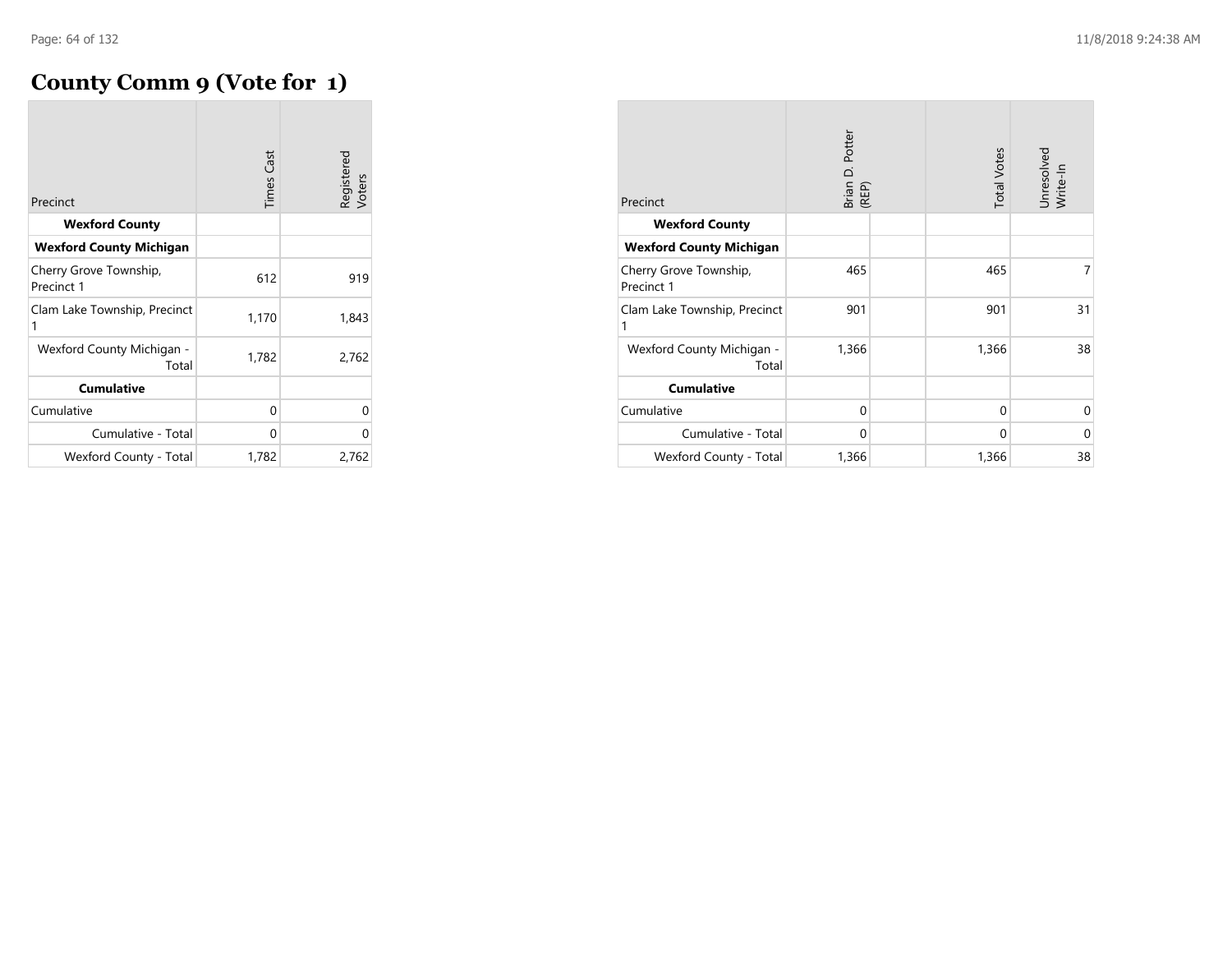#### **Boon Twp Trustee (Vote for 1)**

| Precinct                           | <b>Times Cast</b> | Registered<br>Voters |
|------------------------------------|-------------------|----------------------|
|                                    |                   |                      |
| <b>Wexford County</b>              |                   |                      |
| <b>Wexford County Michigan</b>     |                   |                      |
| Boon Township, Precinct 1          | 319               | 520                  |
| Wexford County Michigan -<br>Total | 319               | 520                  |
| <b>Cumulative</b>                  |                   |                      |
| Cumulative                         | 0                 | U                    |
| Cumulative - Total                 | 0                 | U                    |
| Wexford County - Total             | 319               | 520                  |

| Precinct                           | Sheila L. Pratt | <b>Total Votes</b> | Unresolved<br>Write-In |
|------------------------------------|-----------------|--------------------|------------------------|
| <b>Wexford County</b>              |                 |                    |                        |
| <b>Wexford County Michigan</b>     |                 |                    |                        |
| Boon Township, Precinct 1          | 202             | 202                | 15                     |
| Wexford County Michigan -<br>Total | 202             | 202                | 15                     |
| <b>Cumulative</b>                  |                 |                    |                        |
| Cumulative                         | $\mathbf{0}$    | $\mathbf 0$        | 0                      |
| Cumulative - Total                 | $\mathbf 0$     | $\mathbf 0$        | $\Omega$               |
| Wexford County - Total             | 202             | 202                | 15                     |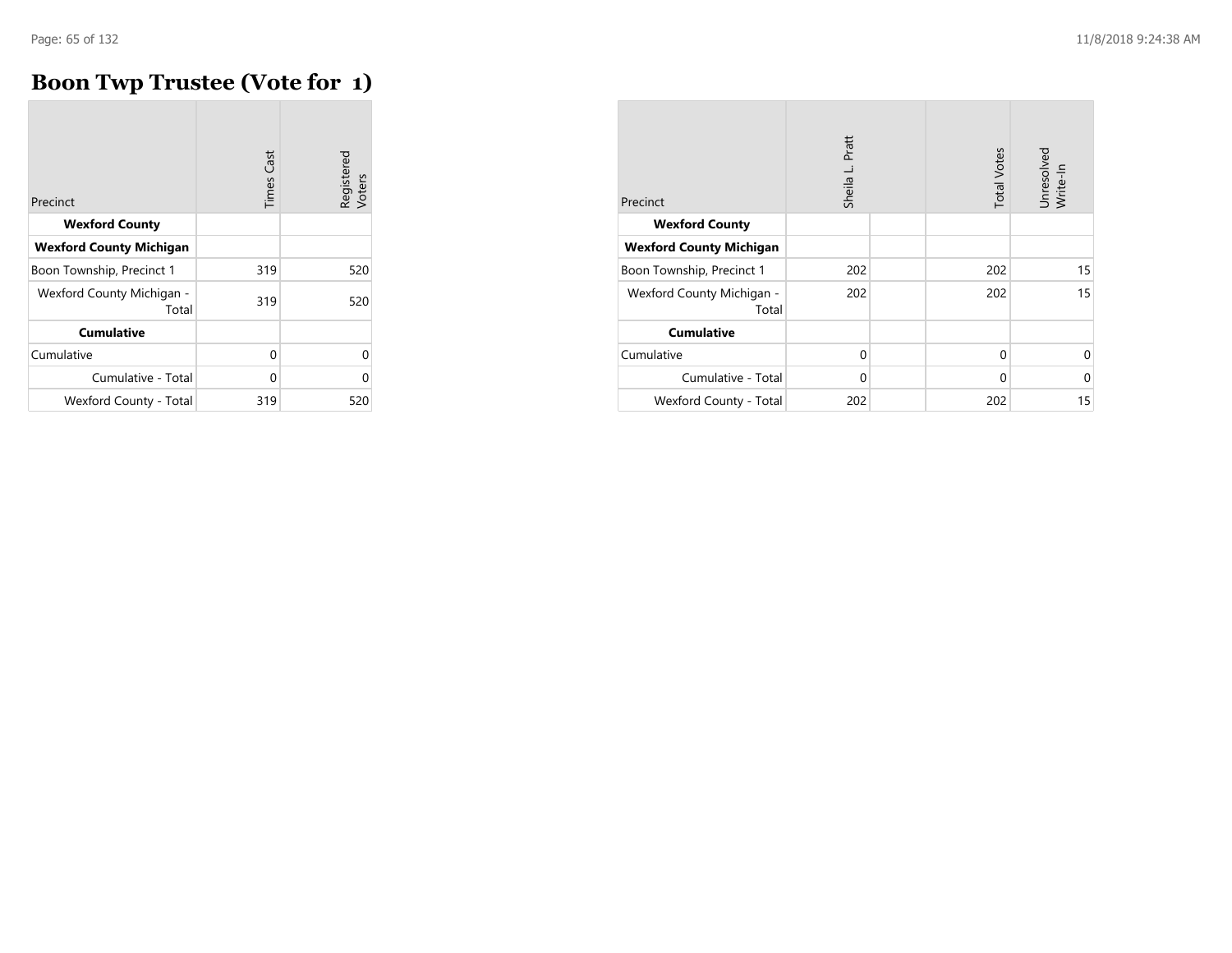#### **Greenwood Twp Clerk (Vote for 1)**  $\sim$

| Precinct                           | <b>Times Cast</b> | Registered<br>Voters |
|------------------------------------|-------------------|----------------------|
| <b>Wexford County</b>              |                   |                      |
| <b>Wexford County Michigan</b>     |                   |                      |
| Greenwood Township,<br>Precinct 1  | 263               | 447                  |
| Wexford County Michigan -<br>Total | 263               | 447                  |
| <b>Cumulative</b>                  |                   |                      |
| Cumulative                         | 0                 | 0                    |
| Cumulative - Total                 | 0                 | U                    |
| Wexford County - Total             | 263               | 447                  |

| Precinct                           | April Mae Mowrey |  | <b>Total Votes</b> | Unresolved<br>Write-In |
|------------------------------------|------------------|--|--------------------|------------------------|
| <b>Wexford County</b>              |                  |  |                    |                        |
| <b>Wexford County Michigan</b>     |                  |  |                    |                        |
| Greenwood Township,<br>Precinct 1  | 213              |  | 213                | 10                     |
| Wexford County Michigan -<br>Total | 213              |  | 213                | 10                     |
| <b>Cumulative</b>                  |                  |  |                    |                        |
| Cumulative                         | $\mathbf 0$      |  | 0                  | $\Omega$               |
| Cumulative - Total                 | $\mathbf 0$      |  | 0                  | $\Omega$               |
| Wexford County - Total             | 213              |  | 213                | 10                     |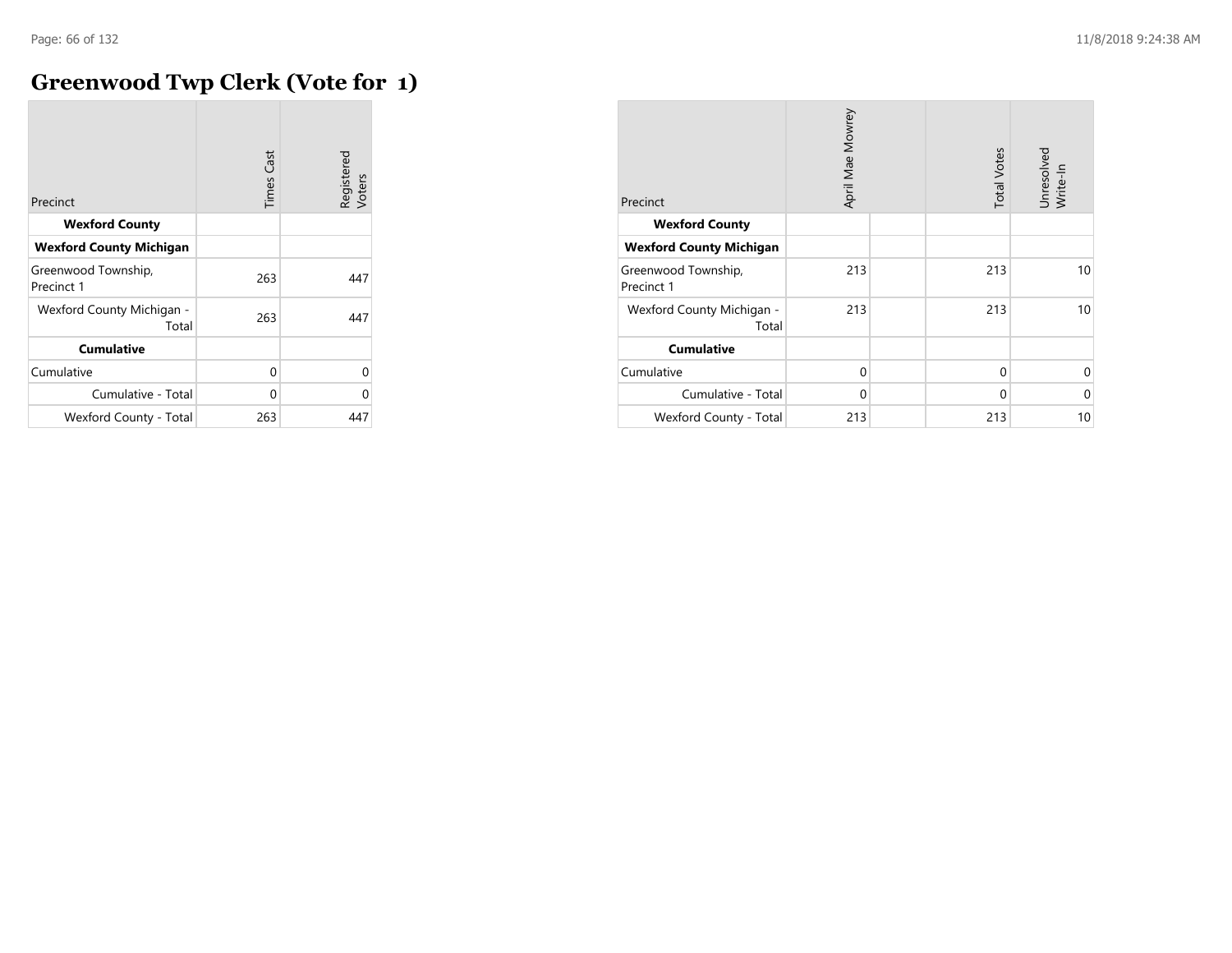$\overline{\phantom{a}}$ 

## **Greenwood Twp Trustee (Vote for 1)**

|                                    | <b>Times Cast</b> | Registered<br>Voters |
|------------------------------------|-------------------|----------------------|
| Precinct                           |                   |                      |
| <b>Wexford County</b>              |                   |                      |
| <b>Wexford County Michigan</b>     |                   |                      |
| Greenwood Township,<br>Precinct 1  | 263               | 447                  |
| Wexford County Michigan -<br>Total | 263               | 447                  |
| <b>Cumulative</b>                  |                   |                      |
| Cumulative                         | 0                 | 0                    |
| Cumulative - Total                 | 0                 | 0                    |
| Wexford County - Total             | 263               | 447                  |

| Precinct                           | Sherry Thompson |  | <b>Total Votes</b> | Ronda M. Jonas<br>Qualified Write In |  |
|------------------------------------|-----------------|--|--------------------|--------------------------------------|--|
| <b>Wexford County</b>              |                 |  |                    |                                      |  |
| <b>Wexford County Michigan</b>     |                 |  |                    |                                      |  |
| Greenwood Township,<br>Precinct 1  | 191             |  | 217                | 26                                   |  |
| Wexford County Michigan -<br>Total | 191             |  | 217                | 26                                   |  |
| <b>Cumulative</b>                  |                 |  |                    |                                      |  |
| Cumulative                         | $\Omega$        |  | 0                  | $\Omega$                             |  |
| Cumulative - Total                 | $\Omega$        |  | 0                  | 0                                    |  |
| Wexford County - Total             | 191             |  | 217                | 26                                   |  |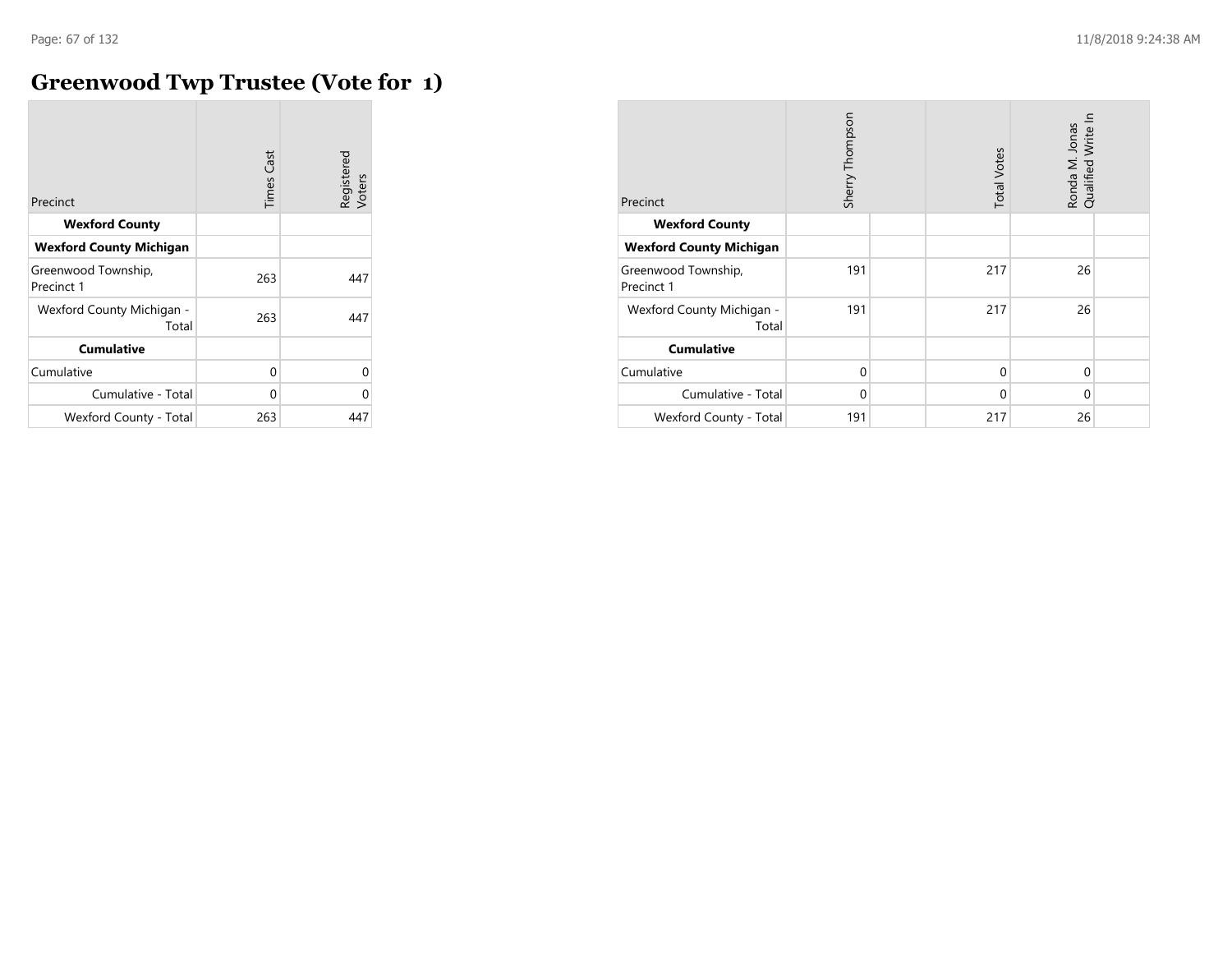**College** 

| Precinct                           | Unresolved<br>Write-In |
|------------------------------------|------------------------|
| <b>Wexford County</b>              |                        |
| <b>Wexford County Michigan</b>     |                        |
| Greenwood Township,<br>Precinct 1  | 2                      |
| Wexford County Michigan -<br>Total | 2                      |
| <b>Cumulative</b>                  |                        |
| Cumulative                         | 0                      |
| Cumulative - Total                 | 0                      |
| Wexford County - Total             | 2                      |

the control of the control of the control of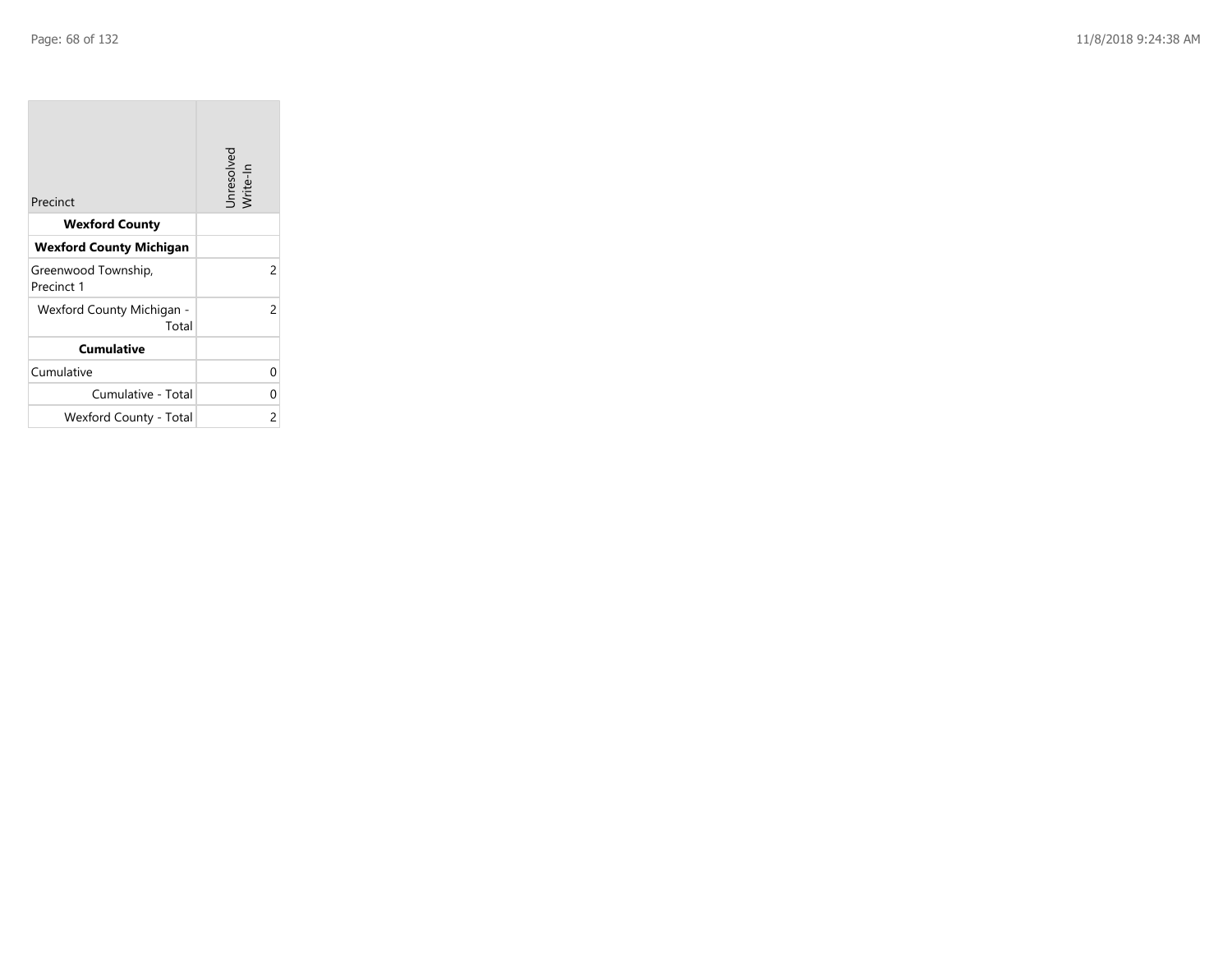**College** 

## **Henderson Twp Treasurer (Vote for 1)**

| Precinct                           | <b>Times Cast</b> | Registered<br>Voters |
|------------------------------------|-------------------|----------------------|
| <b>Wexford County</b>              |                   |                      |
| <b>Wexford County Michigan</b>     |                   |                      |
| Henderson Township,<br>Precinct 1  | 105               | 161                  |
| Wexford County Michigan -<br>Total | 105               | 161                  |
| <b>Cumulative</b>                  |                   |                      |
| Cumulative                         | 0                 | 0                    |
| Cumulative - Total                 | 0                 | U                    |
| Wexford County - Total             | 105               | 161                  |

| Precinct                           | Cathy Kinight | <b>Total Votes</b> | Unresolved<br>Write-In |
|------------------------------------|---------------|--------------------|------------------------|
| <b>Wexford County</b>              |               |                    |                        |
| <b>Wexford County Michigan</b>     |               |                    |                        |
| Henderson Township,<br>Precinct 1  | 82            | 82                 | $\Omega$               |
| Wexford County Michigan -<br>Total | 82            | 82                 | $\Omega$               |
| <b>Cumulative</b>                  |               |                    |                        |
| Cumulative                         | $\Omega$      | $\mathbf 0$        | $\Omega$               |
| Cumulative - Total                 | $\Omega$      | $\mathbf 0$        | $\Omega$               |
| Wexford County - Total             | 82            | 82                 | 0                      |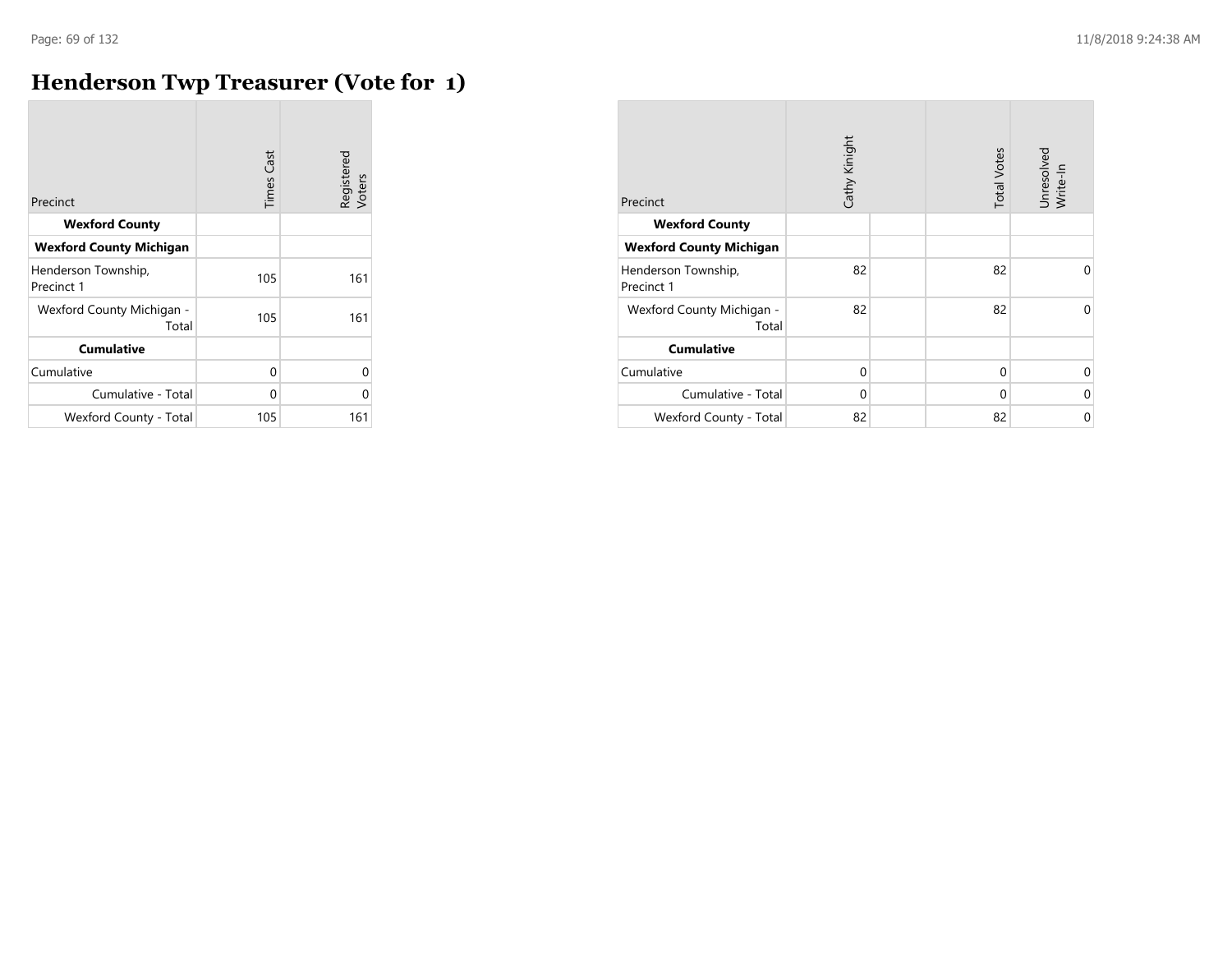$\overline{\phantom{a}}$ 

#### **Henderson Twp Trustee (Vote for 1)**

| Precinct                           | <b>Times Cast</b> | Registered<br>Voters |
|------------------------------------|-------------------|----------------------|
| <b>Wexford County</b>              |                   |                      |
| <b>Wexford County Michigan</b>     |                   |                      |
| Henderson Township,<br>Precinct 1  | 105               | 161                  |
| Wexford County Michigan -<br>Total | 105               | 161                  |
| <b>Cumulative</b>                  |                   |                      |
| Cumulative                         | 0                 | 0                    |
| Cumulative - Total                 | 0                 | 0                    |
| Wexford County - Total             | 105               | 161                  |

| Precinct                           | Richard L. Winnie | <b>Total Votes</b> | Unresolved<br>Write-In |
|------------------------------------|-------------------|--------------------|------------------------|
| <b>Wexford County</b>              |                   |                    |                        |
| <b>Wexford County Michigan</b>     |                   |                    |                        |
| Henderson Township,<br>Precinct 1  | 78                | 78                 | $\Omega$               |
| Wexford County Michigan -<br>Total | 78                | 78                 | 0                      |
| <b>Cumulative</b>                  |                   |                    |                        |
| Cumulative                         | $\Omega$          | $\Omega$           | $\Omega$               |
| Cumulative - Total                 | $\Omega$          | $\Omega$           | $\Omega$               |
| Wexford County - Total             | 78                | 78                 | $\mathbf 0$            |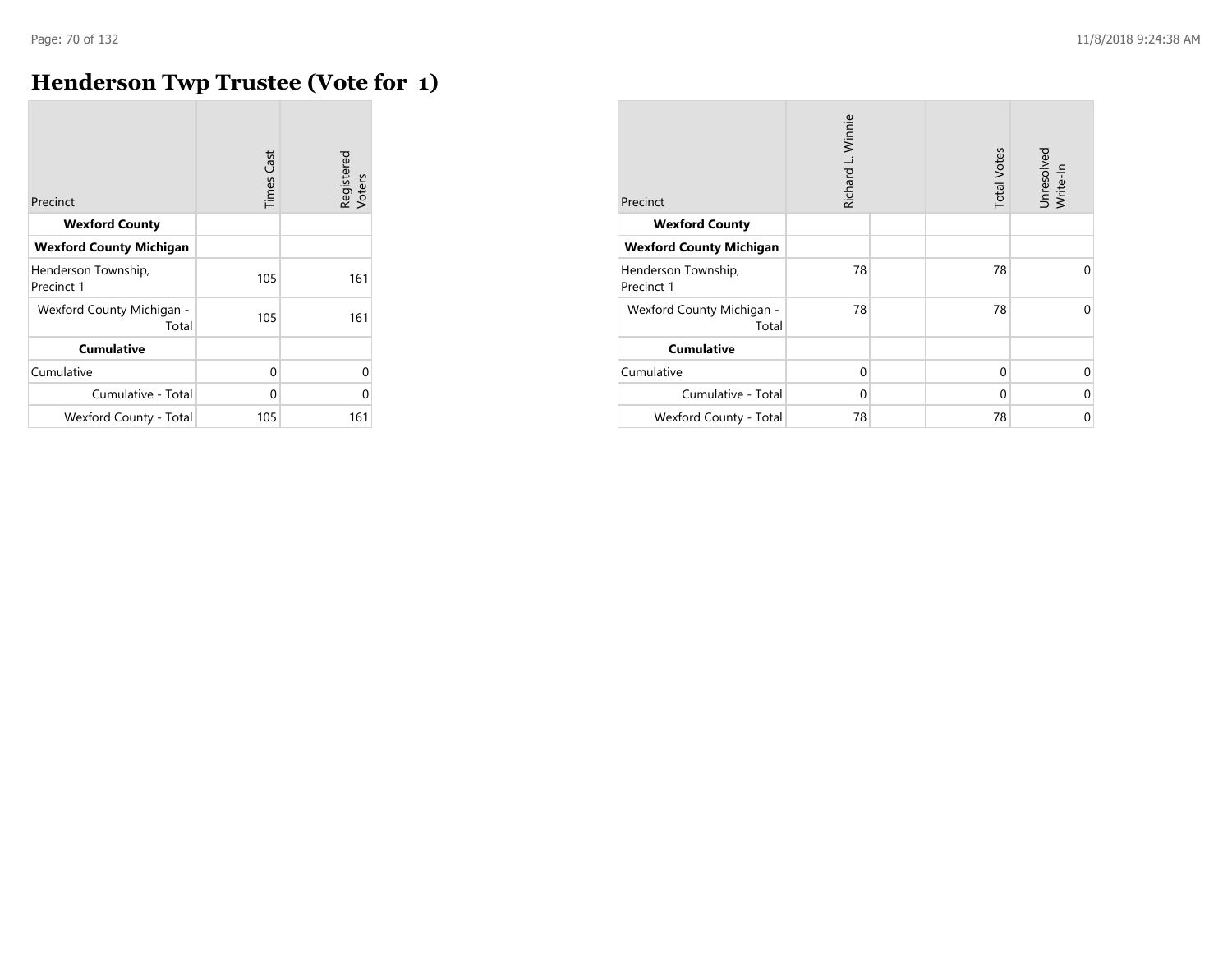# **Selma Twp Trustee (Vote for 1)**

| Precinct                           | <b>Times Cast</b> | Registered<br>Voters |
|------------------------------------|-------------------|----------------------|
| <b>Wexford County</b>              |                   |                      |
| <b>Wexford County Michigan</b>     |                   |                      |
| Selma Township, Precinct 1         | 1,037             | 1,810                |
| Wexford County Michigan -<br>Total | 1,037             | 1,810                |
| <b>Cumulative</b>                  |                   |                      |
| Cumulative                         | 0                 | U                    |
| Cumulative - Total                 | 0                 | 0                    |
| Wexford County - Total             | 1,037             | 1,810                |

|                                    | Clifford Redes |                    |                        |
|------------------------------------|----------------|--------------------|------------------------|
| Precinct                           |                | <b>Total Votes</b> | Unresolved<br>Write-In |
| <b>Wexford County</b>              |                |                    |                        |
| <b>Wexford County Michigan</b>     |                |                    |                        |
| Selma Township, Precinct 1         | 792            | 792                | 32                     |
| Wexford County Michigan -<br>Total | 792            | 792                | 32                     |
| <b>Cumulative</b>                  |                |                    |                        |
| Cumulative                         | $\mathbf 0$    | $\mathbf 0$        | $\mathbf 0$            |
| Cumulative - Total                 | $\Omega$       | $\Omega$           | $\Omega$               |
| Wexford County - Total             | 792            | 792                | 32                     |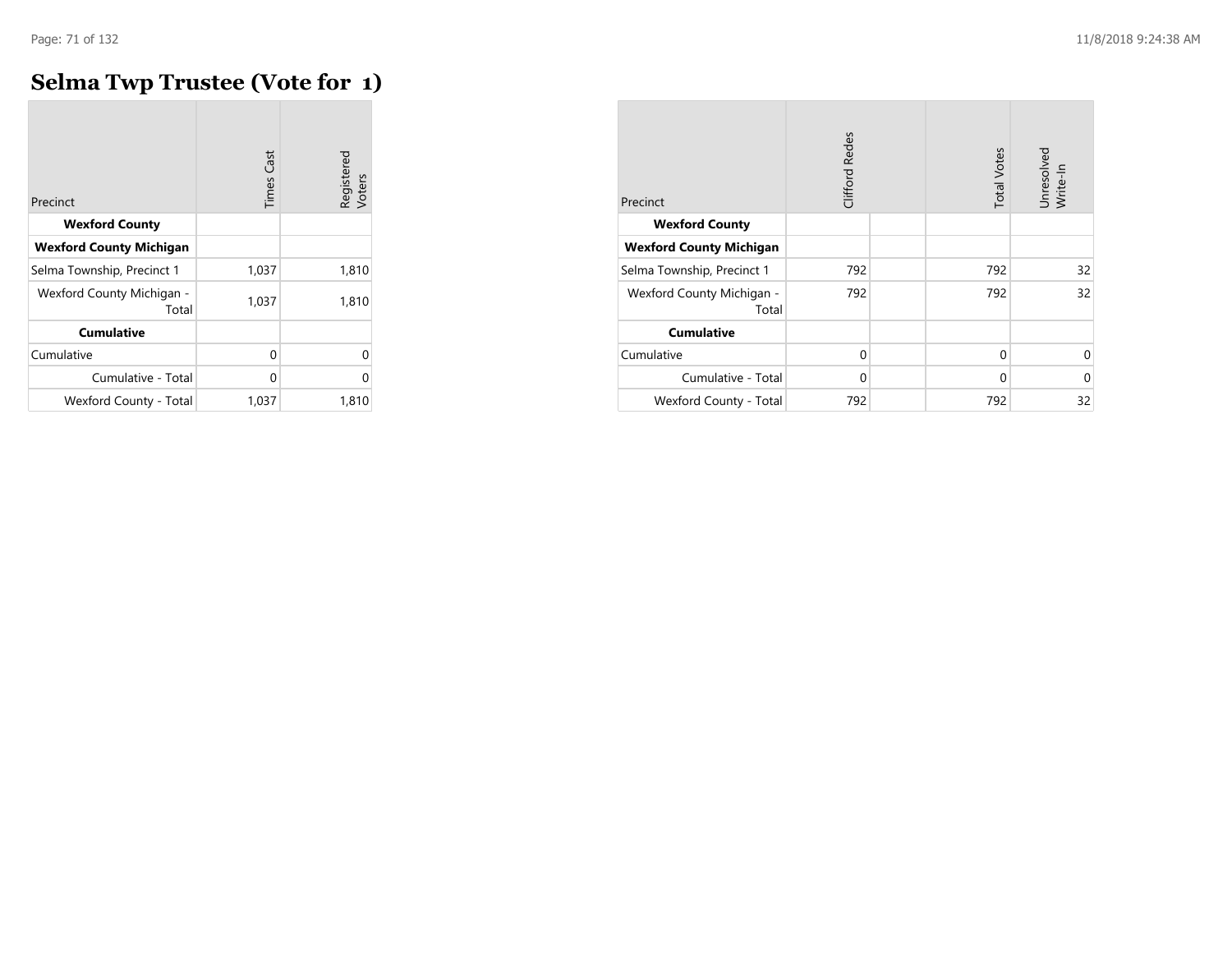m.

## **S Branch Twp Trustee (Vote for 1)**

|                                      | <b>Times Cast</b> | Registered<br>Voters |
|--------------------------------------|-------------------|----------------------|
| Precinct                             |                   |                      |
| <b>Wexford County</b>                |                   |                      |
| <b>Wexford County Michigan</b>       |                   |                      |
| South Branch Township,<br>Precinct 1 | 197               | 294                  |
| Wexford County Michigan -<br>Total   | 197               | 294                  |
| <b>Cumulative</b>                    |                   |                      |
| Cumulative                           | 0                 | U                    |
| Cumulative - Total                   | 0                 | U                    |
| Wexford County - Total               | 197               | 294                  |

| Precinct                             | Lori Goodrich<br>(REP) | <b>Total Votes</b> | Unresolved<br>Write-In |
|--------------------------------------|------------------------|--------------------|------------------------|
| <b>Wexford County</b>                |                        |                    |                        |
| <b>Wexford County Michigan</b>       |                        |                    |                        |
| South Branch Township,<br>Precinct 1 | 161                    | 161                | 3                      |
| Wexford County Michigan -<br>Total   | 161                    | 161                | 3                      |
| <b>Cumulative</b>                    |                        |                    |                        |
| Cumulative                           | $\mathbf 0$            | $\Omega$           | $\Omega$               |
| Cumulative - Total                   | $\Omega$               | $\Omega$           | $\Omega$               |
| Wexford County - Total               | 161                    | 161                | 3                      |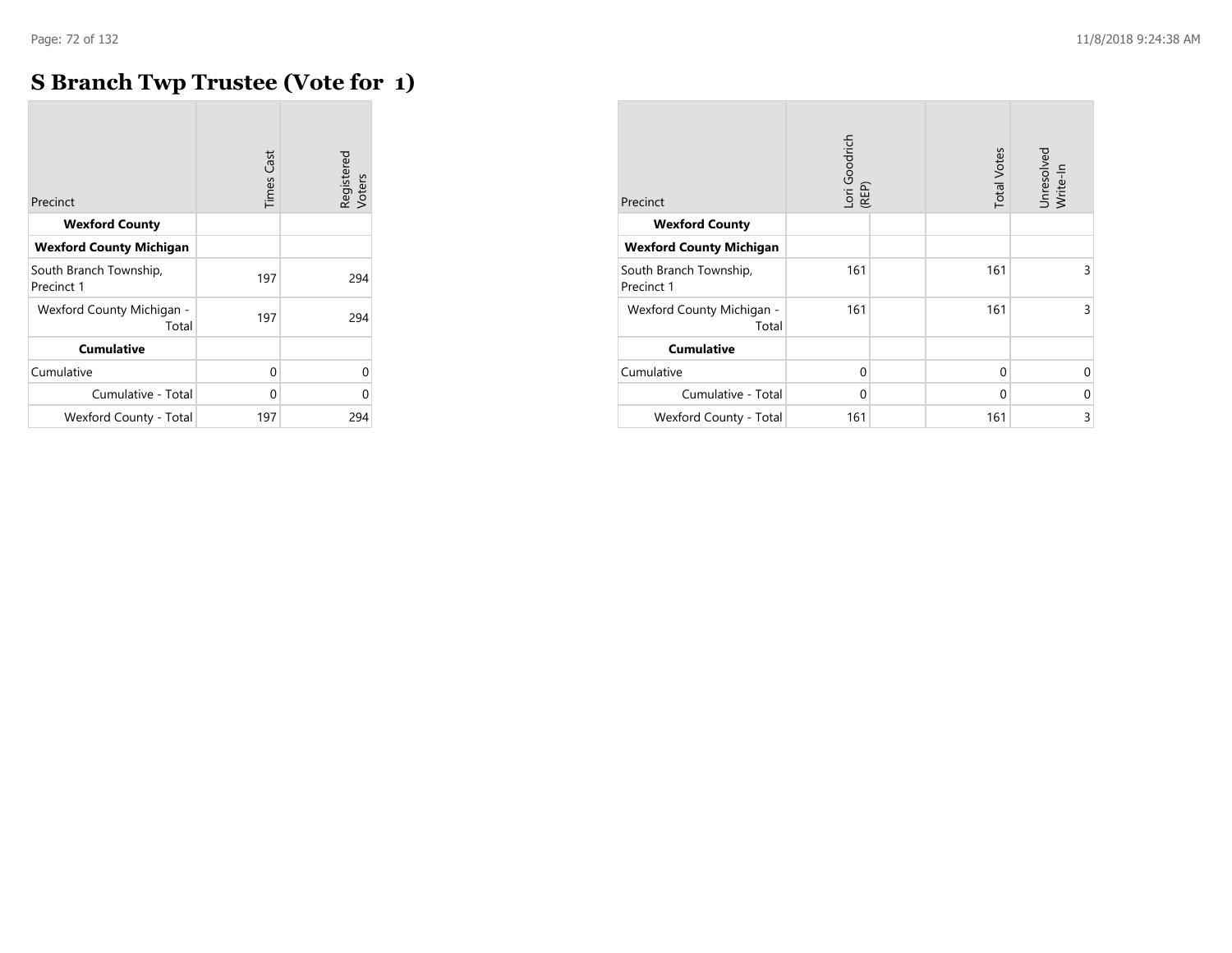### **Justice Supreme Court (Vote for 2)**

| Precinct                             | imes Cast |        |
|--------------------------------------|-----------|--------|
| <b>Wexford County</b>                |           |        |
| <b>Wexford County Michigan</b>       |           |        |
| Antioch Township, Precinct 1         | 410       | 673    |
| Boon Township, Precinct 1            | 319       | 520    |
| Cedar Creek Township,<br>Precinct 1  | 696       | 1,264  |
| Cherry Grove Township,<br>Precinct 1 | 1,362     | 2,023  |
| City of Cadillac, Precinct 1         | 1,289     | 2,606  |
| City of Cadillac, Precinct 2         | 1,147     | 2,406  |
| City of Cadillac, Precinct 3         | 1,361     | 2,376  |
| City of Manton, Precinct 1           | 432       | 892    |
| Clam Lake Township, Precinct         | 1,170     | 1,843  |
| Colfax Township, Precinct 1          | 404       | 653    |
| Greenwood Township,<br>Precinct 1    | 263       | 447    |
| Hanover Township, Precinct<br>1      | 657       | 1,295  |
| Haring Township, Precinct 1          | 1,611     | 2,781  |
| Henderson Township,<br>Precinct 1    | 105       | 161    |
| Liberty Township, Precinct 1         | 350       | 645    |
| Selma Township, Precinct 1           | 1,037     | 1,810  |
| Slagle Township, Precinct 1          | 256       | 458    |
| South Branch Township,<br>Precinct 1 | 197       | 294    |
| Springville Township,<br>Precinct 1  | 706       | 1,333  |
| Wexford Township, Precinct<br>1      | 470       | 859    |
| Wexford County Michigan -<br>Total   | 14,242    | 25,339 |

| Precinct                             | Samuel Bagenstos | <b>Megan Kathleen</b><br>Cavanagh |
|--------------------------------------|------------------|-----------------------------------|
| <b>Wexford County</b>                |                  |                                   |
| <b>Wexford County Michigan</b>       |                  |                                   |
| Antioch Township, Precinct 1         | 55               | 126                               |
| Boon Township, Precinct 1            | 21               | 128                               |
| Cedar Creek Township,<br>Precinct 1  | 38               | 145                               |
| Cherry Grove Township,<br>Precinct 1 | 98               | 344                               |
| City of Cadillac, Precinct 1         | 140              | 397                               |
| City of Cadillac, Precinct 2         | 166              | 352                               |
| City of Cadillac, Precinct 3         | 187              | 451                               |
| City of Manton, Precinct 1           | 31               | 184                               |
| Clam Lake Township, Precinct<br>1    | 102              | 238                               |
| Colfax Township, Precinct 1          | 21               | 99                                |
| Greenwood Township,<br>Precinct 1    | 30               | 74                                |
| Hanover Township, Precinct<br>1      | 68               | 184                               |
| Haring Township, Precinct 1          | 234              | 484                               |
| Henderson Township,<br>Precinct 1    | 4                | 42                                |
| Liberty Township, Precinct 1         | 17               | 74                                |
| Selma Township, Precinct 1           | 71               | 263                               |
| Slagle Township, Precinct 1          | 25               | 66                                |
| South Branch Township,<br>Precinct 1 | 29               | 42                                |
| Springville Township,<br>Precinct 1  | 99               | 242                               |
| Wexford Township, Precinct<br>1      | 38               | 170                               |
| Wexford County Michigan -<br>Total   | 1,474            | 4,105                             |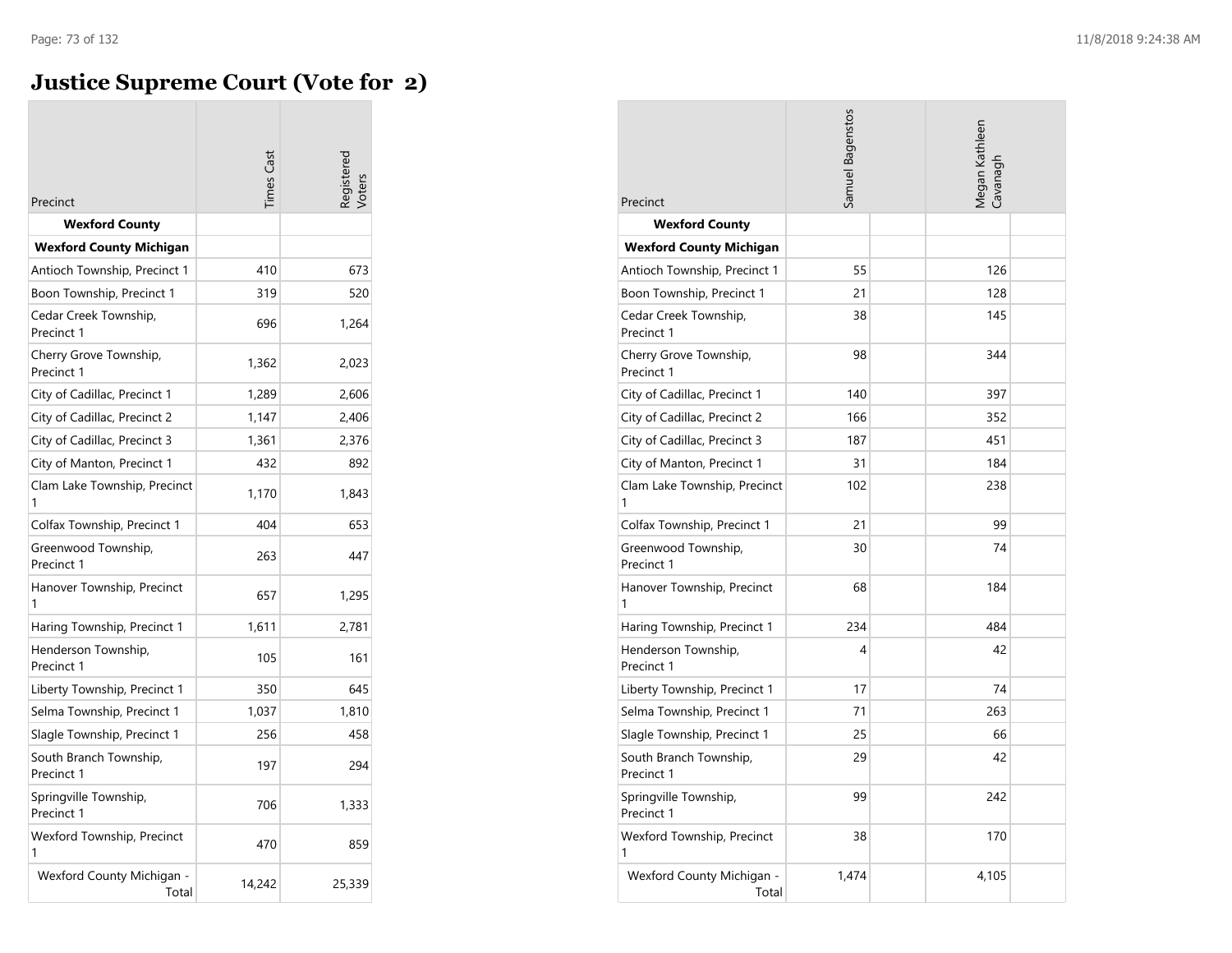| Precinct                                     | Elizabeth T.<br>Clement | Doug Dem       | Kerry Lee Morgan |   | Kurtis T. Wilder | <b>Total Votes</b> | Unresolved<br>Write-In |
|----------------------------------------------|-------------------------|----------------|------------------|---|------------------|--------------------|------------------------|
| <b>Wexford County</b>                        |                         |                |                  |   |                  |                    |                        |
| <b>Wexford County Michigan</b>               |                         |                |                  |   |                  |                    |                        |
| Antioch Township, Precinct 1                 | 182                     | 28             | 20               |   | 139              | 550                | 6                      |
| Boon Township, Precinct 1                    | 142                     | 21             | 24               |   | 93               | 429                | 3                      |
| Cedar Creek Township,<br>Precinct 1          | 401                     | 64             | 65               |   | 263              | 976                | 9                      |
| Cherry Grove Township,<br>Precinct 1         | 679                     | 131            | 149              |   | 642              | 2,043              | 12                     |
| City of Cadillac, Precinct 1                 | 521                     | 56             | 220              |   | 554              | 1,888              | 26                     |
| City of Cadillac, Precinct 2                 | 501                     | 41             | 80               |   | 544              | 1,684              | 15                     |
| City of Cadillac, Precinct 3                 | 701                     | 46             | 112              |   | 522              | 2,019              | 14                     |
| City of Manton, Precinct 1                   | 209                     | 29             | 37               |   | 143              | 633                | $10\,$                 |
| Clam Lake Township, Precinct<br>$\mathbf{1}$ | 673                     | 86             | 97               |   | 517              | 1,713              | 20                     |
| Colfax Township, Precinct 1                  | 168                     | 50             | 43               |   | 186              | 567                | 6                      |
| Greenwood Township,<br>Precinct 1            | 113                     | 9              | 36               |   | 117              | 379                | $\overline{c}$         |
| Hanover Township, Precinct<br>$\mathbf{1}$   | 289                     | 19             | 44               |   | 340              | 944                | $\overline{7}$         |
| Haring Township, Precinct 1                  | 788                     | 88             | 120              |   | 672              | 2,386              | 23                     |
| Henderson Township,<br>Precinct 1            | 36                      | $\overline{7}$ |                  | 6 | 27               | 122                | $\Omega$               |
| Liberty Township, Precinct 1                 | 203                     | 38             | 24               |   | 163              | 519                | $\overline{5}$         |
| Selma Township, Precinct 1                   | 492                     | 109            | 131              |   | 446              | 1,512              | 14                     |
| Slagle Township, Precinct 1                  | 105                     | 12             | 43               |   | 124              | 375                | $\overline{4}$         |
| South Branch Township,<br>Precinct 1         | 80                      | 5              |                  | 9 | 108              | 273                | $\overline{3}$         |
| Springville Township,<br>Precinct 1          | 294                     | 43             | 61               |   | 223              | 962                | 15                     |
| Wexford Township, Precinct<br>$\mathbf{1}$   | 232                     | 21             | 32               |   | 170              | 663                | $\overline{7}$         |
| Wexford County Michigan -<br>Total           | 6,809                   | 903            | 1,353            |   | 5,993            | 20,637             | 201                    |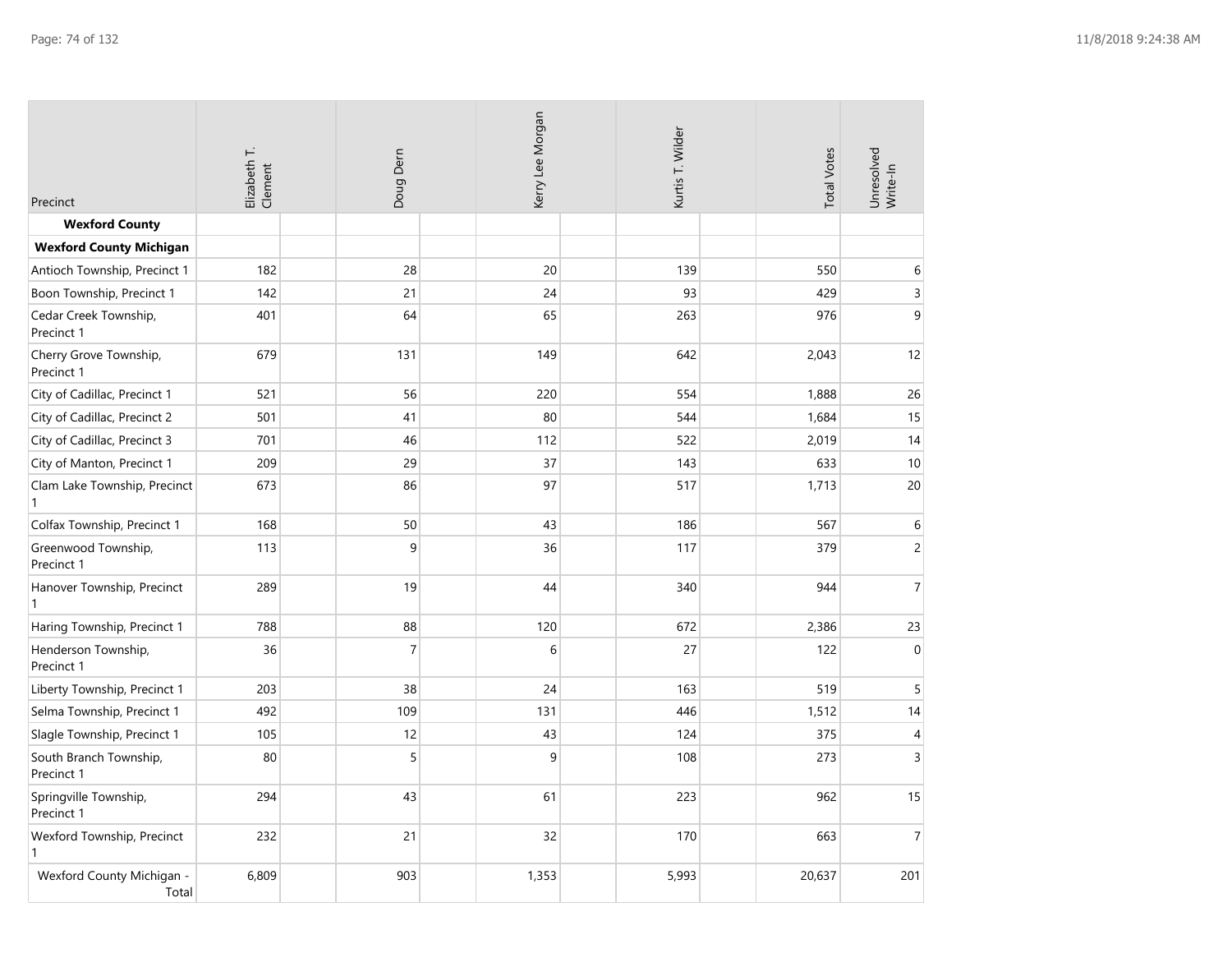| Precinct               | <b>Times Cast</b> | Registered<br>Voters |
|------------------------|-------------------|----------------------|
| <b>Cumulative</b>      |                   |                      |
| Cumulative             | U                 | 0                    |
| Cumulative - Total     |                   |                      |
| Wexford County - Total | 14,242            | 25,339               |

| Precinct               | Samuel Bagenstos |  | Megan Kathleen<br>Cavanagh |  |
|------------------------|------------------|--|----------------------------|--|
| <b>Cumulative</b>      |                  |  |                            |  |
| Cumulative             |                  |  |                            |  |
| Cumulative - Total     |                  |  |                            |  |
| Wexford County - Total | 1,474            |  | 4,105                      |  |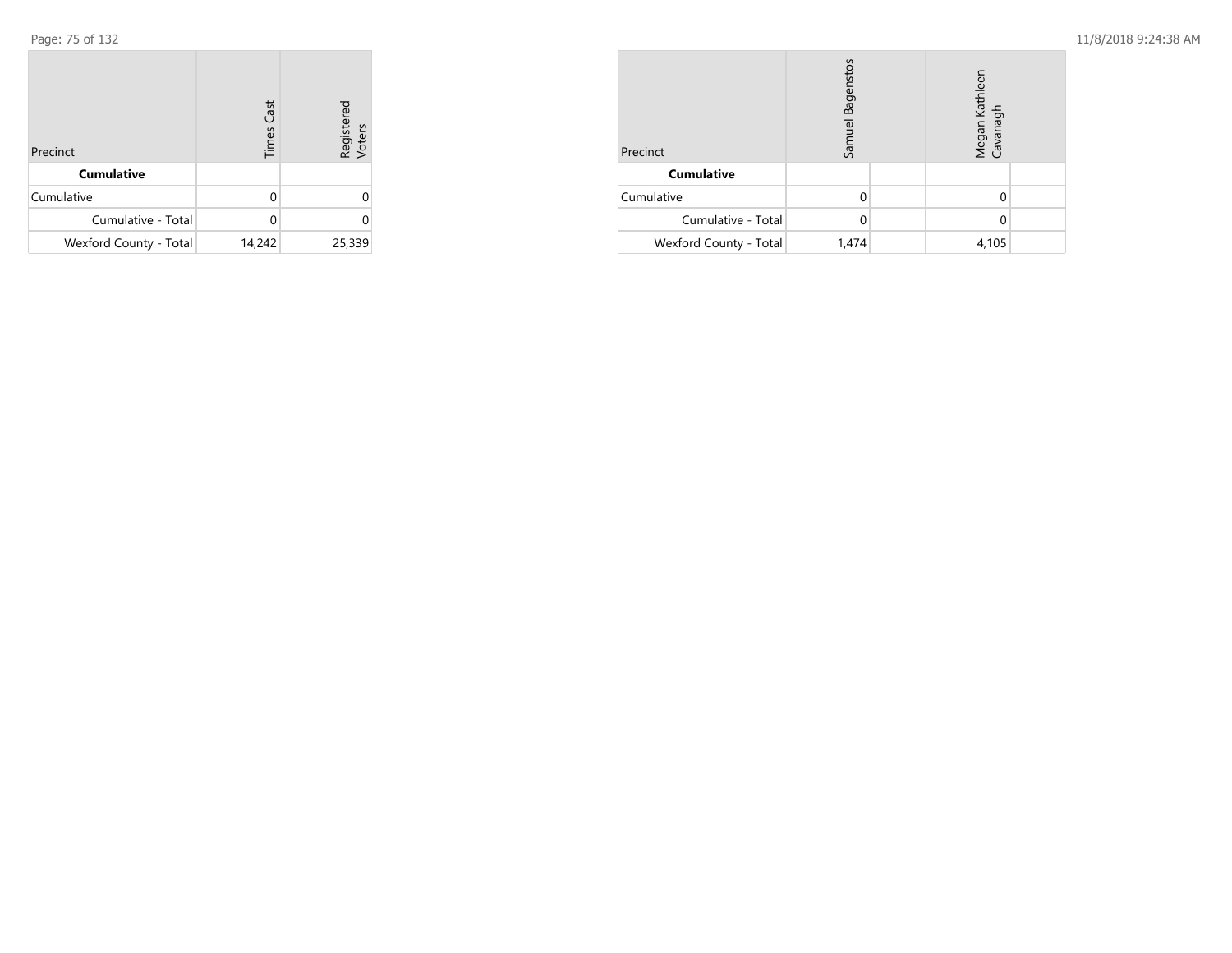| Precinct               | ω<br>$\omega$<br>Elizabe<br>Cleme |     | შ,<br>$\omega$<br>$\omega$<br><u>ē</u> | <i>lilde</i> | Votes<br>Total | ▿<br>nreso<br>$\omega$<br>ぅ ≥ |
|------------------------|-----------------------------------|-----|----------------------------------------|--------------|----------------|-------------------------------|
| <b>Cumulative</b>      |                                   |     |                                        |              |                |                               |
| Cumulative             |                                   |     |                                        |              |                | 0                             |
| Cumulative - Total     | 0                                 |     |                                        |              |                | 0                             |
| Wexford County - Total | 6,809                             | 903 | 1,353                                  | 5,993        | 20,637         | 201                           |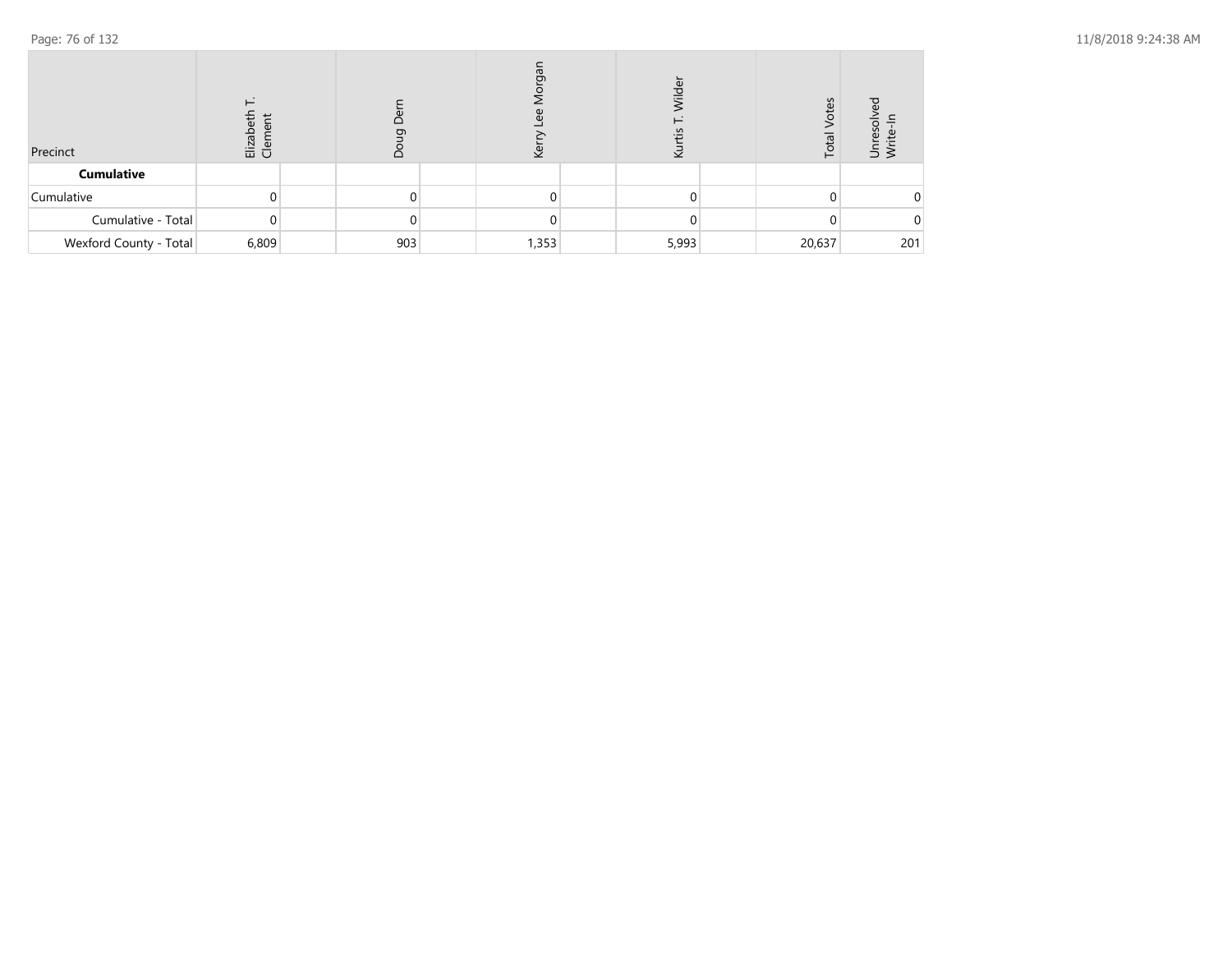# **Judge APPEALS 4 (Vote for 1)**

| Precinct                             | imes Cast |        |
|--------------------------------------|-----------|--------|
| <b>Wexford County</b>                |           |        |
| <b>Wexford County Michigan</b>       |           |        |
| Antioch Township, Precinct 1         | 410       | 673    |
| Boon Township, Precinct 1            | 319       | 520    |
| Cedar Creek Township,<br>Precinct 1  | 696       | 1,264  |
| Cherry Grove Township,<br>Precinct 1 | 1,362     | 2,023  |
| City of Cadillac, Precinct 1         | 1,289     | 2,606  |
| City of Cadillac, Precinct 2         | 1,147     | 2,406  |
| City of Cadillac, Precinct 3         | 1,361     | 2,376  |
| City of Manton, Precinct 1           | 432       | 892    |
| Clam Lake Township, Precinct         | 1,170     | 1,843  |
| Colfax Township, Precinct 1          | 404       | 653    |
| Greenwood Township,<br>Precinct 1    | 263       | 447    |
| Hanover Township, Precinct<br>1      | 657       | 1,295  |
| Haring Township, Precinct 1          | 1,611     | 2,781  |
| Henderson Township,<br>Precinct 1    | 105       | 161    |
| Liberty Township, Precinct 1         | 350       | 645    |
| Selma Township, Precinct 1           | 1,037     | 1,810  |
| Slagle Township, Precinct 1          | 256       | 458    |
| South Branch Township,<br>Precinct 1 | 197       | 294    |
| Springville Township,<br>Precinct 1  | 706       | 1,333  |
| Wexford Township, Precinct<br>1      | 470       | 859    |
| Wexford County Michigan -<br>Total   | 14,242    | 25,339 |

| Precinct                             | Stephen L. Borrello | <b>Total Votes</b> | Jnresolvec<br>Nrite-In |
|--------------------------------------|---------------------|--------------------|------------------------|
| <b>Wexford County</b>                |                     |                    |                        |
| <b>Wexford County Michigan</b>       |                     |                    |                        |
| Antioch Township, Precinct 1         | 274                 | 274                | 7                      |
| Boon Township, Precinct 1            | 212                 | 212                | 8                      |
| Cedar Creek Township,<br>Precinct 1  | 486                 | 486                | 13                     |
| Cherry Grove Township,<br>Precinct 1 | 960                 | 960                | 20                     |
| City of Cadillac, Precinct 1         | 969                 | 969                | 28                     |
| City of Cadillac, Precinct 2         | 831                 | 831                | 29                     |
| City of Cadillac, Precinct 3         | 992                 | 992                | 27                     |
| City of Manton, Precinct 1           | 337                 | 337                | 12                     |
| Clam Lake Township, Precinct<br>1    | 848                 | 848                | 19                     |
| Colfax Township, Precinct 1          | 283                 | 283                | 3                      |
| Greenwood Township,<br>Precinct 1    | 175                 | 175                | 3                      |
| Hanover Township, Precinct<br>1      | 489                 | 489                | 10                     |
| Haring Township, Precinct 1          | 1,233               | 1,233              | 20                     |
| Henderson Township,<br>Precinct 1    | 72                  | 72                 | $\Omega$               |
| Liberty Township, Precinct 1         | 273                 | 273                | 4                      |
| Selma Township, Precinct 1           | 729                 | 729                | 18                     |
| Slagle Township, Precinct 1          | 186                 | 186                | 7                      |
| South Branch Township,<br>Precinct 1 | 138                 | 138                | 1                      |
| Springville Township,<br>Precinct 1  | 501                 | 501                | 21                     |
| Wexford Township, Precinct<br>1      | 337                 | 337                | 7                      |
| Wexford County Michigan -<br>Total   | 10,325              | 10,325             | 257                    |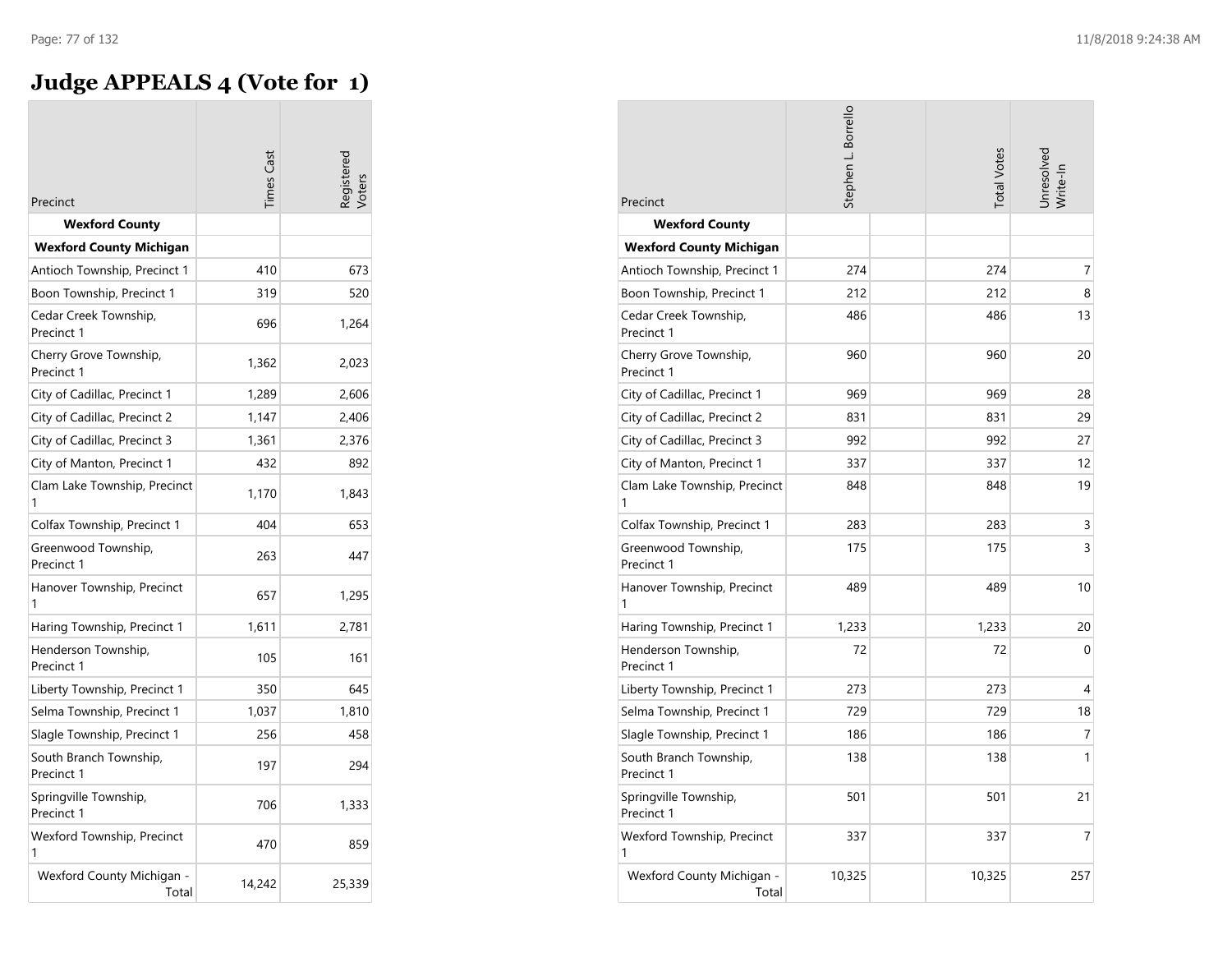| Precinct               | <b>Times Cast</b> | Registered<br>Voters |
|------------------------|-------------------|----------------------|
| <b>Cumulative</b>      |                   |                      |
| Cumulative             | U                 | Ω                    |
| Cumulative - Total     |                   |                      |
| Wexford County - Total | 14,242            | 25,339               |

| Precinct               | Borrello<br>Stephen | <b>Total Votes</b> | Unresolved<br>Write-In |
|------------------------|---------------------|--------------------|------------------------|
| <b>Cumulative</b>      |                     |                    |                        |
| Cumulative             |                     |                    |                        |
| Cumulative - Total     | U                   |                    |                        |
| Wexford County - Total | 10,325              | 10,325             | 257                    |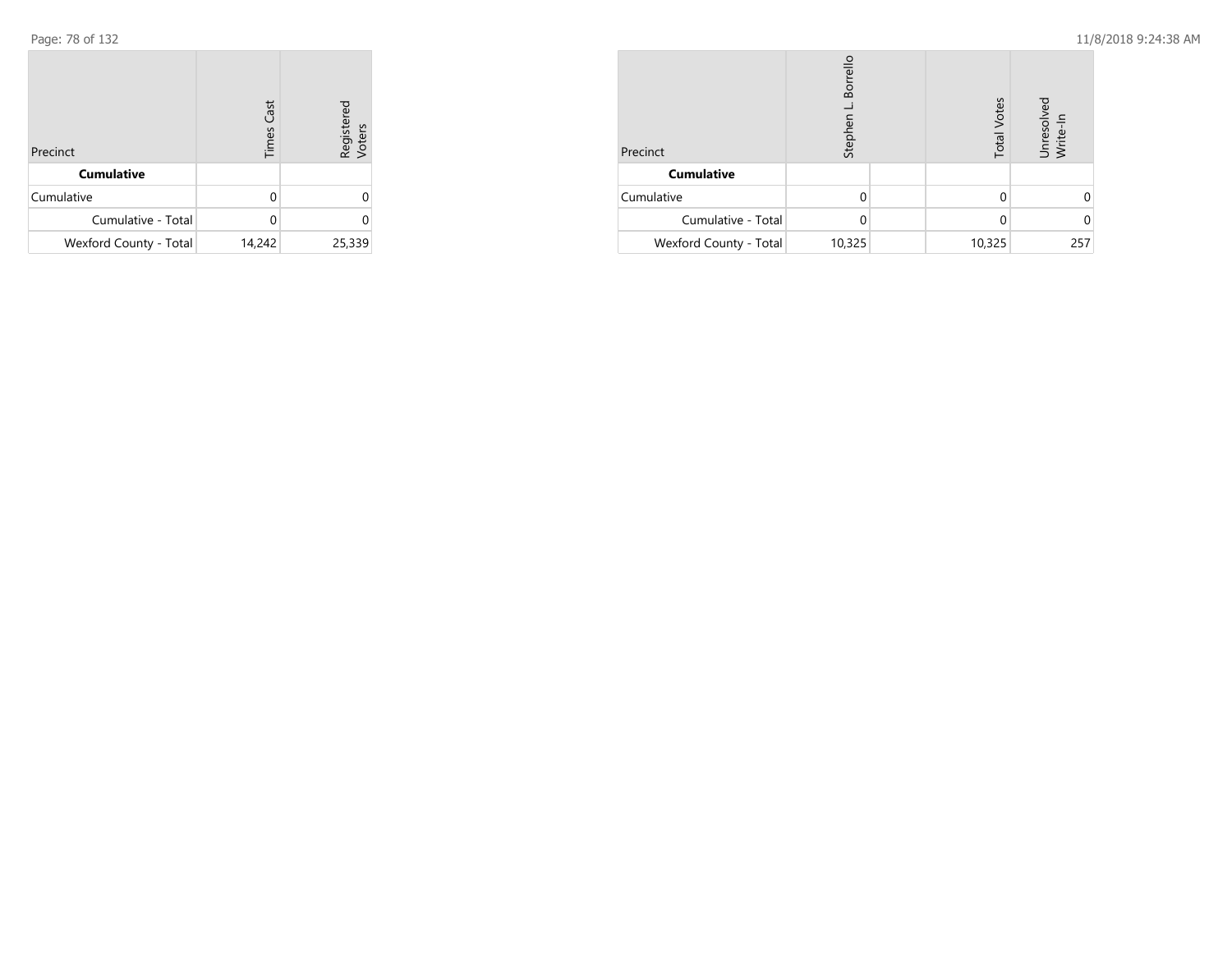### **Judge APPEALS 4 Partial (Vote for 1)**

| Precinct                             | imes Cast |        |
|--------------------------------------|-----------|--------|
| <b>Wexford County</b>                |           |        |
| <b>Wexford County Michigan</b>       |           |        |
| Antioch Township, Precinct 1         | 410       | 673    |
| Boon Township, Precinct 1            | 319       | 520    |
| Cedar Creek Township,<br>Precinct 1  | 696       | 1,264  |
| Cherry Grove Township,<br>Precinct 1 | 1,362     | 2,023  |
| City of Cadillac, Precinct 1         | 1,289     | 2,606  |
| City of Cadillac, Precinct 2         | 1,147     | 2,406  |
| City of Cadillac, Precinct 3         | 1,361     | 2,376  |
| City of Manton, Precinct 1           | 432       | 892    |
| Clam Lake Township, Precinct         | 1,170     | 1,843  |
| Colfax Township, Precinct 1          | 404       | 653    |
| Greenwood Township,<br>Precinct 1    | 263       | 447    |
| Hanover Township, Precinct<br>1      | 657       | 1,295  |
| Haring Township, Precinct 1          | 1,611     | 2,781  |
| Henderson Township,<br>Precinct 1    | 105       | 161    |
| Liberty Township, Precinct 1         | 350       | 645    |
| Selma Township, Precinct 1           | 1,037     | 1,810  |
| Slagle Township, Precinct 1          | 256       | 458    |
| South Branch Township,<br>Precinct 1 | 197       | 294    |
| Springville Township,<br>Precinct 1  | 706       | 1,333  |
| Wexford Township, Precinct<br>1      | 470       | 859    |
| Wexford County Michigan -<br>Total   | 14,242    | 25,339 |

| Precinct                             | <b>Brock A. Swartzle</b> | <b>Total Votes</b> | Jnresolvec<br>Write-In |
|--------------------------------------|--------------------------|--------------------|------------------------|
| <b>Wexford County</b>                |                          |                    |                        |
| <b>Wexford County Michigan</b>       |                          |                    |                        |
| Antioch Township, Precinct 1         | 279                      | 279                | 6                      |
| Boon Township, Precinct 1            | 217                      | 217                | 6                      |
| Cedar Creek Township,<br>Precinct 1  | 483                      | 483                | 14                     |
| Cherry Grove Township,<br>Precinct 1 | 963                      | 963                | 18                     |
| City of Cadillac, Precinct 1         | 959                      | 959                | 32                     |
| City of Cadillac, Precinct 2         | 821                      | 821                | 28                     |
| City of Cadillac, Precinct 3         | 984                      | 984                | 25                     |
| City of Manton, Precinct 1           | 336                      | 336                | 10                     |
| Clam Lake Township, Precinct<br>1    | 852                      | 852                | 16                     |
| Colfax Township, Precinct 1          | 282                      | 282                | 6                      |
| Greenwood Township,<br>Precinct 1    | 173                      | 173                | 3                      |
| Hanover Township, Precinct<br>1      | 486                      | 486                | 10                     |
| Haring Township, Precinct 1          | 1,230                    | 1,230              | 21                     |
| Henderson Township,<br>Precinct 1    | 70                       | 70                 | 0                      |
| Liberty Township, Precinct 1         | 275                      | 275                | 4                      |
| Selma Township, Precinct 1           | 725                      | 725                | 19                     |
| Slagle Township, Precinct 1          | 187                      | 187                | 6                      |
| South Branch Township,<br>Precinct 1 | 138                      | 138                | 2                      |
| Springville Township,<br>Precinct 1  | 503                      | 503                | 22                     |
| Wexford Township, Precinct<br>1      | 336                      | 336                | 5                      |
| Wexford County Michigan -<br>Total   | 10,299                   | 10,299             | 253                    |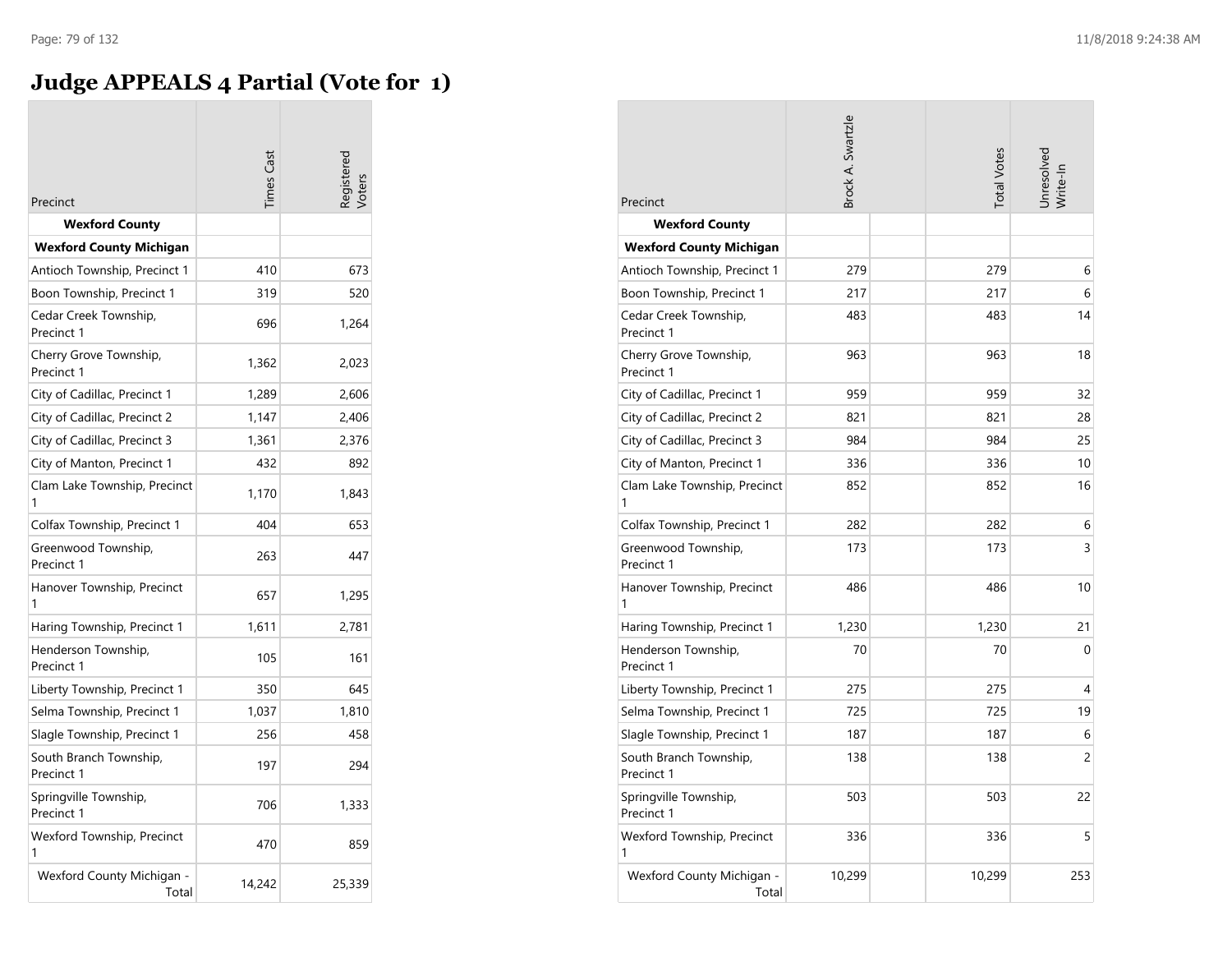| Precinct               | <b>Times Cast</b> | Registered<br>Voters |
|------------------------|-------------------|----------------------|
| <b>Cumulative</b>      |                   |                      |
| Cumulative             | U                 | Ω                    |
| Cumulative - Total     |                   |                      |
| Wexford County - Total | 14,242            | 25,339               |

| Precinct               | Swartzle<br>Brock |  | <b>Total Votes</b> | Unresolved<br>Write-In |
|------------------------|-------------------|--|--------------------|------------------------|
| <b>Cumulative</b>      |                   |  |                    |                        |
| Cumulative             |                   |  |                    |                        |
| Cumulative - Total     |                   |  |                    |                        |
| Wexford County - Total | 10,299            |  | 10,299             | 253                    |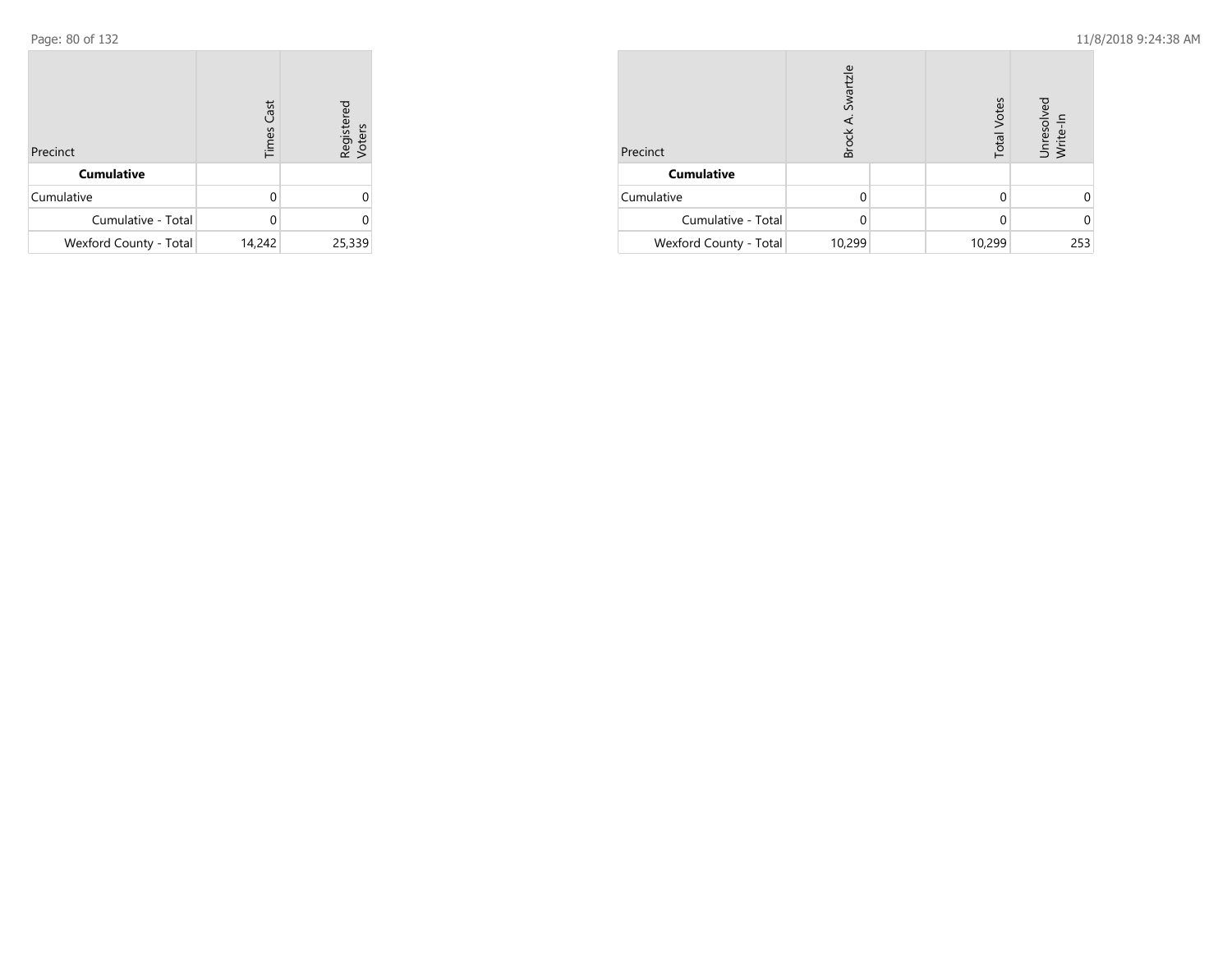## **Judge Probate Ct (Vote for 1)**

| Precinct                             | imes Cas | gistere |
|--------------------------------------|----------|---------|
| <b>Wexford County</b>                |          |         |
| <b>Wexford County Michigan</b>       |          |         |
| Antioch Township, Precinct 1         | 410      | 673     |
| Boon Township, Precinct 1            | 319      | 520     |
| Cedar Creek Township,<br>Precinct 1  | 696      | 1,264   |
| Cherry Grove Township,<br>Precinct 1 | 1,362    | 2,023   |
| City of Cadillac, Precinct 1         | 1,289    | 2,606   |
| City of Cadillac, Precinct 2         | 1,147    | 2,406   |
| City of Cadillac, Precinct 3         | 1,361    | 2,376   |
| City of Manton, Precinct 1           | 432      | 892     |
| Clam Lake Township, Precinct<br>1    | 1,170    | 1,843   |
| Colfax Township, Precinct 1          | 404      | 653     |
| Greenwood Township,<br>Precinct 1    | 263      | 447     |
| Hanover Township, Precinct           | 657      | 1,295   |
| Haring Township, Precinct 1          | 1,611    | 2,781   |
| Henderson Township,<br>Precinct 1    | 105      | 161     |
| Liberty Township, Precinct 1         | 350      | 645     |
| Selma Township, Precinct 1           | 1,037    | 1,810   |
| Slagle Township, Precinct 1          | 256      | 458     |
| South Branch Township,<br>Precinct 1 | 197      | 294     |
| Springville Township,<br>Precinct 1  | 706      | 1,333   |
| Wexford Township, Precinct<br>1      | 470      | 859     |
| Wexford County Michigan -<br>Total   | 14,242   | 25,339  |

| Precinct                             | Edward D. Van Alst | <b>Total Votes</b> | Jnresolvec<br>Write-In |
|--------------------------------------|--------------------|--------------------|------------------------|
| <b>Wexford County</b>                |                    |                    |                        |
| <b>Wexford County Michigan</b>       |                    |                    |                        |
| Antioch Township, Precinct 1         | 284                | 284                | 7                      |
| Boon Township, Precinct 1            | 242                | 242                | 2                      |
| Cedar Creek Township,<br>Precinct 1  | 513                | 513                | 13                     |
| Cherry Grove Township,<br>Precinct 1 | 1,068              | 1,068              | 18                     |
| City of Cadillac, Precinct 1         | 1,045              | 1,045              | 29                     |
| City of Cadillac, Precinct 2         | 887                | 887                | 26                     |
| City of Cadillac, Precinct 3         | 1,078              | 1,078              | 23                     |
| City of Manton, Precinct 1           | 339                | 339                | 11                     |
| Clam Lake Township, Precinct<br>1    | 937                | 937                | 12                     |
| Colfax Township, Precinct 1          | 293                | 293                | 5                      |
| Greenwood Township,<br>Precinct 1    | 186                | 186                | 3                      |
| Hanover Township, Precinct<br>1      | 478                | 478                | 13                     |
| Haring Township, Precinct 1          | 1,309              | 1,309              | 17                     |
| Henderson Township,<br>Precinct 1    | 76                 | 76                 | 0                      |
| Liberty Township, Precinct 1         | 278                | 278                | 5                      |
| Selma Township, Precinct 1           | 794                | 794                | 17                     |
| Slagle Township, Precinct 1          | 194                | 194                | 6                      |
| South Branch Township,<br>Precinct 1 | 147                | 147                | 4                      |
| Springville Township,<br>Precinct 1  | 519                | 519                | 20                     |
| Wexford Township, Precinct<br>1      | 341                | 341                | 6                      |
| Wexford County Michigan -<br>Total   | 11,008             | 11,008             | 237                    |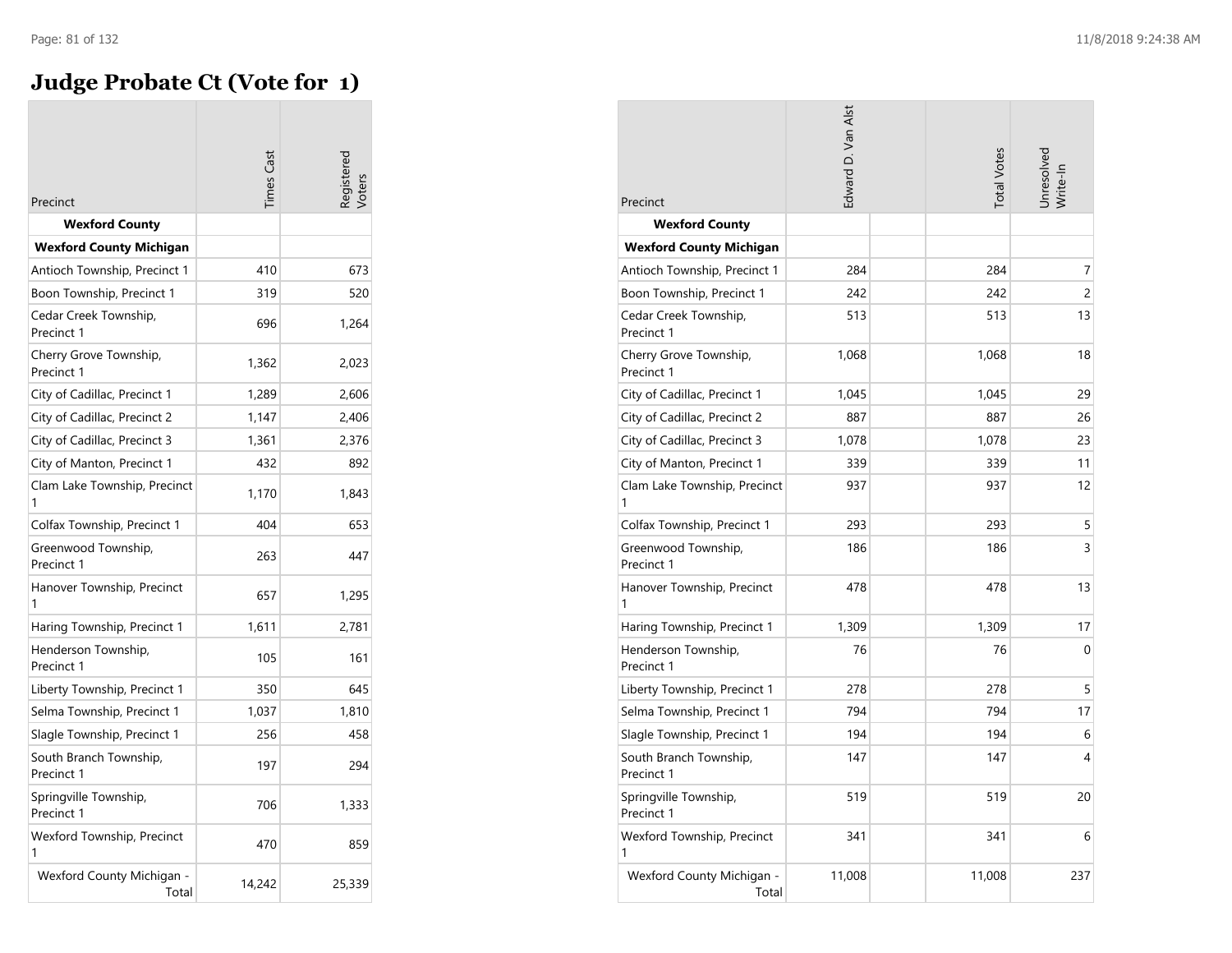| Precinct               | <b>Times Cast</b> | Registered<br>Voters |
|------------------------|-------------------|----------------------|
| <b>Cumulative</b>      |                   |                      |
| Cumulative             | U                 | 0                    |
| Cumulative - Total     |                   | U                    |
| Wexford County - Total | 14,242            | 25,339               |

| Precinct               | Van Alst<br>Edward |  | <b>Total Votes</b> | Unresolved<br>Write-In |
|------------------------|--------------------|--|--------------------|------------------------|
| <b>Cumulative</b>      |                    |  |                    |                        |
| Cumulative             |                    |  |                    |                        |
| Cumulative - Total     |                    |  |                    |                        |
| Wexford County - Total | 11,008             |  | 11,008             | 237                    |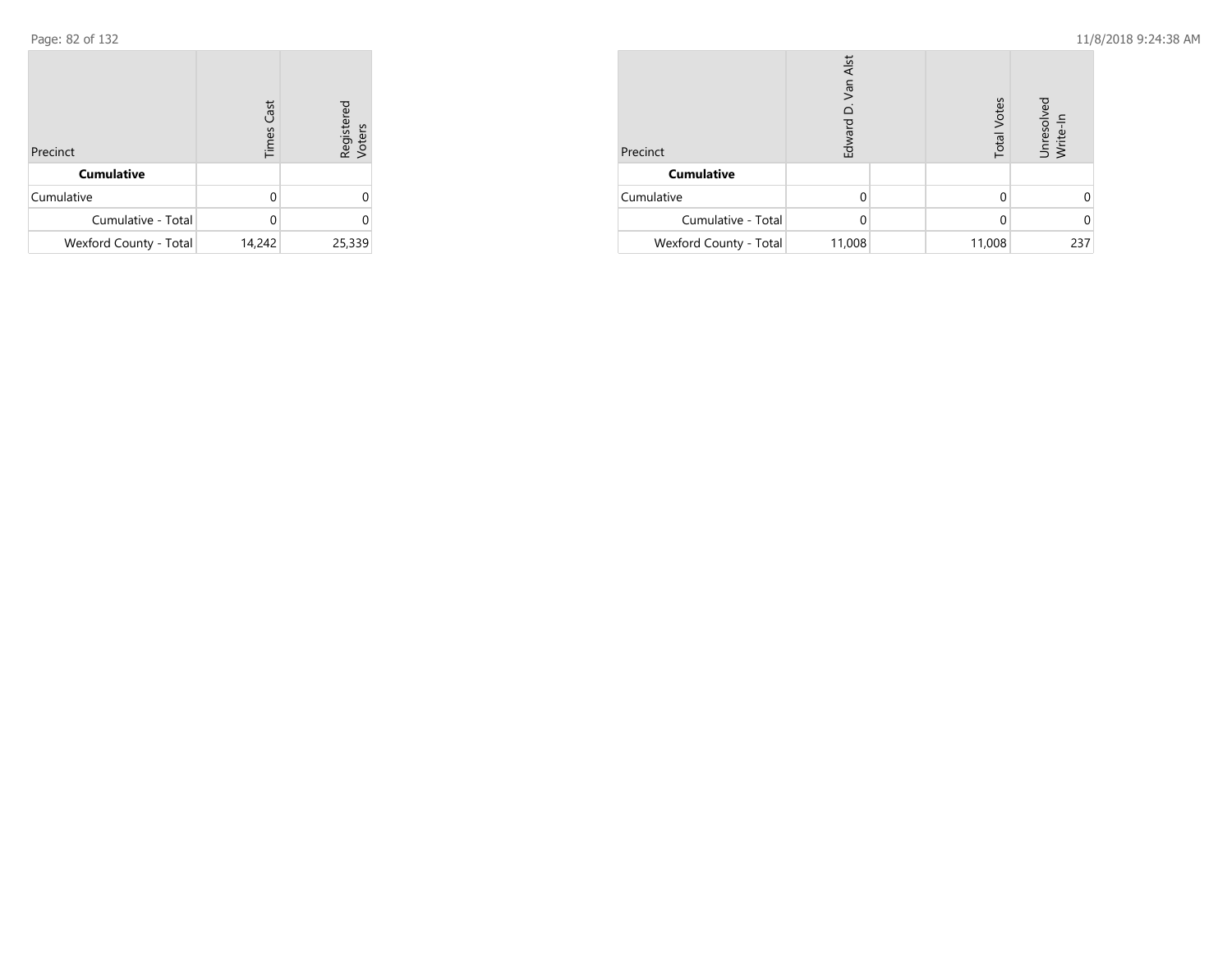m.

## **Buckley VIL PRESIDENT (Vote for 1)**

| Precinct                           | <b>Times Cast</b> | Registered<br>Voters |
|------------------------------------|-------------------|----------------------|
|                                    |                   |                      |
| <b>Wexford County</b>              |                   |                      |
| <b>Wexford County Michigan</b>     |                   |                      |
| Hanover Township, Precinct<br>1    | 311               | 626                  |
| Wexford County Michigan -<br>Total | 311               | 626                  |
| <b>Cumulative</b>                  |                   |                      |
| Cumulative                         | 0                 | 0                    |
| Cumulative - Total                 | 0                 | O                    |
| Wexford County - Total             | 311               | 626                  |

| Precinct                           | Dennis Kuhn Sr. | <b>Total Votes</b> | Unresolved<br>Write-In |
|------------------------------------|-----------------|--------------------|------------------------|
| <b>Wexford County</b>              |                 |                    |                        |
| <b>Wexford County Michigan</b>     |                 |                    |                        |
| Hanover Township, Precinct<br>1    | 263             | 263                | 10                     |
| Wexford County Michigan -<br>Total | 263             | 263                | 10                     |
| <b>Cumulative</b>                  |                 |                    |                        |
| Cumulative                         | $\Omega$        | $\Omega$           | 0                      |
| Cumulative - Total                 | $\Omega$        | $\Omega$           | $\Omega$               |
| Wexford County - Total             | 263             | 263                | 10                     |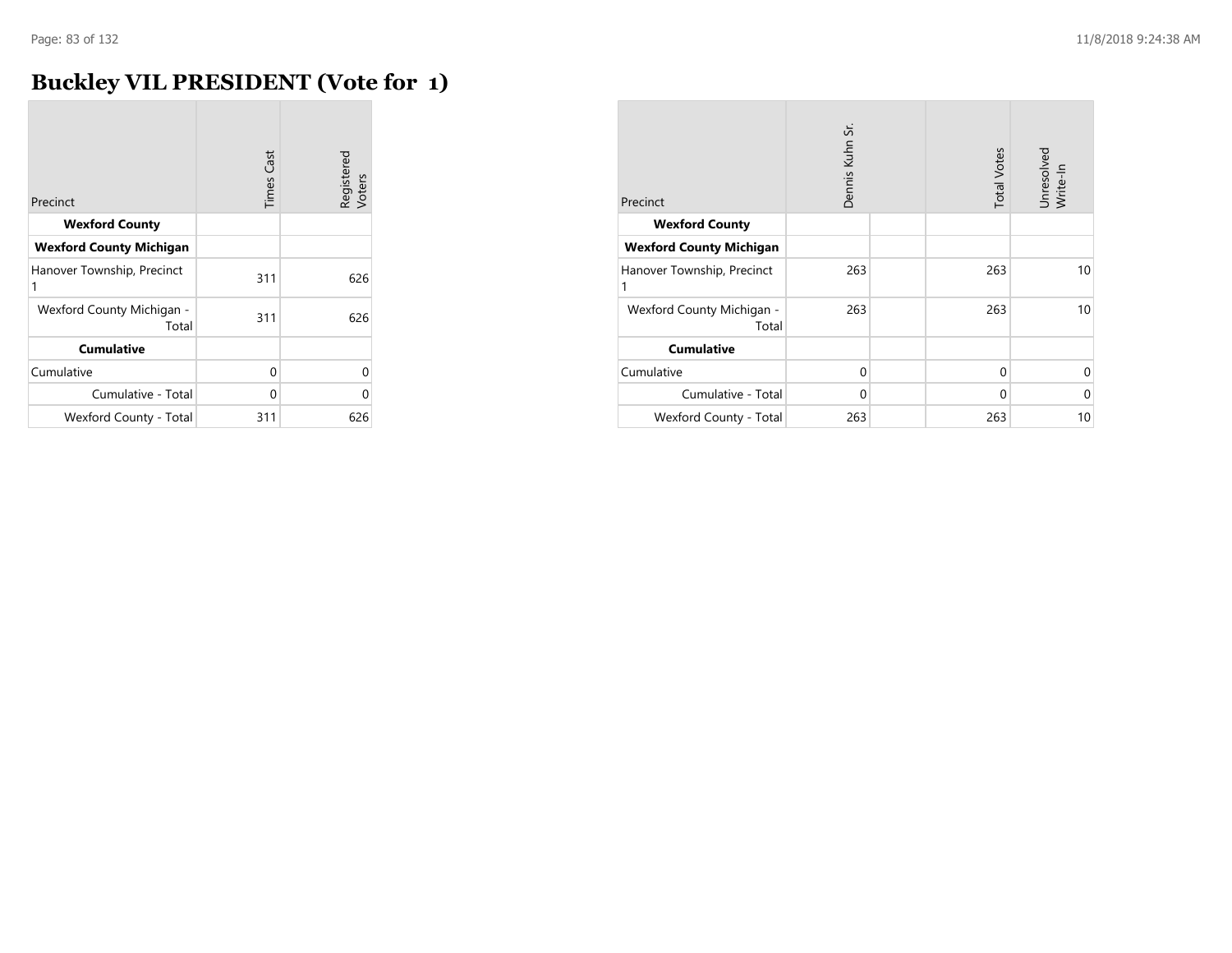## **Buckley VIL CLERK (Vote for 1)**

| Precinct                           | <b>Times Cast</b> | Registered<br>Voters |
|------------------------------------|-------------------|----------------------|
| <b>Wexford County</b>              |                   |                      |
| <b>Wexford County Michigan</b>     |                   |                      |
| Hanover Township, Precinct<br>1    | 311               | 626                  |
| Wexford County Michigan -<br>Total | 311               | 626                  |
| <b>Cumulative</b>                  |                   |                      |
| Cumulative                         | 0                 | U                    |
| Cumulative - Total                 | 0                 | Ω                    |
| Wexford County - Total             | 311               | 626                  |

| Precinct                           | Denny Kuhn Jr. | <b>Total Votes</b> | Unresolved<br>Write-In |
|------------------------------------|----------------|--------------------|------------------------|
| <b>Wexford County</b>              |                |                    |                        |
| <b>Wexford County Michigan</b>     |                |                    |                        |
| Hanover Township, Precinct<br>1    | 262            | 262                | 10                     |
| Wexford County Michigan -<br>Total | 262            | 262                | 10                     |
| <b>Cumulative</b>                  |                |                    |                        |
| Cumulative                         | $\Omega$       | 0                  | 0                      |
| Cumulative - Total                 | $\Omega$       | $\Omega$           | 0                      |
| Wexford County - Total             | 262            | 262                | 10                     |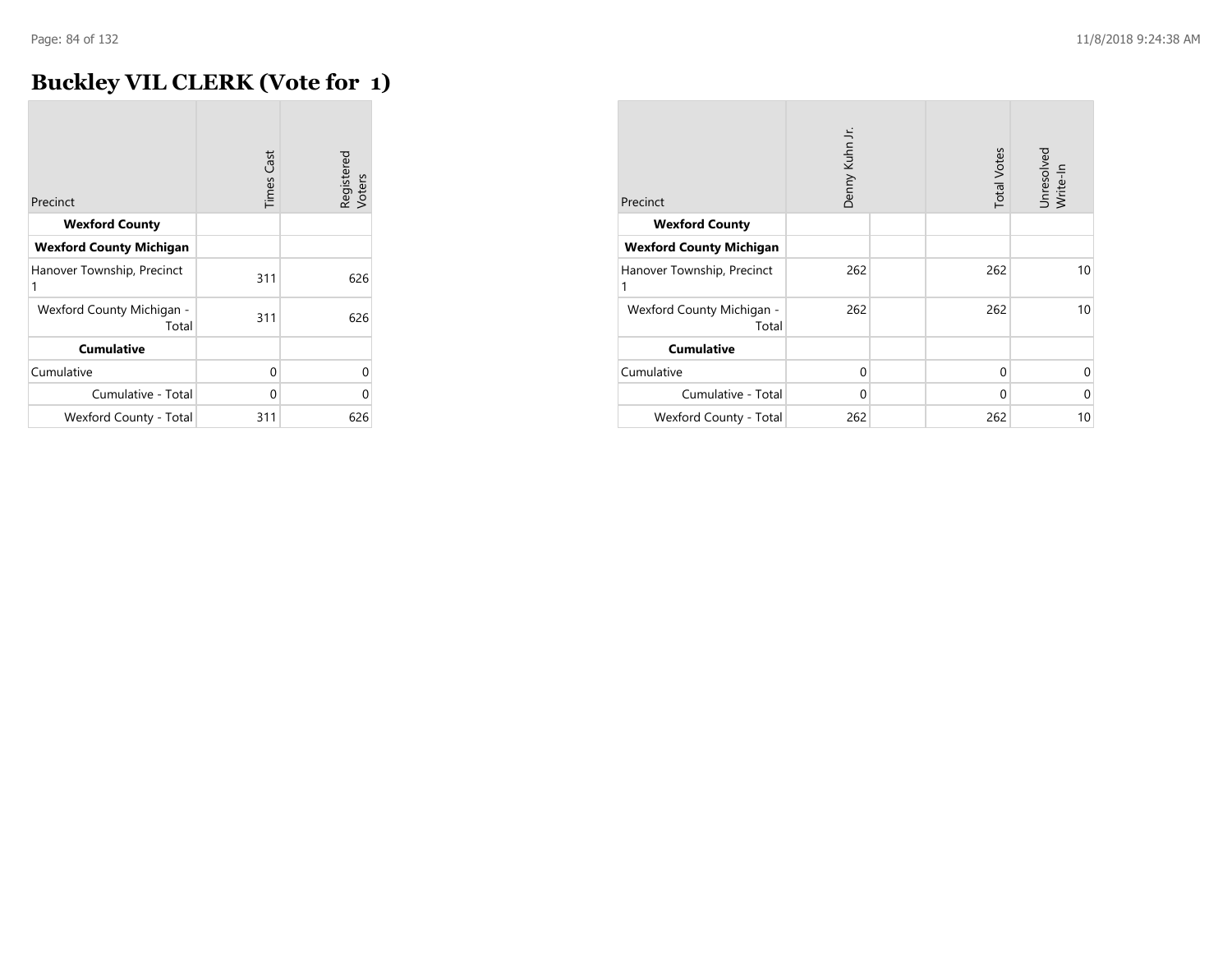### **Buckley VIL TREASURER (Vote for 1)**

| Precinct                           | <b>Times Cast</b> | Registered<br>Voters |
|------------------------------------|-------------------|----------------------|
| <b>Wexford County</b>              |                   |                      |
| <b>Wexford County Michigan</b>     |                   |                      |
| Hanover Township, Precinct<br>1    | 311               | 626                  |
| Wexford County Michigan -<br>Total | 311               | 626                  |
| <b>Cumulative</b>                  |                   |                      |
| Cumulative                         | 0                 | 0                    |
| Cumulative - Total                 | $\Omega$          | Ω                    |
| Wexford County - Total             | 311               | 626                  |

| Precinct                           | Jacqueline Cade | <b>Total Votes</b> | Unresolved<br>Write-In |
|------------------------------------|-----------------|--------------------|------------------------|
| <b>Wexford County</b>              |                 |                    |                        |
| <b>Wexford County Michigan</b>     |                 |                    |                        |
| Hanover Township, Precinct<br>1    | 270             | 270                | 5                      |
| Wexford County Michigan -<br>Total | 270             | 270                | 5                      |
| <b>Cumulative</b>                  |                 |                    |                        |
| Cumulative                         | $\Omega$        | $\Omega$           | $\Omega$               |
| Cumulative - Total                 | $\Omega$        | $\Omega$           | 0                      |
| Wexford County - Total             | 270             | 270                | 5                      |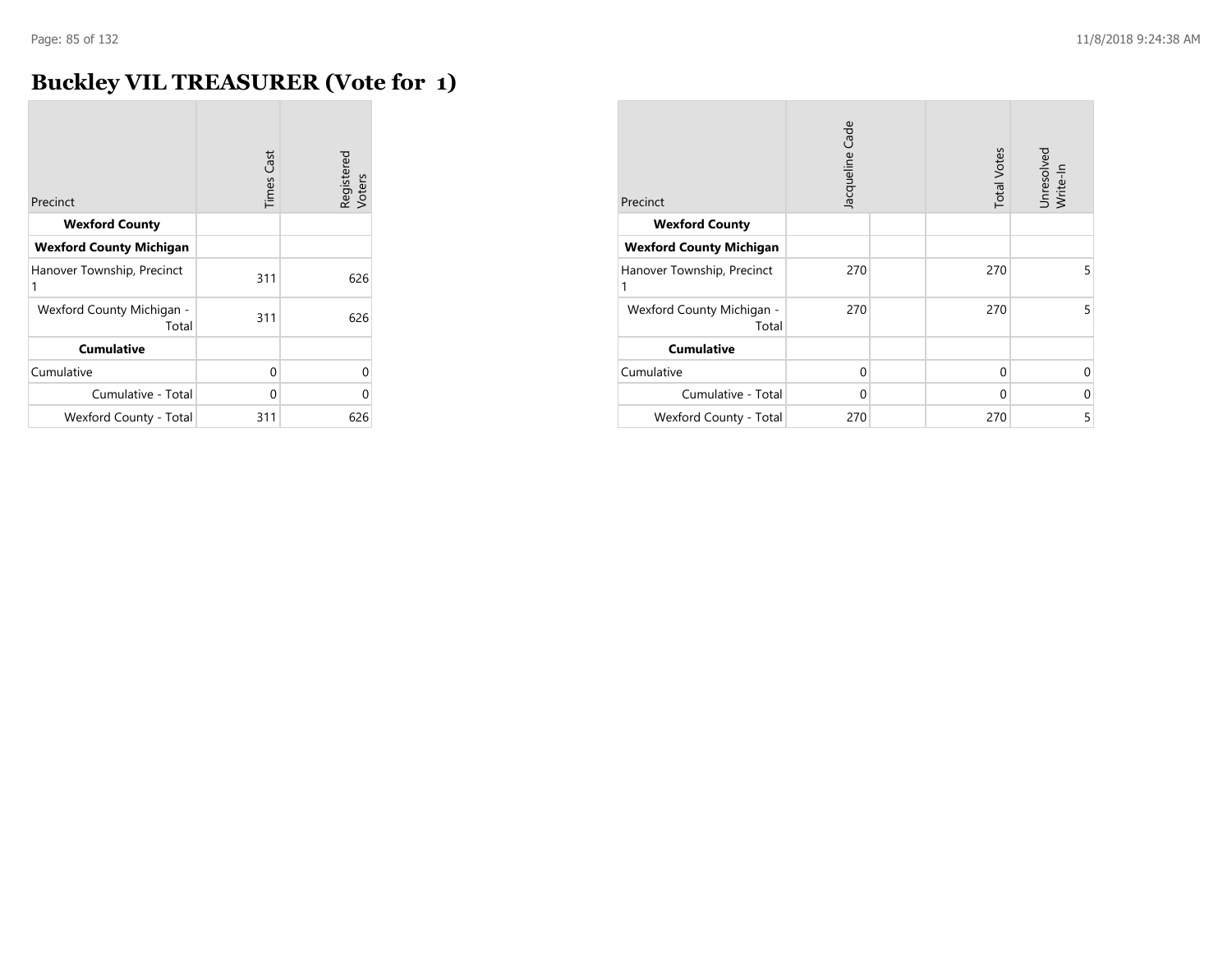## **Buckley VIL TRUSTEE (Vote for 3)**

| Precinct                           | <b>Times Cast</b> | Registered<br>Voters |
|------------------------------------|-------------------|----------------------|
|                                    |                   |                      |
| <b>Wexford County</b>              |                   |                      |
| <b>Wexford County Michigan</b>     |                   |                      |
| Hanover Township, Precinct<br>1    | 311               | 626                  |
| Wexford County Michigan -<br>Total | 311               | 626                  |
| <b>Cumulative</b>                  |                   |                      |
| Cumulative                         | 0                 | 0                    |
| Cumulative - Total                 | 0                 | O                    |
| Wexford County - Total             | 311               | 626                  |

| Precinct                           | Alexea Armour |  | arry Cade   |  |
|------------------------------------|---------------|--|-------------|--|
| <b>Wexford County</b>              |               |  |             |  |
| <b>Wexford County Michigan</b>     |               |  |             |  |
| Hanover Township, Precinct<br>1    | 208           |  | 202         |  |
| Wexford County Michigan -<br>Total | 208           |  | 202         |  |
| <b>Cumulative</b>                  |               |  |             |  |
| Cumulative                         | $\Omega$      |  | $\mathbf 0$ |  |
| Cumulative - Total                 | 0             |  | $\Omega$    |  |
| Wexford County - Total             | 208           |  | 202         |  |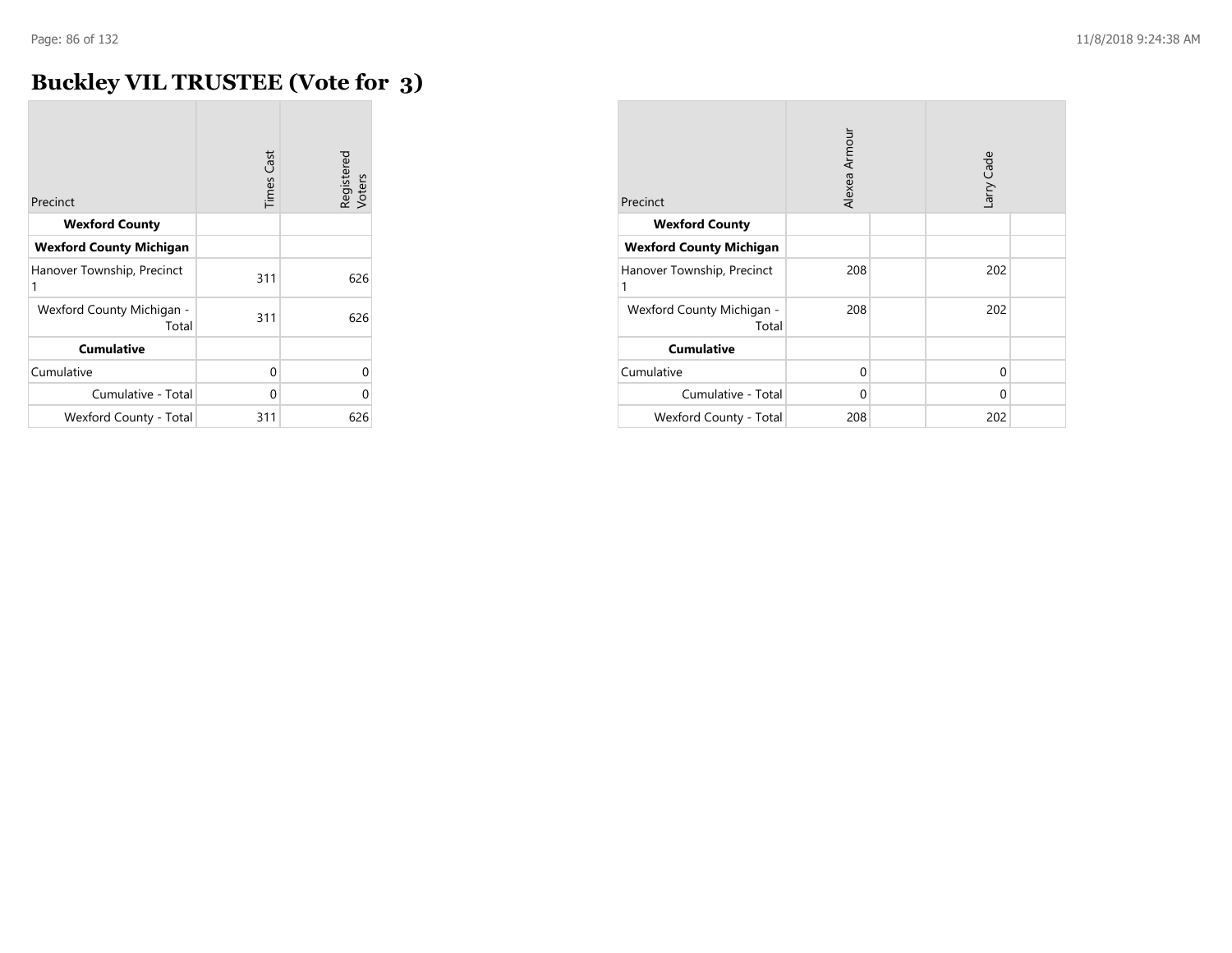| Precinct                           | <b>Jeff Hall</b> | <b>Total Votes</b> | Unresolved<br>Write-In |
|------------------------------------|------------------|--------------------|------------------------|
| <b>Wexford County</b>              |                  |                    |                        |
| <b>Wexford County Michigan</b>     |                  |                    |                        |
| Hanover Township, Precinct<br>1    | 200              | 610                | 9                      |
| Wexford County Michigan -<br>Total | 200              | 610                | 9                      |
| <b>Cumulative</b>                  |                  |                    |                        |
| Cumulative                         | $\mathbf{0}$     | $\Omega$           | $\Omega$               |
| Cumulative - Total                 | 0                | $\Omega$           | $\Omega$               |
| Wexford County - Total             | 200              | 610                | 9                      |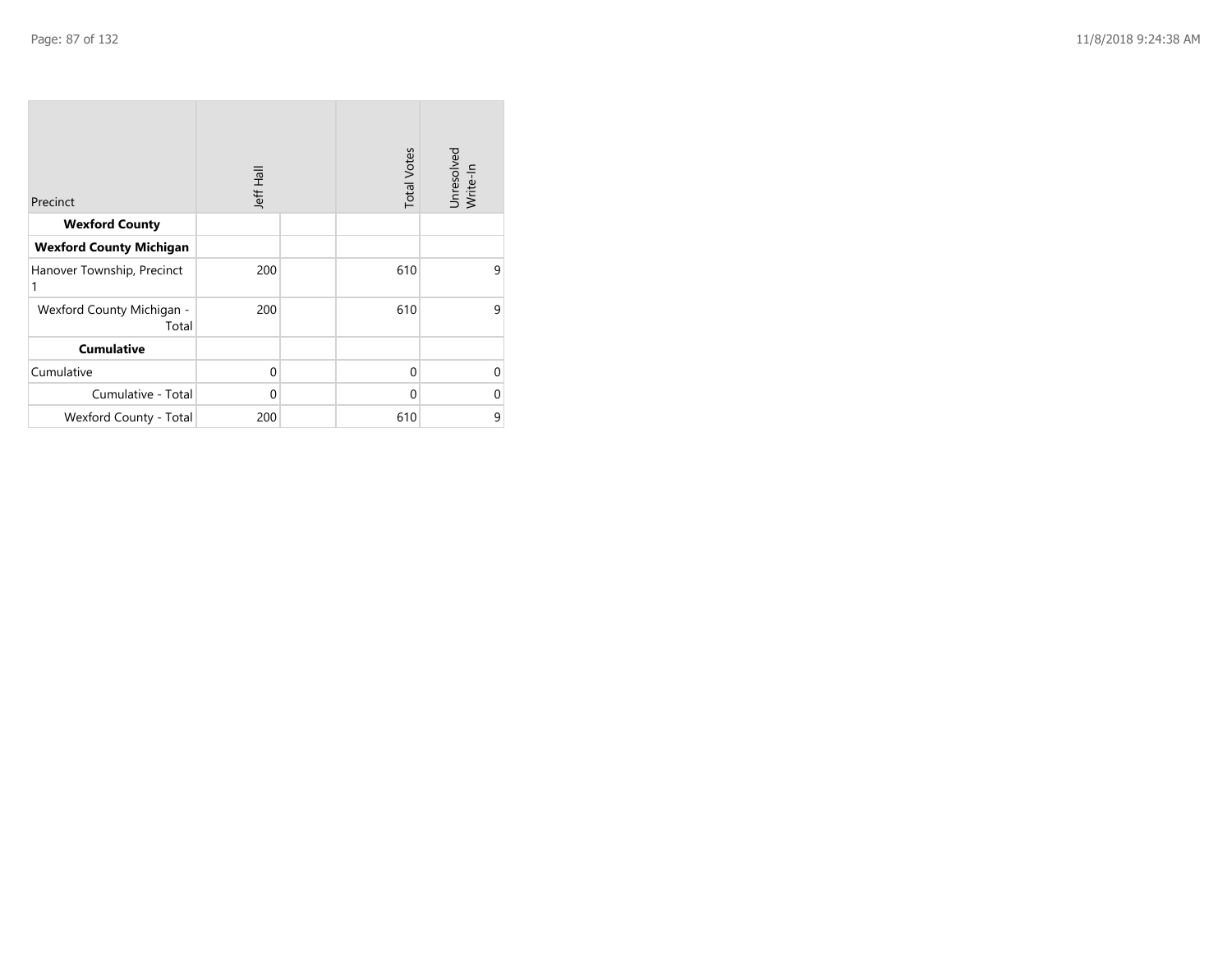### **Harrietta Vil President (Vote for 1)**

| Precinct                           | <b>Times Cast</b> | Registered<br>Voters |
|------------------------------------|-------------------|----------------------|
| <b>Wexford County</b>              |                   |                      |
| <b>Wexford County Michigan</b>     |                   |                      |
| Boon Township, Precinct 1          | 55                | 96                   |
| Slagle Township, Precinct 1        | 12                | 23                   |
| Wexford County Michigan -<br>Total | 67                | 119                  |
| <b>Cumulative</b>                  |                   |                      |
| Cumulative                         | 0                 | O                    |
| Cumulative - Total                 | 0                 | 0                    |
| Wexford County - Total             | 67                | 119                  |

| Precinct                           | Keith Broughton |  | <b>Total Votes</b> | Unresolved<br>Write-In |
|------------------------------------|-----------------|--|--------------------|------------------------|
| <b>Wexford County</b>              |                 |  |                    |                        |
| <b>Wexford County Michigan</b>     |                 |  |                    |                        |
| Boon Township, Precinct 1          | 51              |  | 51                 | $\Omega$               |
| Slagle Township, Precinct 1        | 11              |  | 11                 | 0                      |
| Wexford County Michigan -<br>Total | 62              |  | 62                 | $\Omega$               |
| <b>Cumulative</b>                  |                 |  |                    |                        |
| Cumulative                         | $\mathbf 0$     |  | 0                  | $\Omega$               |
| Cumulative - Total                 | $\Omega$        |  | $\Omega$           | 0                      |
| Wexford County - Total             | 62              |  | 62                 | 0                      |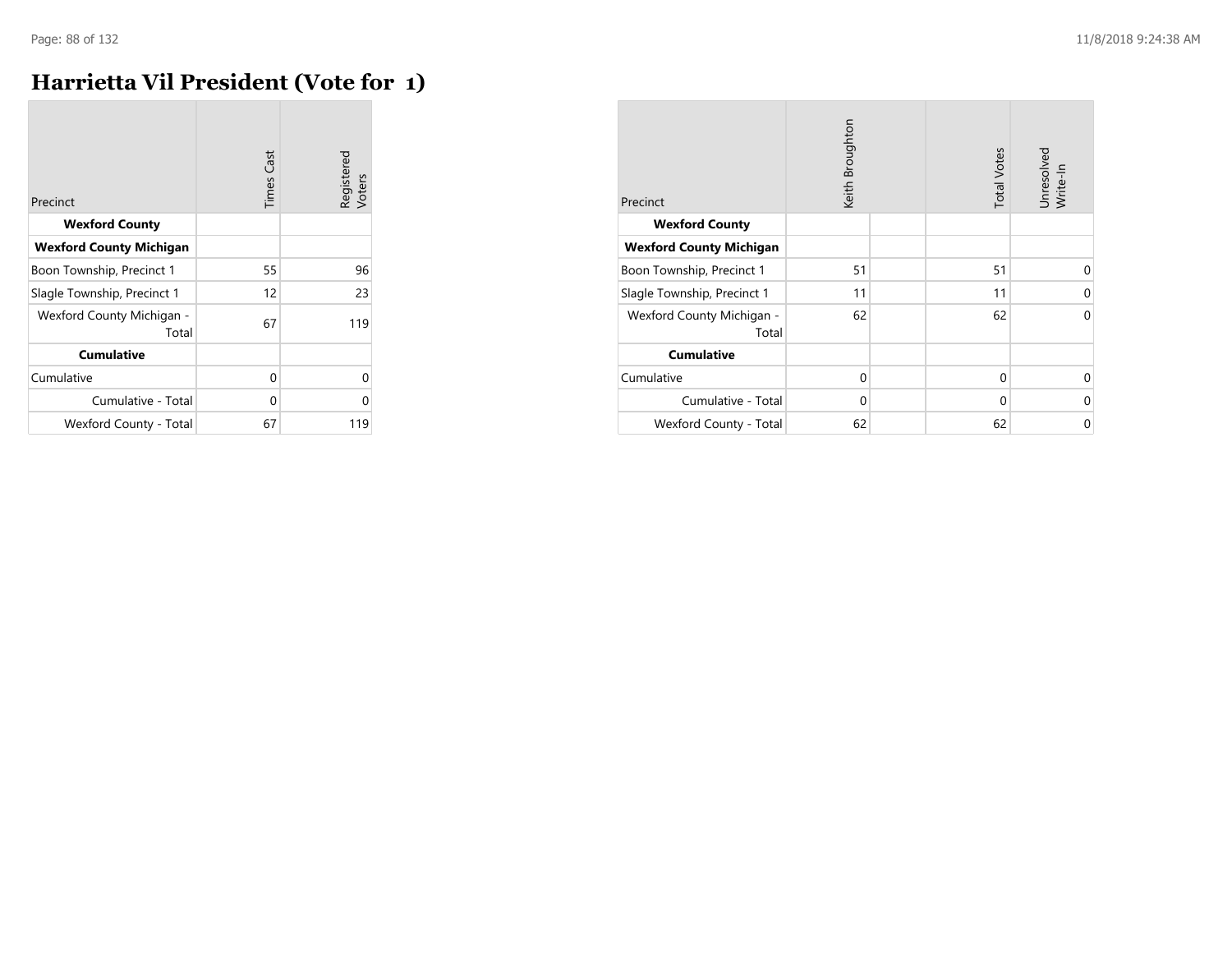### **Harrietta Vil Treasurer (Vote for 1)**

| Precinct                           | <b>Times Cast</b> | Registered<br>Voters |
|------------------------------------|-------------------|----------------------|
| <b>Wexford County</b>              |                   |                      |
| <b>Wexford County Michigan</b>     |                   |                      |
| Boon Township, Precinct 1          | 55                | 96                   |
| Slagle Township, Precinct 1        | 12                | 23                   |
| Wexford County Michigan -<br>Total | 67                | 119                  |
| <b>Cumulative</b>                  |                   |                      |
| Cumulative                         | 0                 | 0                    |
| Cumulative - Total                 | 0                 | 0                    |
| Wexford County - Total             | 67                | 119                  |

|                                    | Carol Haase | <b>Total Votes</b> | Unresolved<br>Write-In |
|------------------------------------|-------------|--------------------|------------------------|
| Precinct                           |             |                    |                        |
| <b>Wexford County</b>              |             |                    |                        |
| <b>Wexford County Michigan</b>     |             |                    |                        |
| Boon Township, Precinct 1          | 45          | 45                 | 1                      |
| Slagle Township, Precinct 1        | 11          | 11                 | 0                      |
| Wexford County Michigan -<br>Total | 56          | 56                 | 1                      |
| <b>Cumulative</b>                  |             |                    |                        |
| Cumulative                         | $\Omega$    | $\Omega$           | $\Omega$               |
| Cumulative - Total                 | $\Omega$    | $\Omega$           | $\Omega$               |
| Wexford County - Total             | 56          | 56                 | 1                      |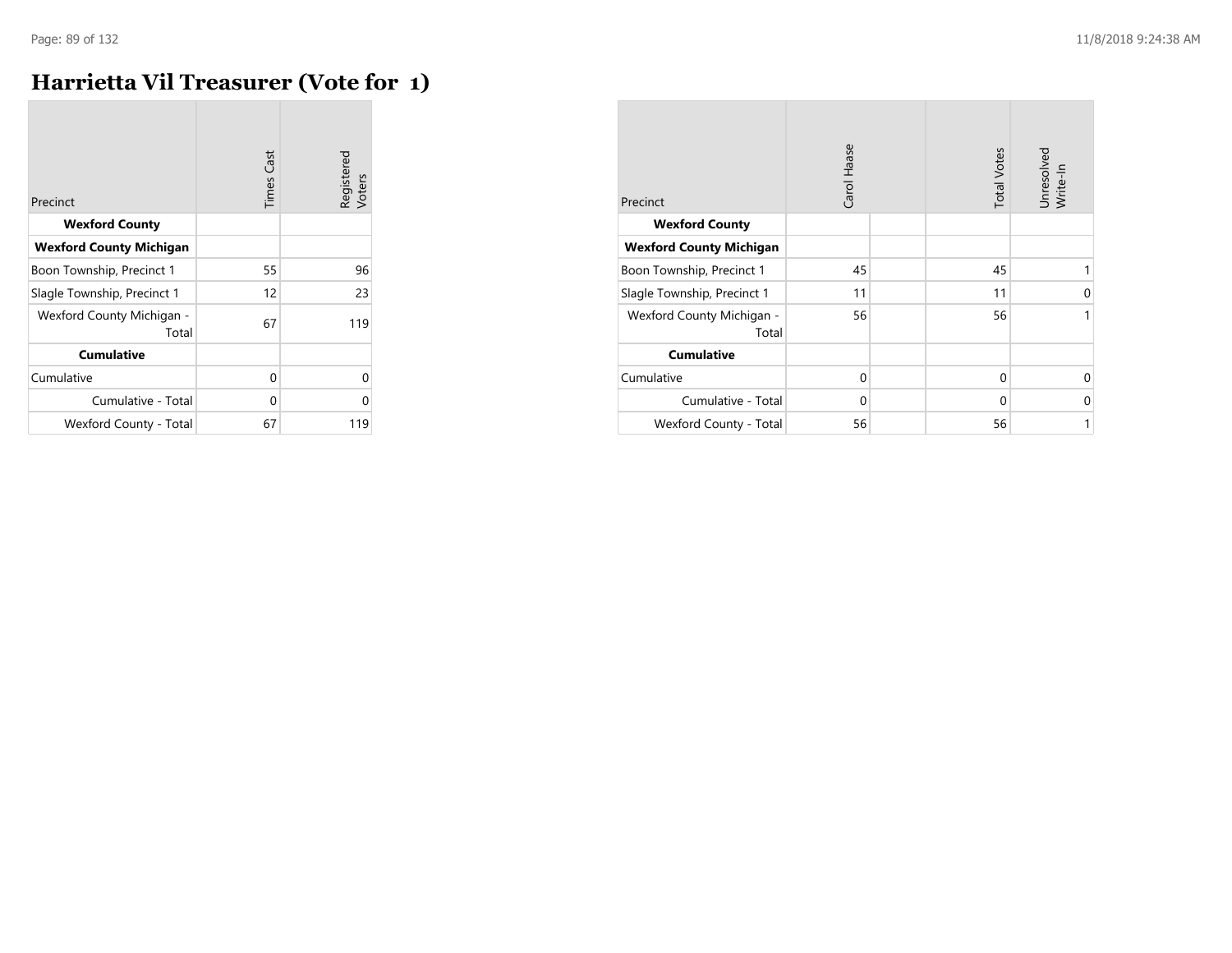## **Harrietta Vil Council (Vote for 3)**

| Precinct                           | <b>Times Cast</b> | Registered<br>Voters |
|------------------------------------|-------------------|----------------------|
| <b>Wexford County</b>              |                   |                      |
| <b>Wexford County Michigan</b>     |                   |                      |
| Boon Township, Precinct 1          | 55                | 96                   |
| Slagle Township, Precinct 1        | 12                | 23                   |
| Wexford County Michigan -<br>Total | 67                | 119                  |
| <b>Cumulative</b>                  |                   |                      |
| Cumulative                         | 0                 | U                    |
| Cumulative - Total                 | 0                 | U                    |
| Wexford County - Total             | 67                | 119                  |

| Precinct                           | Patti Dunning |  | Ruth Mitchell |  |
|------------------------------------|---------------|--|---------------|--|
| <b>Wexford County</b>              |               |  |               |  |
| <b>Wexford County Michigan</b>     |               |  |               |  |
| Boon Township, Precinct 1          | 37            |  | 38            |  |
| Slagle Township, Precinct 1        | 8             |  | 8             |  |
| Wexford County Michigan -<br>Total | 45            |  | 46            |  |
| <b>Cumulative</b>                  |               |  |               |  |
| Cumulative                         | $\Omega$      |  | $\mathbf 0$   |  |
| Cumulative - Total                 | 0             |  | $\Omega$      |  |
| Wexford County - Total             | 45            |  | 46            |  |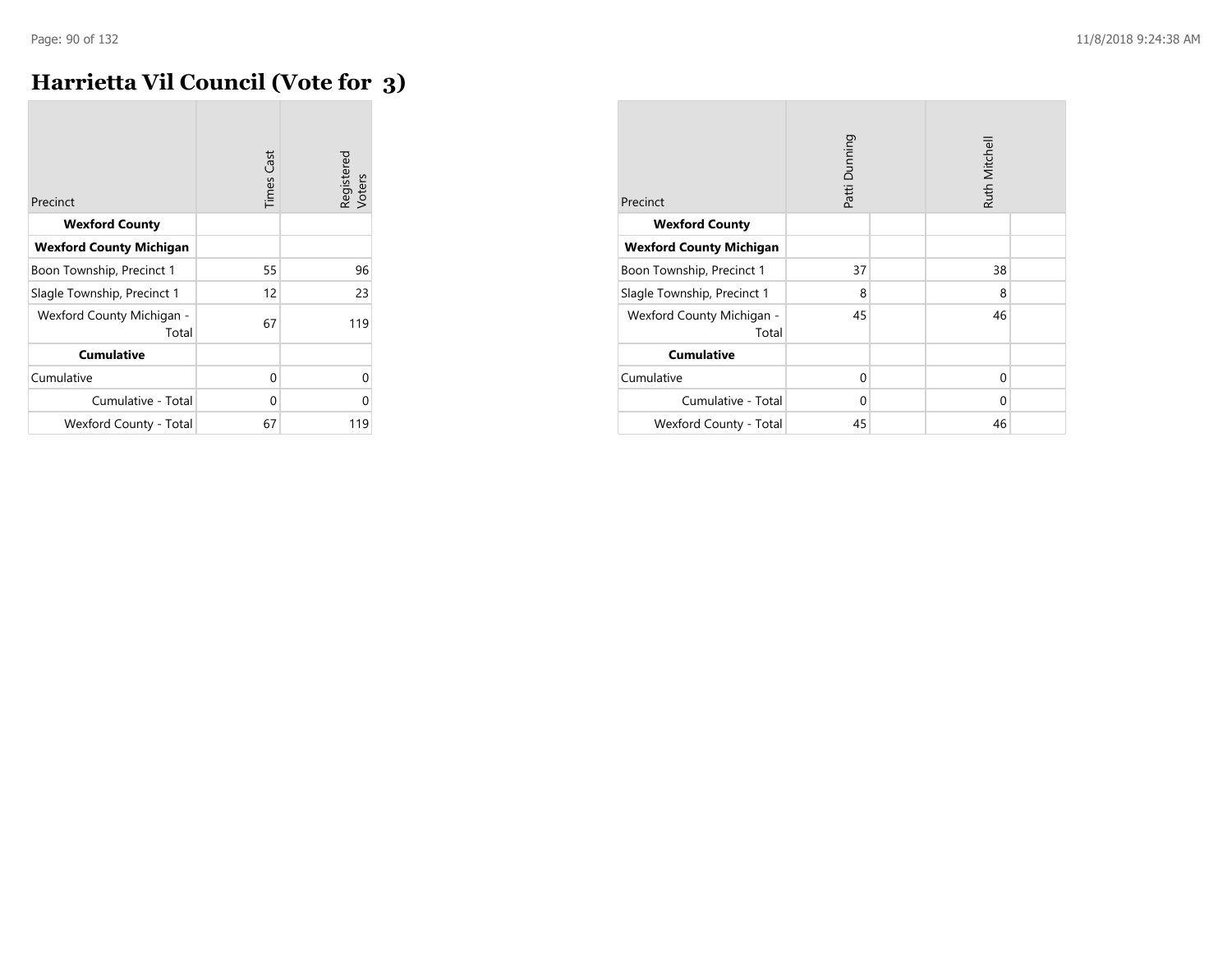| Precinct                           | David O'Grady | <b>Total Votes</b> | Unresolved<br>Write-In |
|------------------------------------|---------------|--------------------|------------------------|
| <b>Wexford County</b>              |               |                    |                        |
| <b>Wexford County Michigan</b>     |               |                    |                        |
| Boon Township, Precinct 1          | 42            | 117                | $\Omega$               |
| Slagle Township, Precinct 1        | 7             | 23                 | $\Omega$               |
| Wexford County Michigan -<br>Total | 49            | 140                | $\Omega$               |
| <b>Cumulative</b>                  |               |                    |                        |
| Cumulative                         | $\mathbf 0$   | $\mathbf 0$        | $\Omega$               |
| Cumulative - Total                 | $\mathbf 0$   | $\Omega$           | 0                      |
| Wexford County - Total             | 49            | 140                | 0                      |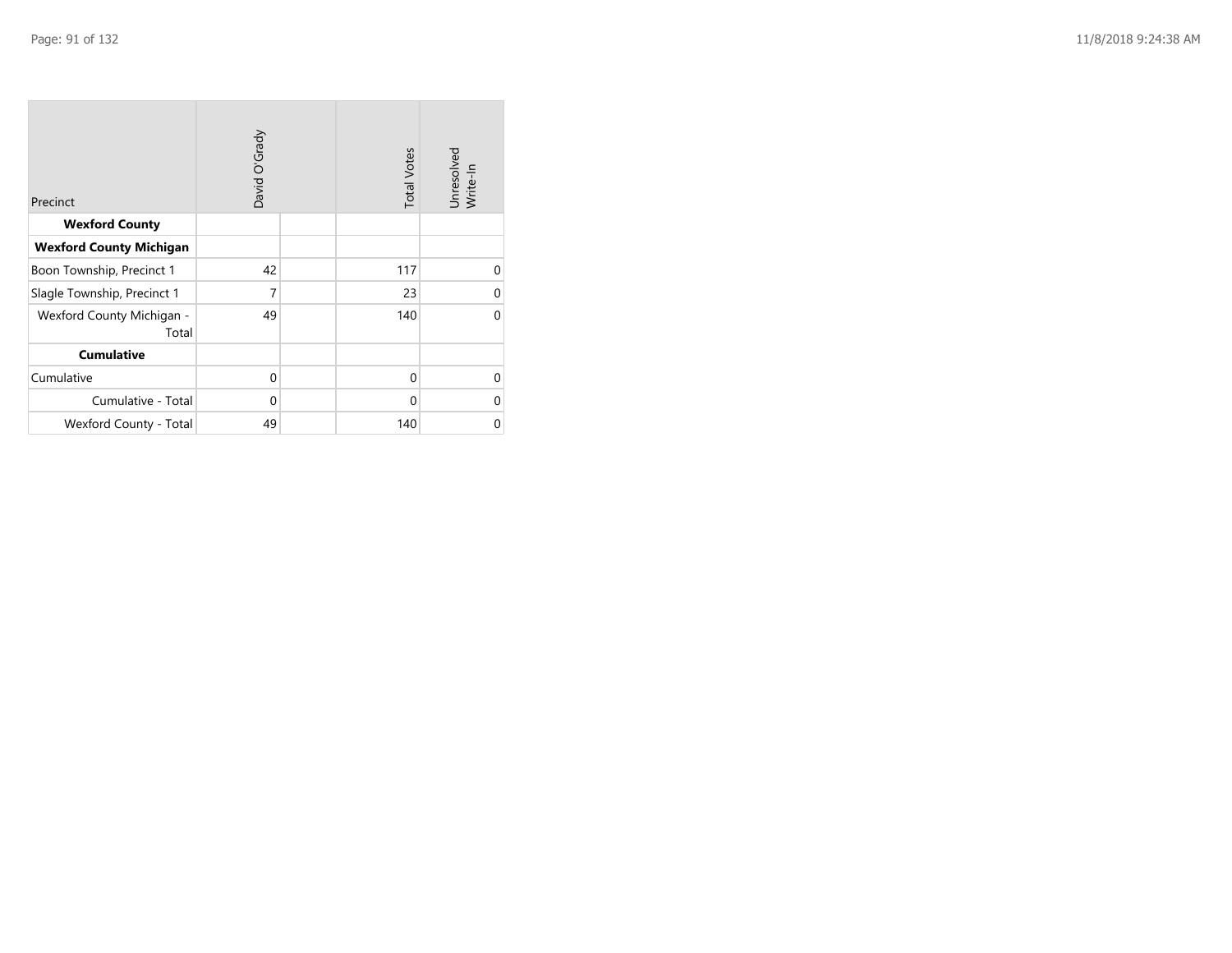### **Mesick VIL PRESIDENT (Vote for 1)**

| Precinct                            | <b>Times Cast</b> | Registered<br>Voters |
|-------------------------------------|-------------------|----------------------|
|                                     |                   |                      |
| <b>Wexford County</b>               |                   |                      |
| <b>Wexford County Michigan</b>      |                   |                      |
| Springville Township,<br>Precinct 1 | 153               | 321                  |
| Wexford County Michigan -<br>Total  | 153               | 321                  |
| <b>Cumulative</b>                   |                   |                      |
| Cumulative                          | 0                 | 0                    |
| Cumulative - Total                  | U                 | U                    |
| Wexford County - Total              | 153               | 321                  |

| Precinct                            | Bruce G. Howell |  | <b>Total Votes</b> | Ryan Squire<br>Qualified Write In |  |
|-------------------------------------|-----------------|--|--------------------|-----------------------------------|--|
| <b>Wexford County</b>               |                 |  |                    |                                   |  |
| <b>Wexford County Michigan</b>      |                 |  |                    |                                   |  |
| Springville Township,<br>Precinct 1 | 92              |  | 116                | 24                                |  |
| Wexford County Michigan -<br>Total  | 92              |  | 116                | 24                                |  |
| <b>Cumulative</b>                   |                 |  |                    |                                   |  |
| Cumulative                          | $\Omega$        |  | $\mathbf 0$        | $\Omega$                          |  |
| Cumulative - Total                  | $\Omega$        |  | 0                  | $\Omega$                          |  |
| Wexford County - Total              | 92              |  | 116                | 24                                |  |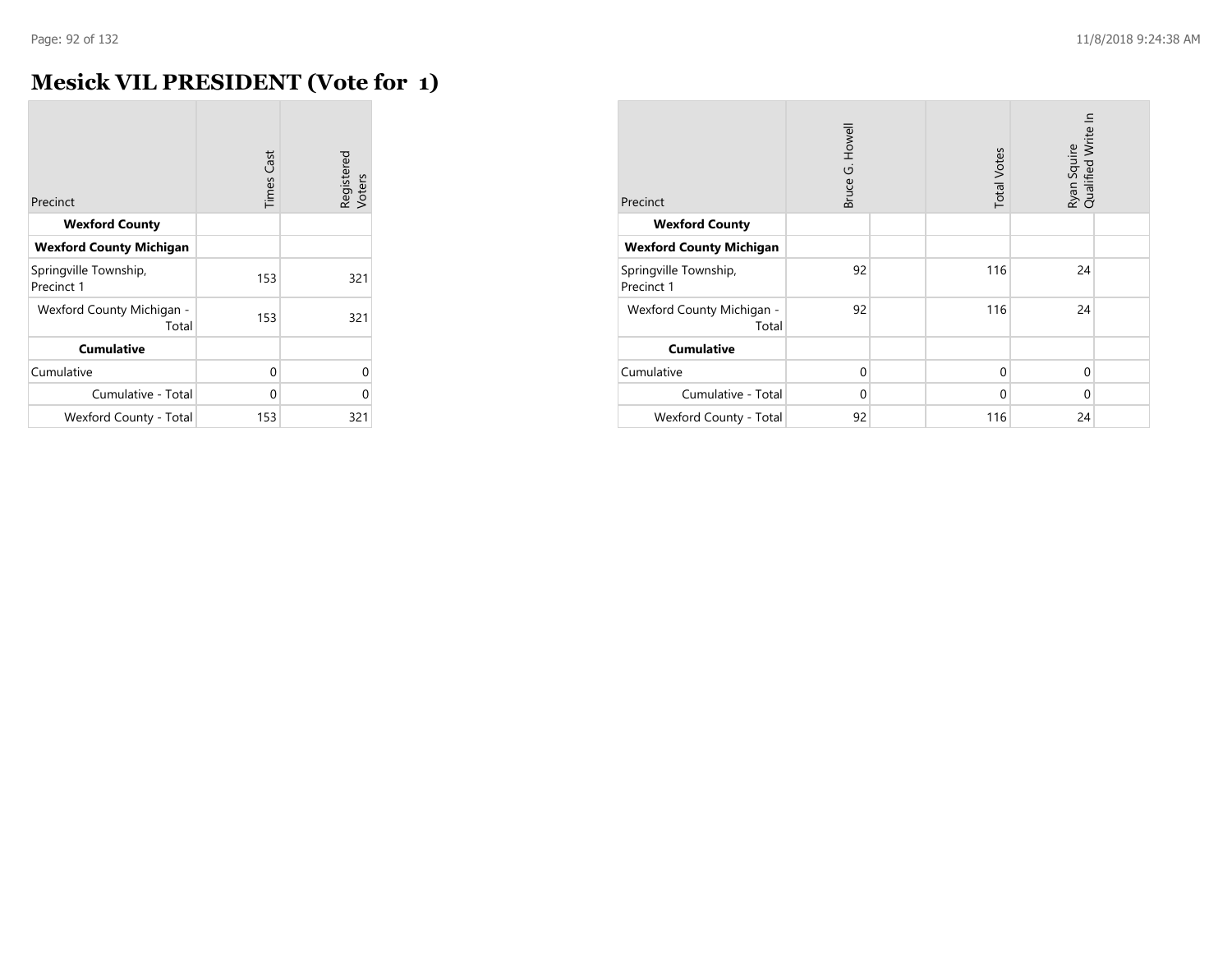**College** 

| Precinct                            | Unresolved<br>Write-In |
|-------------------------------------|------------------------|
| <b>Wexford County</b>               |                        |
| <b>Wexford County Michigan</b>      |                        |
| Springville Township,<br>Precinct 1 | 11                     |
| Wexford County Michigan -<br>Total  | 11                     |
| <b>Cumulative</b>                   |                        |
| Cumulative                          | 0                      |
| Cumulative - Total                  | U                      |
| Wexford County - Total              |                        |

the control of the control of the control of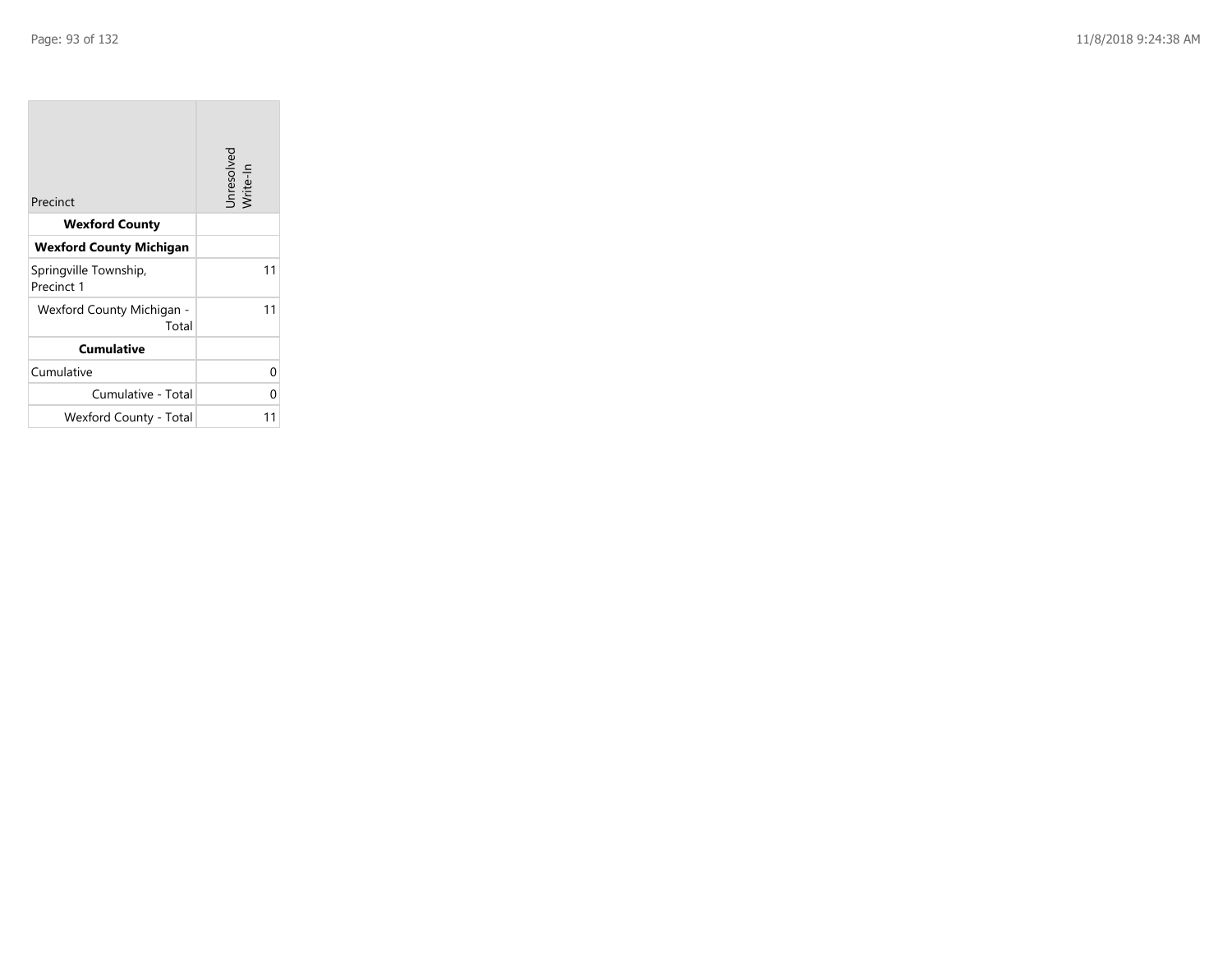## **Mesick VIL TRUSTEE (Vote for 3)**

| Precinct                            | <b>Times Cast</b> | Registered<br>Voters |
|-------------------------------------|-------------------|----------------------|
| <b>Wexford County</b>               |                   |                      |
| <b>Wexford County Michigan</b>      |                   |                      |
| Springville Township,<br>Precinct 1 | 153               | 321                  |
| Wexford County Michigan -<br>Total  | 153               | 321                  |
| <b>Cumulative</b>                   |                   |                      |
| Cumulative                          | 0                 | 0                    |
| Cumulative - Total                  | U                 | U                    |
| Wexford County - Total              | 153               | 321                  |

| Precinct                            | Jack E. Smith | <b>Total Votes</b> | Unresolved<br>Write-In |
|-------------------------------------|---------------|--------------------|------------------------|
| <b>Wexford County</b>               |               |                    |                        |
| <b>Wexford County Michigan</b>      |               |                    |                        |
| Springville Township,<br>Precinct 1 | 114           | 114                | 11                     |
| Wexford County Michigan -<br>Total  | 114           | 114                | 11                     |
| <b>Cumulative</b>                   |               |                    |                        |
| Cumulative                          | $\Omega$      | $\Omega$           | $\Omega$               |
| Cumulative - Total                  | $\Omega$      | $\Omega$           | $\Omega$               |
| Wexford County - Total              | 114           | 114                | 11                     |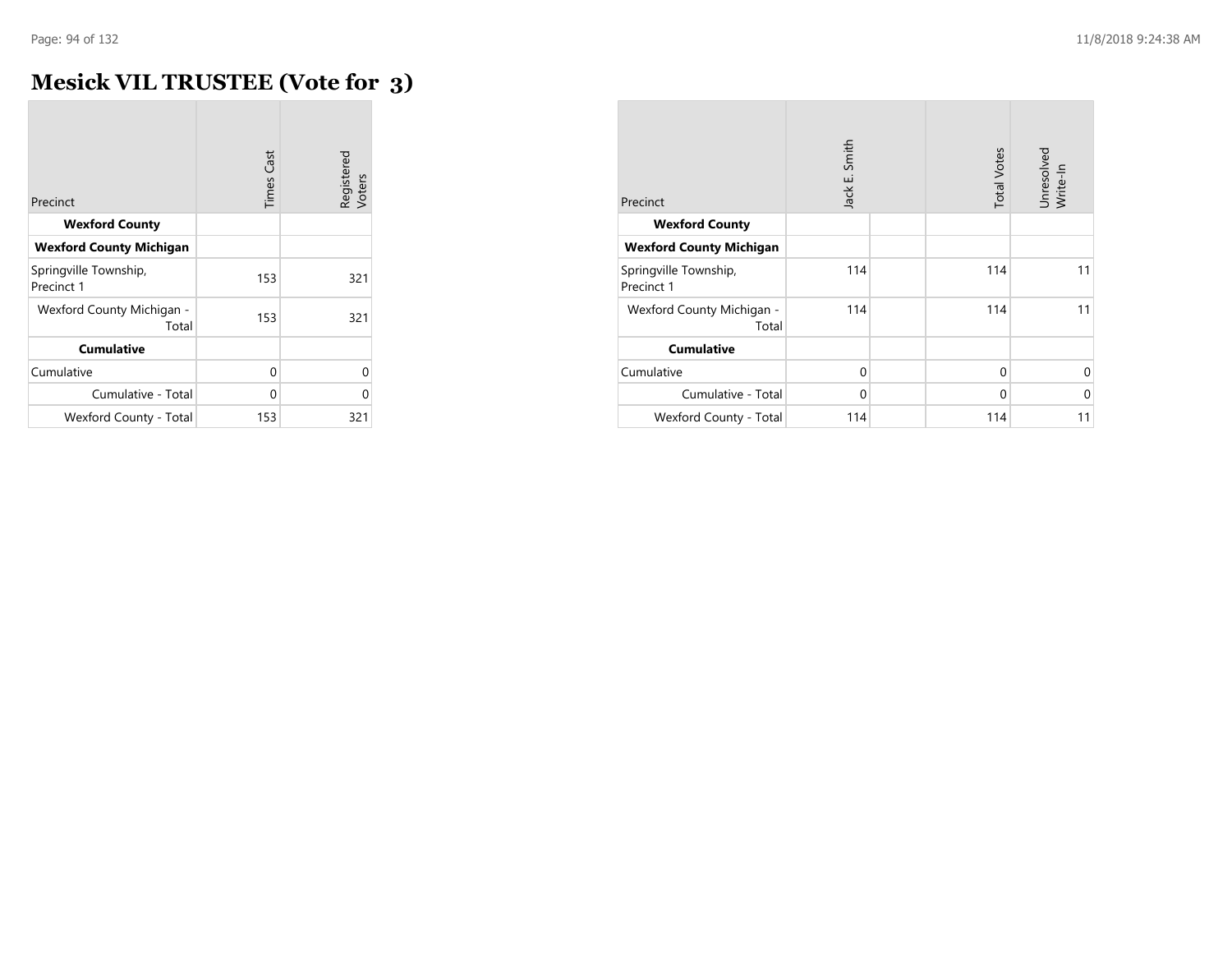### **Buckley School Bd (Vote for 4)**

| Precinct                                                 | <b>Times</b> Cast | Registered<br>Voters |
|----------------------------------------------------------|-------------------|----------------------|
| <b>Wexford County</b>                                    |                   |                      |
| <b>Wexford County Michigan</b>                           |                   |                      |
| Hanover Township, Precinct<br>1                          | 556               | 1,116                |
| Wexford Township, Precinct<br>1                          | 136               | 286                  |
| <b>GRAND TRAVERSE Grant</b><br>Township, Precinct 1      | 864               | 585                  |
| <b>GRAND TRAVERSE Green</b><br>Lake Township, Precinct 1 | 10                | 8                    |
| <b>GRAND TRAVERSE Mayfield</b><br>Township, Precinct 1   | 480               | 340                  |
| Wexford County Michigan -<br>Total                       | 2,046             | 2,335                |
| <b>Cumulative</b>                                        |                   |                      |
| Cumulative                                               | 0                 | 0                    |
| Cumulative - Total                                       | 0                 | 0                    |
| Wexford County - Total                                   | 2,046             | 2,335                |

| Precinct                                                 | Matt Breithaupt |  | Phillip Fairchild |  |
|----------------------------------------------------------|-----------------|--|-------------------|--|
| <b>Wexford County</b>                                    |                 |  |                   |  |
| <b>Wexford County Michigan</b>                           |                 |  |                   |  |
| Hanover Township, Precinct<br>1                          | 366             |  | 320               |  |
| Wexford Township, Precinct<br>1                          | 99              |  | 72                |  |
| <b>GRAND TRAVERSE Grant</b><br>Township, Precinct 1      | 253             |  | 183               |  |
| <b>GRAND TRAVERSE Green</b><br>Lake Township, Precinct 1 | 3               |  | 3                 |  |
| <b>GRAND TRAVERSE Mayfield</b><br>Township, Precinct 1   | 134             |  | 108               |  |
| Wexford County Michigan -<br>Total                       | 855             |  | 686               |  |
| <b>Cumulative</b>                                        |                 |  |                   |  |
| Cumulative                                               | $\Omega$        |  | $\Omega$          |  |
| Cumulative - Total                                       | $\Omega$        |  | $\Omega$          |  |
| Wexford County - Total                                   | 855             |  | 686               |  |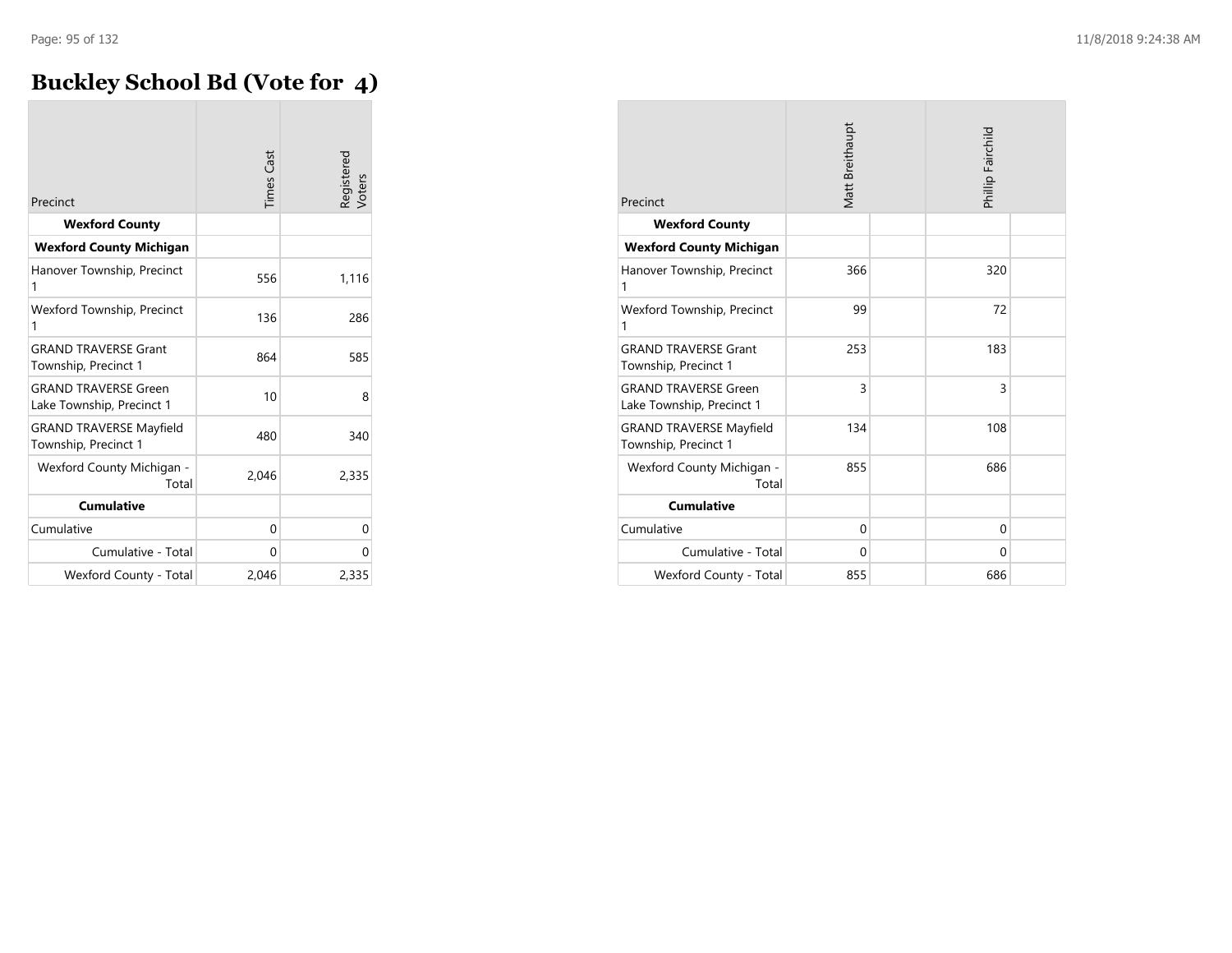| Precinct                                                 | Sara Snider    | Terry Wilson   | <b>Total Votes</b> | Unresolved<br>Write-In |
|----------------------------------------------------------|----------------|----------------|--------------------|------------------------|
| <b>Wexford County</b>                                    |                |                |                    |                        |
| <b>Wexford County Michigan</b>                           |                |                |                    |                        |
| Hanover Township, Precinct<br>1                          | 342            | 327            | 1,355              | 14                     |
| Wexford Township, Precinct<br>1                          | 81             | 82             | 334                | $\mathbf{0}$           |
| <b>GRAND TRAVERSE Grant</b><br>Township, Precinct 1      | 223            | 205            | 864                | $\mathbf{0}$           |
| <b>GRAND TRAVERSE Green</b><br>Lake Township, Precinct 1 | $\overline{c}$ | $\overline{c}$ | 10                 | $\mathbf{0}$           |
| <b>GRAND TRAVERSE Mayfield</b><br>Township, Precinct 1   | 126            | 112            | 480                | $\mathbf{0}$           |
| Wexford County Michigan -<br>Total                       | 774            | 728            | 3,043              | 14                     |
| <b>Cumulative</b>                                        |                |                |                    |                        |
| Cumulative                                               | $\mathbf{0}$   | $\mathbf{0}$   | $\mathbf{0}$       | $\mathbf 0$            |
| Cumulative - Total                                       | $\Omega$       | $\mathbf{0}$   | $\Omega$           | $\mathbf{0}$           |
| Wexford County - Total                                   | 774            | 728            | 3,043              | 14                     |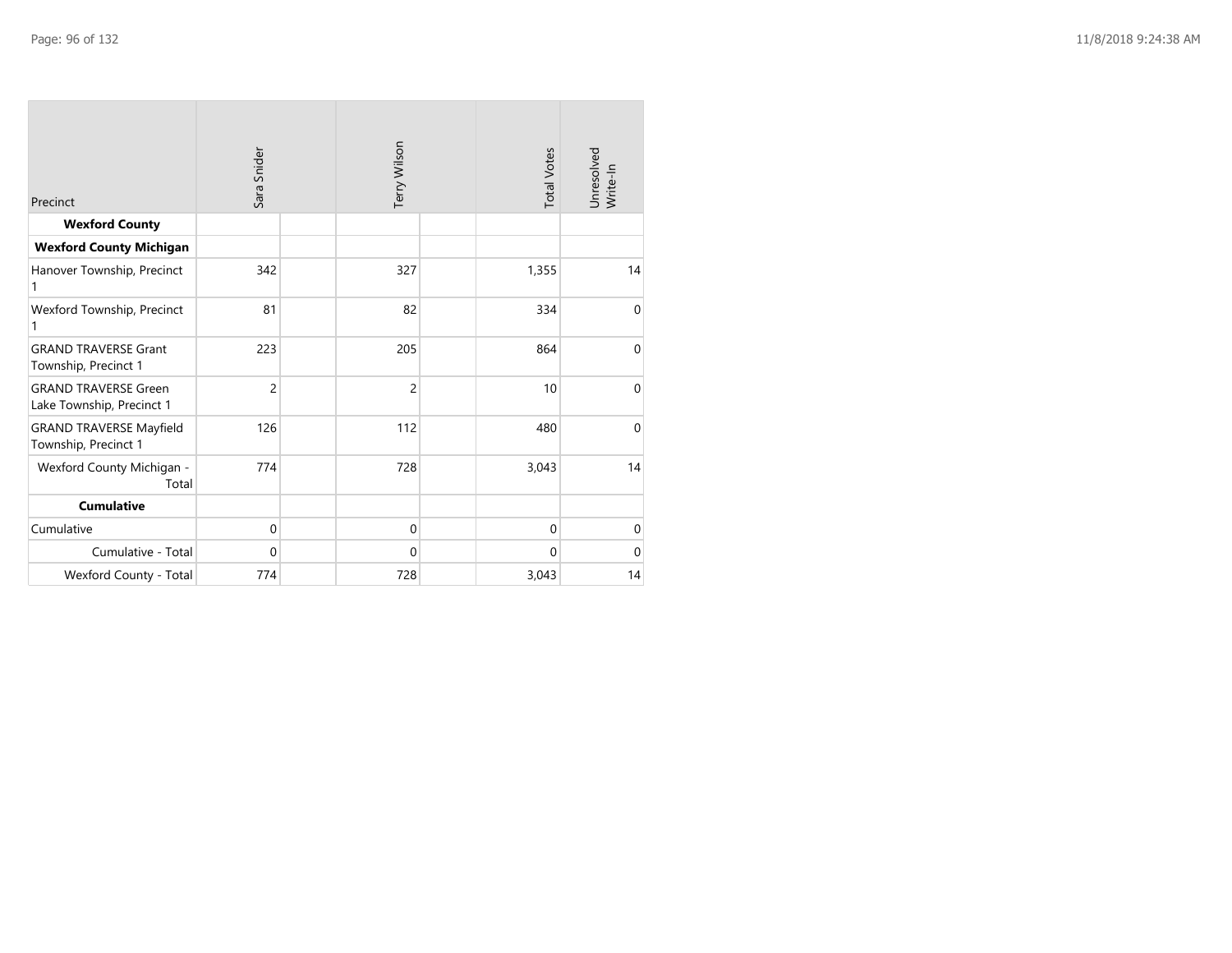### **Cadillac School Bd (Vote for 2)**

| Precinct                                | <b>Times</b> Cast | <b>Registered</b> |
|-----------------------------------------|-------------------|-------------------|
| <b>Wexford County</b>                   |                   |                   |
| <b>Wexford County Michigan</b>          |                   |                   |
| Boon Township, Precinct 1               | 282               | 460               |
| Cherry Grove Township,<br>Precinct 1    | 1,352             | 1,999             |
| City of Cadillac, Precinct 1            | 1,289             | 2,606             |
| City of Cadillac, Precinct 2            | 1,147             | 2,406             |
| City of Cadillac, Precinct 3            | 1,361             | 2,376             |
| Clam Lake Township, Precinct<br>1       | 1,112             | 1,749             |
| Colfax Township, Precinct 1             | 2                 | 4                 |
| Haring Township, Precinct 1             | 1,611             | 2,781             |
| Henderson Township,<br>Precinct 1       | 105               | 161               |
| Selma Township, Precinct 1              | 882               | 1,520             |
| Slagle Township, Precinct 1             | 37                | 87                |
| South Branch Township,<br>Precinct 1    | 192               | 288               |
| LAKE Newkirk Township,<br>Precinct 1    | 7                 | 7                 |
| OSCEOLA Sherman<br>Township, Precinct 1 | 35                | 32                |
| Wexford County Michigan -<br>Total      | 9,414             | 16,476            |
| <b>Cumulative</b>                       |                   |                   |
| Cumulative                              | 0                 | 0                 |
| Cumulative - Total                      | 0                 | 0                 |
| Wexford County - Total                  | 9,414             | 16,476            |

| Precinct                                                          | Judy Coffey |  | Rich Giddens |  |
|-------------------------------------------------------------------|-------------|--|--------------|--|
| <b>Wexford County</b>                                             |             |  |              |  |
| <b>Wexford County Michigan</b>                                    | 143         |  | 98           |  |
| Boon Township, Precinct 1<br>Cherry Grove Township,<br>Precinct 1 | 684         |  | 669          |  |
| City of Cadillac, Precinct 1                                      | 686         |  | 480          |  |
| City of Cadillac, Precinct 2                                      | 645         |  | 439          |  |
| City of Cadillac, Precinct 3                                      | 731         |  | 578          |  |
| Clam Lake Township, Precinct<br>1                                 | 579         |  | 467          |  |
| Colfax Township, Precinct 1                                       | 2           |  | 0            |  |
| Haring Township, Precinct 1                                       | 831         |  | 748          |  |
| Henderson Township,<br>Precinct 1                                 | 47          |  | 39           |  |
| Selma Township, Precinct 1                                        | 434         |  | 387          |  |
| Slagle Township, Precinct 1                                       | 19          |  | 14           |  |
| South Branch Township,<br>Precinct 1                              | 98          |  | 57           |  |
| LAKE Newkirk Township,<br>Precinct 1                              | 3           |  | 1            |  |
| <b>OSCEOLA Sherman</b><br>Township, Precinct 1                    | 16          |  | 6            |  |
| Wexford County Michigan -<br>Total                                | 4,918       |  | 3,983        |  |
| <b>Cumulative</b>                                                 |             |  |              |  |
| Cumulative                                                        | 0           |  | 0            |  |
| Cumulative - Total                                                | 0           |  | $\Omega$     |  |
| Wexford County - Total                                            | 4,918       |  | 3,983        |  |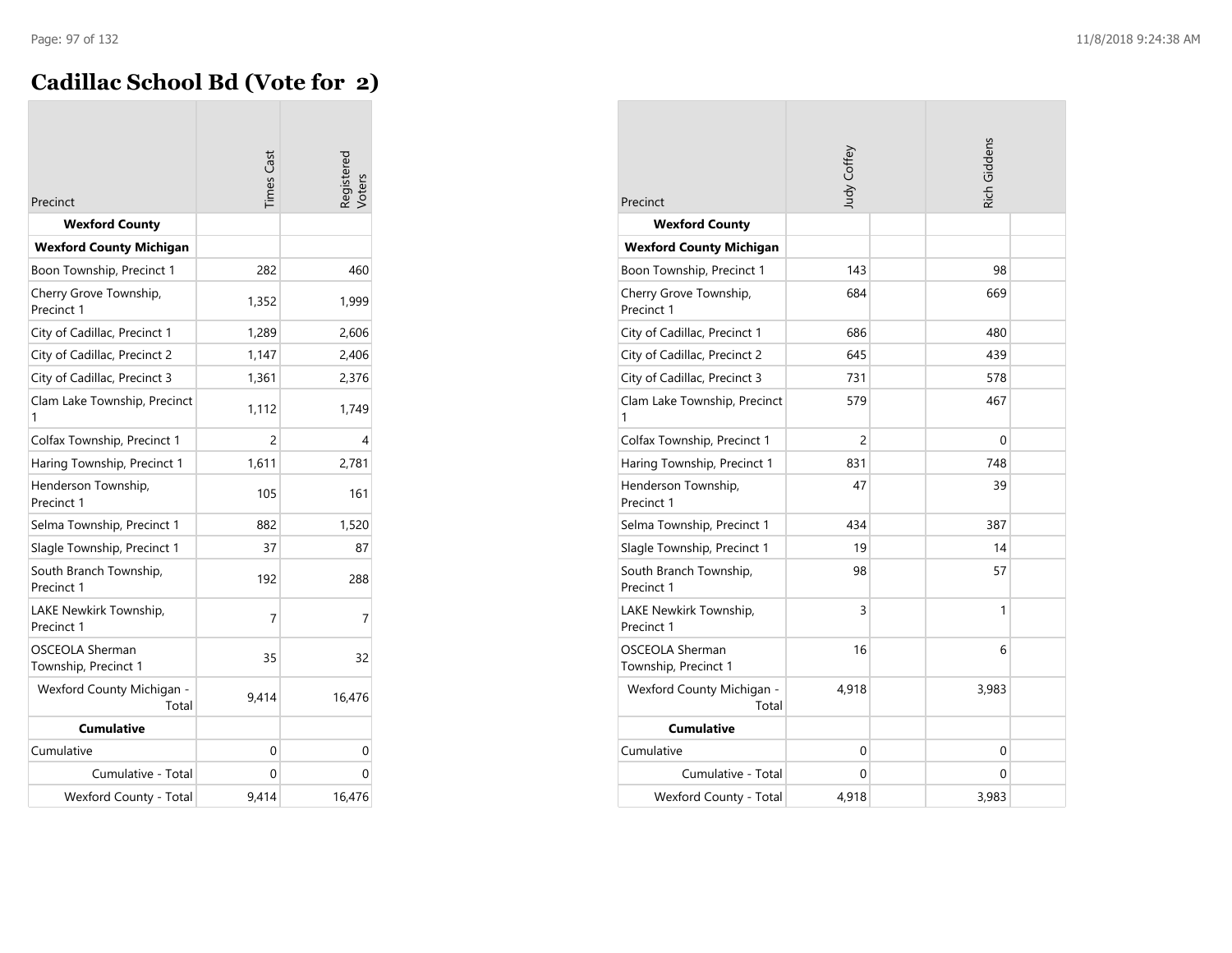| Precinct                                                | Scott Koenig |  | <b>Total Votes</b> | Unresolved<br>Write-In |
|---------------------------------------------------------|--------------|--|--------------------|------------------------|
| <b>Wexford County</b><br><b>Wexford County Michigan</b> |              |  |                    |                        |
| Boon Township, Precinct 1                               | 95           |  | 336                | 3                      |
| Cherry Grove Township,<br>Precinct 1                    | 663          |  | 2,016              | 13                     |
| City of Cadillac, Precinct 1                            | 667          |  | 1,833              | 16                     |
| City of Cadillac, Precinct 2                            | 516          |  | 1,600              | 19                     |
| City of Cadillac, Precinct 3                            | 663          |  | 1,972              | 15                     |
| Clam Lake Township, Precinct<br>1                       | 631          |  | 1,677              | 9                      |
| Colfax Township, Precinct 1                             | 2            |  | 4                  | $\mathbf{0}$           |
| Haring Township, Precinct 1                             | 779          |  | 2,358              | 12                     |
| Henderson Township,<br>Precinct 1                       | 37           |  | 123                | $\mathbf{0}$           |
| Selma Township, Precinct 1                              | 407          |  | 1,228              | 13                     |
| Slagle Township, Precinct 1                             | 21           |  | 54                 | 0                      |
| South Branch Township,<br>Precinct 1                    | 93           |  | 248                | $\mathbf{0}$           |
| LAKE Newkirk Township,<br>Precinct 1                    | 3            |  | 7                  | 0                      |
| <b>OSCEOLA Sherman</b><br>Township, Precinct 1          | 13           |  | 35                 | $\mathbf{0}$           |
| Wexford County Michigan -<br>Total                      | 4,590        |  | 13,491             | 100                    |
| Cumulative                                              |              |  |                    |                        |
| Cumulative                                              | 0            |  | $\Omega$           | $\mathbf{0}$           |
| Cumulative - Total                                      | 0            |  | 0                  | $\Omega$               |
| Wexford County - Total                                  | 4,590        |  | 13,491             | 100                    |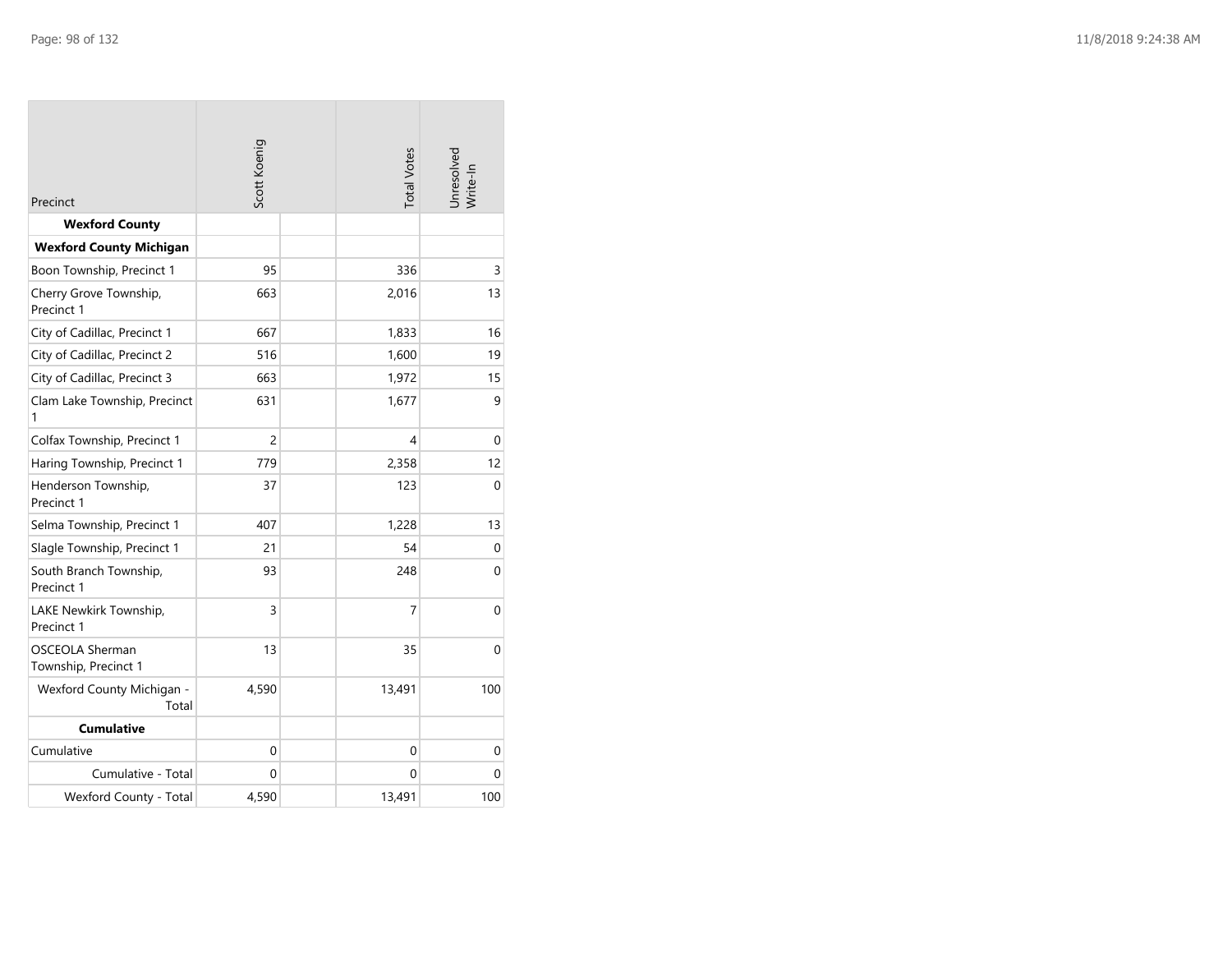## **Kingsley School Bd (Vote for 2)**

| Precinct                           | <b>Times Cast</b> | Registered<br>Voters |
|------------------------------------|-------------------|----------------------|
| <b>Wexford County</b>              |                   |                      |
| <b>Wexford County Michigan</b>     |                   |                      |
| Greenwood Township,<br>Precinct 1  | 64                | 120                  |
| Wexford County Michigan -<br>Total | 64                | 120                  |
| <b>Cumulative</b>                  |                   |                      |
| Cumulative                         | 0                 | 0                    |
| Cumulative - Total                 | 0                 | Ω                    |
| Wexford County - Total             | 64                | 120                  |

| Precinct                           | Christopher Bies |  | Kent Stiner |  |
|------------------------------------|------------------|--|-------------|--|
| <b>Wexford County</b>              |                  |  |             |  |
| <b>Wexford County Michigan</b>     |                  |  |             |  |
| Greenwood Township,<br>Precinct 1  | 29               |  | 29          |  |
| Wexford County Michigan -<br>Total | 29               |  | 29          |  |
| <b>Cumulative</b>                  |                  |  |             |  |
| Cumulative                         | $\Omega$         |  | $\Omega$    |  |
| Cumulative - Total                 | $\Omega$         |  | $\Omega$    |  |
| Wexford County - Total             | 29               |  | 29          |  |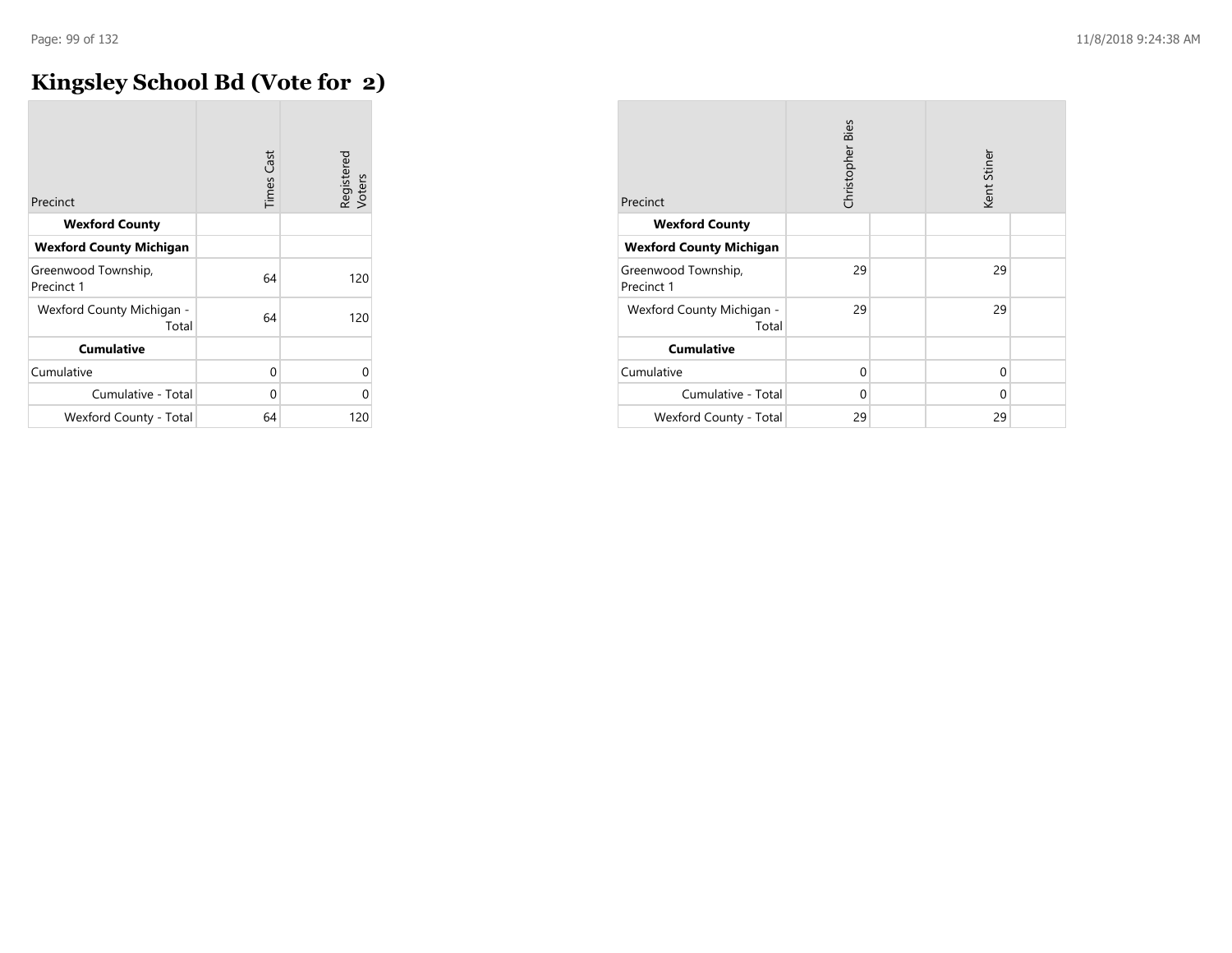| Precinct                           | Anthony Temple | <b>Total Votes</b> | Unresolved<br>Write-In |
|------------------------------------|----------------|--------------------|------------------------|
| <b>Wexford County</b>              |                |                    |                        |
| <b>Wexford County Michigan</b>     |                |                    |                        |
| Greenwood Township,<br>Precinct 1  | 24             | 82                 | $\Omega$               |
| Wexford County Michigan -<br>Total | 24             | 82                 | $\Omega$               |
| <b>Cumulative</b>                  |                |                    |                        |
| Cumulative                         | $\mathbf 0$    | $\mathbf{0}$       | $\Omega$               |
| Cumulative - Total                 | $\mathbf 0$    | $\Omega$           | 0                      |
| Wexford County - Total             | 24             | 82                 | 0                      |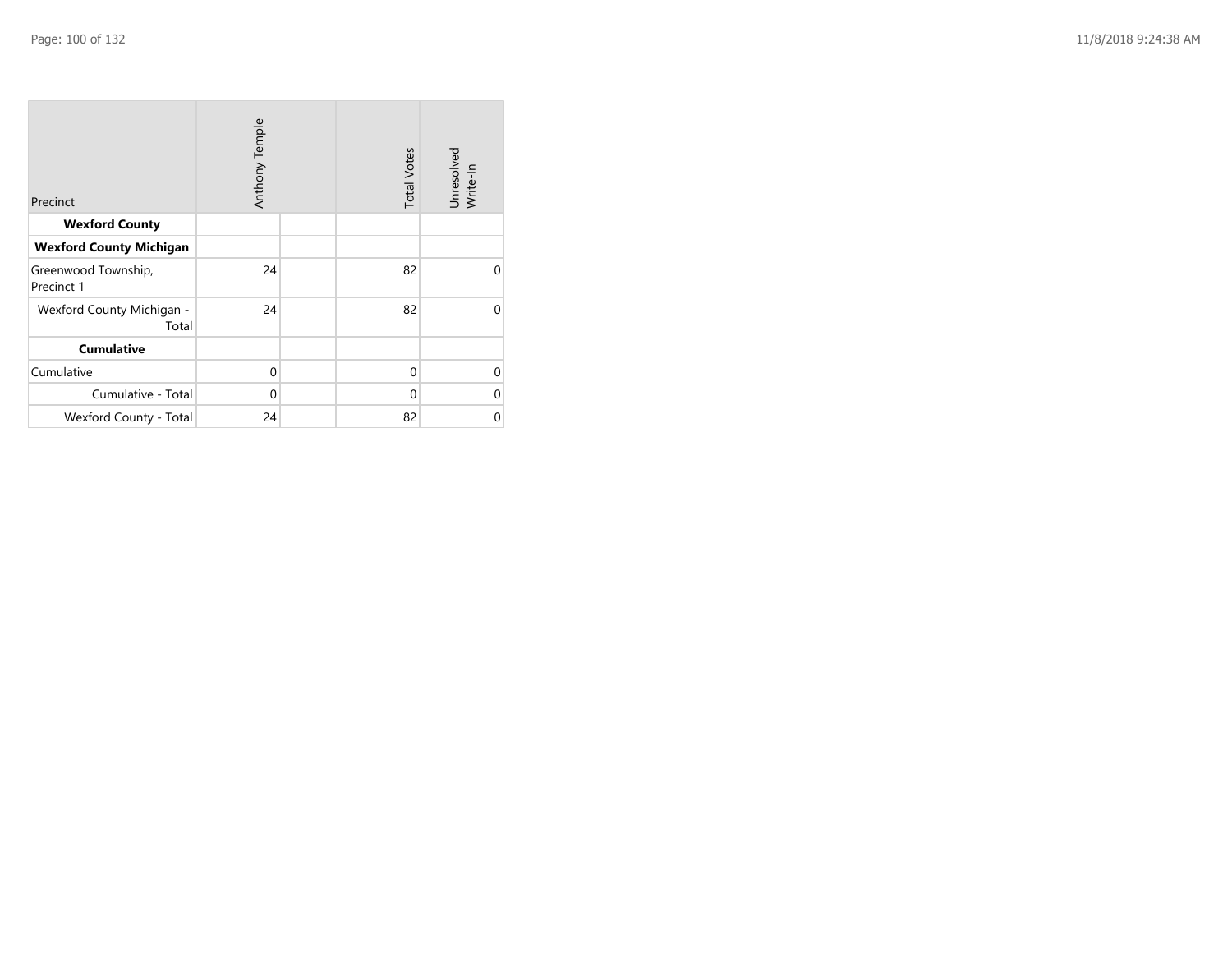### **Kingsley School Bd Partial (Vote for 1)**

| Precinct                           | <b>Times Cast</b> | Registered<br>Voters |
|------------------------------------|-------------------|----------------------|
| <b>Wexford County</b>              |                   |                      |
| <b>Wexford County Michigan</b>     |                   |                      |
| Greenwood Township,<br>Precinct 1  | 64                | 120                  |
| Wexford County Michigan -<br>Total | 64                | 120                  |
| <b>Cumulative</b>                  |                   |                      |
| Cumulative                         | $\Omega$          | 0                    |
| Cumulative - Total                 | 0                 | U                    |
| Wexford County - Total             | 64                | 120                  |

| Precinct                           | Kelly Esman |  | <b>Total Votes</b> | Unresolved<br>Write-In |
|------------------------------------|-------------|--|--------------------|------------------------|
| <b>Wexford County</b>              |             |  |                    |                        |
| <b>Wexford County Michigan</b>     |             |  |                    |                        |
| Greenwood Township,<br>Precinct 1  | 41          |  | 41                 | $\Omega$               |
| Wexford County Michigan -<br>Total | 41          |  | 41                 | $\Omega$               |
| <b>Cumulative</b>                  |             |  |                    |                        |
| Cumulative                         | $\Omega$    |  | $\Omega$           | $\Omega$               |
| Cumulative - Total                 | $\Omega$    |  | $\mathbf 0$        | $\Omega$               |
| Wexford County - Total             | 41          |  | 41                 | $\mathbf 0$            |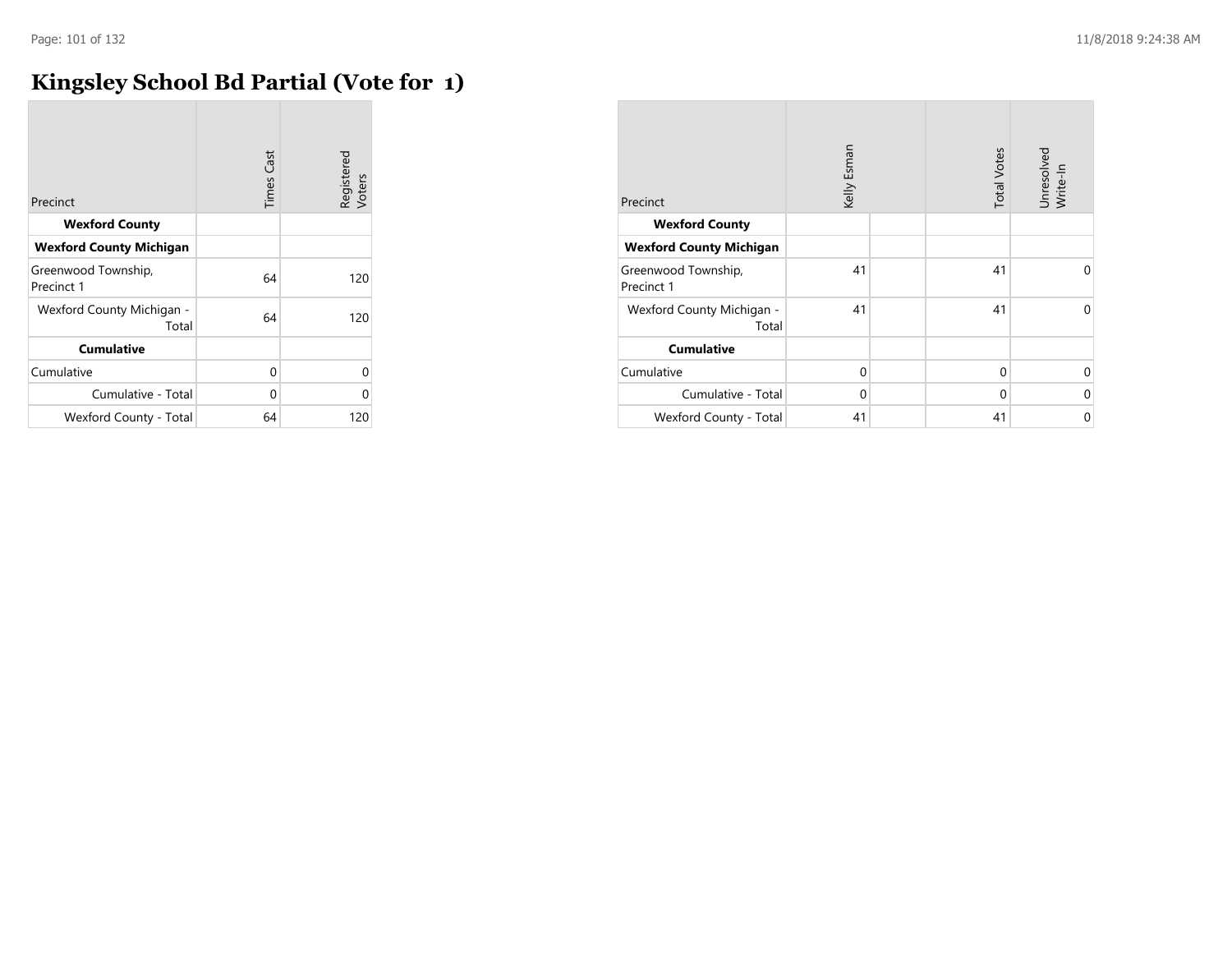**COL** 

### **Manton School Bd (Vote for 2)**

| Precinct                                                | <b>Times</b> Cast | Registered<br>Voters |
|---------------------------------------------------------|-------------------|----------------------|
| <b>Wexford County</b>                                   |                   |                      |
| <b>Wexford County Michigan</b>                          |                   |                      |
| Cedar Creek Township,<br>Precinct 1                     | 696               | 1,264                |
| City of Manton, Precinct 1                              | 432               | 892                  |
| Colfax Township, Precinct 1                             | 122               | 199                  |
| Greenwood Township,<br>Precinct 1                       | 182               | 302                  |
| Liberty Township, Precinct 1                            | 350               | 645                  |
| <b>GRAND TRAVERSE Fife Lake</b><br>Township, Precinct 1 | 10                | 12                   |
| MISSAUKEE Bloomfield<br>Township, Precinct 1            | 256               | 272                  |
| <b>MISSAUKEE Caldwell</b><br>Township, Precinct 1       | 276               | 284                  |
| Wexford County Michigan -<br>Total                      | 2,324             | 3,870                |
| <b>Cumulative</b>                                       |                   |                      |
| Cumulative                                              | 0                 | 0                    |
| Cumulative - Total                                      | 0                 | 0                    |
| Wexford County - Total                                  | 2,324             | 3,870                |

| Precinct                                                | Harold L. Kibbe | Randy Sucharski |  |
|---------------------------------------------------------|-----------------|-----------------|--|
| <b>Wexford County</b>                                   |                 |                 |  |
| <b>Wexford County Michigan</b>                          |                 |                 |  |
| Cedar Creek Township,<br>Precinct 1                     | 469             | 315             |  |
| City of Manton, Precinct 1                              | 281             | 204             |  |
| Colfax Township, Precinct 1                             | 78              | 55              |  |
| Greenwood Township,<br>Precinct 1                       | 112             | 85              |  |
| Liberty Township, Precinct 1                            | 223             | 185             |  |
| <b>GRAND TRAVERSE Fife Lake</b><br>Township, Precinct 1 | 6               | 0               |  |
| MISSAUKEE Bloomfield<br>Township, Precinct 1            | 127             | 74              |  |
| <b>MISSAUKEE Caldwell</b><br>Township, Precinct 1       | 111             | 107             |  |
| Wexford County Michigan -<br>Total                      | 1,407           | 1,025           |  |
| <b>Cumulative</b>                                       |                 |                 |  |
| Cumulative                                              | $\Omega$        | $\Omega$        |  |
| Cumulative - Total                                      | $\Omega$        | $\Omega$        |  |
| Wexford County - Total                                  | 1,407           | 1,025           |  |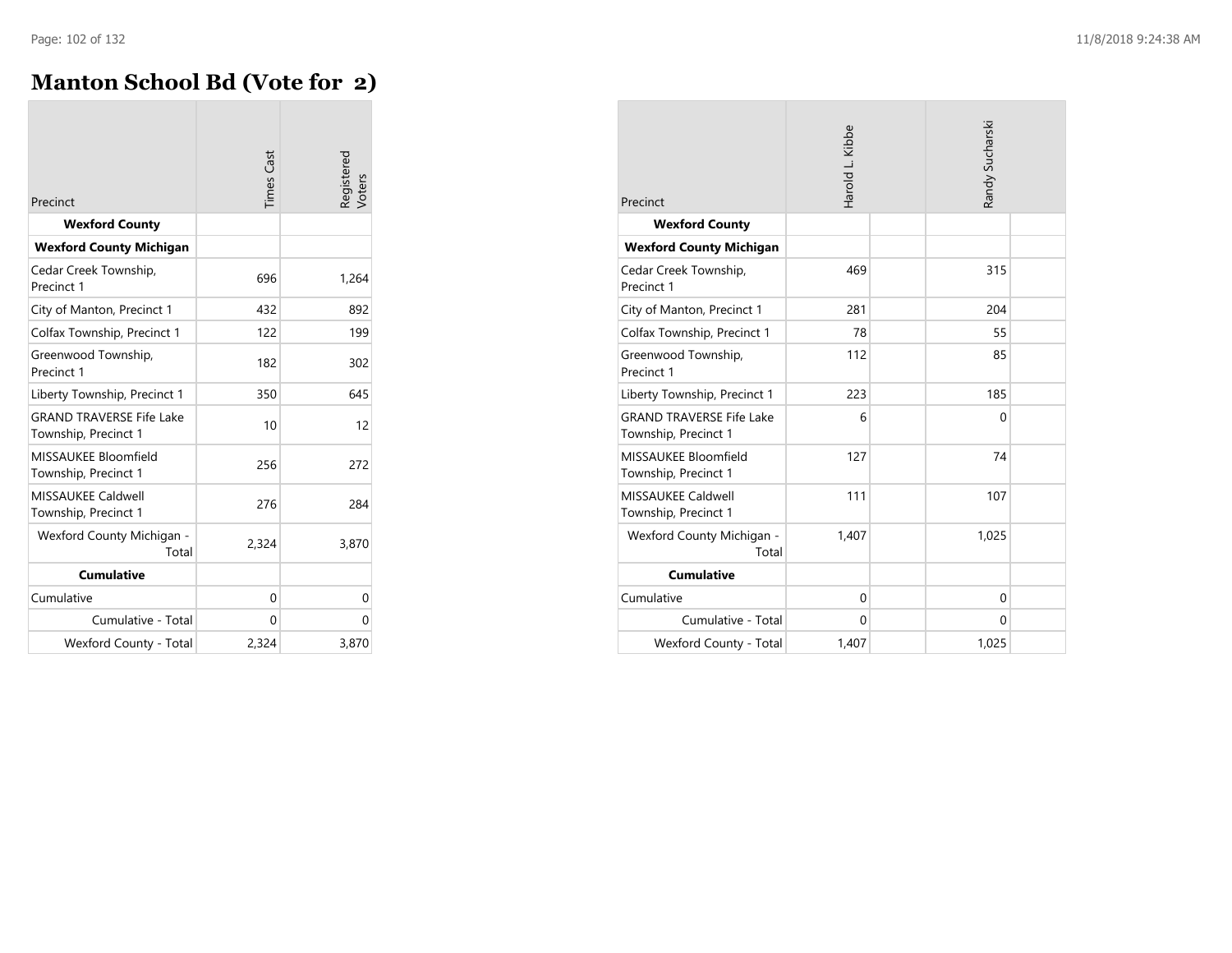| Precinct                                                | Kenneth P. Watson |  | <b>Total Votes</b> | Jnresolved<br>Write-In |
|---------------------------------------------------------|-------------------|--|--------------------|------------------------|
| <b>Wexford County</b>                                   |                   |  |                    |                        |
| <b>Wexford County Michigan</b>                          |                   |  |                    |                        |
| Cedar Creek Township,<br>Precinct 1                     | 187               |  | 971                | 9                      |
| City of Manton, Precinct 1                              | 179               |  | 664                | 6                      |
| Colfax Township, Precinct 1                             | 38                |  | 171                | $\mathbf{0}$           |
| Greenwood Township,<br>Precinct 1                       | 62                |  | 259                | 1                      |
| Liberty Township, Precinct 1                            | 121               |  | 529                | 4                      |
| <b>GRAND TRAVERSE Fife Lake</b><br>Township, Precinct 1 | $\overline{4}$    |  | 10                 | $\Omega$               |
| MISSAUKEE Bloomfield<br>Township, Precinct 1            | 55                |  | 256                | $\mathbf 0$            |
| <b>MISSAUKEE Caldwell</b><br>Township, Precinct 1       | 58                |  | 276                | $\Omega$               |
| Wexford County Michigan -<br>Total                      | 704               |  | 3,136              | 20                     |
| <b>Cumulative</b>                                       |                   |  |                    |                        |
| Cumulative                                              | $\mathbf{0}$      |  | $\mathbf{0}$       | $\mathbf{0}$           |
| Cumulative - Total                                      | $\mathbf{0}$      |  | $\Omega$           | $\mathbf{0}$           |
| Wexford County - Total                                  | 704               |  | 3,136              | 20                     |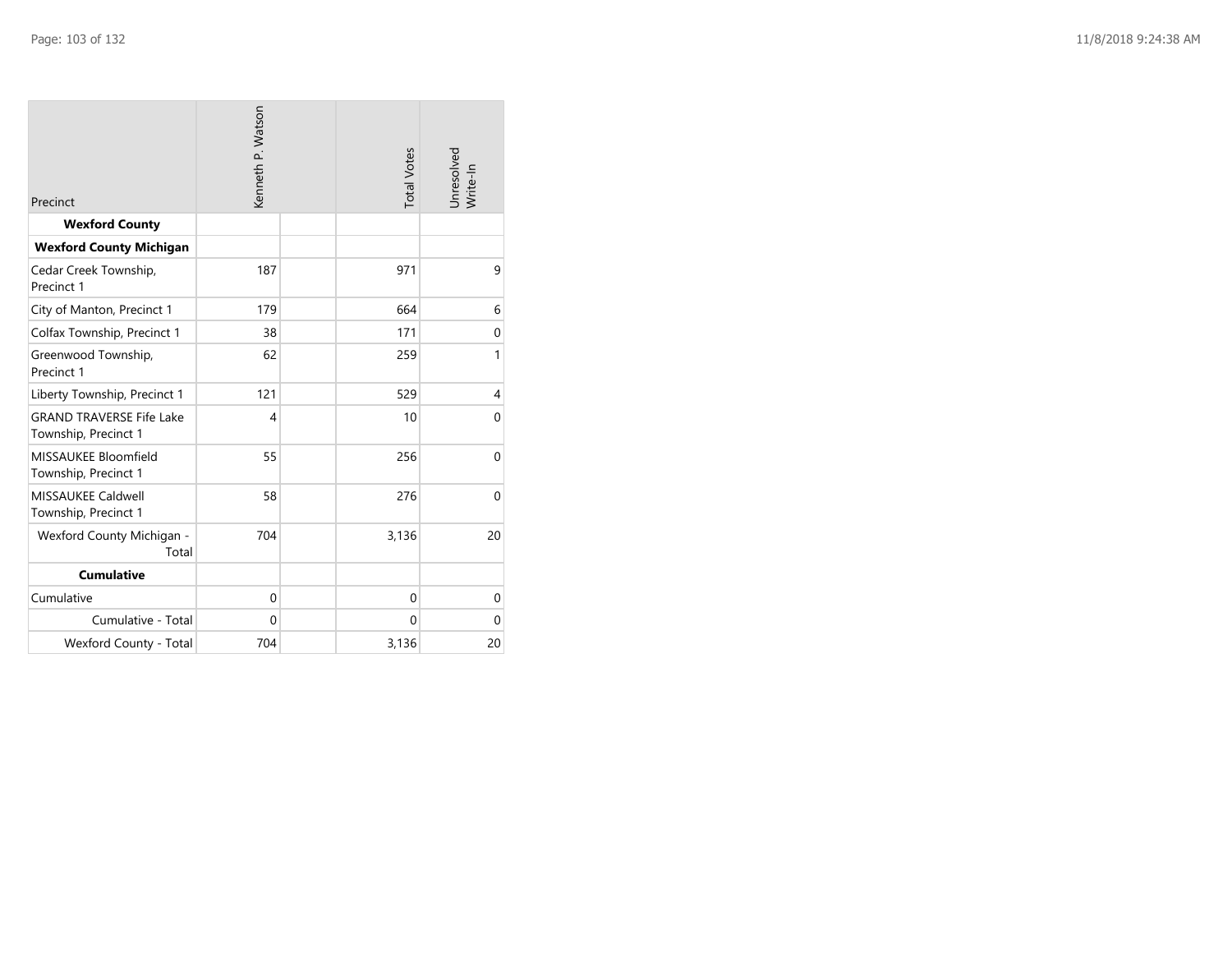### **McBain School Bd (Vote for 2)**

| Precinct                           | <b>Times Cast</b> | Registered<br>Voters |
|------------------------------------|-------------------|----------------------|
| <b>Wexford County</b>              |                   |                      |
| <b>Wexford County Michigan</b>     |                   |                      |
| Clam Lake Township, Precinct<br>1  | 9                 | 14                   |
| Wexford County Michigan -<br>Total | 9                 | 14                   |
| <b>Cumulative</b>                  |                   |                      |
| Cumulative                         | 0                 | U                    |
| Cumulative - Total                 | 0                 | Ω                    |
| Wexford County - Total             | 9                 | 14                   |

| Precinct                           | Dennis Heuker | Matt Kline  | <b>Total Votes</b> |
|------------------------------------|---------------|-------------|--------------------|
| <b>Wexford County</b>              |               |             |                    |
| <b>Wexford County Michigan</b>     |               |             |                    |
| Clam Lake Township, Precinct<br>1  | 6             | 6           | 12                 |
| Wexford County Michigan -<br>Total | 6             | 6           | 12                 |
| <b>Cumulative</b>                  |               |             |                    |
| Cumulative                         | $\Omega$      | $\Omega$    | $\mathbf 0$        |
| Cumulative - Total                 | $\Omega$      | $\mathbf 0$ | $\mathbf{0}$       |
| Wexford County - Total             | 6             | 6           | 12                 |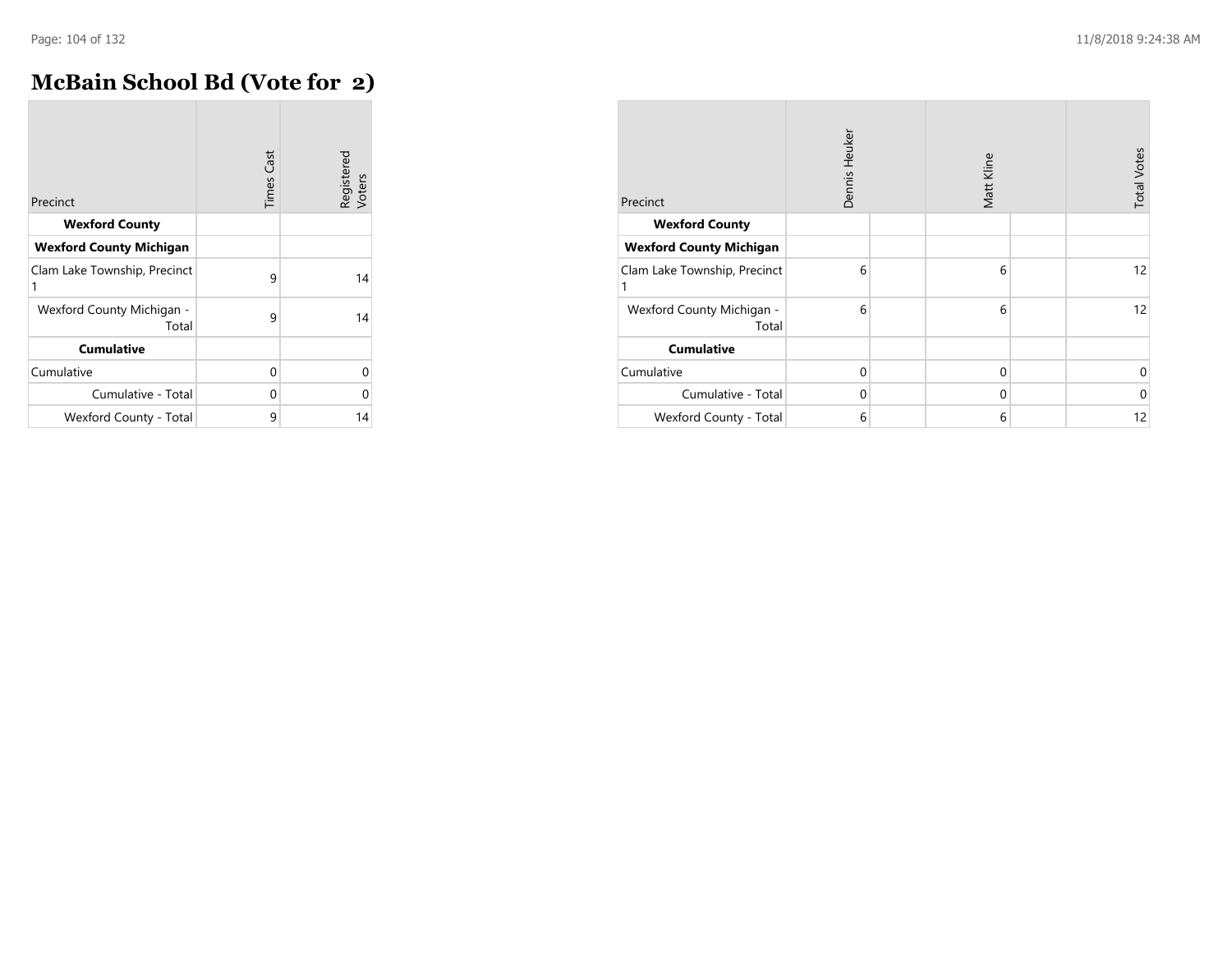**College** 

| Precinct                           | Unresolved<br>Write-In |
|------------------------------------|------------------------|
| <b>Wexford County</b>              |                        |
| <b>Wexford County Michigan</b>     |                        |
| Clam Lake Township, Precinct<br>1  | U                      |
| Wexford County Michigan -<br>Total |                        |
| <b>Cumulative</b>                  |                        |
| Cumulative                         | U                      |
| Cumulative - Total                 | U                      |
| Wexford County - Total             |                        |

the control of the control of the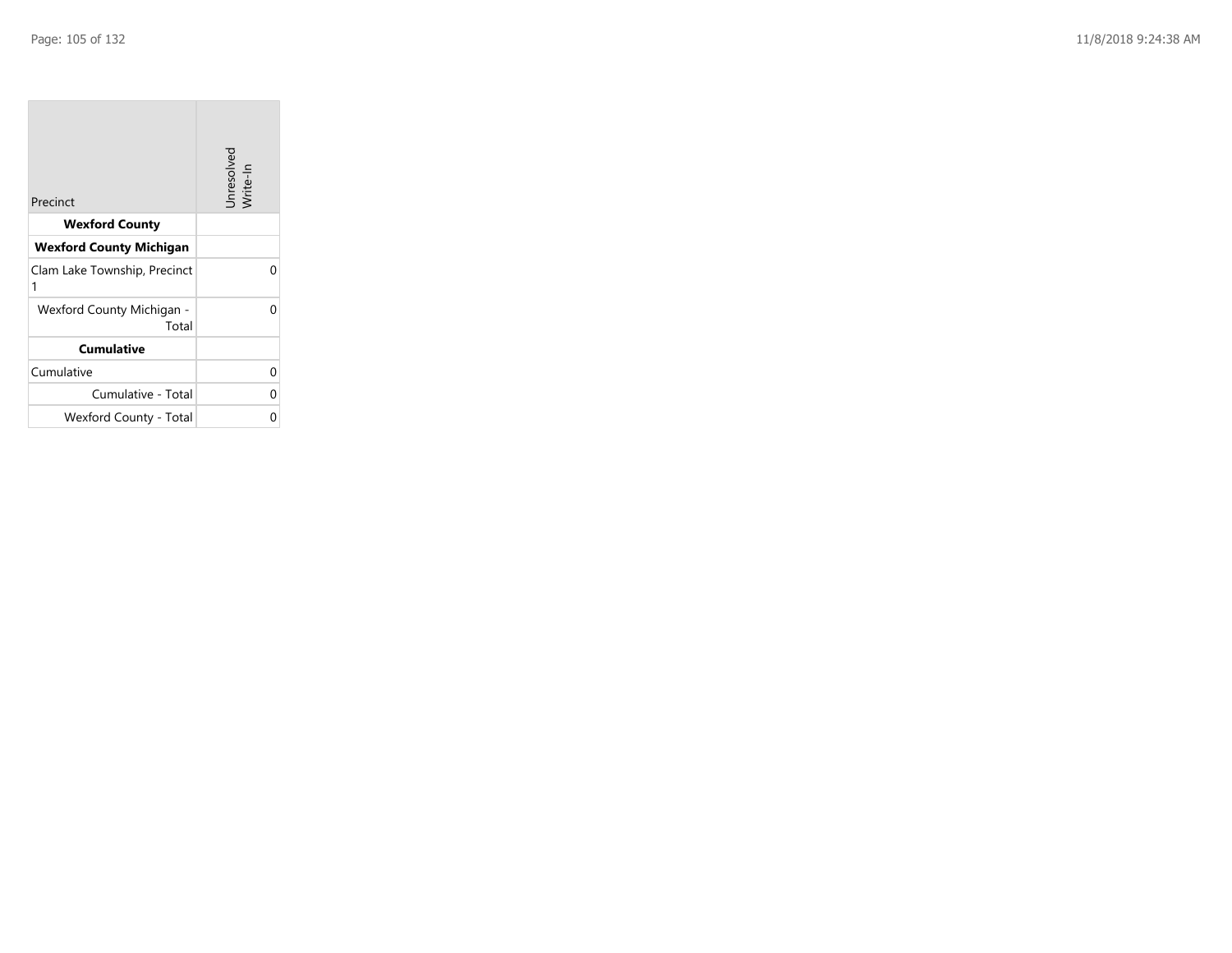**COL** 

### **McBain School Bd Partial (Vote for 1)**

|                                    | <b>Times Cast</b> | Registered<br>Voters |
|------------------------------------|-------------------|----------------------|
| Precinct                           |                   |                      |
| <b>Wexford County</b>              |                   |                      |
| <b>Wexford County Michigan</b>     |                   |                      |
| Clam Lake Township, Precinct<br>1  | 9                 | 14                   |
| Wexford County Michigan -<br>Total | 9                 | 14                   |
| <b>Cumulative</b>                  |                   |                      |
| Cumulative                         | $\Omega$          | 0                    |
| Cumulative - Total                 | 0                 | O                    |
| Wexford County - Total             | 9                 | 14                   |

| Precinct                           | Jeremy Hamilton |  | <b>Total Votes</b> | Unresolved<br>Write-In |
|------------------------------------|-----------------|--|--------------------|------------------------|
| <b>Wexford County</b>              |                 |  |                    |                        |
| <b>Wexford County Michigan</b>     |                 |  |                    |                        |
| Clam Lake Township, Precinct<br>1  | 6               |  | 6                  | $\Omega$               |
| Wexford County Michigan -<br>Total | 6               |  | 6                  | 0                      |
| <b>Cumulative</b>                  |                 |  |                    |                        |
| Cumulative                         | $\Omega$        |  | $\Omega$           | $\Omega$               |
| Cumulative - Total                 | $\mathbf 0$     |  | $\mathbf 0$        | $\Omega$               |
| Wexford County - Total             | 6               |  | 6                  | 0                      |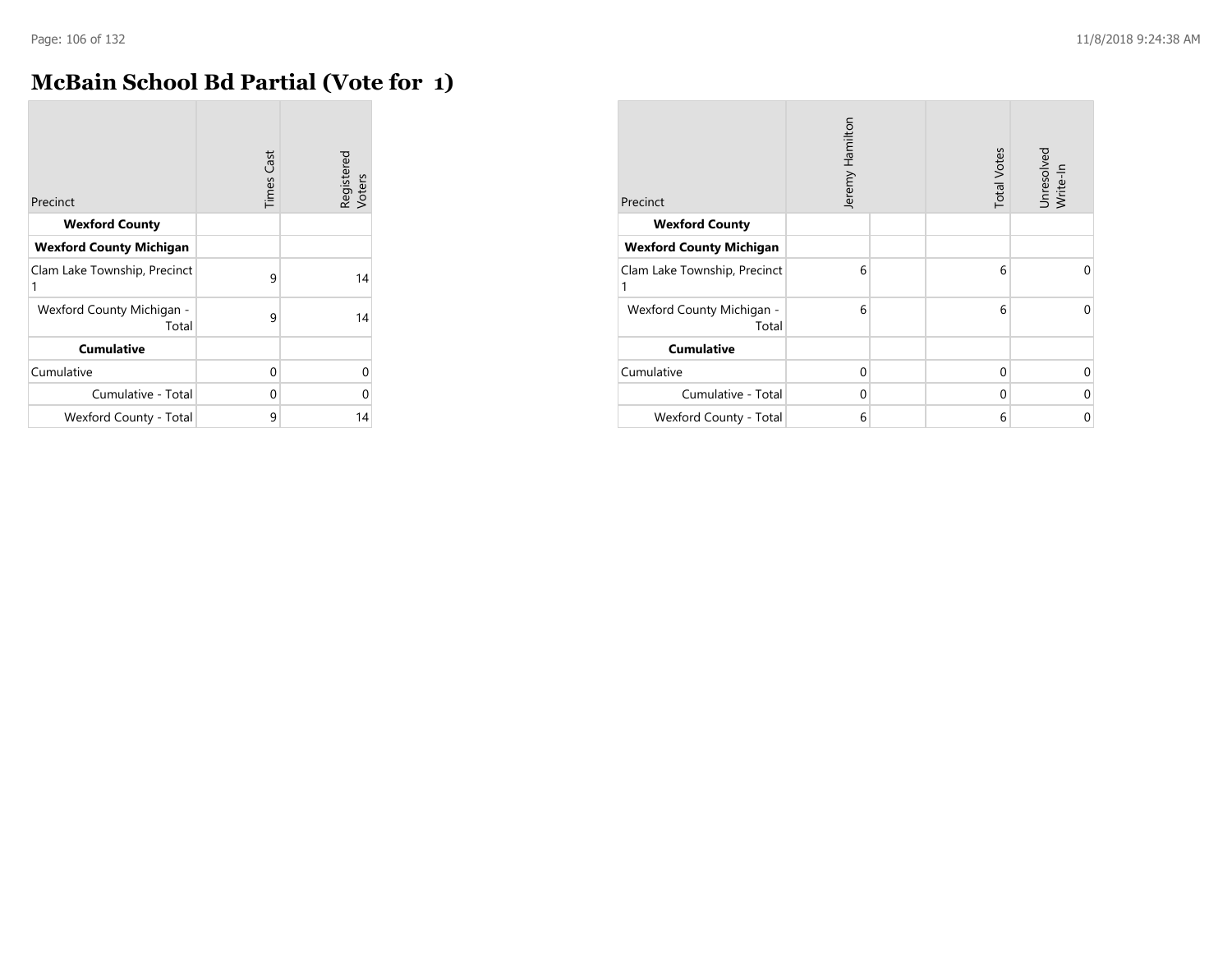**COL** 

### **Mesick School Bd (Vote for 2)**

| Precinct                                 | <b>Times</b> Cast | Registered<br>Voters |
|------------------------------------------|-------------------|----------------------|
| <b>Wexford County</b>                    |                   |                      |
| <b>Wexford County Michigan</b>           |                   |                      |
| Antioch Township, Precinct 1             | 410               | 673                  |
| Boon Township, Precinct 1                | 37                | 60                   |
| Colfax Township, Precinct 1              | 280               | 450                  |
| Greenwood Township,<br>Precinct 1        | 17                | 25                   |
| Hanover Township, Precinct<br>1          | 101               | 179                  |
| Selma Township, Precinct 1               | 155               | 290                  |
| Slagle Township, Precinct 1              | 219               | 371                  |
| South Branch Township,<br>Precinct 1     | 5                 | 6                    |
| Springville Township,<br>Precinct 1      | 706               | 1,333                |
| Wexford Township, Precinct<br>1          | 334               | 573                  |
| MANISTEE Cleon Township,<br>Precinct 1   | 133               | 233                  |
| MANISTEE Marilla Township,<br>Precinct 1 | 103               | 169                  |
| Wexford County Michigan -<br>Total       | 2,500             | 4,362                |
| <b>Cumulative</b>                        |                   |                      |
| Cumulative                               | 0                 | 0                    |
| Cumulative - Total                       | 0                 | 0                    |
| Wexford County - Total                   | 2,500             | 4,362                |

| Precinct                                 | Jason M. Abraham | Eric Spencer   | <b>Total Votes</b> |
|------------------------------------------|------------------|----------------|--------------------|
| <b>Wexford County</b>                    |                  |                |                    |
| <b>Wexford County Michigan</b>           |                  |                |                    |
| Antioch Township, Precinct 1             | 254              | 259            | 513                |
| Boon Township, Precinct 1                | 20               | 20             | 40                 |
| Colfax Township, Precinct 1              | 166              | 160            | 326                |
| Greenwood Township,<br>Precinct 1        | 12               | 10             | 22                 |
| Hanover Township, Precinct<br>1          | 63               | 55             | 118                |
| Selma Township, Precinct 1               | 108              | 88             | 196                |
| Slagle Township, Precinct 1              | 159              | 126            | 285                |
| South Branch Township,<br>Precinct 1     | 3                | $\overline{c}$ | 5                  |
| Springville Township,<br>Precinct 1      | 479              | 443            | 922                |
| Wexford Township, Precinct<br>1          | 227              | 207            | 434                |
| MANISTEE Cleon Township,<br>Precinct 1   | 91               | 85             | 176                |
| MANISTEE Marilla Township,<br>Precinct 1 | 78               | 64             | 142                |
| Wexford County Michigan -<br>Total       | 1,660            | 1,519          | 3,179              |
| <b>Cumulative</b>                        |                  |                |                    |
| Cumulative                               | $\mathbf{0}$     | $\mathbf 0$    | $\mathbf{0}$       |
| Cumulative - Total                       | $\Omega$         | $\Omega$       | $\Omega$           |
| Wexford County - Total                   | 1,660            | 1,519          | 3,179              |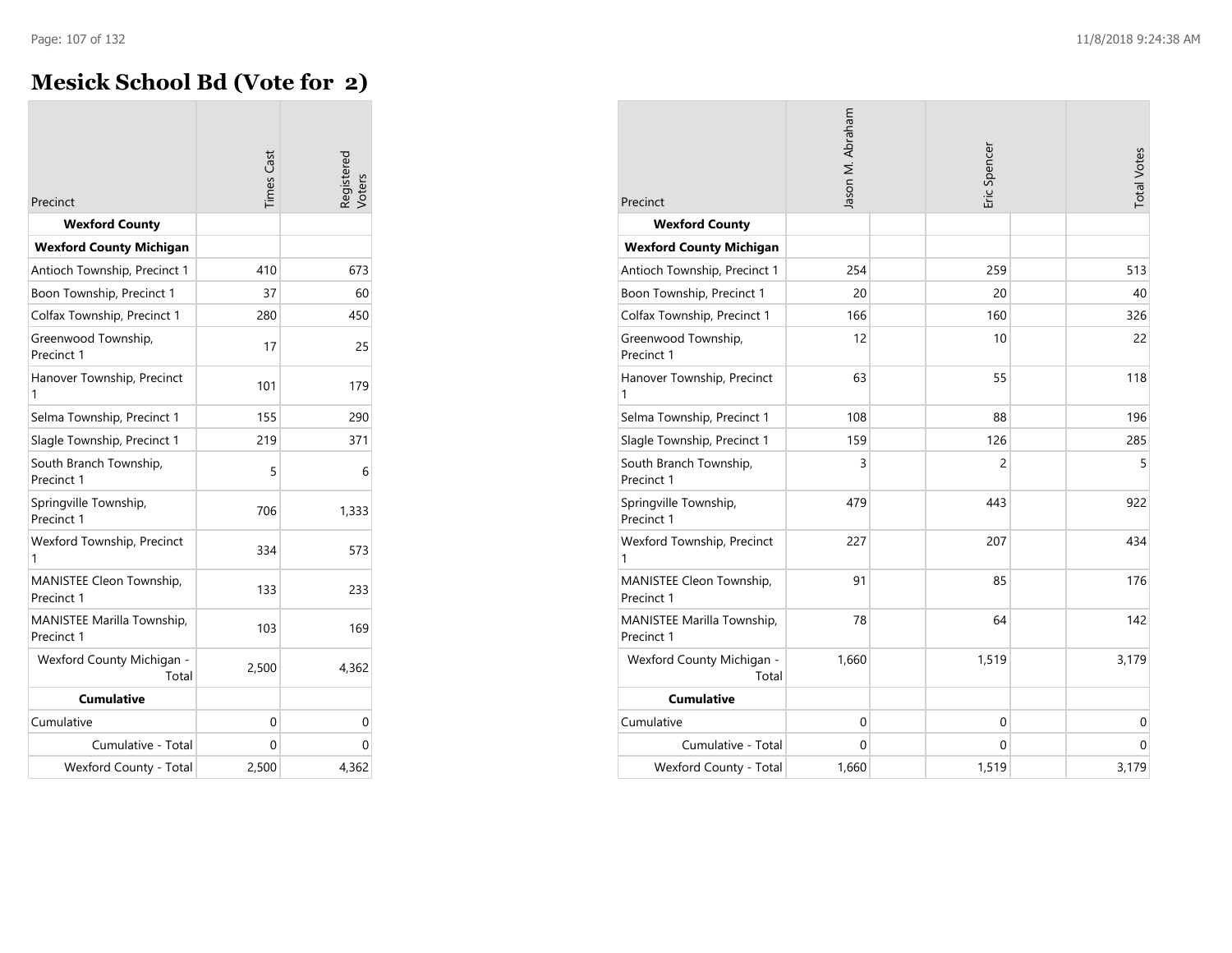| Precinct                                 | Inresolve |
|------------------------------------------|-----------|
| <b>Wexford County</b>                    |           |
| <b>Wexford County Michigan</b>           |           |
| Antioch Township, Precinct 1             | 3         |
| Boon Township, Precinct 1                | 0         |
| Colfax Township, Precinct 1              | 10        |
| Greenwood Township,<br>Precinct 1        | 0         |
| Hanover Township, Precinct<br>1          | 3         |
| Selma Township, Precinct 1               | 2         |
| Slagle Township, Precinct 1              | 7         |
| South Branch Township,<br>Precinct 1     | 0         |
| Springville Township,<br>Precinct 1      | 19        |
| <b>Wexford Township, Precinct</b><br>1   | 5         |
| MANISTEE Cleon Township,<br>Precinct 1   | 0         |
| MANISTEE Marilla Township,<br>Precinct 1 | 0         |
| Wexford County Michigan -<br>Total       | 49        |
| <b>Cumulative</b>                        |           |
| Cumulative                               | 0         |
| Cumulative - Total                       | 0         |
| Wexford County - Total                   | 49        |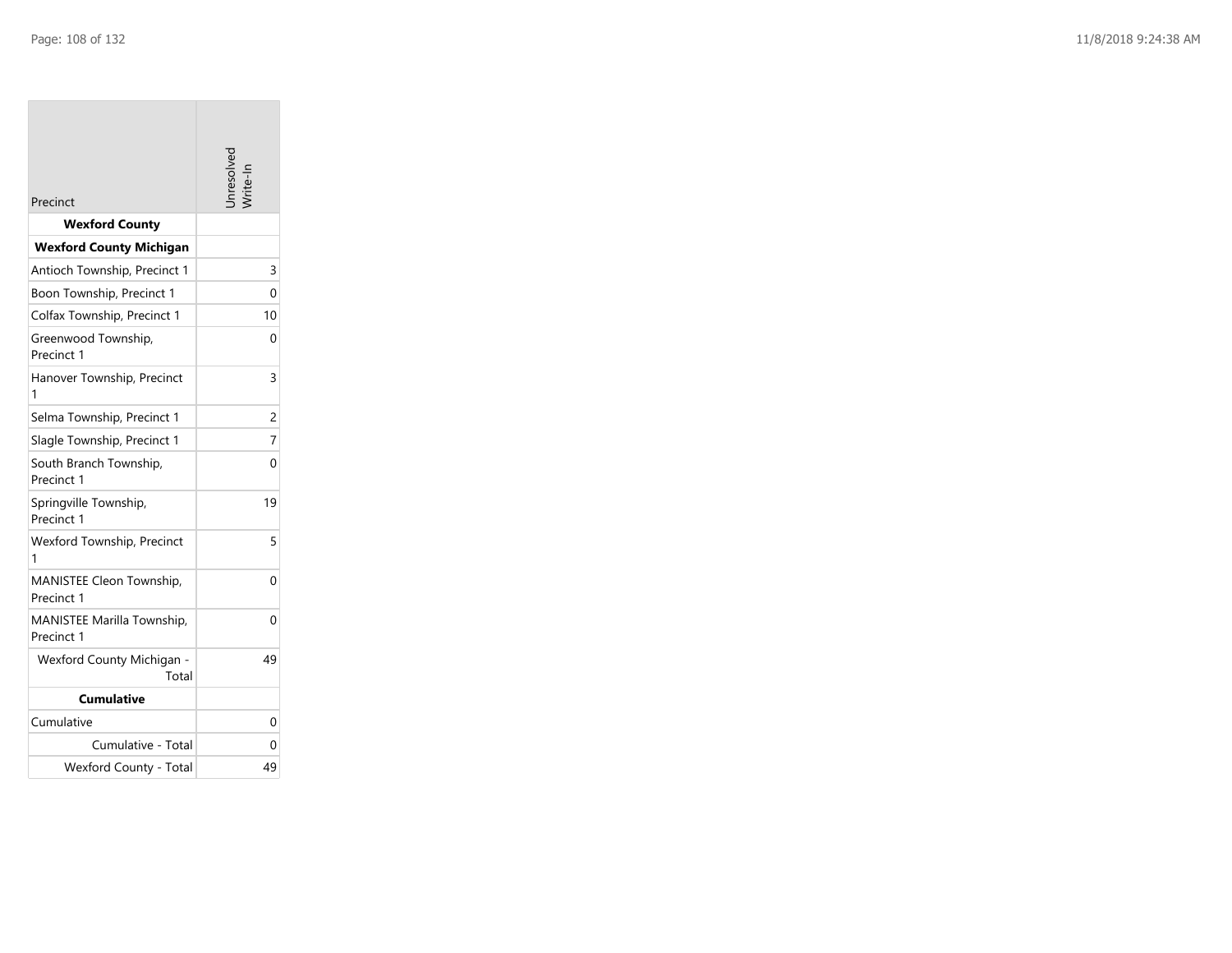### **Mesick School Bd Partial (Vote for 1)**

| Precinct                                 | <b>Times</b> Cast | Registerec<br>/oters |
|------------------------------------------|-------------------|----------------------|
| <b>Wexford County</b>                    |                   |                      |
| <b>Wexford County Michigan</b>           |                   |                      |
| Antioch Township, Precinct 1             | 410               | 673                  |
| Boon Township, Precinct 1                | 37                | 60                   |
| Colfax Township, Precinct 1              | 280               | 450                  |
| Greenwood Township,<br>Precinct 1        | 17                | 25                   |
| Hanover Township, Precinct<br>1          | 101               | 179                  |
| Selma Township, Precinct 1               | 155               | 290                  |
| Slagle Township, Precinct 1              | 219               | 371                  |
| South Branch Township,<br>Precinct 1     | 5                 | 6                    |
| Springville Township,<br>Precinct 1      | 706               | 1,333                |
| Wexford Township, Precinct<br>1          | 334               | 573                  |
| MANISTEE Cleon Township,<br>Precinct 1   | 133               | 233                  |
| MANISTEE Marilla Township,<br>Precinct 1 | 103               | 169                  |
| Wexford County Michigan -<br>Total       | 2,500             | 4,362                |
| <b>Cumulative</b>                        |                   |                      |
| Cumulative                               | 0                 | 0                    |
| Cumulative - Total                       | 0                 | 0                    |
| Wexford County - Total                   | 2,500             | 4,362                |

| Precinct                                 | Joe Barkman    |  | <b>Total Votes</b> | Unresolved<br>Write-In |
|------------------------------------------|----------------|--|--------------------|------------------------|
| <b>Wexford County</b>                    |                |  |                    |                        |
| <b>Wexford County Michigan</b>           |                |  |                    |                        |
| Antioch Township, Precinct 1             | 280            |  | 280                | 7                      |
| Boon Township, Precinct 1                | 24             |  | 24                 | $\boldsymbol{0}$       |
| Colfax Township, Precinct 1              | 174            |  | 174                | 7                      |
| Greenwood Township,<br>Precinct 1        | 13             |  | 13                 | $\Omega$               |
| Hanover Township, Precinct<br>1          | 64             |  | 64                 | $\overline{c}$         |
| Selma Township, Precinct 1               | 117            |  | 117                | $\overline{c}$         |
| Slagle Township, Precinct 1              | 154            |  | 154                | 5                      |
| South Branch Township,<br>Precinct 1     | $\overline{c}$ |  | 2                  | $\Omega$               |
| Springville Township,<br>Precinct 1      | 511            |  | 511                | 15                     |
| Wexford Township, Precinct<br>1          | 243            |  | 243                | 3                      |
| MANISTEE Cleon Township,<br>Precinct 1   | 94             |  | 94                 | 0                      |
| MANISTEE Marilla Township,<br>Precinct 1 | 77             |  | 77                 | $\Omega$               |
| Wexford County Michigan -<br>Total       | 1,753          |  | 1,753              | 41                     |
| <b>Cumulative</b>                        |                |  |                    |                        |
| Cumulative                               | $\mathbf{0}$   |  | 0                  | 0                      |
| Cumulative - Total                       | $\Omega$       |  | 0                  | $\Omega$               |
| Wexford County - Total                   | 1,753          |  | 1,753              | 41                     |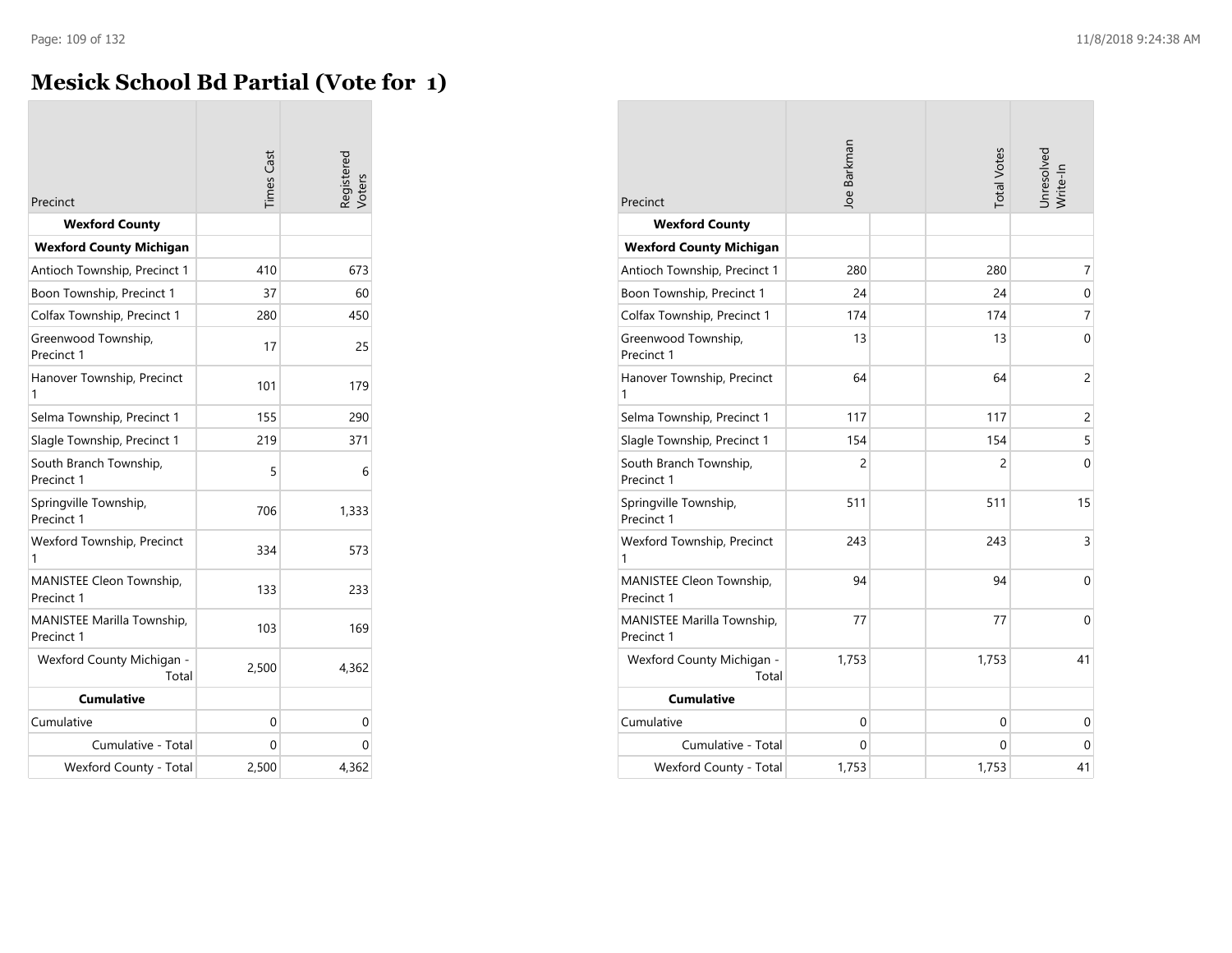### **Pine River School Bd (Vote for 2)**

| Precinct                             | <b>Times Cast</b> | Registered<br>Voters |
|--------------------------------------|-------------------|----------------------|
| <b>Wexford County</b>                |                   |                      |
| <b>Wexford County Michigan</b>       |                   |                      |
| Cherry Grove Township,<br>Precinct 1 | 10                | 24                   |
| Clam Lake Township, Precinct<br>1    | 49                | 80                   |
| Wexford County Michigan -<br>Total   | 59                | 104                  |
| <b>Cumulative</b>                    |                   |                      |
| Cumulative                           | 0                 | U                    |
| Cumulative - Total                   | 0                 |                      |
| Wexford County - Total               | 59                | 104                  |

| Precinct                             | Katy Draper | Tom Shook   | <b>Total Votes</b> |
|--------------------------------------|-------------|-------------|--------------------|
| <b>Wexford County</b>                |             |             |                    |
| <b>Wexford County Michigan</b>       |             |             |                    |
| Cherry Grove Township,<br>Precinct 1 | 9           | 9           | 18                 |
| Clam Lake Township, Precinct         | 34          | 34          | 68                 |
| Wexford County Michigan -<br>Total   | 43          | 43          | 86                 |
| <b>Cumulative</b>                    |             |             |                    |
| Cumulative                           | $\mathbf 0$ | $\mathbf 0$ | $\Omega$           |
| Cumulative - Total                   | $\Omega$    | $\mathbf 0$ | $\Omega$           |
| Wexford County - Total               | 43          | 43          | 86                 |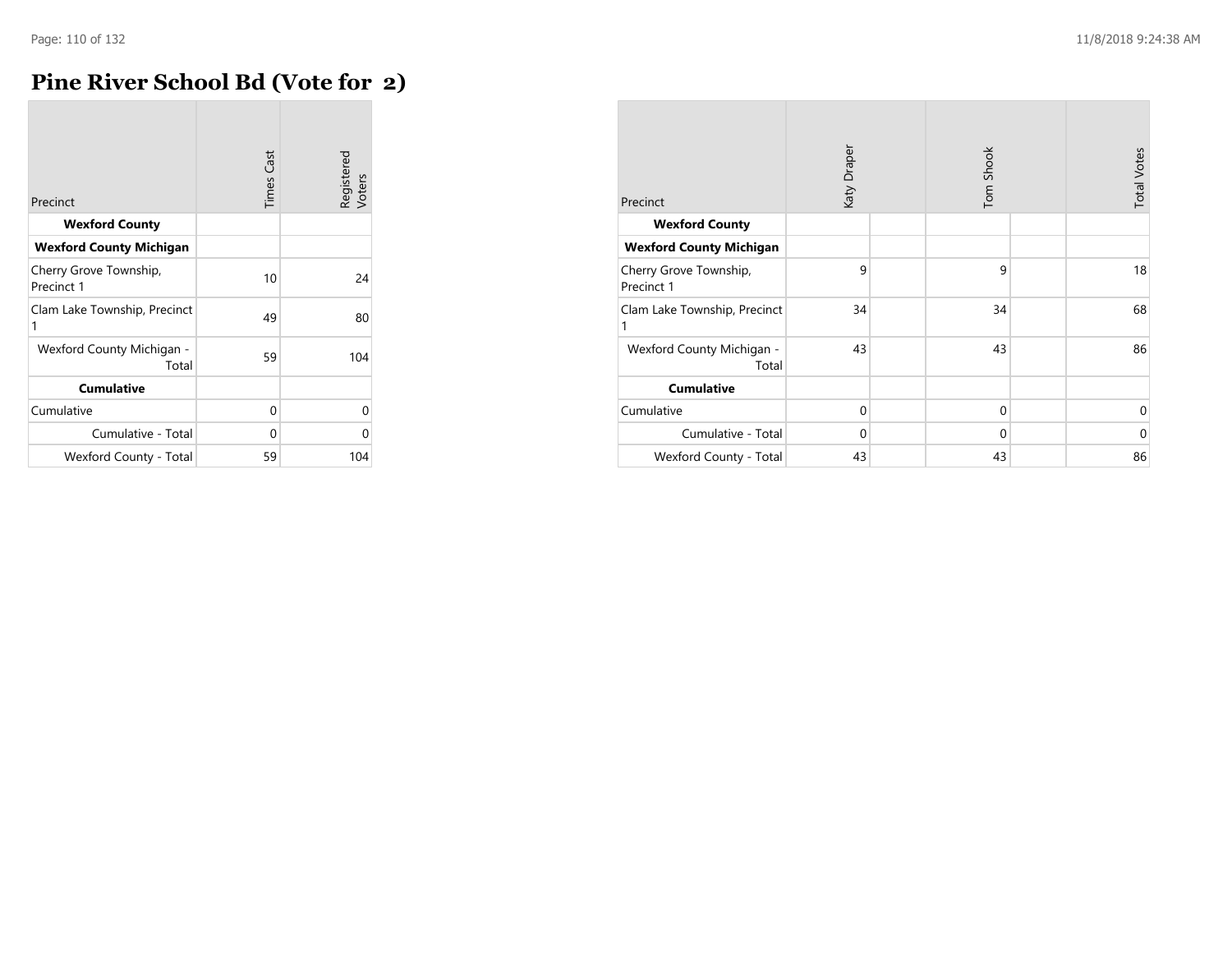| Precinct                             | Unresolved<br>Write-In |
|--------------------------------------|------------------------|
| <b>Wexford County</b>                |                        |
| <b>Wexford County Michigan</b>       |                        |
| Cherry Grove Township,<br>Precinct 1 | O                      |
| Clam Lake Township, Precinct<br>1    | U                      |
| Wexford County Michigan -<br>Total   | U                      |
| <b>Cumulative</b>                    |                        |
| Cumulative                           | O                      |
| Cumulative - Total                   | ∩                      |
| Wexford County - Total               |                        |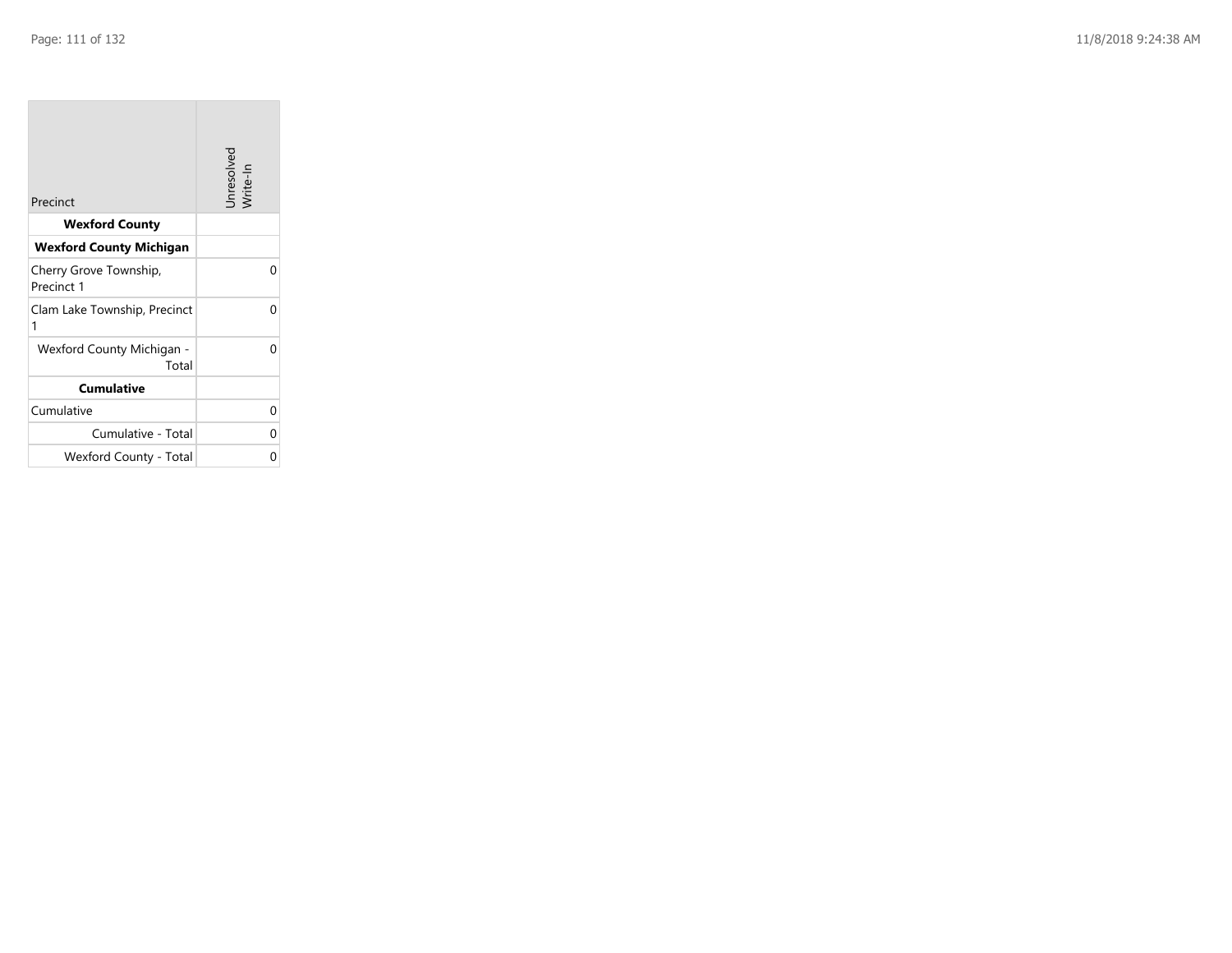### **Pine River School Bd Partial (Vote for 1)**

| Precinct                             | <b>Times Cast</b> | Registered<br>Voters |
|--------------------------------------|-------------------|----------------------|
| <b>Wexford County</b>                |                   |                      |
| <b>Wexford County Michigan</b>       |                   |                      |
| Cherry Grove Township,<br>Precinct 1 | 10                | 24                   |
| Clam Lake Township, Precinct<br>1    | 49                | 80                   |
| Wexford County Michigan -<br>Total   | 59                | 104                  |
| <b>Cumulative</b>                    |                   |                      |
| Cumulative                           | 0                 | U                    |
| Cumulative - Total                   | 0                 |                      |
| Wexford County - Total               | 59                | 104                  |

| Precinct                             | Kimberly Dean |  | <b>Total Votes</b> | Unresolved<br>Write-In |
|--------------------------------------|---------------|--|--------------------|------------------------|
| <b>Wexford County</b>                |               |  |                    |                        |
| <b>Wexford County Michigan</b>       |               |  |                    |                        |
| Cherry Grove Township,<br>Precinct 1 | 7             |  | 7                  | 0                      |
| Clam Lake Township, Precinct<br>1    | 36            |  | 36                 | 0                      |
| Wexford County Michigan -<br>Total   | 43            |  | 43                 | 0                      |
| <b>Cumulative</b>                    |               |  |                    |                        |
| Cumulative                           | 0             |  | 0                  | 0                      |
| Cumulative - Total                   | $\Omega$      |  | $\Omega$           | 0                      |
| Wexford County - Total               | 43            |  | 43                 | 0                      |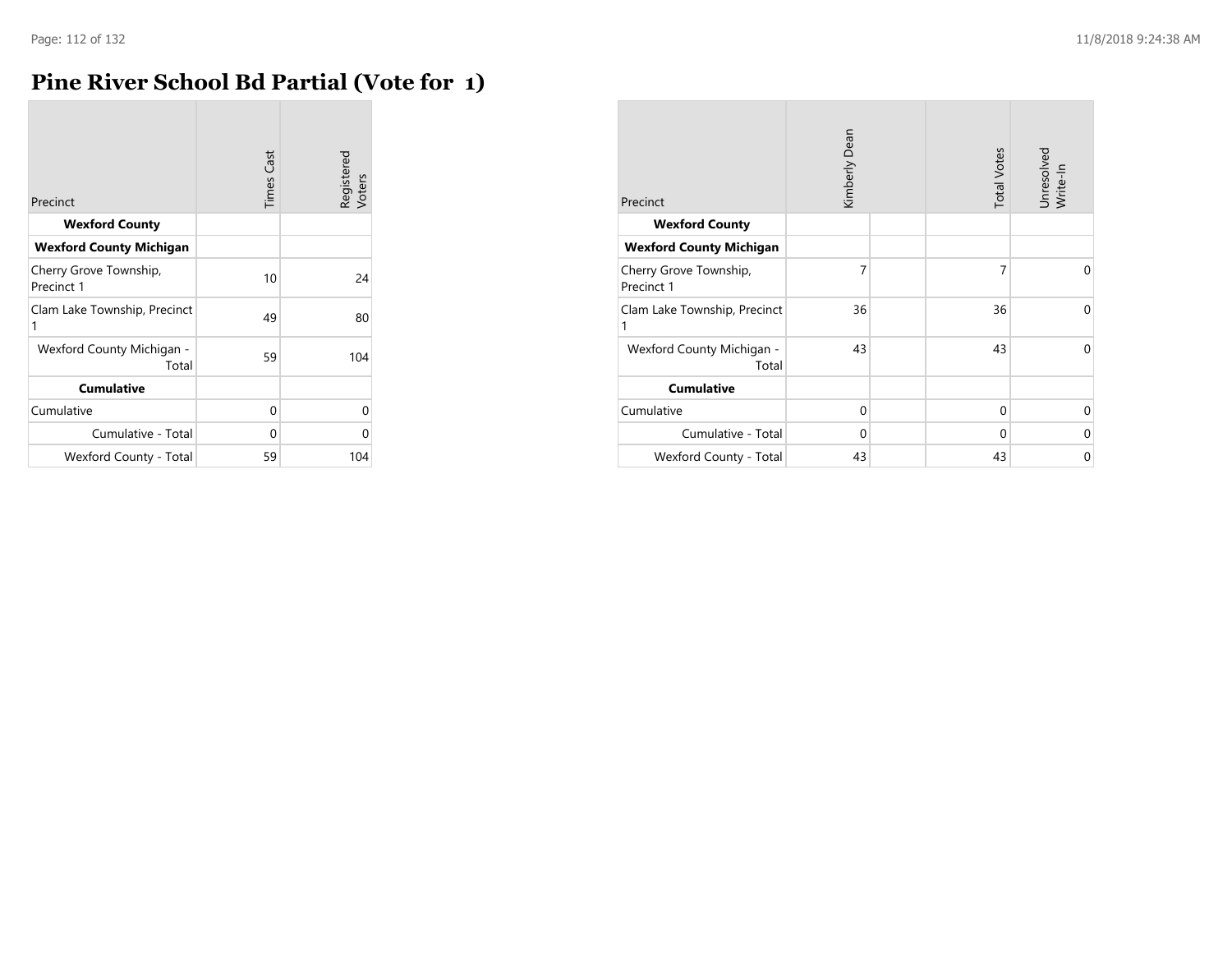$\overline{\phantom{a}}$ 

#### **State Proposal 18-1 (Vote for 1)**

| Precinct                             | imes Cast |        |
|--------------------------------------|-----------|--------|
| <b>Wexford County</b>                |           |        |
| <b>Wexford County Michigan</b>       |           |        |
| Antioch Township, Precinct 1         | 410       | 673    |
| Boon Township, Precinct 1            | 319       | 520    |
| Cedar Creek Township,<br>Precinct 1  | 696       | 1,264  |
| Cherry Grove Township,<br>Precinct 1 | 1,362     | 2,023  |
| City of Cadillac, Precinct 1         | 1,289     | 2,606  |
| City of Cadillac, Precinct 2         | 1,147     | 2,406  |
| City of Cadillac, Precinct 3         | 1,361     | 2,376  |
| City of Manton, Precinct 1           | 432       | 892    |
| Clam Lake Township, Precinct         | 1,170     | 1,843  |
| Colfax Township, Precinct 1          | 404       | 653    |
| Greenwood Township,<br>Precinct 1    | 263       | 447    |
| Hanover Township, Precinct<br>1      | 657       | 1,295  |
| Haring Township, Precinct 1          | 1,611     | 2,781  |
| Henderson Township,<br>Precinct 1    | 105       | 161    |
| Liberty Township, Precinct 1         | 350       | 645    |
| Selma Township, Precinct 1           | 1,037     | 1,810  |
| Slagle Township, Precinct 1          | 256       | 458    |
| South Branch Township,<br>Precinct 1 | 197       | 294    |
| Springville Township,<br>Precinct 1  | 706       | 1,333  |
| Wexford Township, Precinct<br>1      | 470       | 859    |
| Wexford County Michigan -<br>Total   | 14,242    | 25,339 |

| Precinct                             | Yes   | $\frac{1}{2}$ | <b>Total Votes</b> |
|--------------------------------------|-------|---------------|--------------------|
| <b>Wexford County</b>                |       |               |                    |
| <b>Wexford County Michigan</b>       |       |               |                    |
| Antioch Township, Precinct 1         | 187   | 214           | 401                |
| Boon Township, Precinct 1            | 145   | 171           | 316                |
| Cedar Creek Township,<br>Precinct 1  | 317   | 370           | 687                |
| Cherry Grove Township,<br>Precinct 1 | 519   | 828           | 1,347              |
| City of Cadillac, Precinct 1         | 710   | 563           | 1,273              |
| City of Cadillac, Precinct 2         | 660   | 457           | 1,117              |
| City of Cadillac, Precinct 3         | 601   | 705           | 1,306              |
| City of Manton, Precinct 1           | 255   | 171           | 426                |
| Clam Lake Township, Precinct<br>1    | 451   | 698           | 1,149              |
| Colfax Township, Precinct 1          | 171   | 224           | 395                |
| Greenwood Township,<br>Precinct 1    | 124   | 135           | 259                |
| Hanover Township, Precinct<br>1      | 376   | 275           | 651                |
| Haring Township, Precinct 1          | 673   | 923           | 1,596              |
| Henderson Township,<br>Precinct 1    | 54    | 46            | 100                |
| Liberty Township, Precinct 1         | 157   | 192           | 349                |
| Selma Township, Precinct 1           | 472   | 553           | 1,025              |
| Slagle Township, Precinct 1          | 138   | 116           | 254                |
| South Branch Township,<br>Precinct 1 | 96    | 93            | 189                |
| Springville Township,<br>Precinct 1  | 383   | 314           | 697                |
| Wexford Township, Precinct<br>1      | 236   | 230           | 466                |
| Wexford County Michigan -<br>Total   | 6,725 | 7,278         | 14,003             |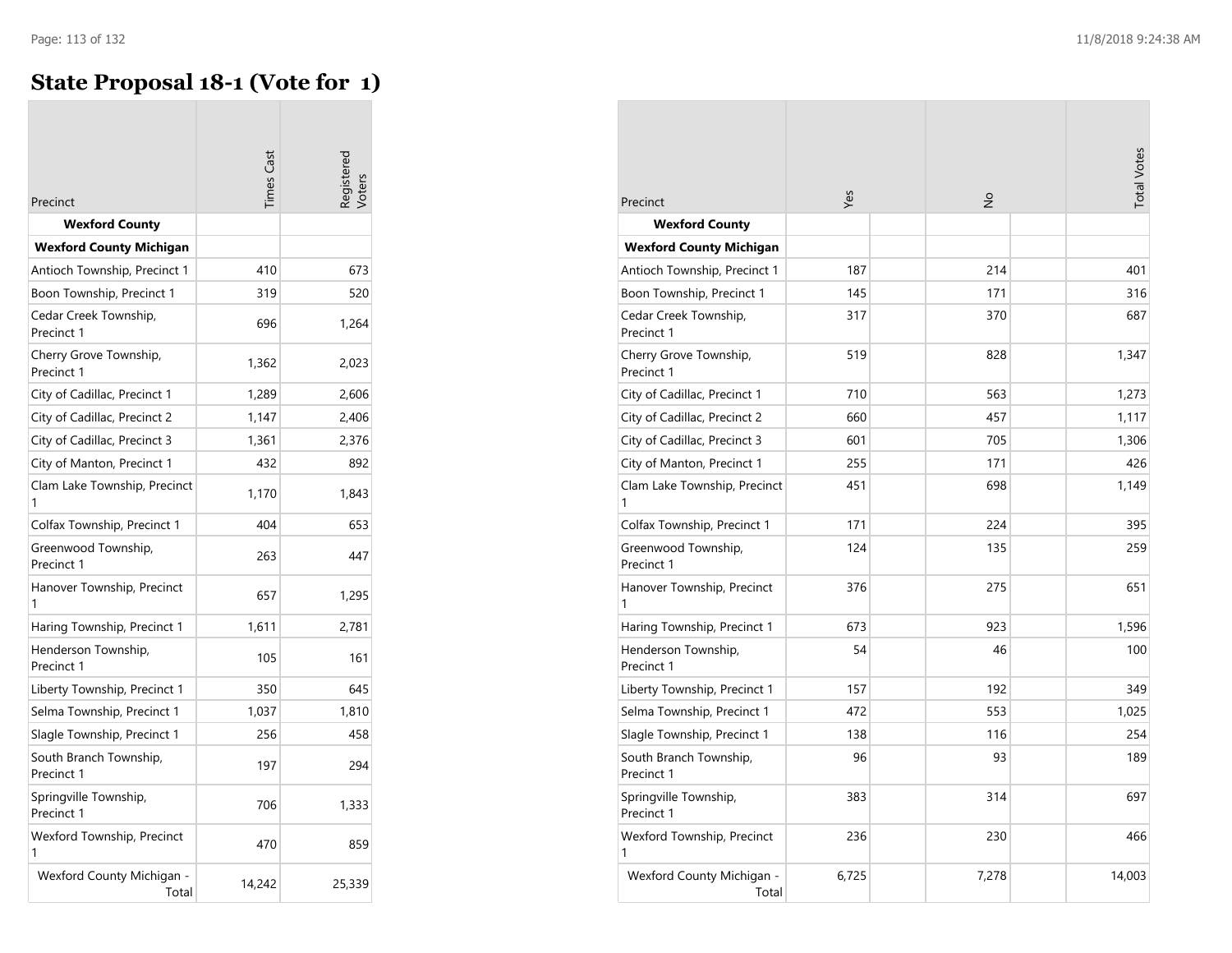| Precinct                             |          |
|--------------------------------------|----------|
| <b>Wexford County</b>                |          |
| <b>Wexford County Michigan</b>       |          |
| Antioch Township, Precinct 1         | 0        |
| Boon Township, Precinct 1            | 0        |
| Cedar Creek Township,<br>Precinct 1  | 0        |
| Cherry Grove Township,<br>Precinct 1 | 0        |
| City of Cadillac, Precinct 1         | 0        |
| City of Cadillac, Precinct 2         | 0        |
| City of Cadillac, Precinct 3         | 0        |
| City of Manton, Precinct 1           | 0        |
| Clam Lake Township, Precinct<br>1    | 0        |
| Colfax Township, Precinct 1          | 0        |
| Greenwood Township,<br>Precinct 1    | 0        |
| Hanover Township, Precinct<br>1      | 0        |
| Haring Township, Precinct 1          | 0        |
| Henderson Township,<br>Precinct 1    | 0        |
| Liberty Township, Precinct 1         | 0        |
| Selma Township, Precinct 1           | $\Omega$ |
| Slagle Township, Precinct 1          | 0        |
| South Branch Township,<br>Precinct 1 | 0        |
| Springville Township,<br>Precinct 1  | 0        |
| Wexford Township, Precinct<br>1      | 0        |
| Wexford County Michigan -<br>Total   | 0        |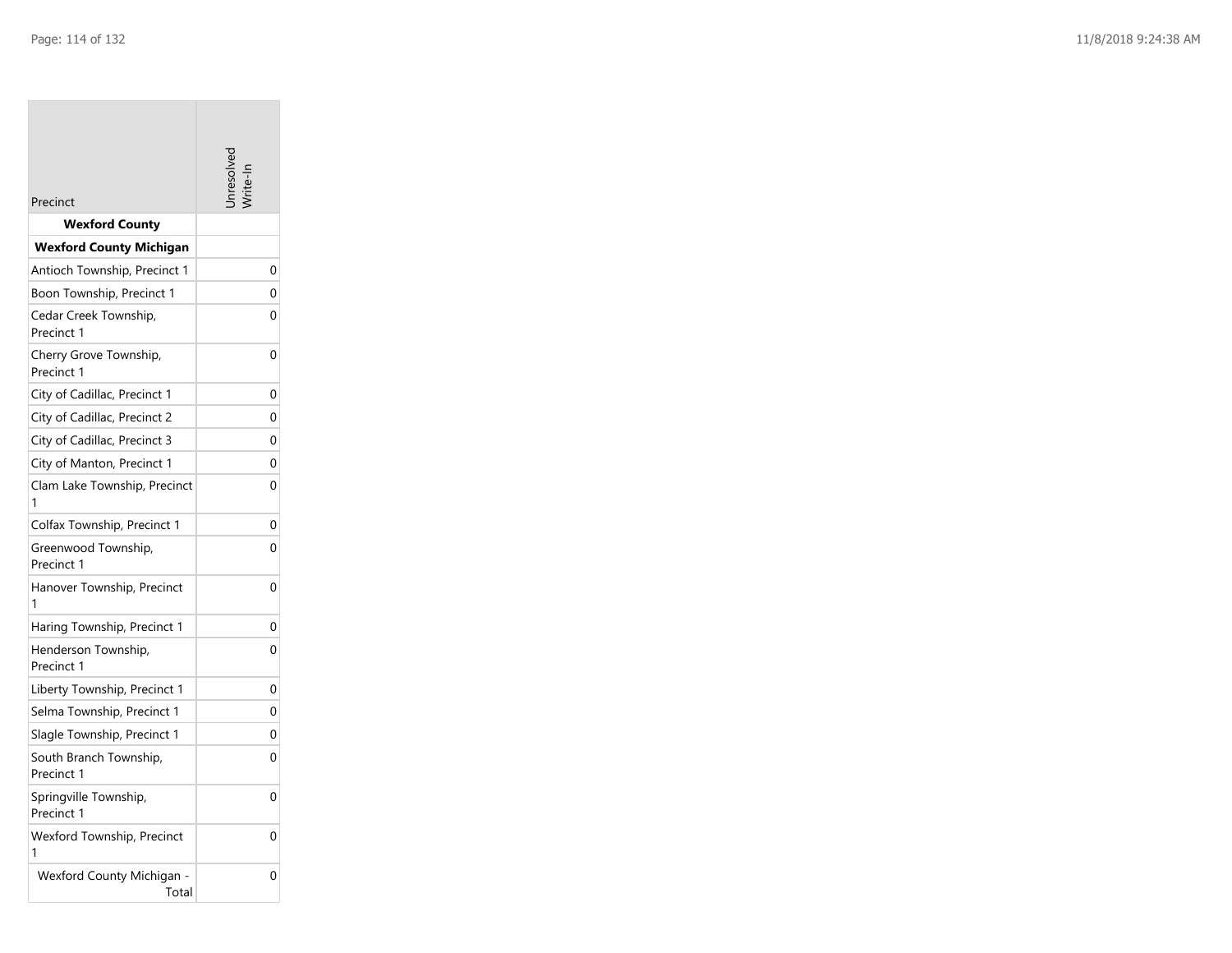| Precinct               | <b>Times Cast</b> | Registered<br>Voters |
|------------------------|-------------------|----------------------|
| <b>Cumulative</b>      |                   |                      |
| Cumulative             | 0                 |                      |
| Cumulative - Total     | U                 | 0                    |
| Wexford County - Total | 14,242            | 25,339               |

| Precinct               | Yes   | $\frac{1}{2}$ | <b>Total Votes</b> |
|------------------------|-------|---------------|--------------------|
| <b>Cumulative</b>      |       |               |                    |
| Cumulative             |       | 0             | 0                  |
| Cumulative - Total     |       | 0             | 0                  |
| Wexford County - Total | 6,725 | 7,278         | 14,003             |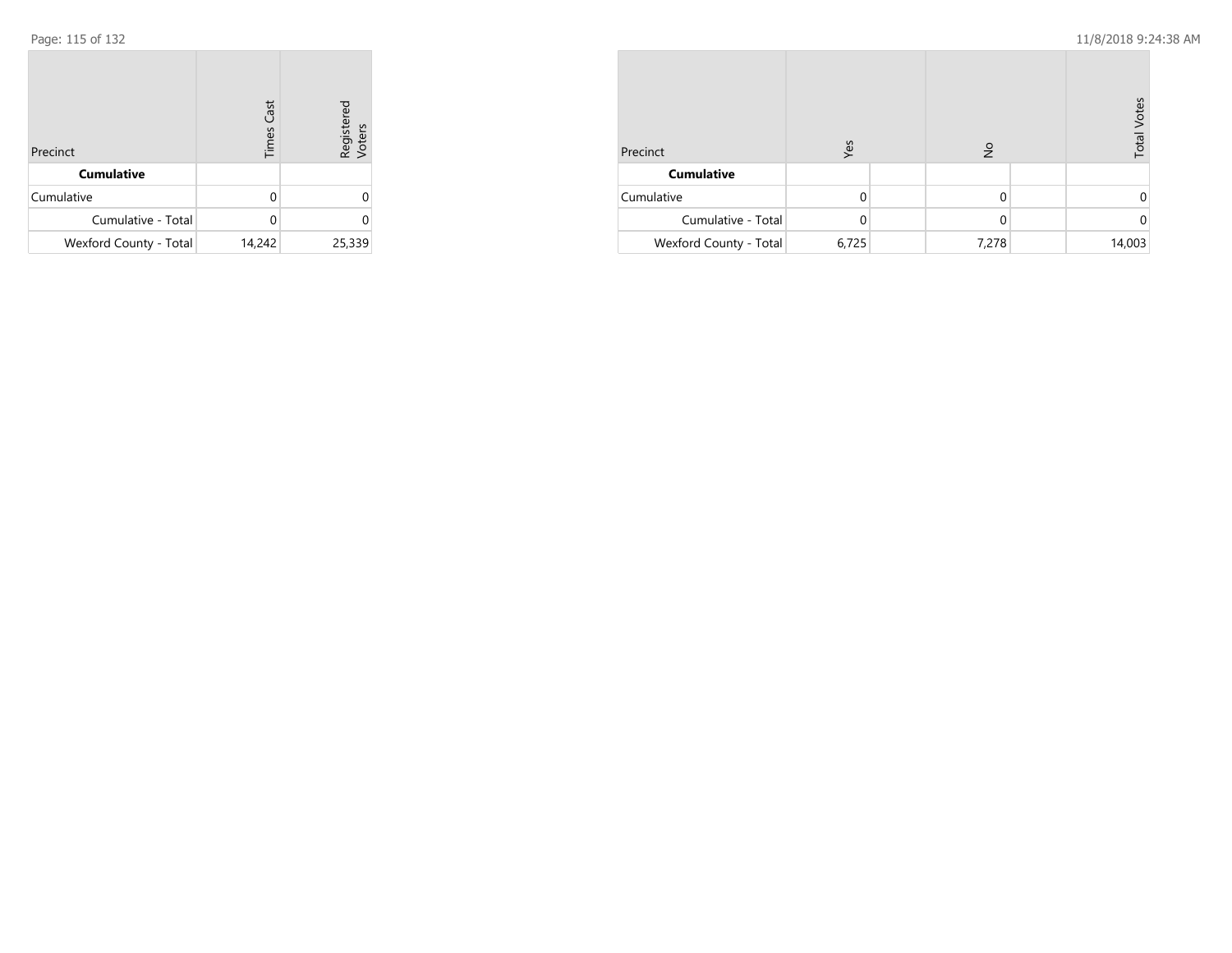Page: 116 of 132 11/8/2018 9:24:38 AM

| Precinct               | Unresolved<br>Write-In |
|------------------------|------------------------|
| <b>Cumulative</b>      |                        |
| Cumulative             |                        |
| Cumulative - Total     |                        |
| Wexford County - Total |                        |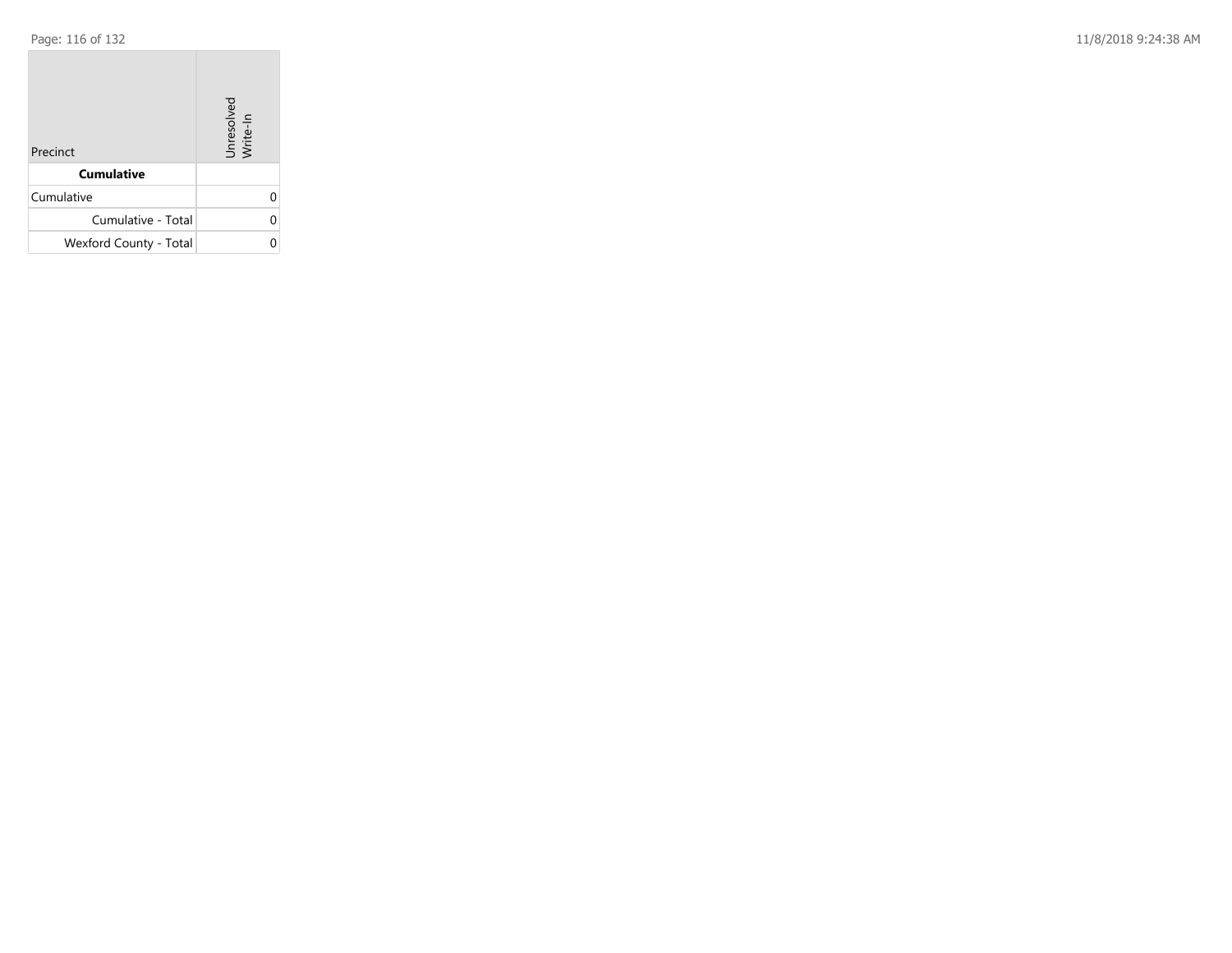$\overline{\phantom{a}}$ 

## **State Proposal 18-2 (Vote for 1)**

| Precinct                             | imes Cast |        |
|--------------------------------------|-----------|--------|
| <b>Wexford County</b>                |           |        |
| <b>Wexford County Michigan</b>       |           |        |
| Antioch Township, Precinct 1         | 410       | 673    |
| Boon Township, Precinct 1            | 319       | 520    |
| Cedar Creek Township,<br>Precinct 1  | 696       | 1,264  |
| Cherry Grove Township,<br>Precinct 1 | 1,362     | 2,023  |
| City of Cadillac, Precinct 1         | 1,289     | 2,606  |
| City of Cadillac, Precinct 2         | 1,147     | 2,406  |
| City of Cadillac, Precinct 3         | 1,361     | 2,376  |
| City of Manton, Precinct 1           | 432       | 892    |
| Clam Lake Township, Precinct<br>1    | 1,170     | 1,843  |
| Colfax Township, Precinct 1          | 404       | 653    |
| Greenwood Township,<br>Precinct 1    | 263       | 447    |
| Hanover Township, Precinct<br>1      | 657       | 1,295  |
| Haring Township, Precinct 1          | 1,611     | 2,781  |
| Henderson Township,<br>Precinct 1    | 105       | 161    |
| Liberty Township, Precinct 1         | 350       | 645    |
| Selma Township, Precinct 1           | 1,037     | 1,810  |
| Slagle Township, Precinct 1          | 256       | 458    |
| South Branch Township,<br>Precinct 1 | 197       | 294    |
| Springville Township,<br>Precinct 1  | 706       | 1,333  |
| Wexford Township, Precinct<br>1      | 470       | 859    |
| Wexford County Michigan -<br>Total   | 14,242    | 25,339 |

| Precinct                             | Yes   | $\frac{1}{2}$ | <b>Total Votes</b> |
|--------------------------------------|-------|---------------|--------------------|
| <b>Wexford County</b>                |       |               |                    |
| <b>Wexford County Michigan</b>       |       |               |                    |
| Antioch Township, Precinct 1         | 177   | 211           | 388                |
| Boon Township, Precinct 1            | 151   | 158           | 309                |
| Cedar Creek Township,<br>Precinct 1  | 303   | 373           | 676                |
| Cherry Grove Township,<br>Precinct 1 | 633   | 697           | 1,330              |
| City of Cadillac, Precinct 1         | 689   | 558           | 1,247              |
| City of Cadillac, Precinct 2         | 616   | 480           | 1,096              |
| City of Cadillac, Precinct 3         | 700   | 574           | 1,274              |
| City of Manton, Precinct 1           | 202   | 219           | 421                |
| Clam Lake Township, Precinct<br>1    | 536   | 592           | 1,128              |
| Colfax Township, Precinct 1          | 153   | 228           | 381                |
| Greenwood Township,<br>Precinct 1    | 116   | 135           | 251                |
| Hanover Township, Precinct<br>1      | 294   | 342           | 636                |
| Haring Township, Precinct 1          | 684   | 892           | 1,576              |
| Henderson Township,<br>Precinct 1    | 52    | 45            | 97                 |
| Liberty Township, Precinct 1         | 146   | 198           | 344                |
| Selma Township, Precinct 1           | 478   | 532           | 1,010              |
| Slagle Township, Precinct 1          | 116   | 130           | 246                |
| South Branch Township,<br>Precinct 1 | 81    | 109           | 190                |
| Springville Township,<br>Precinct 1  | 301   | 365           | 666                |
| Wexford Township, Precinct<br>1      | 194   | 263           | 457                |
| Wexford County Michigan -<br>Total   | 6,622 | 7,101         | 13,723             |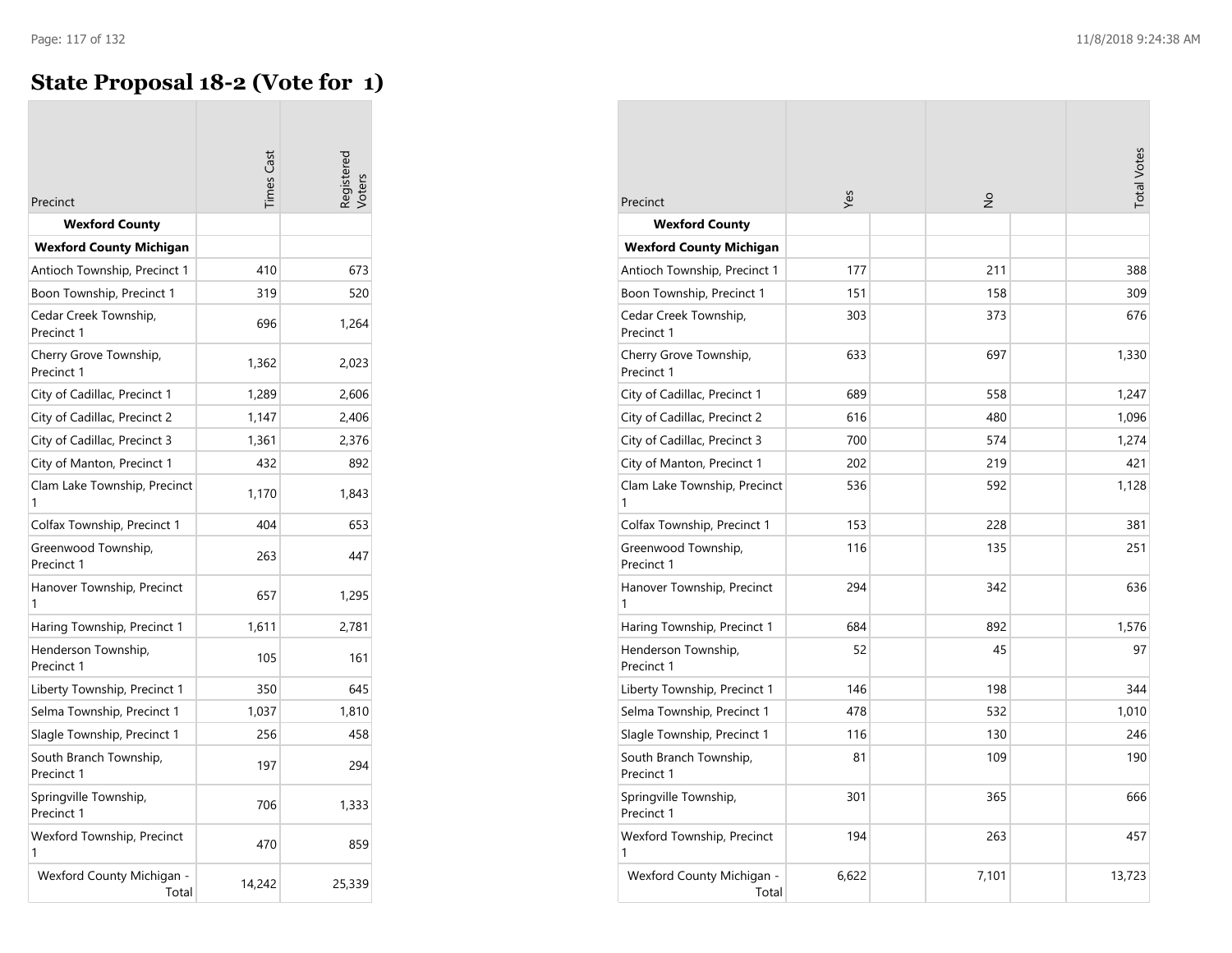**Tara** 

| Precinct                             |          |
|--------------------------------------|----------|
| <b>Wexford County</b>                |          |
| <b>Wexford County Michigan</b>       |          |
| Antioch Township, Precinct 1         | 0        |
| Boon Township, Precinct 1            | 0        |
| Cedar Creek Township,<br>Precinct 1  | 0        |
| Cherry Grove Township,<br>Precinct 1 | 0        |
| City of Cadillac, Precinct 1         | 0        |
| City of Cadillac, Precinct 2         | 0        |
| City of Cadillac, Precinct 3         | 0        |
| City of Manton, Precinct 1           | 0        |
| Clam Lake Township, Precinct<br>1    | 0        |
| Colfax Township, Precinct 1          | 0        |
| Greenwood Township,<br>Precinct 1    | 0        |
| Hanover Township, Precinct<br>1      | 0        |
| Haring Township, Precinct 1          | 0        |
| Henderson Township,<br>Precinct 1    | 0        |
| Liberty Township, Precinct 1         | 0        |
| Selma Township, Precinct 1           | $\Omega$ |
| Slagle Township, Precinct 1          | 0        |
| South Branch Township,<br>Precinct 1 | 0        |
| Springville Township,<br>Precinct 1  | 0        |
| Wexford Township, Precinct<br>1      | 0        |
| Wexford County Michigan -<br>Total   | 0        |

the control of the control of the control of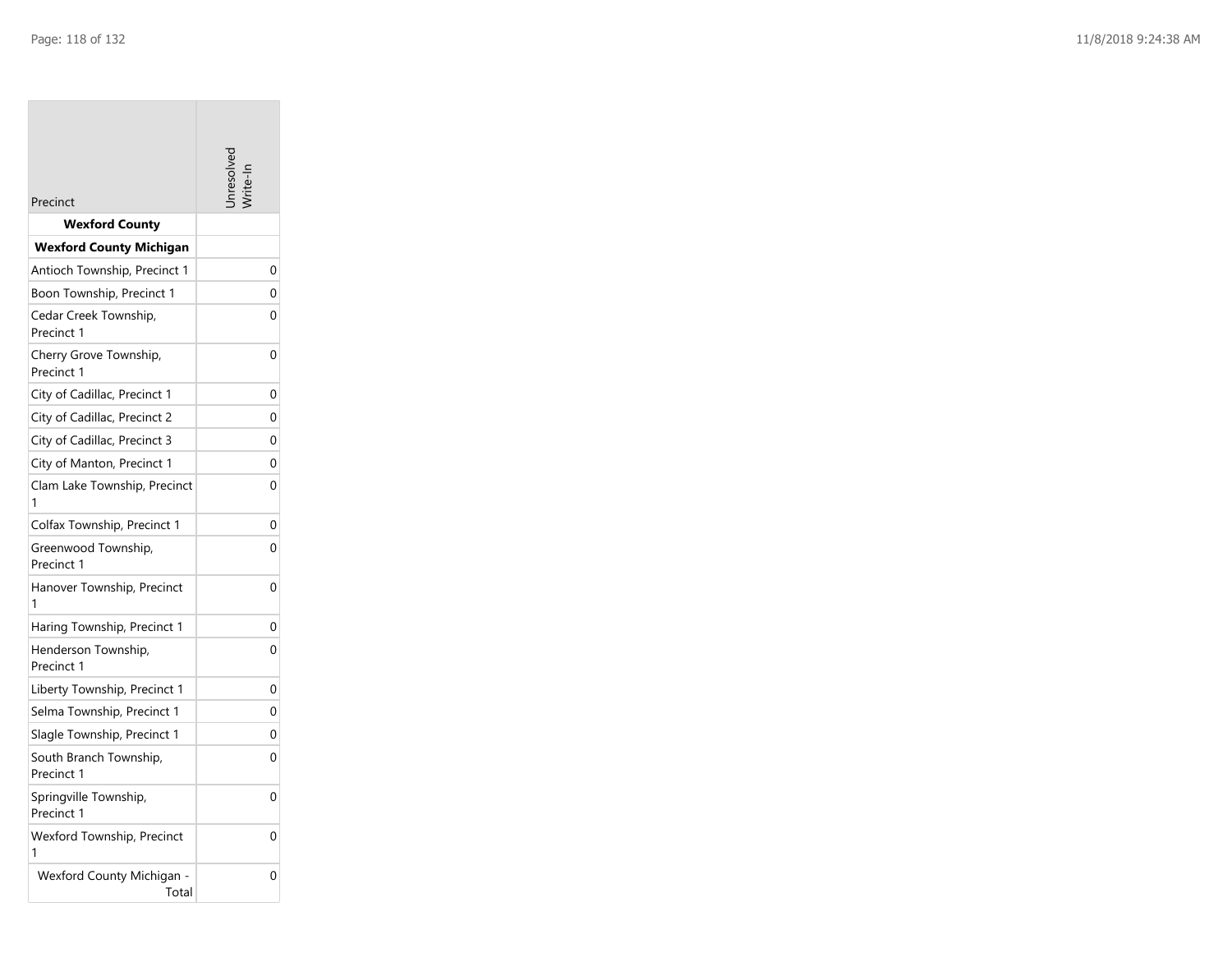| Precinct               | <b>Times Cast</b> | Registered<br>Voters |
|------------------------|-------------------|----------------------|
| <b>Cumulative</b>      |                   |                      |
| Cumulative             | 0                 |                      |
| Cumulative - Total     | U                 | 0                    |
| Wexford County - Total | 14,242            | 25,339               |

| Precinct               | Yes   | $\frac{1}{2}$ | <b>Total Votes</b> |
|------------------------|-------|---------------|--------------------|
| <b>Cumulative</b>      |       |               |                    |
| Cumulative             | U     | 0             |                    |
| Cumulative - Total     |       | 0             |                    |
| Wexford County - Total | 6,622 | 7,101         | 13,723             |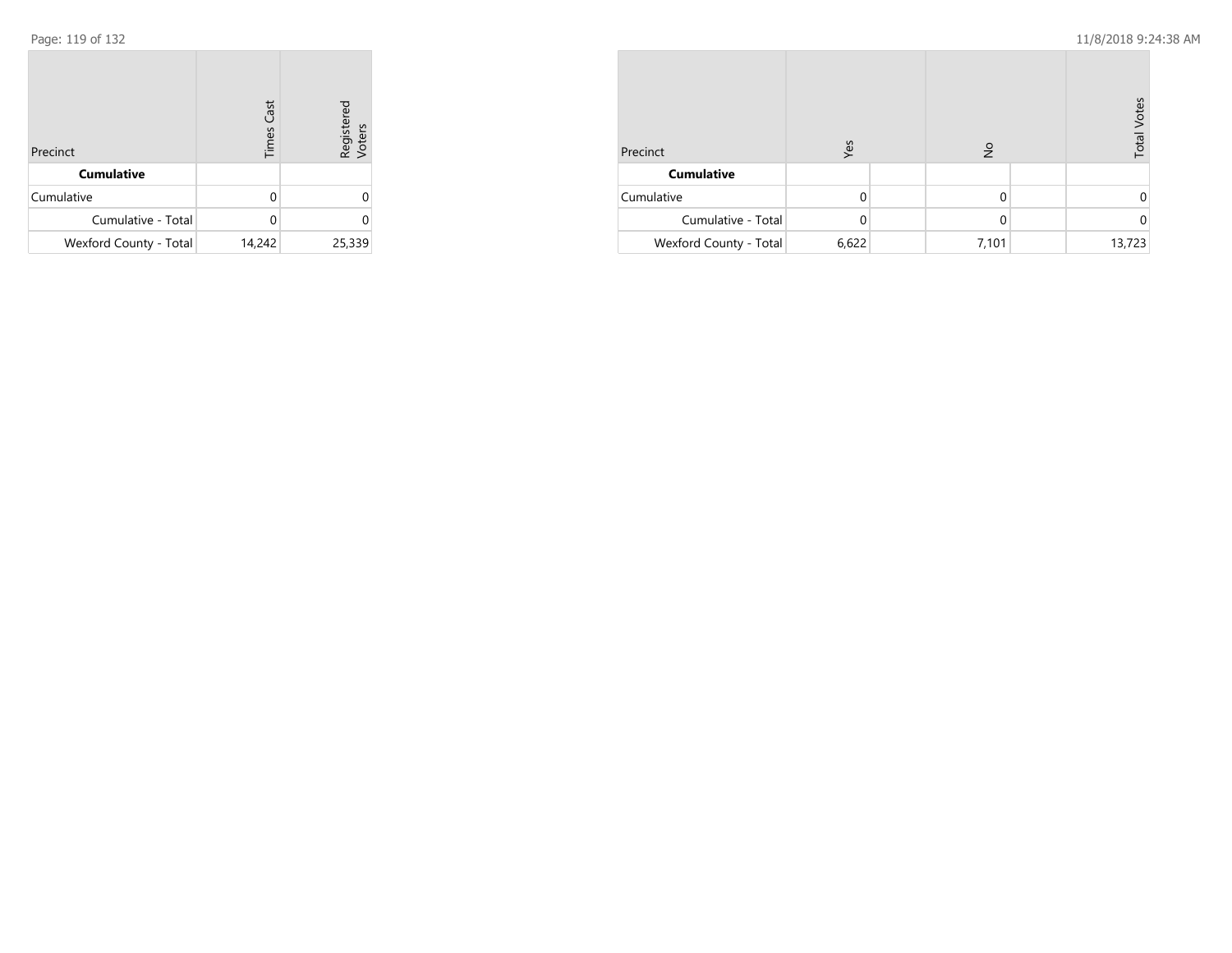Page: 120 of 132 11/8/2018 9:24:38 AM

| Precinct               | Unresolved<br>Write-In |
|------------------------|------------------------|
| <b>Cumulative</b>      |                        |
| Cumulative             |                        |
| Cumulative - Total     |                        |
| Wexford County - Total |                        |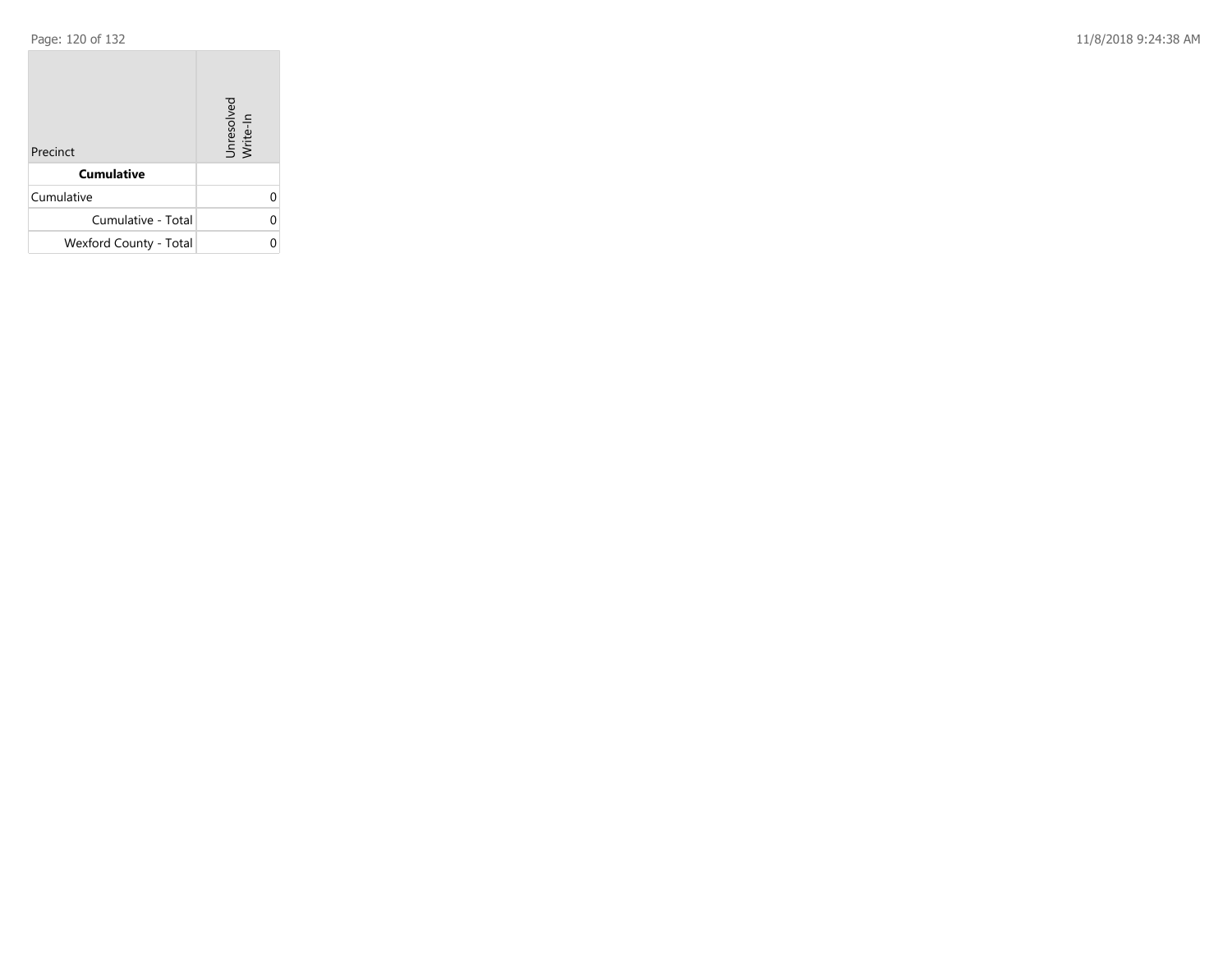# **State Proposal 18-3 (Vote for 1)**

|                                      | imes Cast |        |
|--------------------------------------|-----------|--------|
| Precinct<br><b>Wexford County</b>    |           |        |
| <b>Wexford County Michigan</b>       |           |        |
| Antioch Township, Precinct 1         | 410       | 673    |
| Boon Township, Precinct 1            | 319       | 520    |
| Cedar Creek Township,<br>Precinct 1  | 696       | 1,264  |
| Cherry Grove Township,<br>Precinct 1 | 1,362     | 2,023  |
| City of Cadillac, Precinct 1         | 1,289     | 2,606  |
| City of Cadillac, Precinct 2         | 1,147     | 2,406  |
| City of Cadillac, Precinct 3         | 1,361     | 2,376  |
| City of Manton, Precinct 1           | 432       | 892    |
| Clam Lake Township, Precinct<br>1    | 1,170     | 1,843  |
| Colfax Township, Precinct 1          | 404       | 653    |
| Greenwood Township,<br>Precinct 1    | 263       | 447    |
| Hanover Township, Precinct<br>1      | 657       | 1,295  |
| Haring Township, Precinct 1          | 1,611     | 2,781  |
| Henderson Township,<br>Precinct 1    | 105       | 161    |
| Liberty Township, Precinct 1         | 350       | 645    |
| Selma Township, Precinct 1           | 1,037     | 1,810  |
| Slagle Township, Precinct 1          | 256       | 458    |
| South Branch Township,<br>Precinct 1 | 197       | 294    |
| Springville Township,<br>Precinct 1  | 706       | 1,333  |
| Wexford Township, Precinct<br>1      | 470       | 859    |
| Wexford County Michigan -<br>Total   | 14,242    | 25,339 |

| Precinct                             | Yes   | $\frac{1}{2}$ | <b>Total Votes</b> |
|--------------------------------------|-------|---------------|--------------------|
| <b>Wexford County</b>                |       |               |                    |
| <b>Wexford County Michigan</b>       |       |               |                    |
| Antioch Township, Precinct 1         | 218   | 179           | 397                |
| Boon Township, Precinct 1            | 169   | 136           | 305                |
| Cedar Creek Township,<br>Precinct 1  | 381   | 301           | 682                |
| Cherry Grove Township,<br>Precinct 1 | 717   | 608           | 1,325              |
| City of Cadillac, Precinct 1         | 785   | 469           | 1,254              |
| City of Cadillac, Precinct 2         | 694   | 408           | 1,102              |
| City of Cadillac, Precinct 3         | 760   | 523           | 1,283              |
| City of Manton, Precinct 1           | 256   | 167           | 423                |
| Clam Lake Township, Precinct<br>1    | 632   | 507           | 1,139              |
| Colfax Township, Precinct 1          | 217   | 173           | 390                |
| Greenwood Township,<br>Precinct 1    | 129   | 121           | 250                |
| Hanover Township, Precinct<br>1      | 381   | 262           | 643                |
| Haring Township, Precinct 1          | 790   | 796           | 1,586              |
| Henderson Township,<br>Precinct 1    | 55    | 42            | 97                 |
| Liberty Township, Precinct 1         | 182   | 165           | 347                |
| Selma Township, Precinct 1           | 553   | 461           | 1,014              |
| Slagle Township, Precinct 1          | 137   | 114           | 251                |
| South Branch Township,<br>Precinct 1 | 109   | 81            | 190                |
| Springville Township,<br>Precinct 1  | 392   | 292           | 684                |
| Wexford Township, Precinct<br>1      | 240   | 220           | 460                |
| Wexford County Michigan -<br>Total   | 7,797 | 6,025         | 13,822             |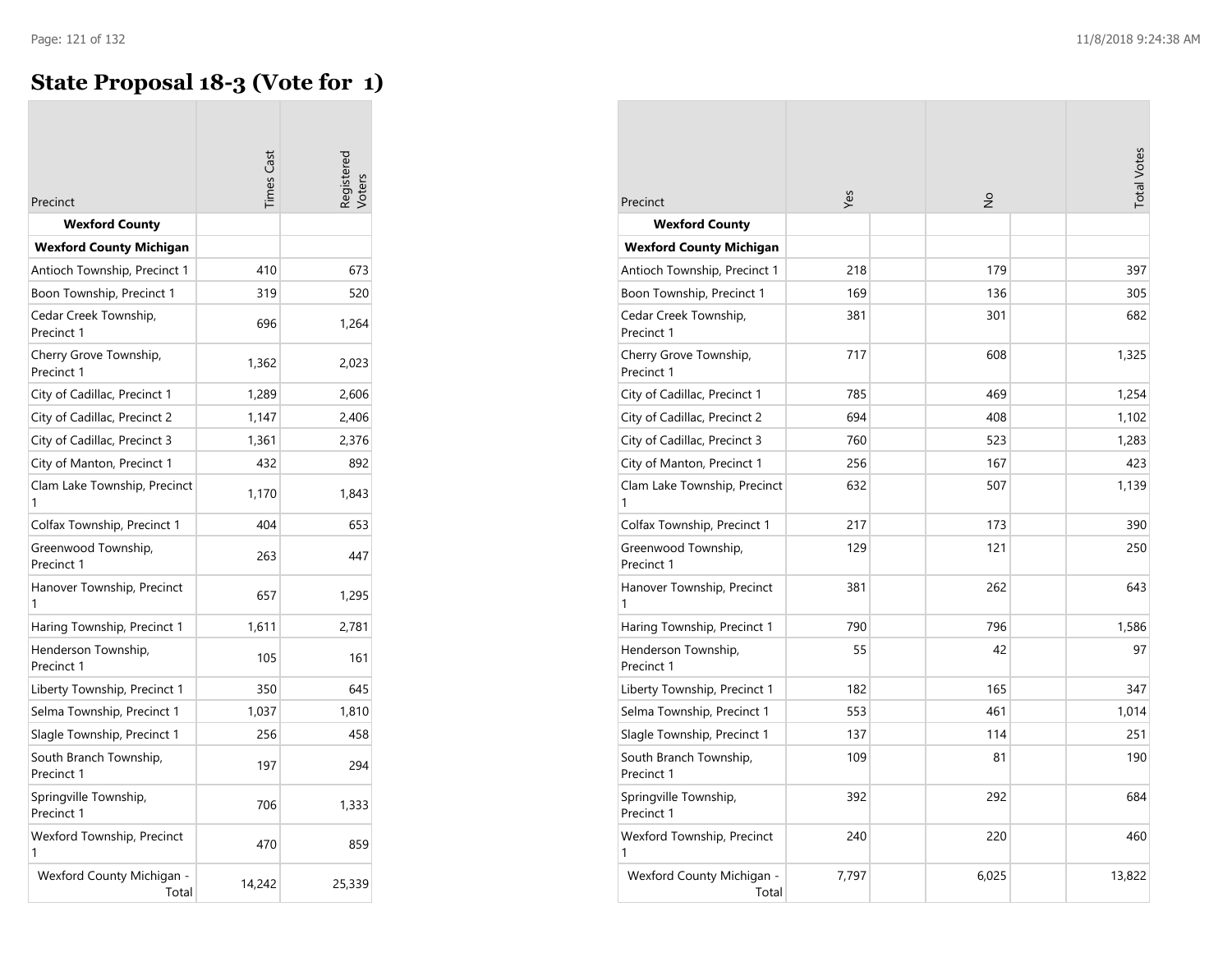**Tara** 

| Precinct                             |          |
|--------------------------------------|----------|
| <b>Wexford County</b>                |          |
| <b>Wexford County Michigan</b>       |          |
| Antioch Township, Precinct 1         | 0        |
| Boon Township, Precinct 1            | 0        |
| Cedar Creek Township,<br>Precinct 1  | 0        |
| Cherry Grove Township,<br>Precinct 1 | 0        |
| City of Cadillac, Precinct 1         | 0        |
| City of Cadillac, Precinct 2         | $\Omega$ |
| City of Cadillac, Precinct 3         | 0        |
| City of Manton, Precinct 1           | 0        |
| Clam Lake Township, Precinct<br>1    | 0        |
| Colfax Township, Precinct 1          | 0        |
| Greenwood Township,<br>Precinct 1    | 0        |
| Hanover Township, Precinct<br>1      | 0        |
| Haring Township, Precinct 1          | 0        |
| Henderson Township,<br>Precinct 1    | 0        |
| Liberty Township, Precinct 1         | 0        |
| Selma Township, Precinct 1           | 0        |
| Slagle Township, Precinct 1          | 0        |
| South Branch Township,<br>Precinct 1 | 0        |
| Springville Township,<br>Precinct 1  | 0        |
| Wexford Township, Precinct<br>1      | 0        |
| Wexford County Michigan -<br>Total   | 0        |

the control of the control of the control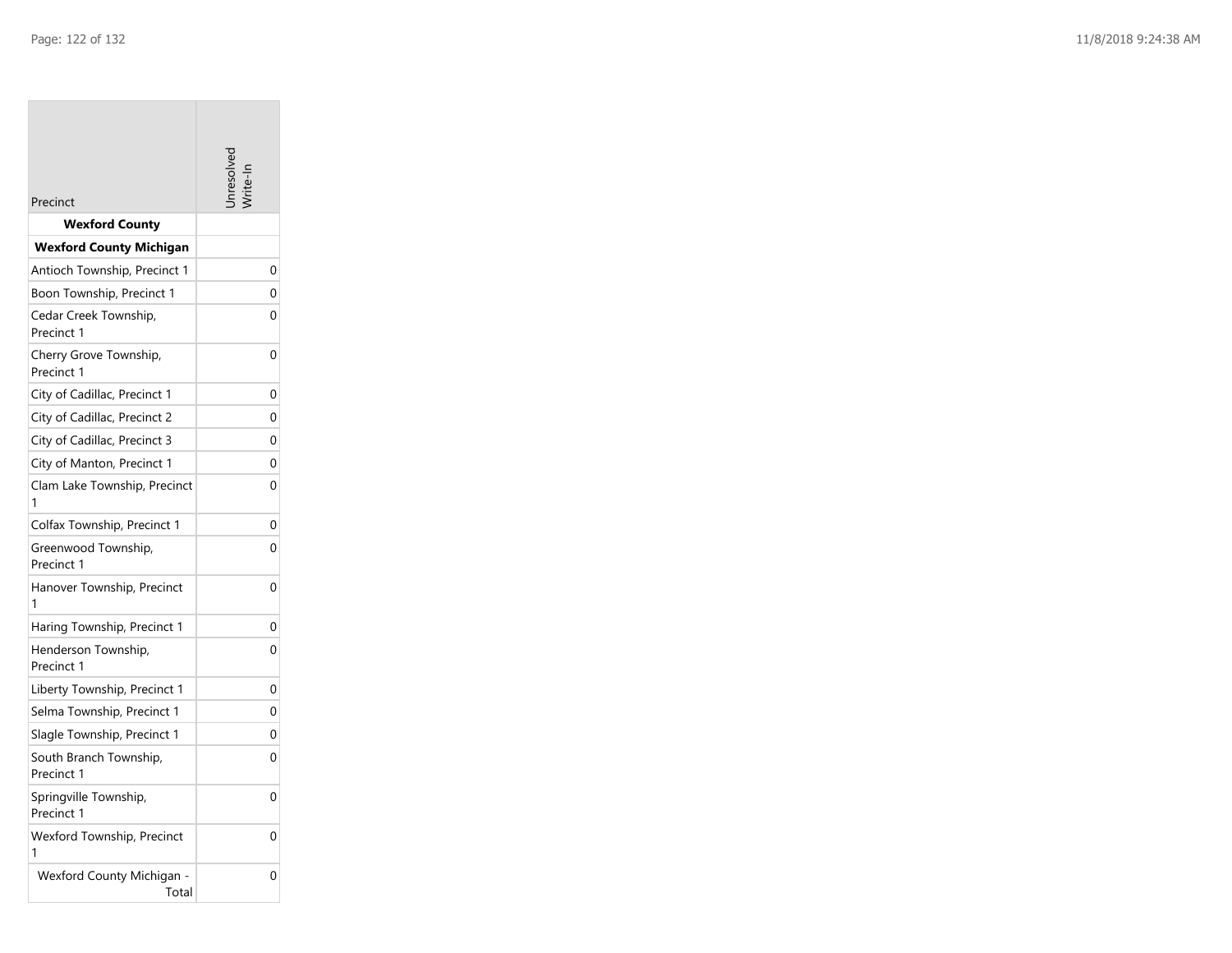| Precinct               | <b>Times Cast</b> | Registered<br>Voters |
|------------------------|-------------------|----------------------|
| <b>Cumulative</b>      |                   |                      |
| Cumulative             | U                 |                      |
| Cumulative - Total     |                   |                      |
| Wexford County - Total | 14,242            | 25,339               |

| Precinct               | Yes   | $\frac{1}{2}$ | <b>Total Votes</b> |
|------------------------|-------|---------------|--------------------|
| <b>Cumulative</b>      |       |               |                    |
| Cumulative             |       | 0             |                    |
| Cumulative - Total     |       | 0             | 0                  |
| Wexford County - Total | 7,797 | 6,025         | 13,822             |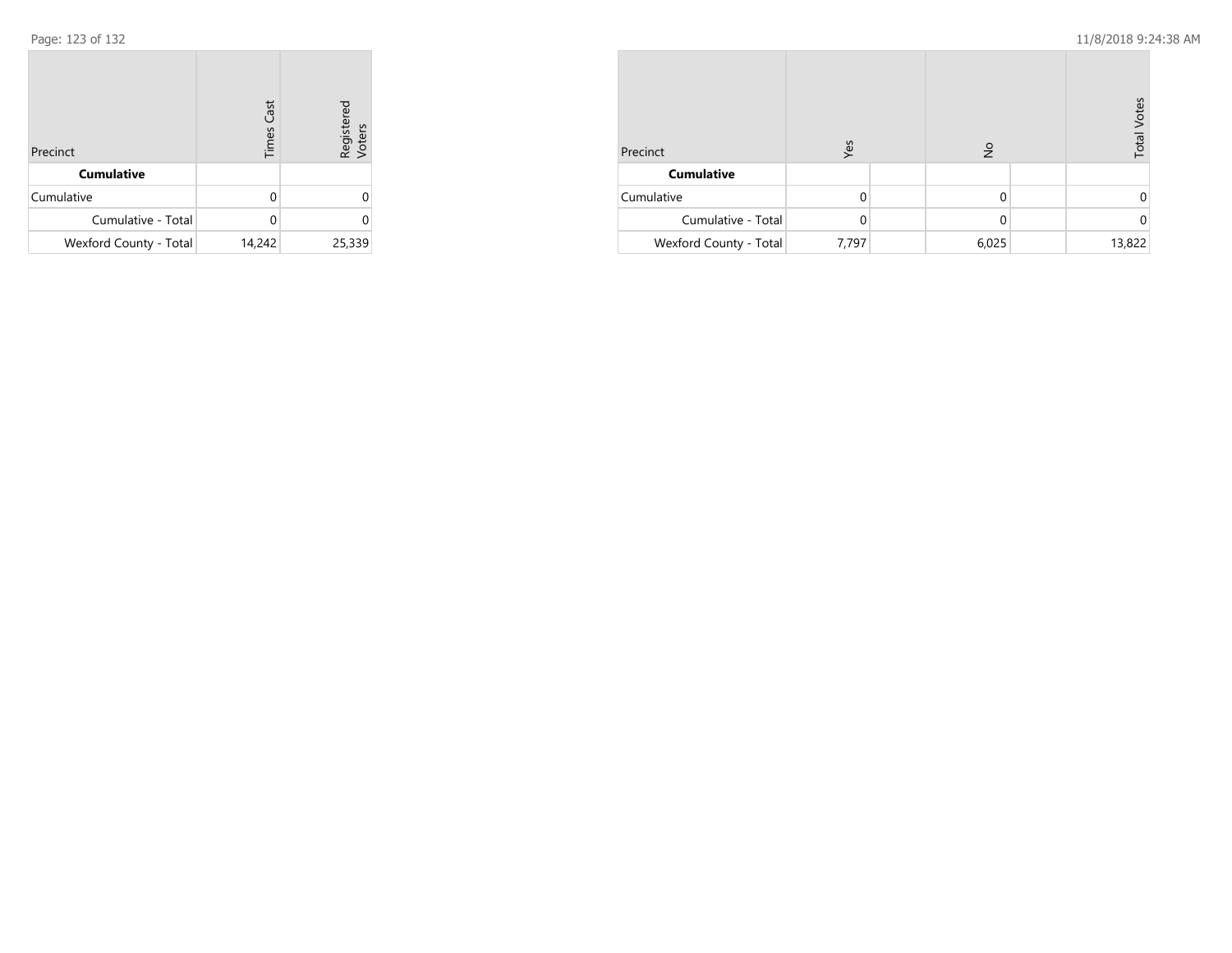Page: 124 of 132 11/8/2018 9:24:38 AM

| Precinct               | Unresolved<br>Write-In |
|------------------------|------------------------|
| <b>Cumulative</b>      |                        |
| Cumulative             |                        |
| Cumulative - Total     |                        |
| Wexford County - Total |                        |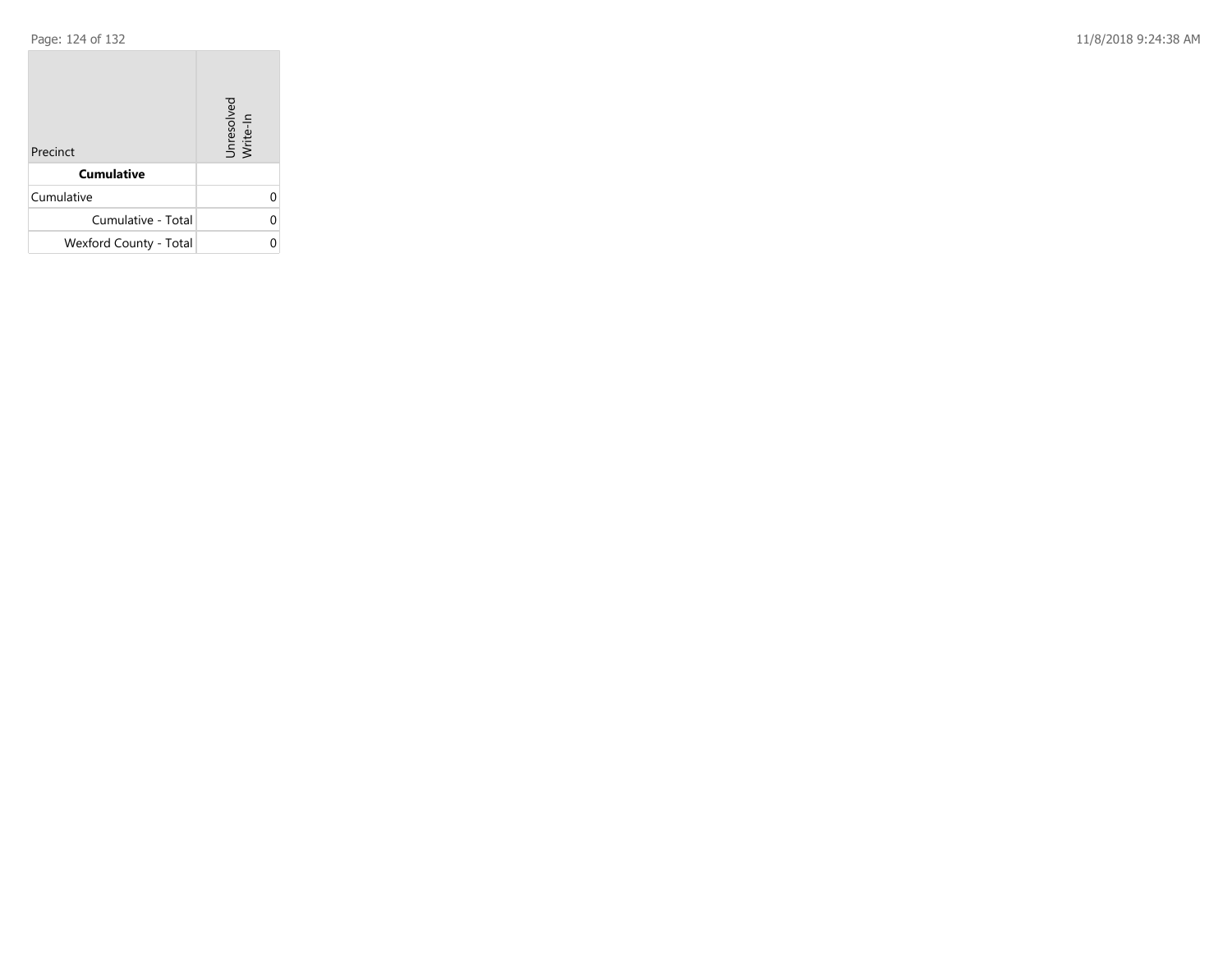$\overline{\phantom{a}}$ 

### **Antioch Twp Ambulance (Vote for 1)**

| Precinct                           | <b>Times Cast</b> | Registered<br>Voters |
|------------------------------------|-------------------|----------------------|
| <b>Wexford County</b>              |                   |                      |
| <b>Wexford County Michigan</b>     |                   |                      |
| Antioch Township, Precinct 1       | 410               | 673                  |
| Wexford County Michigan -<br>Total | 410               | 673                  |
| <b>Cumulative</b>                  |                   |                      |
| Cumulative                         | 0                 | 0                    |
| Cumulative - Total                 | 0                 | 0                    |
| Wexford County - Total             | 410               | 673                  |

| Precinct                           | Yes         | $\frac{1}{2}$ | <b>Total Votes</b> |
|------------------------------------|-------------|---------------|--------------------|
| <b>Wexford County</b>              |             |               |                    |
| <b>Wexford County Michigan</b>     |             |               |                    |
| Antioch Township, Precinct 1       | 251         | 141           | 392                |
| Wexford County Michigan -<br>Total | 251         | 141           | 392                |
| <b>Cumulative</b>                  |             |               |                    |
| Cumulative                         | $\mathbf 0$ | $\mathbf{0}$  | $\mathbf 0$        |
| Cumulative - Total                 | $\Omega$    | $\mathbf{0}$  | $\mathbf 0$        |
| Wexford County - Total             | 251         | 141           | 392                |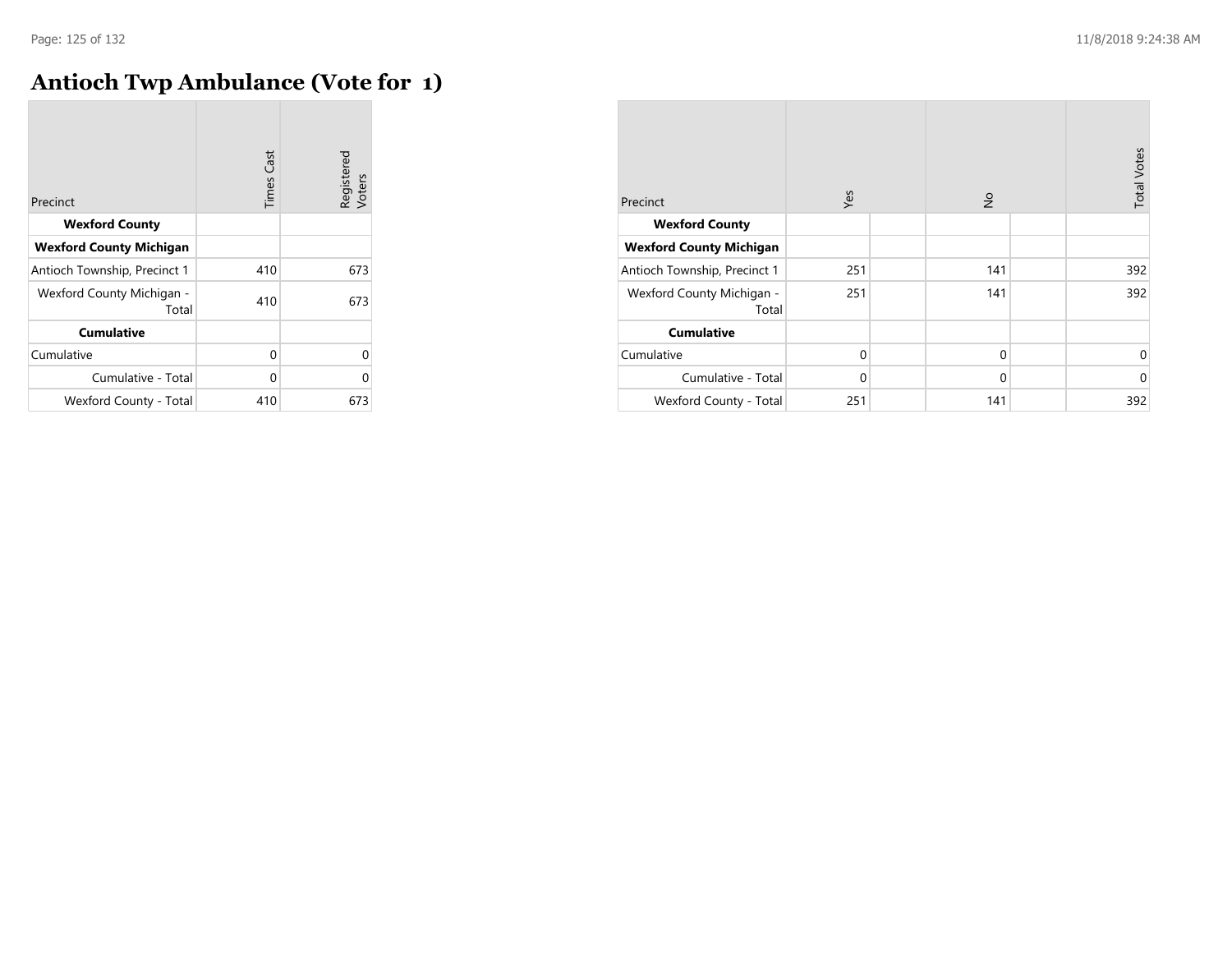| Precinct                           | Unresolved<br>Write-In |
|------------------------------------|------------------------|
| <b>Wexford County</b>              |                        |
| <b>Wexford County Michigan</b>     |                        |
| Antioch Township, Precinct 1       | U                      |
| Wexford County Michigan -<br>Total |                        |
| <b>Cumulative</b>                  |                        |
| Cumulative                         | U                      |
| Cumulative - Total                 | 0                      |
| Wexford County - Total             |                        |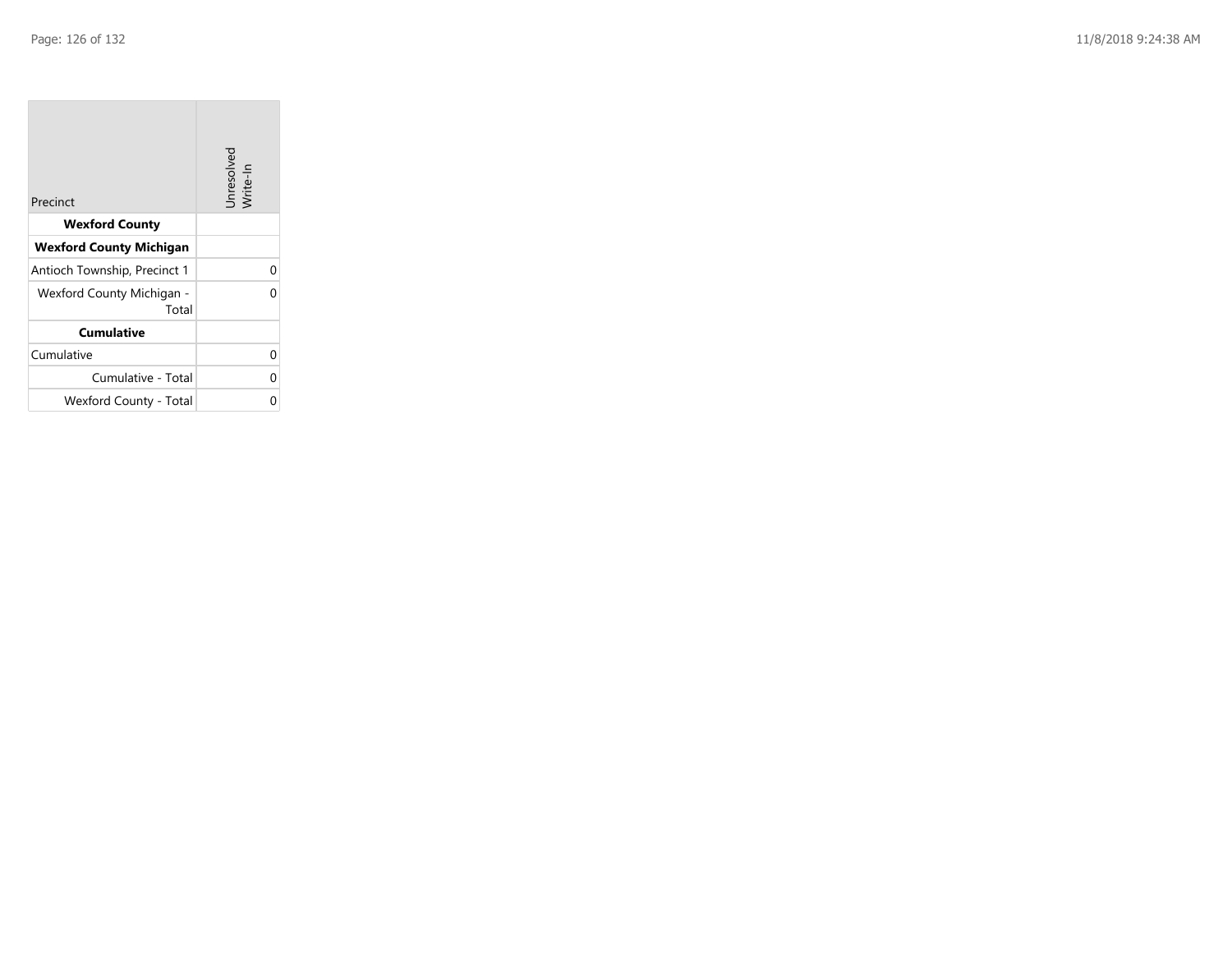### **Slagle Twp Fire Protection (Vote for 1)**

| Precinct                           | <b>Times Cast</b> | Registered<br>Voters |
|------------------------------------|-------------------|----------------------|
| <b>Wexford County</b>              |                   |                      |
| <b>Wexford County Michigan</b>     |                   |                      |
| Slagle Township, Precinct 1        | 256               | 458                  |
| Wexford County Michigan -<br>Total | 256               | 458                  |
| <b>Cumulative</b>                  |                   |                      |
| Cumulative                         | 0                 | 0                    |
| Cumulative - Total                 | 0                 | 0                    |
| Wexford County - Total             | 256               | 458                  |

| Precinct                           | Yes      | $\frac{1}{2}$ | <b>Total Votes</b> |
|------------------------------------|----------|---------------|--------------------|
| <b>Wexford County</b>              |          |               |                    |
| <b>Wexford County Michigan</b>     |          |               |                    |
| Slagle Township, Precinct 1        | 163      | 85            | 248                |
| Wexford County Michigan -<br>Total | 163      | 85            | 248                |
| <b>Cumulative</b>                  |          |               |                    |
| Cumulative                         | 0        | $\mathbf 0$   | 0                  |
| Cumulative - Total                 | $\Omega$ | $\mathbf{0}$  | $\overline{0}$     |
| Wexford County - Total             | 163      | 85            | 248                |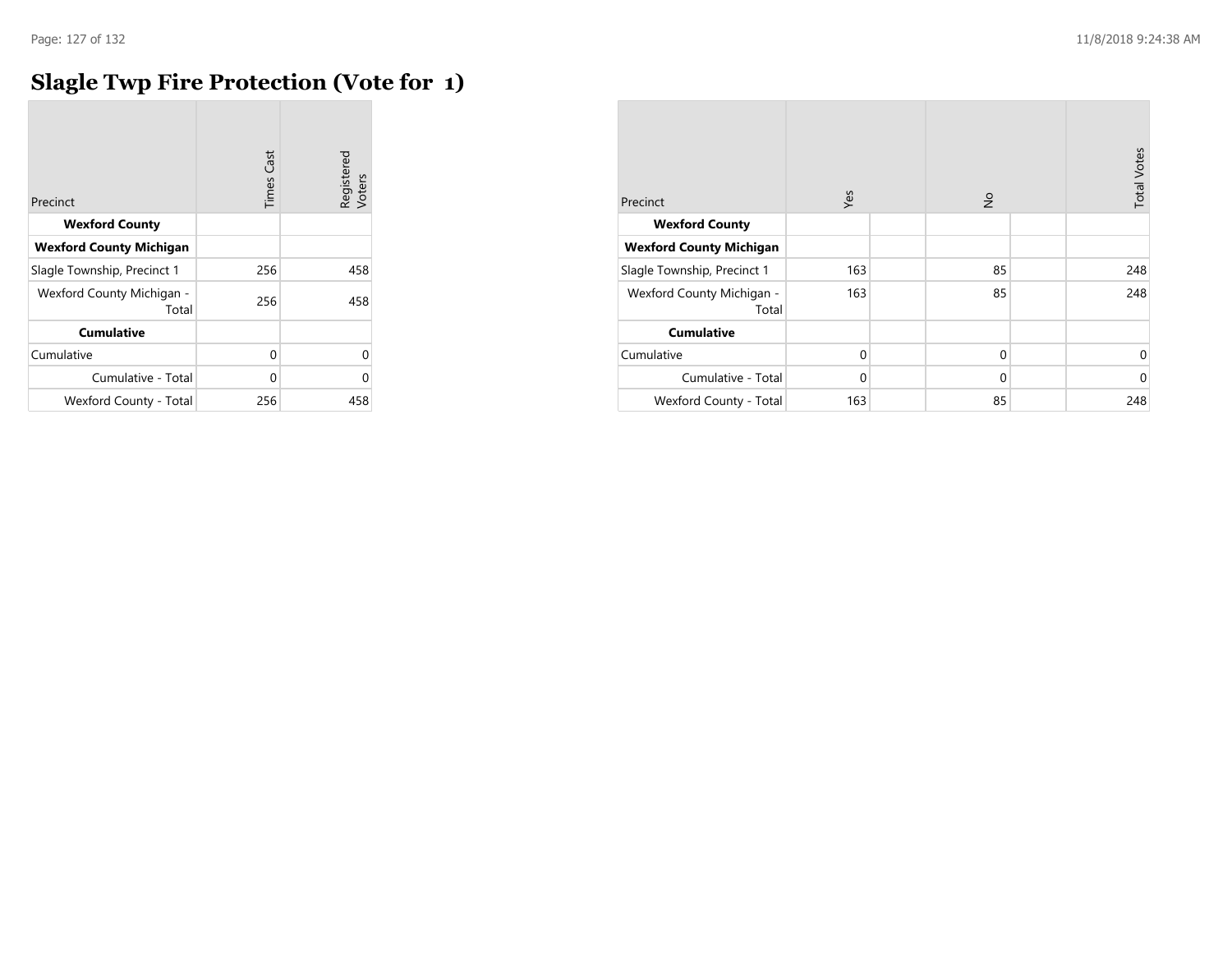| Precinct                           | Unresolved<br>Write-In |
|------------------------------------|------------------------|
| <b>Wexford County</b>              |                        |
| <b>Wexford County Michigan</b>     |                        |
| Slagle Township, Precinct 1        | 0                      |
| Wexford County Michigan -<br>Total | 0                      |
| <b>Cumulative</b>                  |                        |
| Cumulative                         |                        |
| Cumulative - Total                 | 0                      |
| Wexford County - Total             | 0                      |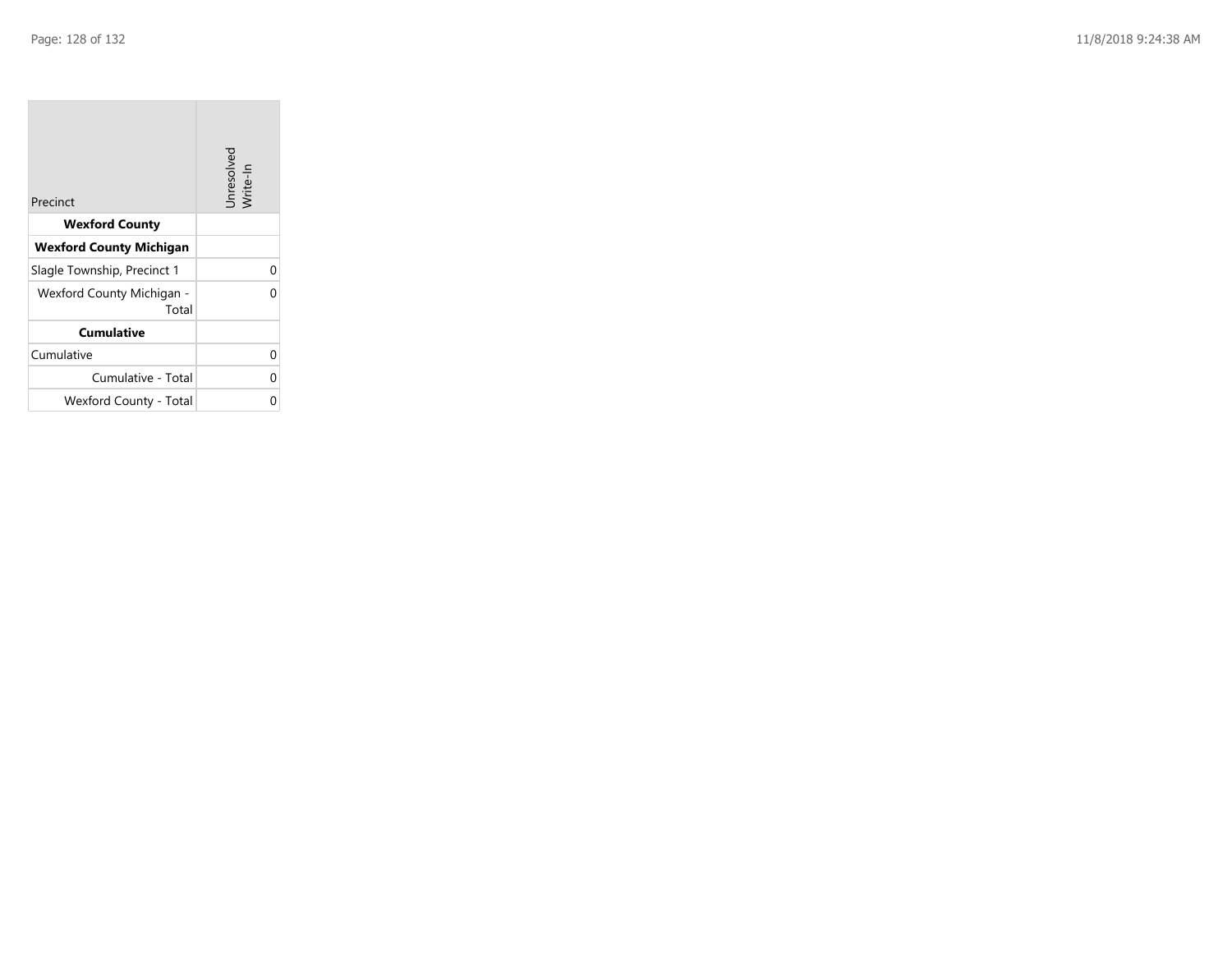### **Springville Twp Ambulance (Vote for 1)**

| Precinct                            | <b>Times Cast</b> | Registered<br>Voters |
|-------------------------------------|-------------------|----------------------|
| <b>Wexford County</b>               |                   |                      |
| <b>Wexford County Michigan</b>      |                   |                      |
| Springville Township,<br>Precinct 1 | 706               | 1,333                |
| Wexford County Michigan -<br>Total  | 706               | 1,333                |
| <b>Cumulative</b>                   |                   |                      |
| Cumulative                          | 0                 | 0                    |
| Cumulative - Total                  | 0                 | O                    |
| Wexford County - Total              | 706               | 1,333                |

| Precinct                            | Yes         | $\frac{1}{2}$ | <b>Total Votes</b> |
|-------------------------------------|-------------|---------------|--------------------|
| <b>Wexford County</b>               |             |               |                    |
| <b>Wexford County Michigan</b>      |             |               |                    |
| Springville Township,<br>Precinct 1 | 505         | 191           | 696                |
| Wexford County Michigan -<br>Total  | 505         | 191           | 696                |
| <b>Cumulative</b>                   |             |               |                    |
| Cumulative                          | $\mathbf 0$ | $\mathbf 0$   | $\mathbf 0$        |
| Cumulative - Total                  | 0           | $\mathbf 0$   | $\mathbf{0}$       |
| Wexford County - Total              | 505         | 191           | 696                |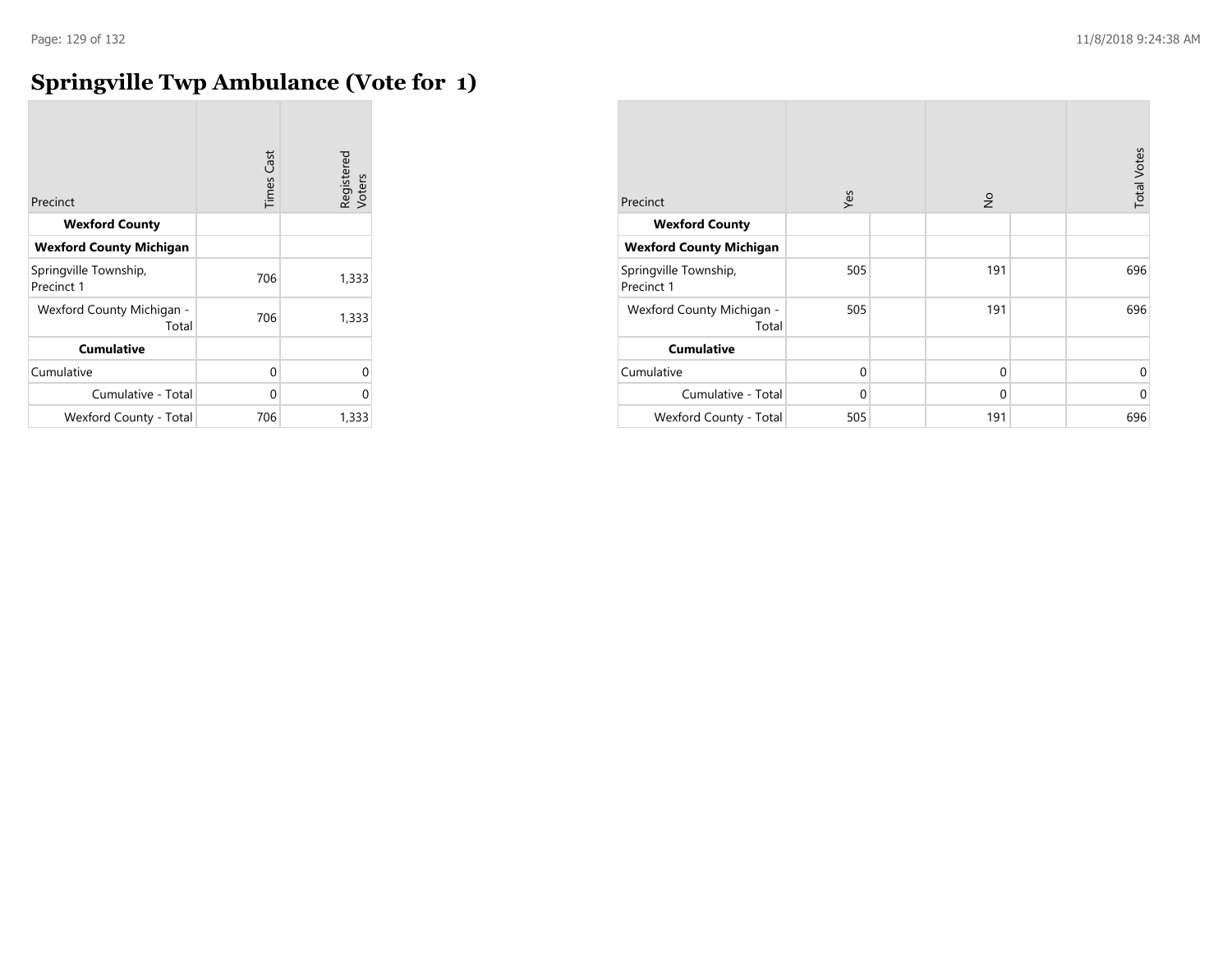| Precinct                            | Unresolved<br>Write-In |
|-------------------------------------|------------------------|
| <b>Wexford County</b>               |                        |
| <b>Wexford County Michigan</b>      |                        |
| Springville Township,<br>Precinct 1 | U                      |
| Wexford County Michigan -<br>Total  |                        |
| <b>Cumulative</b>                   |                        |
| Cumulative                          | U                      |
| Cumulative - Total                  | ∩                      |
| Wexford County - Total              |                        |

the control of the control of the control of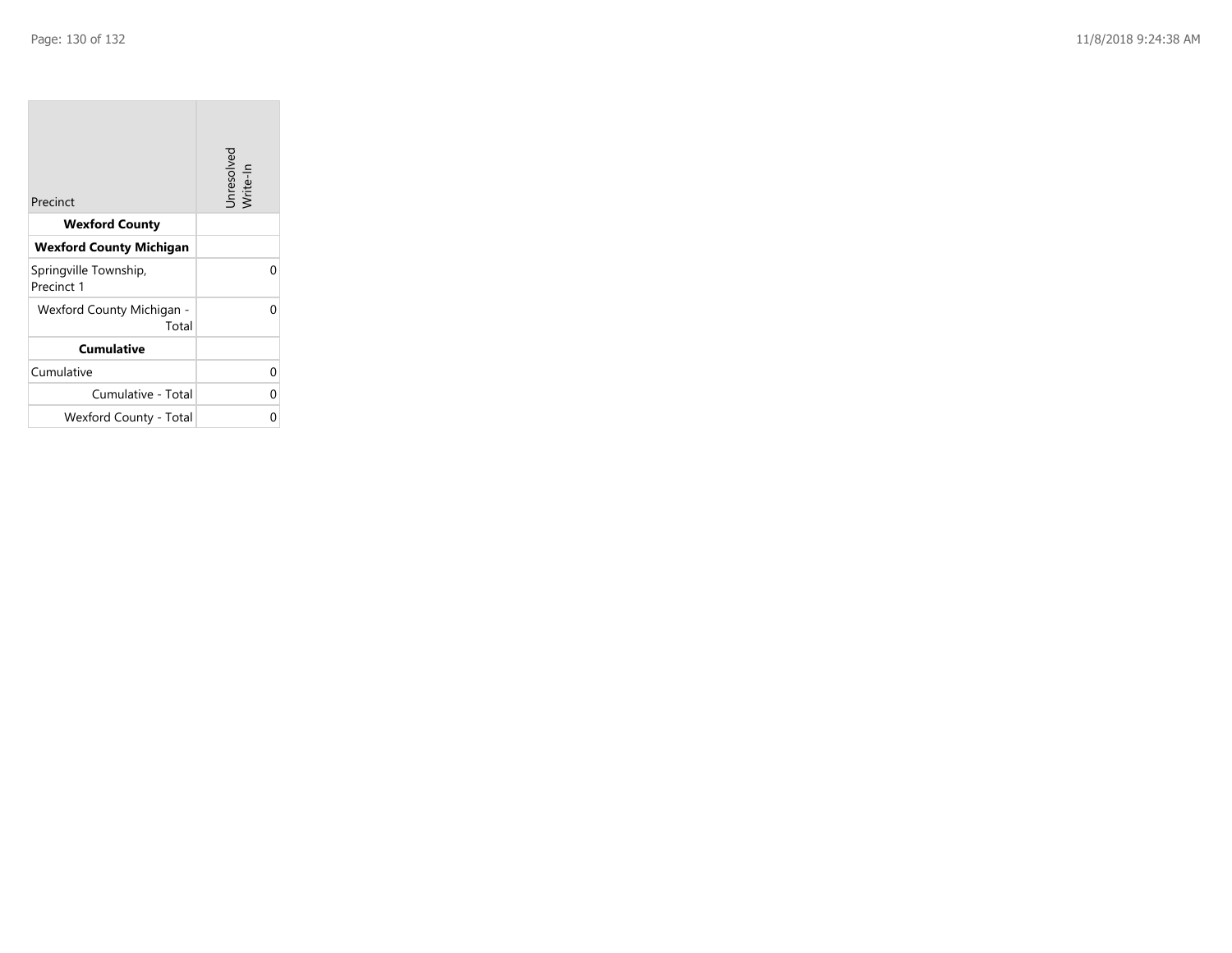## **Mesick Sch Bonding Prop (Vote for 1)**

| Precinct                                        | <b>Times</b> Cast | Registered<br>Voters |
|-------------------------------------------------|-------------------|----------------------|
| <b>Wexford County</b>                           |                   |                      |
| <b>Wexford County Michigan</b>                  |                   |                      |
| Antioch Township, Precinct 1                    | 410               | 673                  |
| Boon Township, Precinct 1                       | 37                | 60                   |
| Colfax Township, Precinct 1                     | 280               | 450                  |
| Greenwood Township,<br>Precinct 1               | 17                | 25                   |
| Hanover Township, Precinct<br>1                 | 101               | 179                  |
| Selma Township, Precinct 1                      | 155               | 290                  |
| Slagle Township, Precinct 1                     | 219               | 371                  |
| South Branch Township,<br>Precinct 1            | 5                 | 6                    |
| Springville Township,<br>Precinct 1             | 706               | 1,333                |
| Wexford Township, Precinct<br>1                 | 334               | 573                  |
| MANISTEE Cleon Township,<br>Precinct 1          | 133               | 233                  |
| <b>MANISTEE Marilla Township,</b><br>Precinct 1 | 103               | 169                  |
| Wexford County Michigan -<br>Total              | 2,500             | 4,362                |
| <b>Cumulative</b>                               |                   |                      |
| Cumulative                                      | 0                 | 0                    |
| Cumulative - Total                              | 0                 | 0                    |
| Wexford County - Total                          | 2,500             | 4,362                |

| Precinct                                 | Yes          | $\frac{1}{2}$ | <b>Total Votes</b> |
|------------------------------------------|--------------|---------------|--------------------|
| <b>Wexford County</b>                    |              |               |                    |
| <b>Wexford County Michigan</b>           |              |               |                    |
| Antioch Township, Precinct 1             | 186          | 218           | 404                |
| Boon Township, Precinct 1                | 11           | 24            | 35                 |
| Colfax Township, Precinct 1              | 123          | 148           | 271                |
| Greenwood Township,<br>Precinct 1        | 8            | 9             | 17                 |
| Hanover Township, Precinct<br>1          | 46           | 53            | 99                 |
| Selma Township, Precinct 1               | 68           | 85            | 153                |
| Slagle Township, Precinct 1              | 87           | 129           | 216                |
| South Branch Township,<br>Precinct 1     | 3            | 2             | 5                  |
| Springville Township,<br>Precinct 1      | 332          | 369           | 701                |
| Wexford Township, Precinct<br>1          | 136          | 195           | 331                |
| MANISTEE Cleon Township,<br>Precinct 1   | 63           | 70            | 133                |
| MANISTEE Marilla Township,<br>Precinct 1 | 37           | 66            | 103                |
| Wexford County Michigan -<br>Total       | 1,100        | 1,368         | 2,468              |
| <b>Cumulative</b>                        |              |               |                    |
| Cumulative                               | $\mathbf{0}$ | 0             | $\mathbf 0$        |
| Cumulative - Total                       | $\Omega$     | 0             | $\Omega$           |
| Wexford County - Total                   | 1,100        | 1,368         | 2,468              |